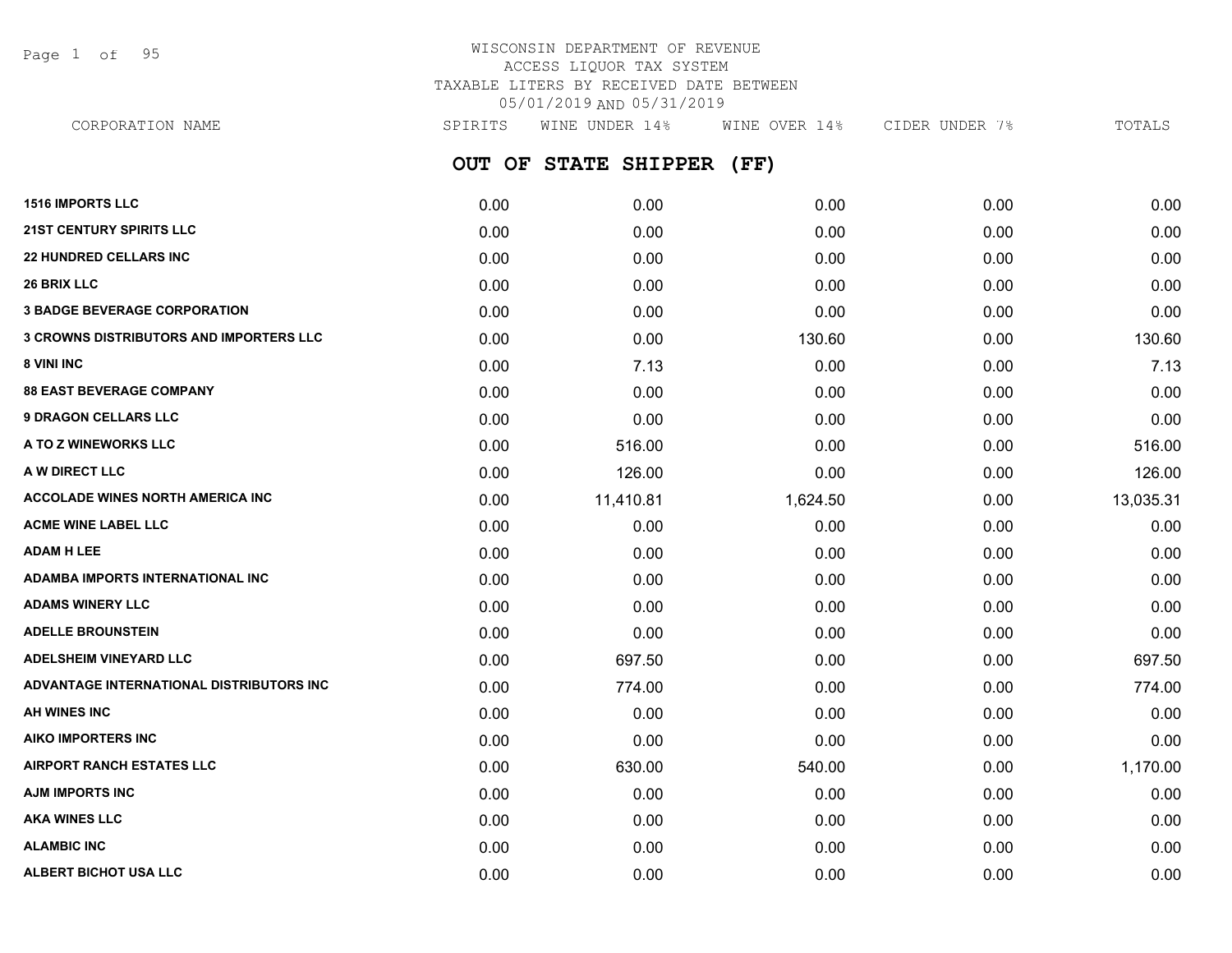Page 2 of 95

| CORPORATION NAME                        | SPIRITS | WINE UNDER 14% | WINE OVER 14% | CIDER UNDER 7% | TOTALS    |
|-----------------------------------------|---------|----------------|---------------|----------------|-----------|
| ALEJANDRO BULGHERONI ESTATE LLC         | 0.00    | 0.00           | 0.00          | 0.00           | 0.00      |
| <b>ALEXANDRIA NICOLE CELLARS LLC</b>    | 0.00    | 0.00           | 0.00          | 0.00           | 0.00      |
| ALFRED G PALMATEER JR                   | 0.00    | 0.00           | 0.00          | 0.00           | 0.00      |
| ALL BRAZILIAN IMPORT & EXPORT INC       | 0.00    | 0.00           | 0.00          | 0.00           | 0.00      |
| <b>ALLIED IMPORTERS USA LTD</b>         | 0.00    | 486.00         | 0.00          | 0.00           | 486.00    |
| <b>ALLORO VINEYARD INC</b>              | 0.00    | 0.00           | 0.00          | 0.00           | 0.00      |
| <b>ALLTECH'S BEVERAGE DIVISION LLC</b>  | 117.00  | 0.00           | 0.00          | 0.00           | 117.00    |
| <b>ALPHA &amp; OMEGA WINERY LLC</b>     | 0.00    | 0.00           | 0.00          | 0.00           | 0.00      |
| <b>ALPHA MARKETING NETWORK INC</b>      | 0.00    | 0.00           | 0.00          | 0.00           | 0.00      |
| <b>ALTAMAR BRANDS LLC</b>               | 4.50    | 0.00           | 0.00          | 0.00           | 4.50      |
| <b>ALTAMURA WINERY INC</b>              | 0.00    | 0.00           | 0.00          | 0.00           | 0.00      |
| <b>AMAVI CELLARS LLC</b>                | 0.00    | 0.00           | 0.00          | 0.00           | 0.00      |
| <b>AMBRABEV LLC</b>                     | 0.00    | 0.00           | 0.00          | 0.00           | 0.00      |
| <b>AMERICAN BEVERAGE CORP</b>           | 0.00    | 61,004.28      | 0.00          | 0.00           | 61,004.28 |
| <b>AMERICAN ESTATES WINES INC</b>       | 0.00    | 504.00         | 0.00          | 0.00           | 504.00    |
| AMERICAN NORTHWEST DISTRIBUTORS INC     | 0.00    | 0.00           | 126.00        | 0.00           | 126.00    |
| AMERICAN VINTAGE BEVERAGE INC.          | 0.00    | 0.00           | 0.00          | 0.00           | 0.00      |
| <b>AMERICAN VINTNERS LLC</b>            | 0.00    | 117.05         | 315.21        | 0.00           | 432.26    |
| <b>AMERICAN WINE TRADE INC</b>          | 0.00    | 643.50         | 0.00          | 0.00           | 643.50    |
| <b>AMICUS CELLARS LLC</b>               | 0.00    | 0.00           | 0.00          | 0.00           | 0.00      |
| <b>AMIR PEAY</b>                        | 0.00    | 0.00           | 0.00          | 0.00           | 0.00      |
| AMRUSS, INC.                            | 0.00    | 0.00           | 0.00          | 0.00           | 0.00      |
| <b>AMUSE BOUCHE LLC</b>                 | 0.00    | 0.00           | 0.00          | 0.00           | 0.00      |
| <b>ANCHOR DISTILLING COMPANY LLC</b>    | 0.00    | 0.00           | 0.00          | 0.00           | 0.00      |
| <b>ANCIEN WINES INC</b>                 | 0.00    | 0.00           | 0.00          | 0.00           | 0.00      |
| <b>ANCIENT PEAK INC</b>                 | 0.00    | 0.00           | 0.00          | 0.00           | 0.00      |
| <b>ANDERSONS CONN VALLEY WINERY INC</b> | 0.00    | 0.00           | 0.00          | 0.00           | 0.00      |
| <b>ANDIS WINES LLC</b>                  | 0.00    | 81.00          | 153.00        | 0.00           | 234.00    |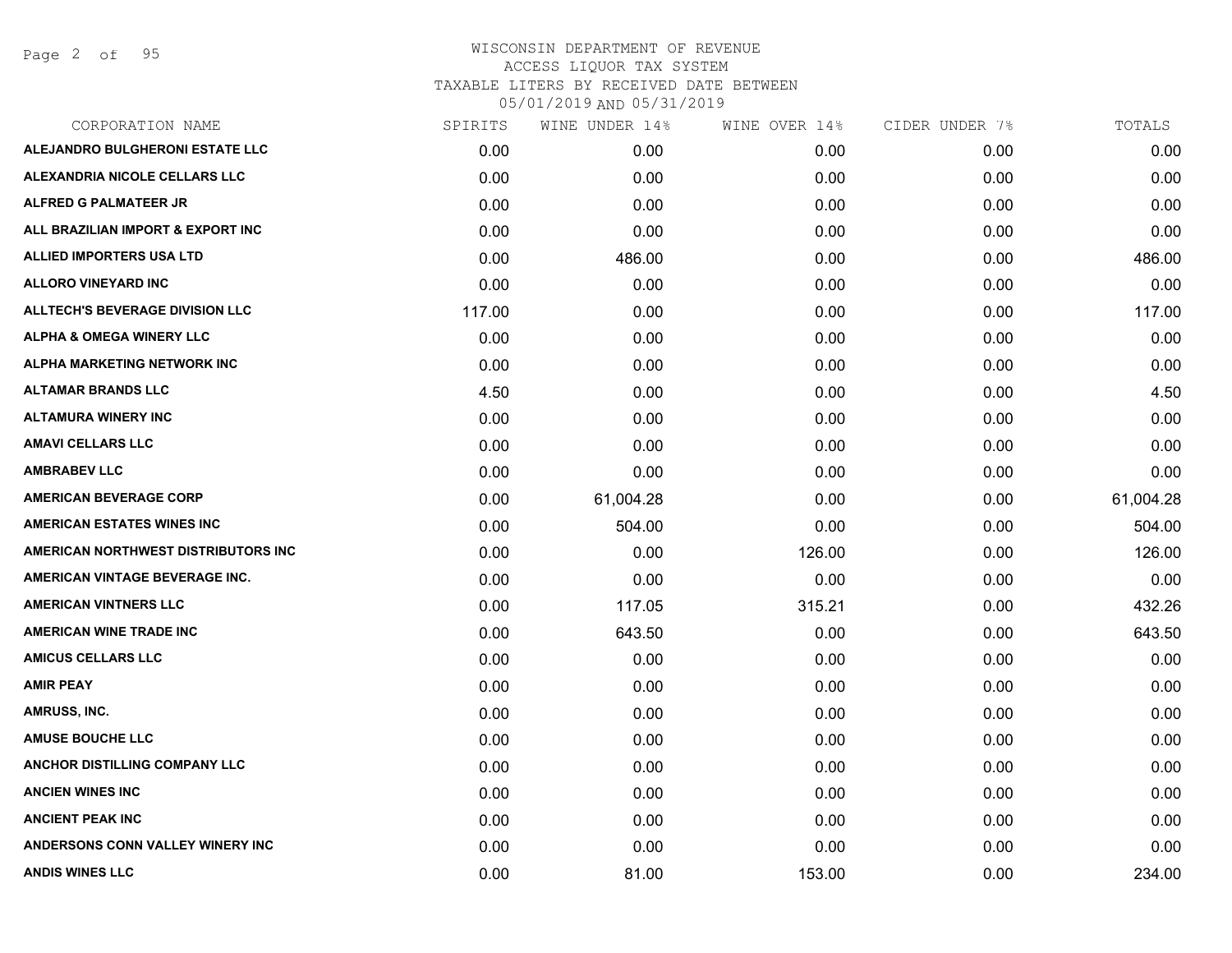Page 3 of 95

| CORPORATION NAME                         | SPIRITS  | WINE UNDER 14% | WINE OVER 14% | CIDER UNDER 7% | TOTALS    |
|------------------------------------------|----------|----------------|---------------|----------------|-----------|
| <b>ANDREW FOX</b>                        | 60.00    | 0.00           | 0.00          | 0.00           | 60.00     |
| <b>ANDREW J CARINI</b>                   | 0.00     | 0.00           | 0.00          | 0.00           | 0.00      |
| <b>ANDREW T BECKSTOFFER</b>              | 0.00     | 262.50         | 378.00        | 0.00           | 640.50    |
| <b>ANGELA OSBORNE</b>                    | 0.00     | 0.00           | 0.00          | 0.00           | 0.00      |
| <b>ANHEUSER-BUSCH COMPANIES LLC</b>      | 0.00     | 0.00           | 0.00          | 20,635.19      | 20,635.19 |
| <b>ANNE HUBATCH</b>                      | 0.00     | 0.00           | 0.00          | 0.00           | 0.00      |
| <b>ANTHONY BOZZANO</b>                   | 0.00     | 0.00           | 0.00          | 0.00           | 0.00      |
| <b>ANTHONY M TRUCHARD</b>                | 0.00     | 0.00           | 378.00        | 0.00           | 378.00    |
| <b>ANTIPODEAN WINES LLC</b>              | 0.00     | 558.00         | 0.00          | 0.00           | 558.00    |
| <b>APOLOGUE LLC</b>                      | 0.00     | 0.00           | 0.00          | 0.00           | 0.00      |
| <b>APOSTROPHE BRANDS LLC</b>             | 756.00   | 0.00           | 0.00          | 0.00           | 756.00    |
| <b>APPELLATION TRADING COMPANY LLC</b>   | 0.00     | 0.00           | 0.00          | 0.00           | 0.00      |
| <b>APPELLATIONS LP</b>                   | 0.00     | 0.00           | 0.00          | 0.00           | 0.00      |
| <b>AQUA PUMPKIN INC</b>                  | 0.00     | 0.00           | 0.00          | 0.00           | 0.00      |
| <b>ARANO LLC</b>                         | 0.00     | 184.50         | 0.00          | 0.00           | 184.50    |
| ARCHANA A DAVE                           | 0.00     | 0.00           | 0.00          | 0.00           | 0.00      |
| <b>ARCHER ROOSE INC</b>                  | 0.00     | 0.00           | 0.00          | 0.00           | 0.00      |
| <b>AREL GROUP WINE &amp; SPIRITS INC</b> | 0.00     | 0.00           | 0.00          | 0.00           | 0.00      |
| <b>ARETE WINES LLC</b>                   | 0.00     | 0.00           | 0.00          | 0.00           | 0.00      |
| ARIETTA INC                              | 0.00     | 0.00           | 0.00          | 0.00           | 0.00      |
| <b>ARNOT-ROBERTS LLC</b>                 | 0.00     | 0.00           | 0.00          | 0.00           | 0.00      |
| <b>ARPENT LLC</b>                        | 0.00     | 126.00         | 0.00          | 0.00           | 126.00    |
| <b>ARTISANAL DISTILLATES INC.</b>        | 0.00     | 0.00           | 0.00          | 0.00           | 0.00      |
| ARTISANAL IMPORTS INC                    | 0.00     | 0.00           | 0.00          | 0.00           | 0.00      |
| <b>ASAP IMPORTS CO.</b>                  | 0.00     | 0.00           | 0.00          | 0.00           | 0.00      |
| <b>ASCENT WINES INC</b>                  | 0.00     | 0.00           | 0.00          | 0.00           | 0.00      |
| <b>ASSOCIATED BREWING COMPANY</b>        | 5,314.72 | 0.00           | 0.00          | 0.00           | 5,314.72  |
| <b>ASV WINES INC</b>                     | 0.00     | 1,071.00       | 126.00        | 0.00           | 1,197.00  |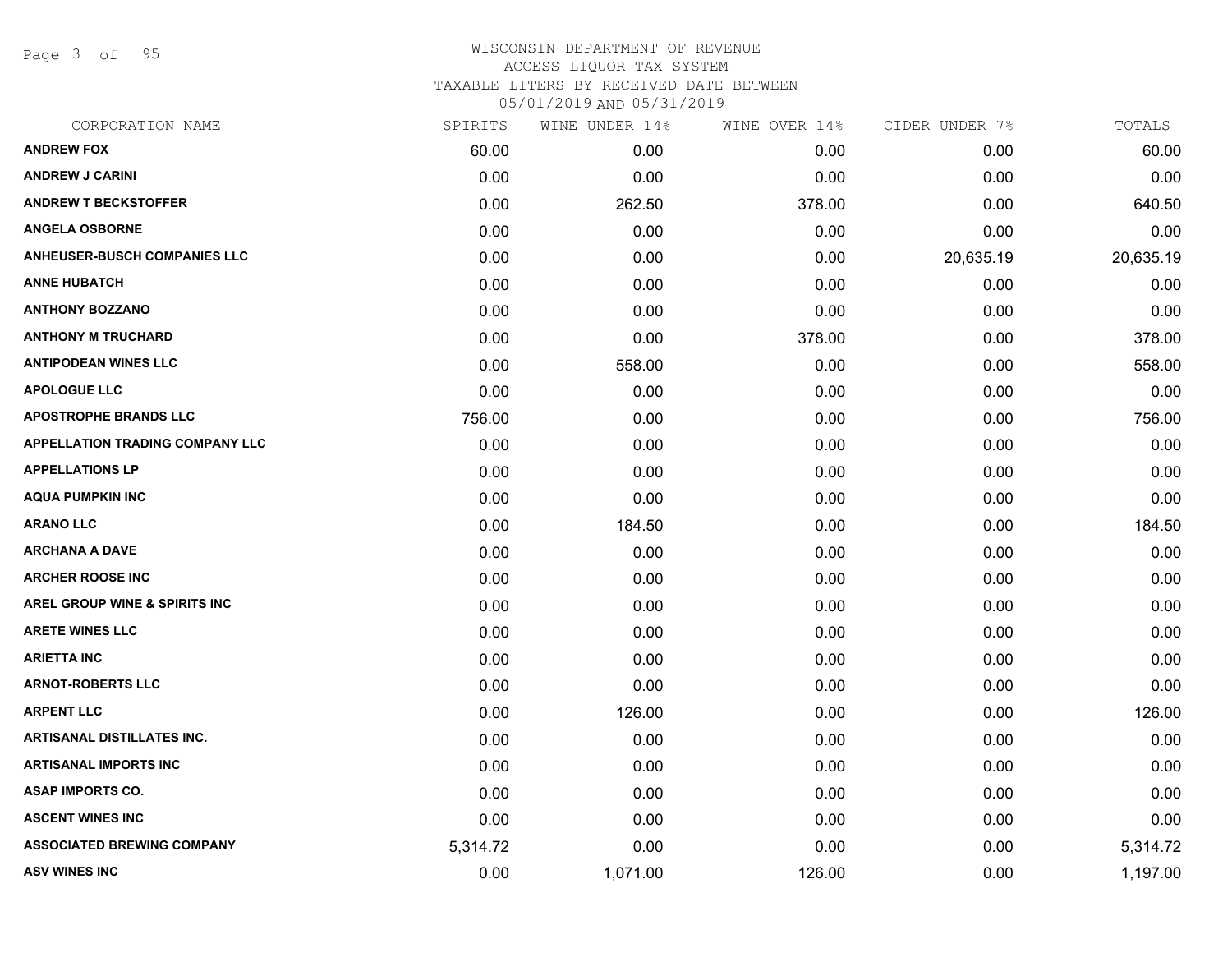Page 4 of 95

## WISCONSIN DEPARTMENT OF REVENUE ACCESS LIQUOR TAX SYSTEM TAXABLE LITERS BY RECEIVED DATE BETWEEN

| CORPORATION NAME                                | SPIRITS    | WINE UNDER 14% | WINE OVER 14% | CIDER UNDER 7% | TOTALS     |
|-------------------------------------------------|------------|----------------|---------------|----------------|------------|
| <b>ATHENEE IMPORTERS &amp; DISTRIBUTORS LTD</b> | 0.00       | 0.00           | 0.00          | 0.00           | 0.00       |
| <b>ATLAS WINE COMPANY LLC</b>                   | 0.00       | 126.00         | 0.00          | 0.00           | 126.00     |
| <b>ATOMIC BRANDS INC</b>                        | 16,829.94  | 0.00           | 0.00          | 0.00           | 16,829.94  |
| <b>AUGUST WINE GROUP LLC</b>                    | 0.00       | 630.00         | 0.00          | 0.00           | 630.00     |
| <b>AUSTRAL WINES LLC</b>                        | 0.00       | 837.00         | 0.00          | 0.00           | 837.00     |
| AV BRANDS INC                                   | 0.00       | 1,016.93       | 4.50          | 0.00           | 1,021.43   |
| AVV WINERY CO LLC                               | 0.00       | 585.00         | 882.00        | 0.00           | 1,467.00   |
| <b>AXIOS INC</b>                                | 0.00       | 0.00           | 0.00          | 0.00           | 0.00       |
| <b>B &amp; I OVERSEAS TRADING INC</b>           | 0.00       | 0.00           | 0.00          | 0.00           | 0.00       |
| <b>B UNITED INTERNATIONAL INC</b>               | 0.00       | 3.58           | 108.19        | 0.00           | 111.77     |
| <b>B. NEKTAR LLC</b>                            | 0.00       | 0.00           | 0.00          | 0.00           | 0.00       |
| <b>BACARDI U.S.A., INC.</b>                     | 176,193.60 | 152.72         | 1,029.00      | 0.00           | 177,375.32 |
| <b>BACCHUS TECHNOLOGIES LLC</b>                 | 0.00       | 2,118.00       | 459.00        | 0.00           | 2,577.00   |
| <b>BACIO DIVINO CELLARS LLC</b>                 | 0.00       | 0.00           | 0.00          | 0.00           | 0.00       |
| <b>BADGER MOUNTAIN INC</b>                      | 0.00       | 1,782.00       | 0.00          | 0.00           | 1,782.00   |
| <b>BALCONES DISTILLING LLC</b>                  | 0.00       | 0.00           | 0.00          | 0.00           | 0.00       |
| <b>BANFI PRODUCTS CORPORATION</b>               | 0.00       | 3,648.00       | 0.00          | 0.00           | 3,648.00   |
| <b>BANSHEE WINES LLC</b>                        | 0.00       | 2,328.00       | 138.00        | 0.00           | 2,466.00   |
| <b>BANVILLE &amp; JONES WINE MERCHANTS</b>      | 0.00       | 850.00         | 0.00          | 0.00           | 850.00     |
| <b>BANZAI BEVERAGE CORPORATION</b>              | 0.00       | 0.00           | 0.00          | 0.00           | 0.00       |
| <b>BARGETTOS SANTA CRUZ WINERY INC</b>          | 0.00       | 0.00           | 0.00          | 0.00           | 0.00       |
| <b>BARLOW VINEYARDS LLC</b>                     | 0.00       | 0.00           | 0.00          | 0.00           | 0.00       |
| <b>BARNARD GRIFFIN INC</b>                      | 0.00       | 0.00           | 0.00          | 0.00           | 0.00       |
| <b>BARNETT VINEYARDS LP</b>                     | 0.00       | 0.00           | 0.00          | 0.00           | 0.00       |
| <b>BATTAGLIA DISTRIBUTING CORP INC</b>          | 0.00       | 0.00           | 0.00          | 0.00           | 0.00       |
| <b>BAUM WINE IMPORTS INC</b>                    | 0.00       | 7,404.75       | 1,002.00      | 0.00           | 8,406.75   |
| <b>BEATBOX BEVERAGES LLC</b>                    | 0.00       | 0.00           | 0.00          | 0.00           | 0.00       |
| <b>BEATBOX BEVERAGES LLC</b>                    | 0.00       | 0.00           | 0.00          | 0.00           | 0.00       |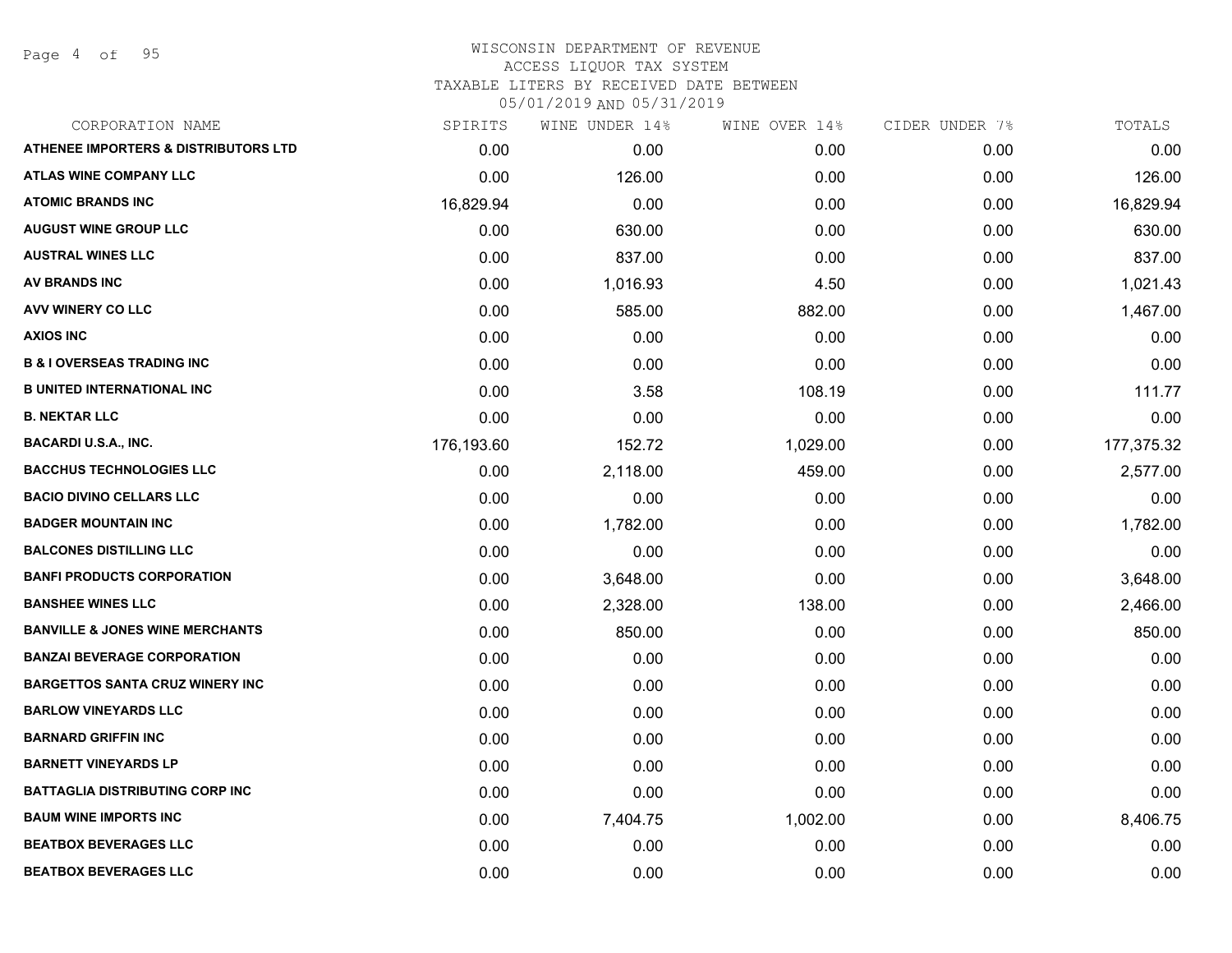Page 5 of 95

| CORPORATION NAME                                | SPIRITS | WINE UNDER 14% | WINE OVER 14% | CIDER UNDER 7% | TOTALS   |
|-------------------------------------------------|---------|----------------|---------------|----------------|----------|
| <b>BEAUX FRERES LLC</b>                         | 0.00    | 0.00           | 0.00          | 0.00           | 0.00     |
| <b>BEDFORD &amp; GROVE LLC</b>                  | 0.00    | 0.00           | 0.00          | 0.00           | 0.00     |
| <b>BEDROCK WINE COMPANY LP</b>                  | 0.00    | 0.00           | 0.00          | 0.00           | 0.00     |
| <b>BENDISTILLERY INC</b>                        | 0.00    | 0.00           | 0.00          | 0.00           | 0.00     |
| <b>BENNETT LANE WINERY LLC</b>                  | 0.00    | 0.00           | 0.00          | 0.00           | 0.00     |
| <b>BENOVIA WINERY LLC</b>                       | 0.00    | 0.00           | 0.00          | 0.00           | 0.00     |
| <b>BEPPE &amp; THE ARCHITECT LLC</b>            | 0.00    | 0.00           | 0.00          | 0.00           | 0.00     |
| <b>BERGSTROM WINES LLC</b>                      | 0.00    | 40.50          | 0.00          | 0.00           | 40.50    |
| <b>BERNARDUS LLC</b>                            | 0.00    | 0.00           | 0.00          | 0.00           | 0.00     |
| BETHEL HEIGHTS VINEYARD INC                     | 0.00    | 135.00         | 0.00          | 0.00           | 135.00   |
| BETTER BRANDS INTERNATIONAL                     | 0.00    | 825.00         | 195.00        | 0.00           | 1,020.00 |
| <b>BETZ CELLARS LLC</b>                         | 0.00    | 0.00           | 0.00          | 0.00           | 0.00     |
| <b>BEVERAGE BROTHERS INC</b>                    | 0.00    | 0.00           | 0.00          | 0.00           | 0.00     |
| <b>BEVERAGE GROUP INTERNATIONAL LLC</b>         | 0.00    | 0.00           | 0.00          | 0.00           | 0.00     |
| <b>BEVERAGE SOLUTIONS &amp; LOGISTICS INC</b>   | 0.00    | 0.00           | 0.00          | 0.00           | 0.00     |
| <b>BF ACQUISITION LTD</b>                       | 23.25   | 0.00           | 0.00          | 0.00           | 23.25    |
| <b>BIAGIO CRU &amp; ESTATE WINES LLC</b>        | 0.00    | 0.00           | 0.00          | 0.00           | 0.00     |
| BIEN NACIDO VINEYARDS OF RANCHO TEPUSQUET<br>LP | 0.00    | 0.00           | 0.00          | 0.00           | 0.00     |
| <b>BIGHORN CELLARS LLC</b>                      | 0.00    | 0.00           | 0.00          | 0.00           | 0.00     |
| <b>BILTMORE ESTATE WINE COMPANY</b>             | 0.00    | 0.00           | 0.00          | 0.00           | 0.00     |
| <b>BLACK ROCK SPIRITS LLC</b>                   | 126.00  | 0.00           | 0.00          | 0.00           | 126.00   |
| <b>BLACKBIRD VINEYARDS LLC</b>                  | 0.00    | 0.00           | 0.00          | 0.00           | 0.00     |
| <b>BLAKE FARMS HARD APPLE CIDER LLC</b>         | 0.00    | 58.67          | 0.00          | 1,290.83       | 1,349.50 |
| <b>BLAUM BROS DISTILLING CO LLC</b>             | 270.00  | 0.00           | 0.00          | 0.00           | 270.00   |
| <b>BLUE RIDGE DISTILLING CO INC</b>             | 0.00    | 0.00           | 0.00          | 0.00           | 0.00     |
| <b>BNA WINE GROUP LLC</b>                       | 0.00    | 677.63         | 0.00          | 0.00           | 677.63   |
| <b>BOEGER WINERY INC</b>                        | 0.00    | 0.00           | 0.00          | 0.00           | 0.00     |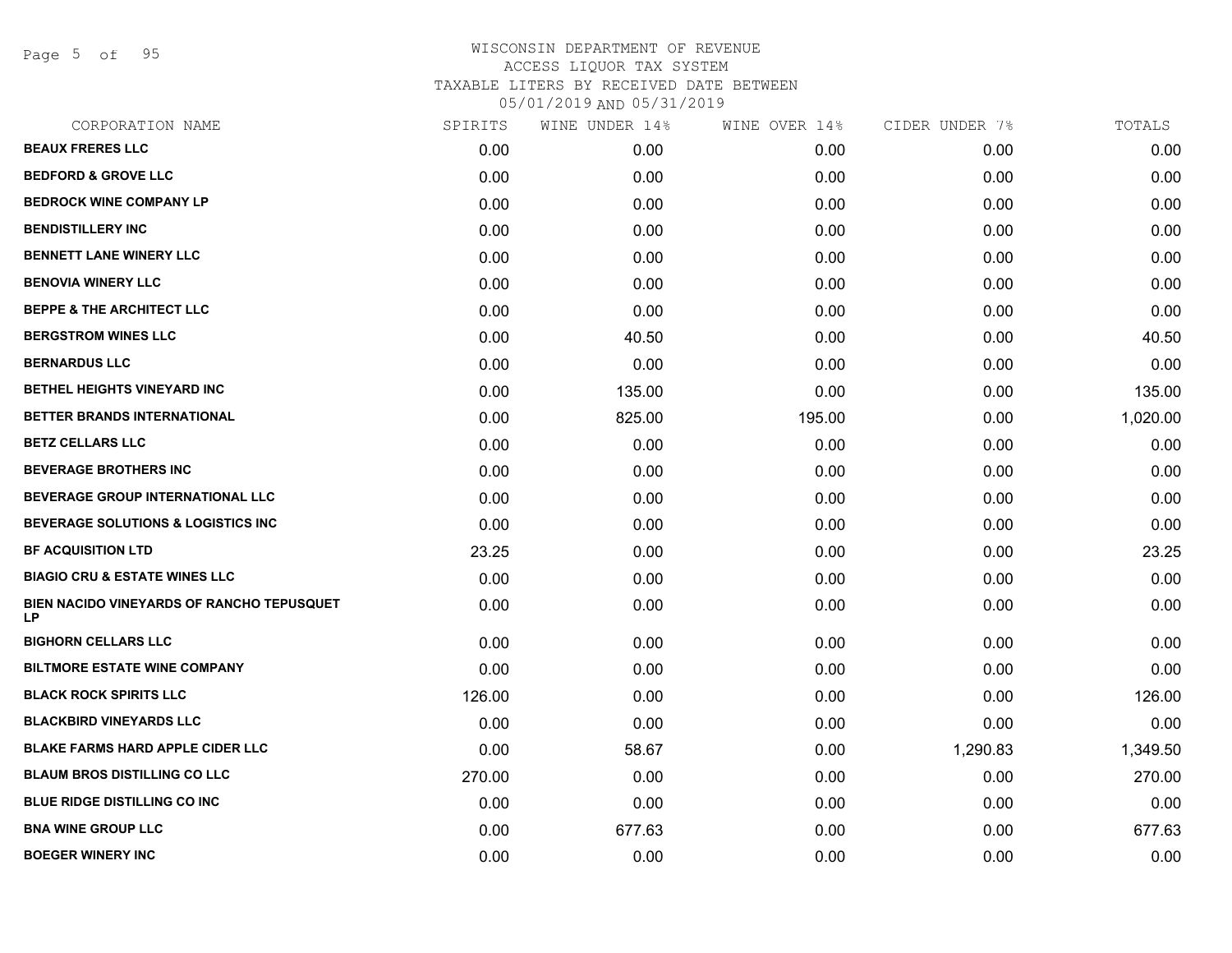Page 6 of 95

## WISCONSIN DEPARTMENT OF REVENUE ACCESS LIQUOR TAX SYSTEM

TAXABLE LITERS BY RECEIVED DATE BETWEEN

| CORPORATION NAME                               | SPIRITS    | WINE UNDER 14% | WINE OVER 14% | CIDER UNDER 7% | TOTALS     |
|------------------------------------------------|------------|----------------|---------------|----------------|------------|
| <b>BOGLE VINEYARDS INC</b>                     | 0.00       | 18,360.00      | 6,525.00      | 0.00           | 24,885.00  |
| <b>BONANNO VINTNERS LLC</b>                    | 0.00       | 0.00           | 0.00          | 0.00           | 0.00       |
| <b>BONNY DOON WINERY INC</b>                   | 0.00       | 154.00         | 0.00          | 0.00           | 154.00     |
| <b>BOOKER VINEYARD &amp; WINERY</b>            | 0.00       | 0.00           | 0.00          | 0.00           | 0.00       |
| <b>BOSTON BEER CORPORATION</b>                 | 0.00       | 0.00           | 0.00          | 127,327.73     | 127,327.73 |
| <b>BOUCHAINE VINEYARDS INC</b>                 | 0.00       | 0.00           | 0.00          | 0.00           | 0.00       |
| <b>BOUNDARY BREAKS LLC</b>                     | 0.00       | 0.00           | 0.00          | 0.00           | 0.00       |
| <b>BOUTINOT USA INC</b>                        | 0.00       | 0.00           | 0.00          | 0.00           | 0.00       |
| <b>BRASSFIELD ESTATE WINERY LLC</b>            | 0.00       | 0.00           | 630.00        | 0.00           | 630.00     |
| <b>BRAZOS WINE IMPORTS LLC</b>                 | 0.00       | 949.50         | 126.00        | 0.00           | 1,075.50   |
| <b>BRIAN CARTER CELLARS LLC</b>                | 0.00       | 0.00           | 0.00          | 0.00           | 0.00       |
| <b>BRICKELL WINES LLC</b>                      | 0.00       | 0.00           | 0.00          | 0.00           | 0.00       |
| <b>BRIDGEVIEW VINEYARDS INC</b>                | 0.00       | 0.00           | 0.00          | 0.00           | 0.00       |
| <b>BRIGHT CELLARS INC</b>                      | 0.00       | 0.00           | 0.00          | 0.00           | 0.00       |
| <b>BROADBENT SELECTIONS INC</b>                | 0.00       | 1,449.00       | 549.00        | 0.00           | 1,998.00   |
| <b>BRONCO WINE COMPANY</b>                     | 0.00       | 67,978.16      | 1,392.00      | 0.00           | 69,370.16  |
| <b>BROTHERS INTERNATIONAL FOOD CORPORATION</b> | 0.00       | 0.00           | 0.00          | 0.00           | 0.00       |
| <b>BROVO SPIRITS LLC</b>                       | 0.00       | 0.00           | 0.00          | 0.00           | 0.00       |
| <b>BROWNE FAMILY WINES LLC</b>                 | 0.00       | 0.00           | 0.00          | 0.00           | 0.00       |
| <b>BROWN-FORMAN CORPORATION</b>                | 193,967.70 | 8,967.40       | 54.00         | 0.00           | 202,989.10 |
| <b>BRUTOCAO CELLARS LP</b>                     | 0.00       | 918.00         | 191.25        | 0.00           | 1,109.25   |
| BRYN MAWR VINEYARDS INC                        | 0.00       | 0.00           | 0.00          | 0.00           | 0.00       |
| <b>BUEHLER VINEYARDS INC</b>                   | 0.00       | 0.00           | 0.00          | 0.00           | 0.00       |
| <b>BULGARIAN MASTER VINTNERS LLC</b>           | 0.00       | 0.00           | 0.00          | 0.00           | 0.00       |
| <b>BULLY HILL VINEYARDS INC</b>                | 0.00       | 0.00           | 0.00          | 0.00           | 0.00       |
| <b>BUONCRISTIANI WINE CO LLC</b>               | 0.00       | 0.00           | 0.00          | 0.00           | 0.00       |
| <b>BURGESS CELLARS INC</b>                     | 0.00       | 0.00           | 126.00        | 0.00           | 126.00     |
| <b>BUZZBALLZ LLC</b>                           | 1,728.00   | 5,400.00       | 0.00          | 0.00           | 7,128.00   |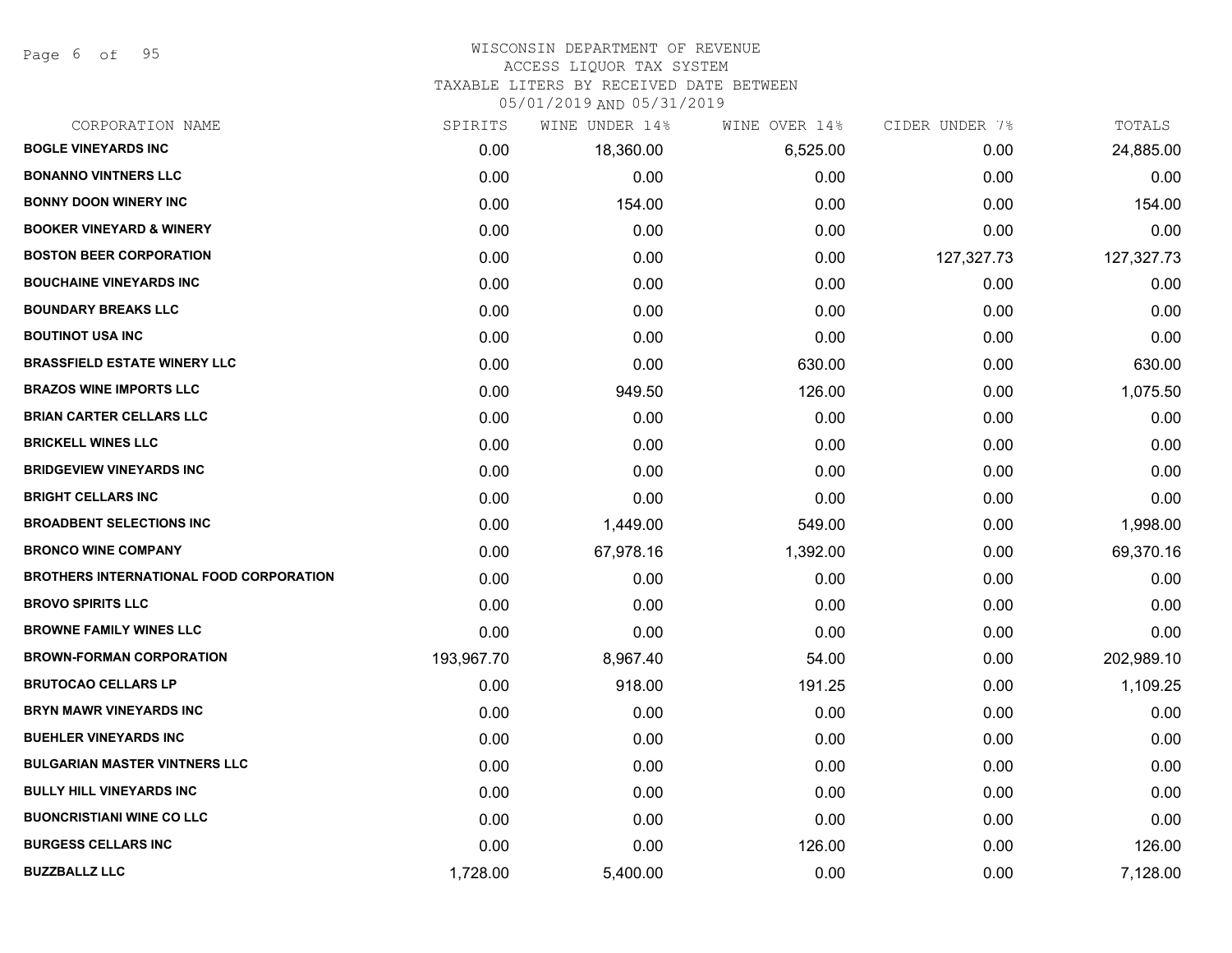Page 7 of 95

### WISCONSIN DEPARTMENT OF REVENUE ACCESS LIQUOR TAX SYSTEM TAXABLE LITERS BY RECEIVED DATE BETWEEN

| CORPORATION NAME                            | SPIRITS   | WINE UNDER 14% | WINE OVER 14% | CIDER UNDER 7% | TOTALS    |
|---------------------------------------------|-----------|----------------|---------------|----------------|-----------|
| <b>BUZZBOX BEVERAGES INC</b>                | 0.00      | 0.00           | 0.00          | 0.00           | 0.00      |
| <b>BWSC LLC</b>                             | 0.00      | 0.00           | 0.00          | 0.00           | 0.00      |
| <b>BYMOFO LLC</b>                           | 0.00      | 0.00           | 0.00          | 0.00           | 0.00      |
| <b>C &amp; C WINE SERVICES INC</b>          | 0.00      | 63.00          | 189.00        | 0.00           | 252.00    |
| <b>C MONDAVI &amp; SONS</b>                 | 0.00      | 5,652.00       | 117.00        | 0.00           | 5,769.00  |
| <b>CABERNET CORP</b>                        | 0.00      | 1,638.00       | 0.00          | 0.00           | 1,638.00  |
| <b>CAFFO BEVERAGES INC</b>                  | 0.00      | 0.00           | 0.00          | 0.00           | 0.00      |
| <b>CAIN CELLARS INC</b>                     | 0.00      | 0.00           | 0.00          | 0.00           | 0.00      |
| <b>CAL VIN ENTERPRISES CORPORATION</b>      | 0.00      | 0.00           | 0.00          | 0.00           | 0.00      |
| <b>CALCAREOUS VINEYARD LLC</b>              | 0.00      | 0.00           | 0.00          | 0.00           | 0.00      |
| <b>CALIFORNIA CIDER COMPANY</b>             | 0.00      | 0.00           | 0.00          | 11,435.69      | 11,435.69 |
| <b>CALIFORNIA VINEYARDS INC</b>             | 0.00      | 0.00           | 0.00          | 0.00           | 0.00      |
| <b>CALIFORNIA WINE WORKS LLC</b>            | 0.00      | 0.00           | 0.00          | 0.00           | 0.00      |
| <b>CALLUNA VINEYARDS LLC</b>                | 0.00      | 0.00           | 0.00          | 0.00           | 0.00      |
| <b>CAMARDA CORP</b>                         | 0.00      | 0.00           | 0.00          | 0.00           | 0.00      |
| <b>CAMPARI AMERICA LLC</b>                  | 74,429.70 | 0.00           | 0.00          | 0.00           | 74,429.70 |
| <b>CAMPBELL &amp; MCGILL SELECTIONS LLC</b> | 0.00      | 0.00           | 0.00          | 0.00           | 0.00      |
| <b>CANNON RIVER WINERY LLC</b>              | 0.00      | 0.00           | 0.00          | 0.00           | 0.00      |
| <b>CAPARONE WINERY LLC</b>                  | 0.00      | 0.00           | 0.00          | 0.00           | 0.00      |
| <b>CAPE CLASSICS INC</b>                    | 0.00      | 288.00         | 0.00          | 0.00           | 288.00    |
| <b>CARDINAL SPIRITS LLC</b>                 | 0.00      | 0.00           | 0.00          | 0.00           | 0.00      |
| <b>CARDINAL WINE GROUP LLC</b>              | 0.00      | 0.00           | 0.00          | 0.00           | 0.00      |
| <b>CARDWELL HILL CELLARS LLC</b>            | 0.00      | 117.00         | 0.00          | 0.00           | 117.00    |
| <b>CARIBBEAN DISTILLERS LLC</b>             | 900.00    | 7,811.97       | 0.00          | 0.00           | 8,711.97  |
| <b>CARL THOMA</b>                           | 0.00      | 0.00           | 0.00          | 0.00           | 0.00      |
| <b>CARLOS HUBNER-ARTETA</b>                 | 0.00      | 126.00         | 0.00          | 0.00           | 126.00    |
| <b>CARLSON VINEYARDS INC</b>                | 0.00      | 0.00           | 0.00          | 0.00           | 0.00      |
| <b>CAROLINA DISTRIBUTION LLC</b>            | 0.00      | 0.00           | 0.00          | 0.00           | 0.00      |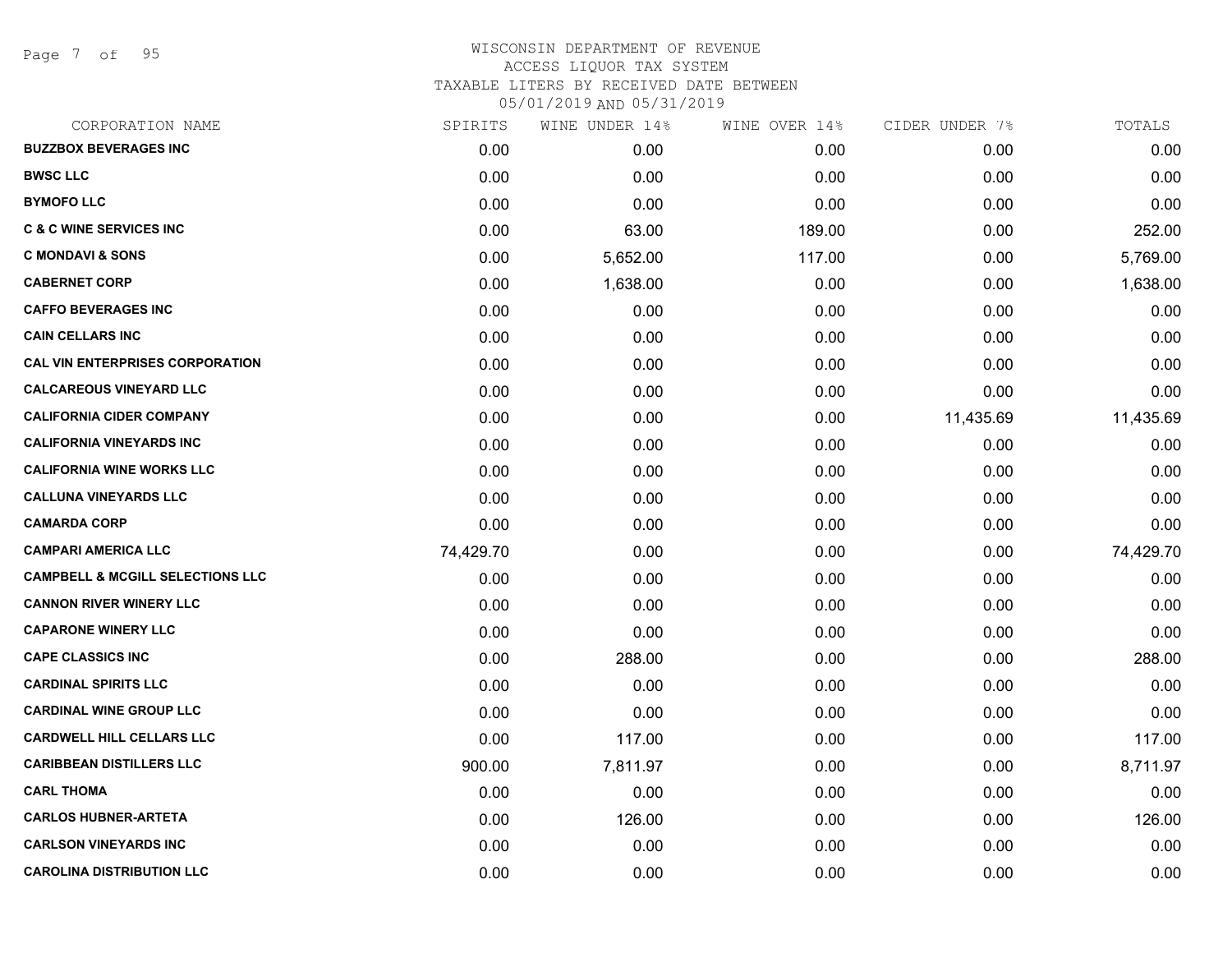### WISCONSIN DEPARTMENT OF REVENUE ACCESS LIQUOR TAX SYSTEM TAXABLE LITERS BY RECEIVED DATE BETWEEN

| CORPORATION NAME                            | SPIRITS   | WINE UNDER 14% | WINE OVER 14% | CIDER UNDER 7% | TOTALS    |
|---------------------------------------------|-----------|----------------|---------------|----------------|-----------|
| <b>CARRIAGE HOUSE IMPORTS, LTD.</b>         | 202.50    | 0.00           | 0.00          | 0.00           | 202.50    |
| <b>CASTLE BRANDS USA CORP</b>               | 2,739.00  | 0.00           | 0.00          | 0.00           | 2,739.00  |
| <b>CASTORO CELLARS</b>                      | 0.00      | 252.00         | 0.00          | 0.00           | 252.00    |
| <b>CAYMUS VINEYARDS INC</b>                 | 0.00      | 0.00           | 0.00          | 0.00           | 0.00      |
| <b>CEDAR KNOLL VINEYARDS INC</b>            | 0.00      | 0.00           | 0.00          | 0.00           | 0.00      |
| <b>CELEBRATION DISTILLATION CORPORATION</b> | 0.00      | 0.00           | 0.00          | 0.00           | 0.00      |
| <b>CELLARS INTERNATIONAL INC</b>            | 0.00      | 0.00           | 0.00          | 0.00           | 0.00      |
| <b>CELLIER WINES DISTRIBUTING INC</b>       | 0.00      | 0.00           | 0.00          | 0.00           | 0.00      |
| <b>CENTER VALLEY ORCHARDS LLC</b>           | 0.00      | 0.00           | 0.00          | 0.00           | 0.00      |
| <b>CHAISE VENTURES INC</b>                  | 0.00      | 0.00           | 0.00          | 0.00           | 0.00      |
| <b>CHANNING DAUGHTERS WINERY LLC</b>        | 0.00      | 0.00           | 0.00          | 0.00           | 0.00      |
| <b>CHAPPELLET WINERY INC</b>                | 0.00      | 0.00           | 0.00          | 0.00           | 0.00      |
| <b>CHARBAUT AMERICA INC</b>                 | 0.00      | 207.00         | 0.00          | 0.00           | 207.00    |
| <b>CHARLES &amp; MARTHA BARRA</b>           | 0.00      | 36.00          | 135.00        | 0.00           | 171.00    |
| <b>CHARLES JACQUIN ET CIE INC</b>           | 30,042.48 | 0.00           | 368.91        | 0.00           | 30,411.39 |
| <b>CHARLES NEAL SELECTIONS INC</b>          | 0.00      | 0.00           | 0.00          | 0.00           | 0.00      |
| <b>CHARLES REININGER LLC</b>                | 0.00      | 0.00           | 0.00          | 0.00           | 0.00      |
| <b>CHATEAU BARNABY LLC</b>                  | 0.00      | 45.00          | 0.00          | 0.00           | 45.00     |
| <b>CHATEAU DIANA LLC</b>                    | 0.00      | 2,932.56       | 126.00        | 0.00           | 3,058.56  |
| <b>CHATHAM IMPORTS INC</b>                  | 1,856.25  | 0.00           | 0.00          | 0.00           | 1,856.25  |
| <b>CHEHALEM INC</b>                         | 0.00      | 63.00          | 0.00          | 0.00           | 63.00     |
| <b>CHICAGO DISTILLING COMPANY LLC</b>       | 0.00      | 0.00           | 0.00          | 0.00           | 0.00      |
| <b>CHITOWN SPIRITS COMPANY</b>              | 0.00      | 0.00           | 0.00          | 0.00           | 0.00      |
| <b>CHOYA UMESHU USA INC</b>                 | 0.00      | 0.00           | 129.00        | 0.00           | 129.00    |
| <b>CHRISTIAN P SCHAEFER</b>                 | 0.00      | 0.00           | 0.00          | 8,006.14       | 8,006.14  |
| <b>CHRISTOPHER F PITTENGER</b>              | 0.00      | 180.00         | 0.00          | 0.00           | 180.00    |
| <b>CHRISTOPHER FIGGINS</b>                  | 0.00      | 0.00           | 0.00          | 0.00           | 0.00      |
| <b>CHRISTOPHER J FLOOD</b>                  | 0.00      | 0.00           | 0.00          | 0.00           | 0.00      |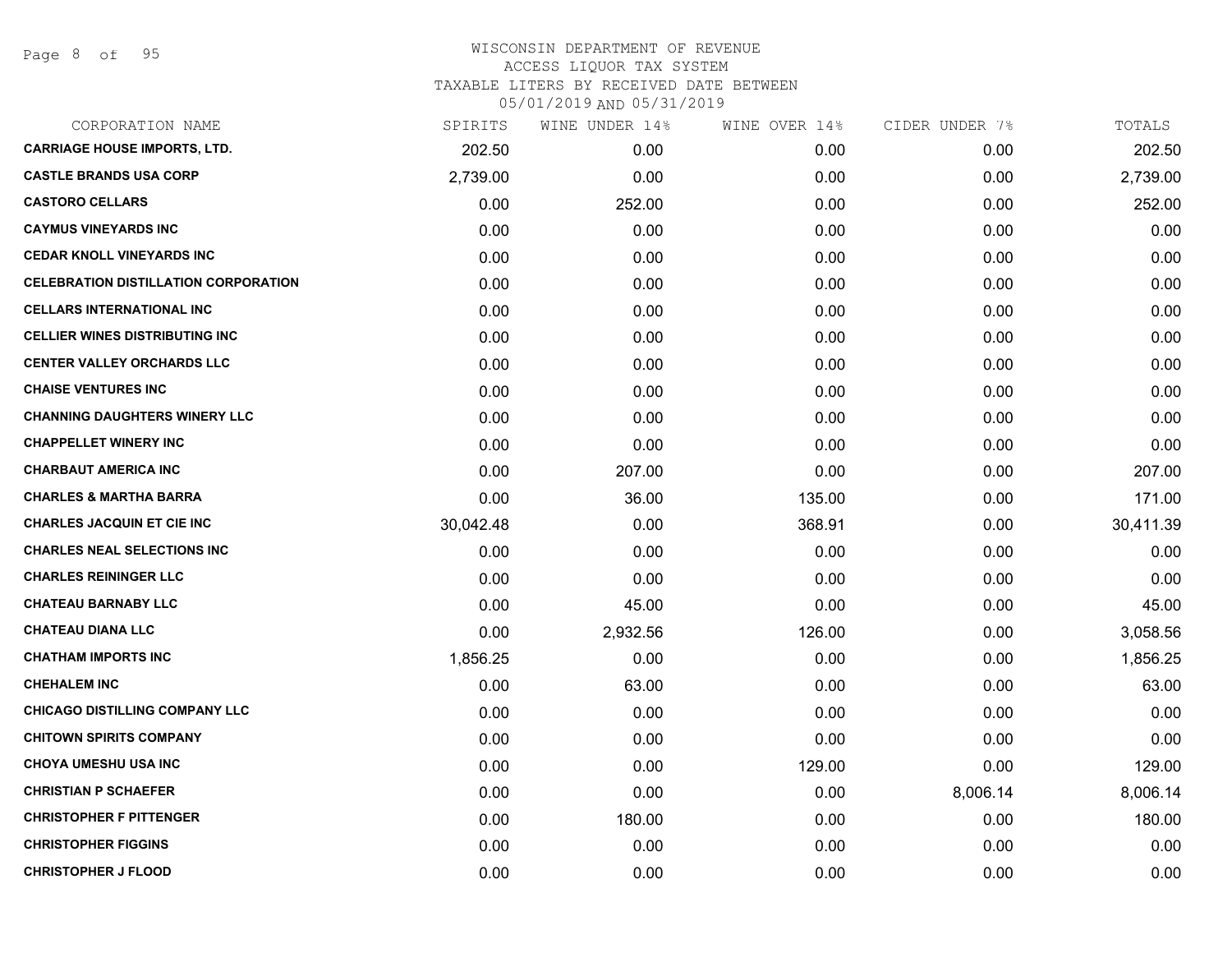## WISCONSIN DEPARTMENT OF REVENUE ACCESS LIQUOR TAX SYSTEM TAXABLE LITERS BY RECEIVED DATE BETWEEN

| CORPORATION NAME                             | SPIRITS   | WINE UNDER 14% | WINE OVER 14% | CIDER UNDER 7% | TOTALS     |
|----------------------------------------------|-----------|----------------|---------------|----------------|------------|
| <b>CHRISTOPHER MICHAEL WINES LLC</b>         | 0.00      | 63.00          | 0.00          | 0.00           | 63.00      |
| CIV (USA) INC                                | 0.00      | 0.00           | 0.00          | 0.00           | 0.00       |
| <b>CLAAR CELLARS LLC</b>                     | 0.00      | 0.00           | 0.00          | 0.00           | 0.00       |
| <b>CLASSIC WINES INC</b>                     | 0.00      | 0.00           | 0.00          | 0.00           | 0.00       |
| <b>CLASSICAL WINES FROM SPAIN LTD</b>        | 0.00      | 567.00         | 358.50        | 0.00           | 925.50     |
| <b>CLENDENENLINDQUIST VINTNERS</b>           | 0.00      | 0.00           | 0.00          | 0.00           | 0.00       |
| <b>CLINE CELLARS INC</b>                     | 0.00      | 3,276.00       | 1,782.00      | 0.00           | 5,058.00   |
| <b>CLINE SISTERS IMPORTS LLC</b>             | 0.00      | 0.00           | 0.00          | 0.00           | 0.00       |
| <b>CLOS LACHANCE WINES LLC</b>               | 0.00      | 107.00         | 225.00        | 0.00           | 332.00     |
| <b>COCKERELL WINE CONSULTING LLC</b>         | 0.00      | 0.00           | 0.00          | 0.00           | 0.00       |
| <b>CODIPRAL, LLC</b>                         | 0.00      | 0.00           | 0.00          | 0.00           | 0.00       |
| <b>CODY T WRIGHT</b>                         | 0.00      | 0.00           | 0.00          | 0.00           | 0.00       |
| <b>COHO WINES LLC</b>                        | 0.00      | 0.00           | 0.00          | 0.00           | 0.00       |
| <b>COLORADO GOLD DISTILLERY LLC</b>          | 0.00      | 0.00           | 0.00          | 0.00           | 0.00       |
| <b>CONSTELLATION BRANDS INC</b>              | 92,391.90 | 241,003.16     | 14,515.50     | 0.00           | 347,910.56 |
| <b>COOL HAND VINEYARDS LLC</b>               | 0.00      | 0.00           | 0.00          | 0.00           | 0.00       |
| <b>COPA FINA WINE IMPORTS LLC</b>            | 0.00      | 0.00           | 0.00          | 0.00           | 0.00       |
| <b>COPPER &amp; KINGS AMERICAN BRANDY CO</b> | 0.00      | 0.00           | 0.00          | 0.00           | 0.00       |
| <b>COPPER CANE LLC</b>                       | 0.00      | 504.00         | 3,280.50      | 0.00           | 3,784.50   |
| <b>CORA IMPORTS LTD</b>                      | 20.40     | 0.00           | 0.00          | 0.00           | 20.40      |
| <b>CORDELINA WINE COMPANY LLC</b>            | 0.00      | 450.00         | 0.00          | 0.00           | 450.00     |
| <b>CORK ALLIANCE INC</b>                     | 0.00      | 1,147.50       | 0.00          | 0.00           | 1,147.50   |
| <b>CORNERSTONE CELLARS LLC</b>               | 0.00      | 0.00           | 0.00          | 0.00           | 0.00       |
| <b>CORNERSTONE U.S. WINE IMPORTS INC</b>     | 0.00      | 0.00           | 0.00          | 0.00           | 0.00       |
| <b>COUP DE FOUDRE LLC</b>                    | 0.00      | 0.00           | 0.00          | 0.00           | 0.00       |
| <b>COURAGEOUS INC</b>                        | 0.00      | 0.00           | 0.00          | 0.00           | 0.00       |
| <b>CRACOVIA BRANDS INC</b>                   | 114.00    | 18.00          | 49.50         | 0.00           | 181.50     |
| <b>CRAFTED ARTISAN MEADERY LLC</b>           | 0.00      | 1,282.00       | 0.00          | 0.00           | 1,282.00   |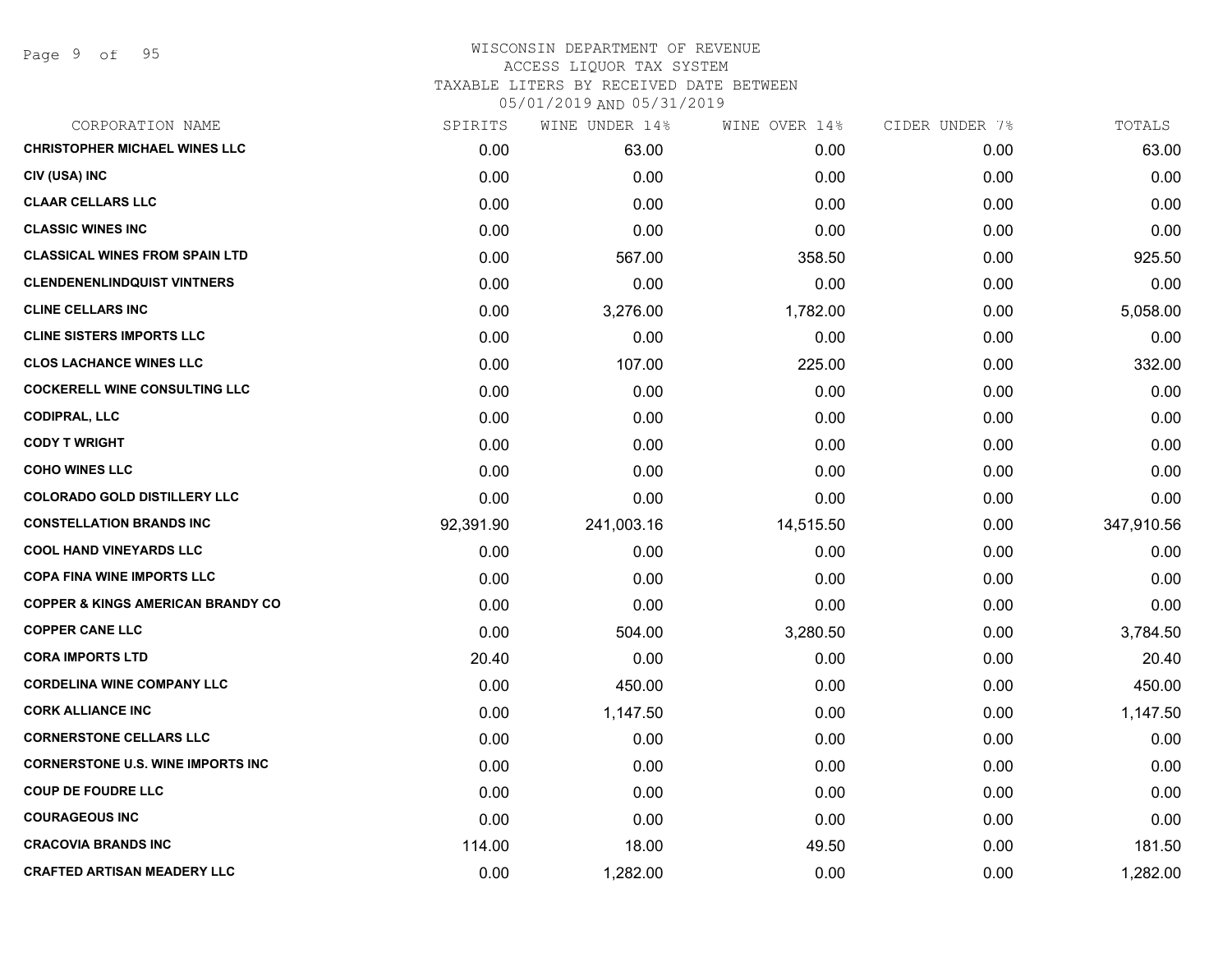Page 10 of 95

| CORPORATION NAME                   | SPIRITS  | WINE UNDER 14% | WINE OVER 14% | CIDER UNDER 7% | TOTALS   |
|------------------------------------|----------|----------------|---------------|----------------|----------|
| <b>CRAIG S HANDLY</b>              | 0.00     | 0.00           | 0.00          | 0.00           | 0.00     |
| <b>CREATIVE WINE CONCEPTS INC</b>  | 0.00     | 0.00           | 387.00        | 0.00           | 387.00   |
| <b>CREW WINE COMPANY LLC</b>       | 0.00     | 2,079.00       | 63.00         | 0.00           | 2,142.00 |
| <b>CRIBARI VINEYARDS INC</b>       | 0.00     | 0.00           | 0.00          | 0.00           | 0.00     |
| <b>CRIMSON WINE GROUP LTD</b>      | 0.00     | 126.00         | 0.00          | 0.00           | 126.00   |
| <b>CRISPIN CIDER COMPANY</b>       | 0.00     | 0.00           | 0.00          | 0.00           | 0.00     |
| <b>CRISTOM VINEYARDS INC</b>       | 0.00     | 216.00         | 0.00          | 0.00           | 216.00   |
| <b>CROSSLAND VINEYARDS</b>         | 0.00     | 0.00           | 0.00          | 0.00           | 0.00     |
| <b>CROWN POINT WINERY LLC</b>      | 0.00     | 0.00           | 0.00          | 0.00           | 0.00     |
| <b>CROWN VALLEY WINERY INC</b>     | 0.00     | 0.00           | 0.00          | 0.00           | 0.00     |
| <b>CRUSE WINE COMPANY, LLC</b>     | 0.00     | 0.00           | 0.00          | 0.00           | 0.00     |
| <b>CULT OF 8</b>                   | 0.00     | 1,084.50       | 207.00        | 0.00           | 1,291.50 |
| <b>CULTIVATE WINES LLC</b>         | 0.00     | 0.00           | 0.00          | 0.00           | 0.00     |
| <b>CUNAT PREMIUM VINEYARDS LLC</b> | 0.00     | 0.00           | 378.00        | 0.00           | 378.00   |
| <b>CUSHMAN WINERY CORPORATION</b>  | 0.00     | 0.00           | 0.00          | 0.00           | 0.00     |
| <b>CUTWATER SPIRITS LLC</b>        | 7,086.00 | 0.00           | 0.00          | 0.00           | 7,086.00 |
| <b>CUVAISON INC</b>                | 0.00     | 0.00           | 0.00          | 0.00           | 0.00     |
| <b>D &amp; D VINEYARDS INC</b>     | 0.00     | 0.00           | 0.00          | 0.00           | 0.00     |
| <b>D &amp; J F CELLARS INC</b>     | 0.00     | 0.00           | 0.00          | 0.00           | 0.00     |
| <b>D MYERS LLC</b>                 | 0.00     | 0.00           | 0.00          | 0.00           | 0.00     |
| <b>D.G.L. DISTRIBUTORS, INC</b>    | 90.00    | 54.00          | 0.00          | 0.00           | 144.00   |
| <b>DAEDALUS CELLARS CO</b>         | 0.00     | 0.00           | 0.00          | 0.00           | 0.00     |
| <b>DAN CAREY</b>                   | 0.00     | 0.00           | 0.00          | 0.00           | 0.00     |
| <b>DANCING COYOTE WINES</b>        | 0.00     | 0.00           | 126.00        | 0.00           | 126.00   |
| <b>DANICA PATRICK</b>              | 0.00     | 0.00           | 0.00          | 0.00           | 0.00     |
| <b>DANIEL A LASNER</b>             | 390.30   | 0.00           | 0.00          | 0.00           | 390.30   |
| <b>DANNY RAKOVIC</b>               | 0.00     | 0.00           | 0.00          | 0.00           | 0.00     |
| <b>DAOU VINEYARDS LLC</b>          | 0.00     | 0.00           | 1,017.00      | 0.00           | 1,017.00 |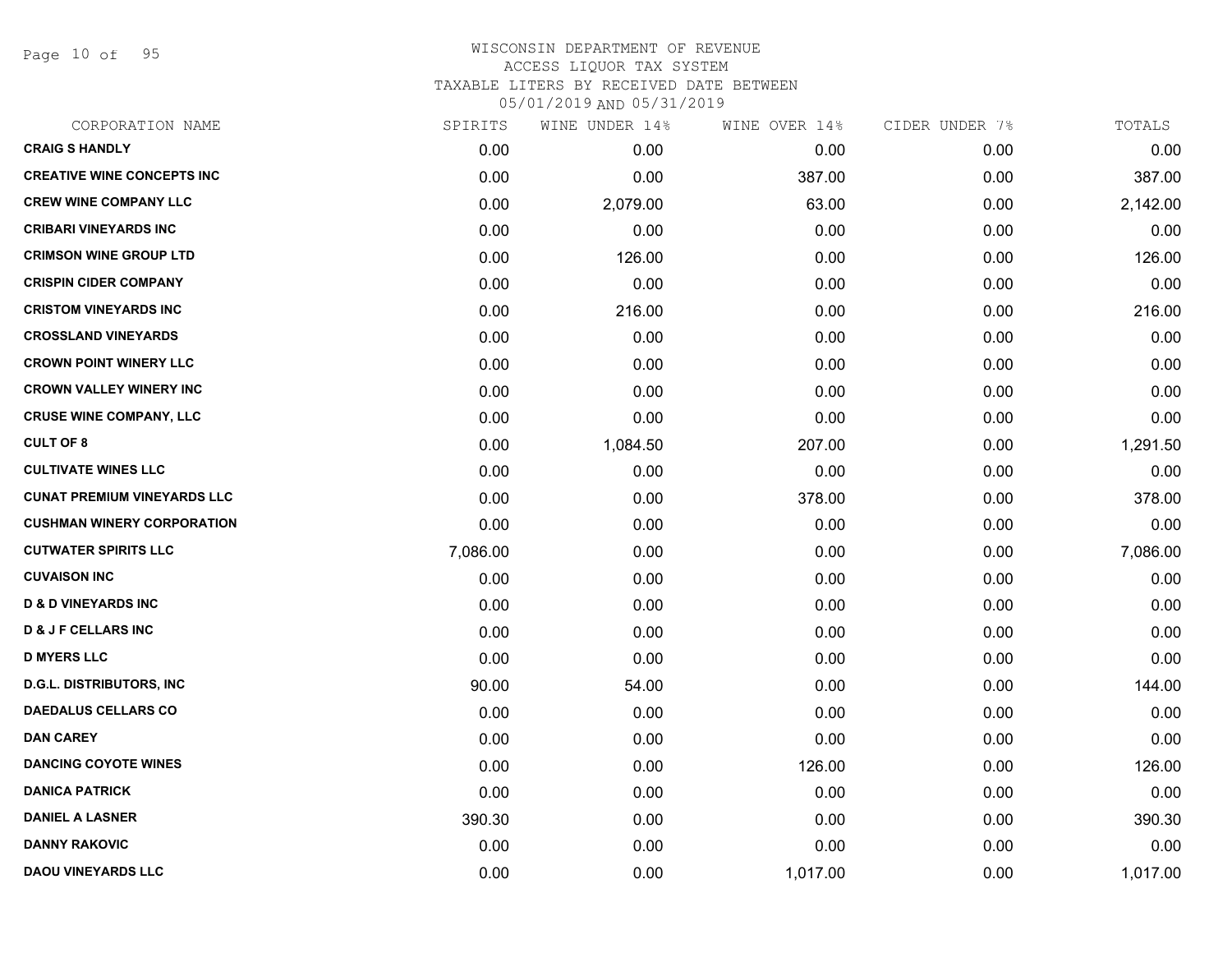Page 11 of 95

| CORPORATION NAME                        | SPIRITS    | WINE UNDER 14% | WINE OVER 14% | CIDER UNDER 7% | TOTALS     |
|-----------------------------------------|------------|----------------|---------------|----------------|------------|
| <b>DAQUINO ITALIAN IMPORTING CO INC</b> | 0.00       | 0.00           | 0.00          | 0.00           | 0.00       |
| <b>DARIOUSH KHALEDI WINERY LLC</b>      | 0.00       | 0.00           | 81.00         | 0.00           | 81.00      |
| <b>DAVID ARTHUR VINEYARDS LLC</b>       | 0.00       | 0.00           | 0.00          | 0.00           | 0.00       |
| <b>DAVID B POTTER</b>                   | 0.00       | 0.00           | 0.00          | 0.00           | 0.00       |
| <b>DAVID L DENNIGMANN</b>               | 0.00       | 198.00         | 126.00        | 0.00           | 324.00     |
| <b>DAVID MEIER</b>                      | 0.00       | 0.00           | 0.00          | 0.00           | 0.00       |
| <b>DAVID N RAYNE</b>                    | 2,960.65   | 41,468.02      | 7,397.93      | 0.00           | 51,826.60  |
| <b>DAVID R BARNES</b>                   | 0.00       | 0.00           | 0.00          | 0.00           | 0.00       |
| <b>DAVIDS PINOT VINEYARDS INC</b>       | 0.00       | 0.00           | 0.00          | 0.00           | 0.00       |
| <b>DAVOS BRANDS LLC</b>                 | 1,005.00   | 406.44         | 250.20        | 0.00           | 1,661.64   |
| DAYLIGHT WINE COMPANY LLC               | 0.00       | 0.00           | 0.00          | 0.00           | 0.00       |
| DE MAISON SELECTIONS INC                | 0.00       | 3,925.50       | 129.75        | 72.00          | 4,127.25   |
| <b>DEANNA BASTIANICH</b>                | 0.00       | 0.00           | 0.00          | 0.00           | 0.00       |
| <b>DEL RIO VINEYARDS LLC</b>            | 0.00       | 0.00           | 0.00          | 0.00           | 0.00       |
| <b>DELEGAT USA INC</b>                  | 0.00       | 10,476.00      | 0.00          | 0.00           | 10,476.00  |
| <b>DELICATO VINEYARDS INC</b>           | 0.00       | 181,949.35     | 25,785.00     | 0.00           | 207,734.35 |
| <b>DELILLE CELLARS LLC</b>              | 0.00       | 0.00           | 0.00          | 0.00           | 0.00       |
| <b>DEMERARA DISTILLERS (USA) INC</b>    | 0.00       | 0.00           | 0.00          | 0.00           | 0.00       |
| <b>DEMON SPIRITS LLC</b>                | 0.00       | 0.00           | 0.00          | 0.00           | 0.00       |
| <b>DEROSE WINERY INC</b>                | 0.00       | 0.00           | 0.00          | 0.00           | 0.00       |
| <b>DERRICK C MANCINI</b>                | 0.00       | 0.00           | 0.00          | 0.00           | 0.00       |
| <b>DESTILADOS DE MEXICO LLC</b>         | 0.00       | 0.00           | 0.00          | 0.00           | 0.00       |
| <b>DIAGEO AMERICAS, INC.</b>            | 709,136.85 | 0.00           | 0.00          | 0.00           | 709,136.85 |
| <b>DIAMOND IMPORTERS INC</b>            | 0.00       | 9.00           | 0.00          | 0.00           | 9.00       |
| <b>DISARONNO INTERNATIONAL LLC</b>      | 1,192.50   | 0.00           | 0.00          | 0.00           | 1,192.50   |
| <b>DISTILLERS WAY, LLC</b>              | 0.00       | 0.00           | 0.00          | 0.00           | 0.00       |
| <b>DIVOT ENTERPRISES LLC</b>            | 0.00       | 0.00           | 63.00         | 0.00           | 63.00      |
| DOMAINE DE LA TERRE ROUGE LTD           | 0.00       | 0.00           | 0.00          | 0.00           | 0.00       |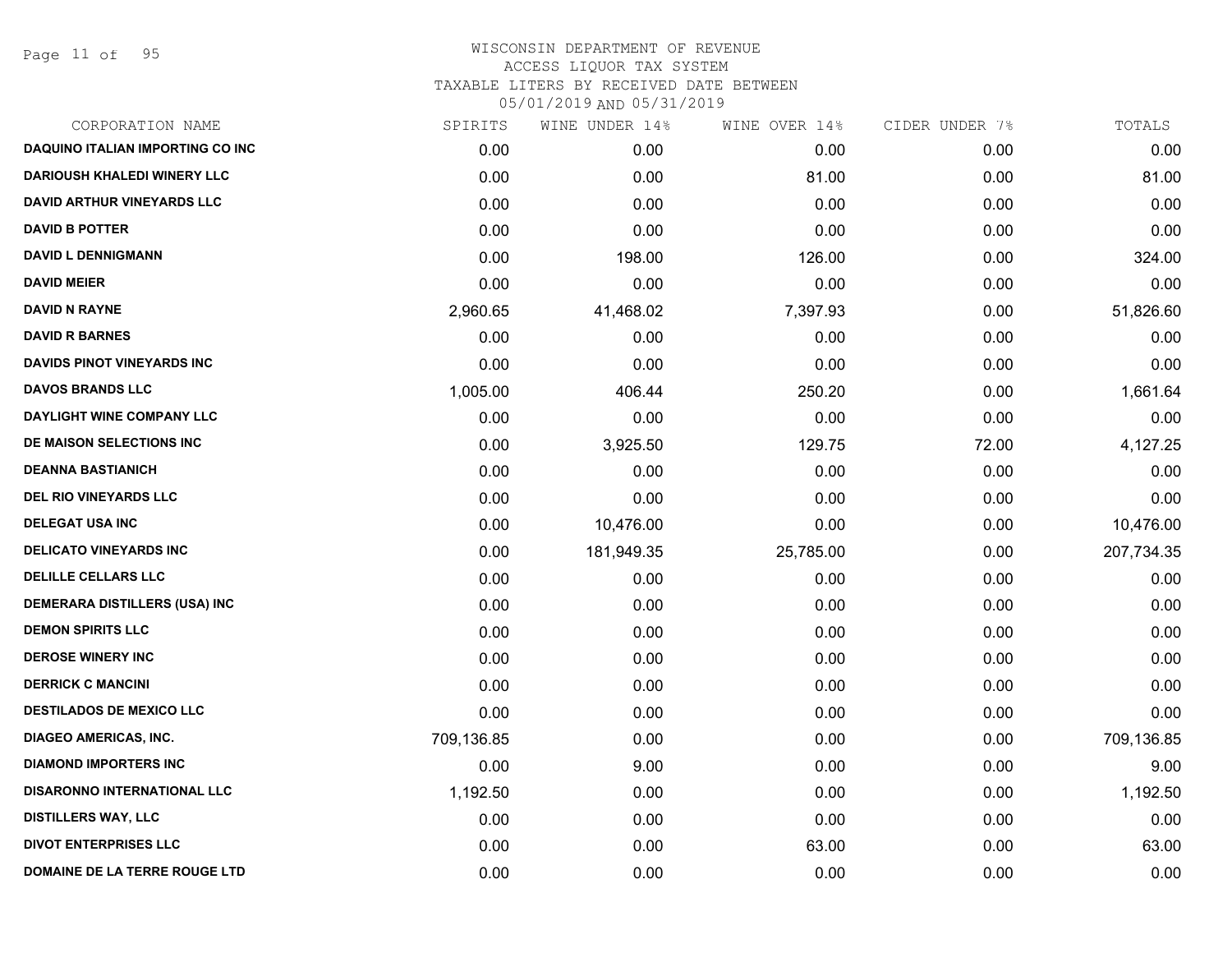# WISCONSIN DEPARTMENT OF REVENUE

ACCESS LIQUOR TAX SYSTEM

TAXABLE LITERS BY RECEIVED DATE BETWEEN

| CORPORATION NAME                                                         | SPIRITS    | WINE UNDER 14% | WINE OVER 14% | CIDER UNDER 7% | TOTALS     |
|--------------------------------------------------------------------------|------------|----------------|---------------|----------------|------------|
| <b>DOMAINE DE MARIA SOTER LLC</b>                                        | 0.00       | 369.00         | 0.00          | 0.00           | 369.00     |
| <b>DOMAINE SELECT WINE &amp; SPIRITS LLC</b>                             | 0.00       | 0.00           | 0.00          | 0.00           | 0.00       |
| <b>DOMAINE SERENE VINEYARDS &amp; WINERY INC</b>                         | 0.00       | 0.00           | 0.00          | 0.00           | 0.00       |
| <b>DOMAINE ST GEORGE</b>                                                 | 0.00       | 0.00           | 0.00          | 0.00           | 0.00       |
| <b>DON SEBASTIANI &amp; SONS INTERNATIONAL WINE</b><br><b>NEGOCIANTS</b> | 0.00       | 9,624.00       | 756.00        | 0.00           | 10,380.00  |
| <b>DONALD ALDRIDGE</b>                                                   | 0.00       | 0.00           | 0.00          | 0.00           | 0.00       |
| <b>DONALD E HAGGE</b>                                                    | 0.00       | 0.00           | 0.00          | 0.00           | 0.00       |
| <b>DOUBLE DIAMOND DISTILLERY LLC</b>                                     | 192.58     | 0.00           | 0.00          | 0.00           | 192.58     |
| <b>DOUBLE DOWN SPIRITS LLC</b>                                           | 0.00       | 0.00           | 0.00          | 0.00           | 0.00       |
| <b>DOYNA LTD</b>                                                         | 0.00       | 0.00           | 0.00          | 0.00           | 0.00       |
| <b>DRAKE MAKES WINE, INC.</b>                                            | 0.00       | 0.00           | 0.00          | 0.00           | 0.00       |
| <b>DREYER WINE LLC</b>                                                   | 0.00       | 126.00         | 0.00          | 0.00           | 126.00     |
| <b>DREYFUS ASHBY INC</b>                                                 | 0.00       | 3,055.50       | 495.00        | 0.00           | 3,550.50   |
| <b>DRG IMPORTS LLC</b>                                                   | 0.00       | 0.00           | 0.00          | 0.00           | 0.00       |
| DRY CREEK VINEYARD INC                                                   | 0.00       | 1,013.25       | 126.00        | 0.00           | 1,139.25   |
| <b>DUCKHORN WINE COMPANY</b>                                             | 0.00       | 4,702.50       | 2,722.50      | 0.00           | 7,425.00   |
| DUGGANS DISTILLERS PRODUCTS CORPORATION                                  | 252.00     | 0.00           | 0.00          | 0.00           | 252.00     |
| <b>DUMOL WINERY LLC</b>                                                  | 0.00       | 0.00           | 0.00          | 0.00           | 0.00       |
| <b>DUNHAM CELLARS LLC</b>                                                | 0.00       | 0.00           | 0.00          | 0.00           | 0.00       |
| <b>DUNN VINEYARDS LLC</b>                                                | 0.00       | 0.00           | 0.00          | 0.00           | 0.00       |
| <b>DUVEL MOORTGAT USA LTD</b>                                            | 0.00       | 0.00           | 0.00          | 0.00           | 0.00       |
| <b>DV SPIRITS LLC</b>                                                    | 1,744.00   | 0.00           | 0.00          | 0.00           | 1,744.00   |
| <b>E &amp; J GALLO WINERY</b>                                            | 106,600.56 | 585,002.58     | 25,998.00     | 0.00           | 717,601.14 |
| <b>EAGLE EYE IMPORTS LLC</b>                                             | 0.00       | 1,007.25       | 0.00          | 0.00           | 1,007.25   |
| <b>EAGLE ROCK INVESTMENTS INC.</b>                                       | 0.00       | 0.00           | 0.00          | 0.00           | 0.00       |
| <b>EAGLES LANDING WINERY LLC</b>                                         | 0.00       | 261.00         | 0.00          | 0.00           | 261.00     |
| <b>EASTERN LIQUORS USA INC</b>                                           | 0.00       | 0.00           | 0.00          | 0.00           | 0.00       |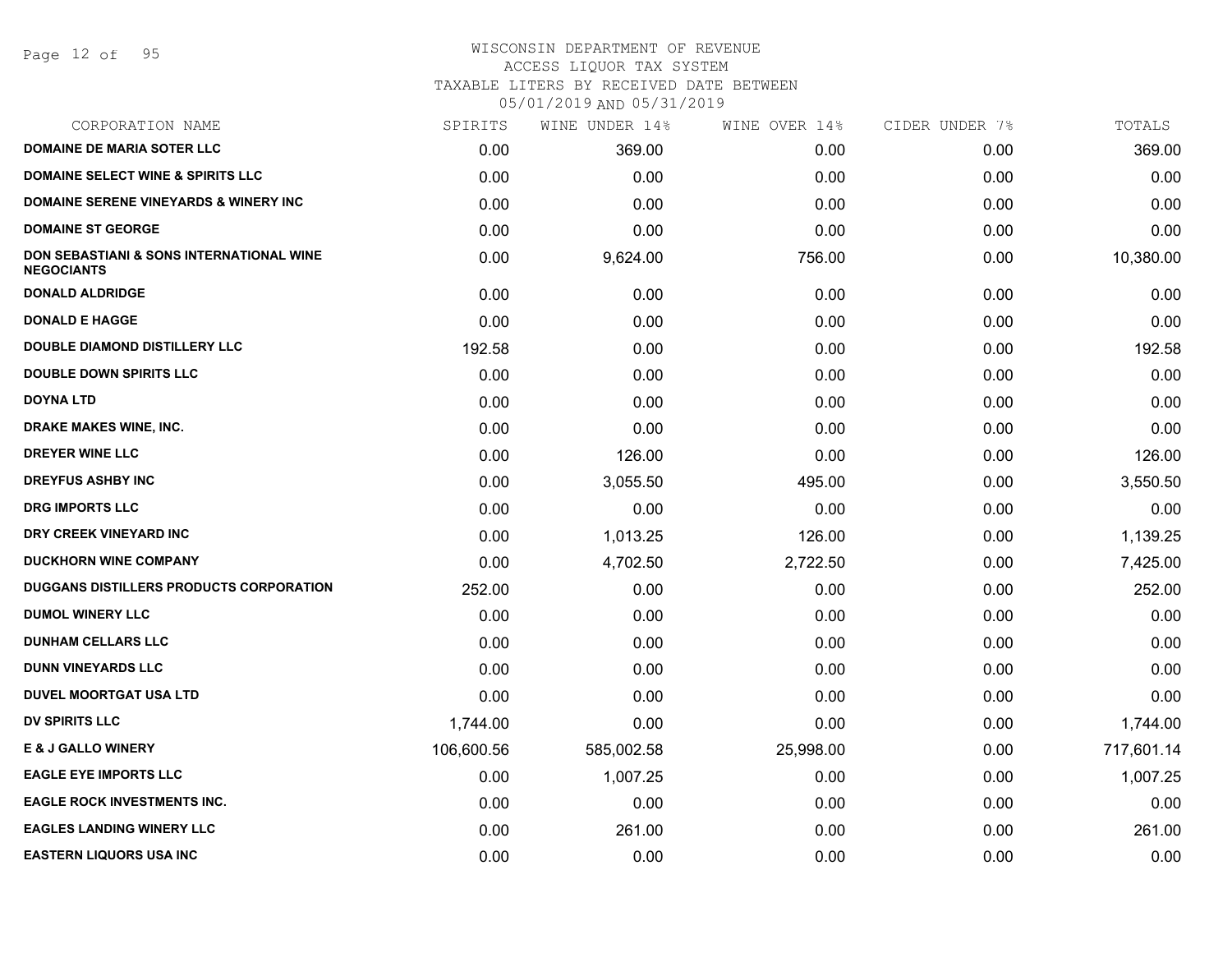Page 13 of 95

| CORPORATION NAME                          | SPIRITS | WINE UNDER 14% | WINE OVER 14% | CIDER UNDER 7% | TOTALS   |
|-------------------------------------------|---------|----------------|---------------|----------------|----------|
| <b>EBERLE WINERY LP</b>                   | 0.00    | 0.00           | 0.00          | 0.00           | 0.00     |
| <b>ECLIPSE ASSETS LLC</b>                 | 0.00    | 0.00           | 0.00          | 0.00           | 0.00     |
| <b>ECOSUR GROUP LLC</b>                   | 0.00    | 0.00           | 0.00          | 0.00           | 0.00     |
| EHREN JORDAN WINE CELLARS LLC             | 0.00    | 0.00           | 0.00          | 0.00           | 0.00     |
| <b>EIGHT BOTTLES LLC</b>                  | 0.00    | 0.00           | 0.00          | 0.00           | 0.00     |
| <b>ELK COVE VINEYARDS INC</b>             | 0.00    | 0.00           | 0.00          | 0.00           | 0.00     |
| <b>ELLEN FORREST</b>                      | 0.00    | 0.00           | 0.00          | 0.00           | 0.00     |
| <b>ELV-OREGON LLC</b>                     | 0.00    | 252.00         | 0.00          | 0.00           | 252.00   |
| <b>ELYSE WINERY LLC</b>                   | 0.00    | 0.00           | 0.00          | 0.00           | 0.00     |
| <b>EMCO CHEMICAL DISTRIBUTORS, INC.</b>   | 0.00    | 0.00           | 0.00          | 0.00           | 0.00     |
| <b>EMERINE ESTATES INC</b>                | 0.00    | 243.00         | 0.00          | 0.00           | 243.00   |
| <b>EMILIO GUGLIELMO WINERY INC</b>        | 0.00    | 0.00           | 0.00          | 0.00           | 0.00     |
| <b>EMPSON USA INC</b>                     | 0.00    | 792.00         | 85.50         | 0.00           | 877.50   |
| <b>ENOS VINEYARDS INC</b>                 | 0.00    | 0.00           | 252.00        | 0.00           | 252.00   |
| <b>ENOTEC IMPORTS INC</b>                 | 0.00    | 1,890.00       | 630.00        | 495.00         | 3,015.00 |
| <b>ENOVATION BRANDS INC</b>               | 0.00    | 1,401.70       | 0.00          | 0.00           | 1,401.70 |
| <b>ENTENTE SPIRITS LLC</b>                | 0.00    | 0.00           | 0.00          | 0.00           | 0.00     |
| <b>EOLA HILLS WINE CELLARS INC</b>        | 0.00    | 0.00           | 0.00          | 0.00           | 0.00     |
| <b>EPICUREAN WINES LLC</b>                | 0.00    | 351.00         | 126.00        | 0.00           | 477.00   |
| <b>ERIC FLANAGAN</b>                      | 0.00    | 54.00          | 63.00         | 0.00           | 117.00   |
| <b>ERIC TRUMP WINE MANUFACTURING LLC</b>  | 0.00    | 0.00           | 0.00          | 0.00           | 0.00     |
| <b>EUROPEAN IMPORTS &amp; EXPORTS LLC</b> | 0.00    | 0.00           | 0.00          | 0.00           | 0.00     |
| <b>EVAKI INC</b>                          | 0.00    | 0.00           | 0.00          | 0.00           | 0.00     |
| <b>EVAN FRAZIER</b>                       | 0.00    | 0.00           | 0.00          | 0.00           | 0.00     |
| <b>EVATON INC</b>                         | 72.00   | 954.00         | 594.00        | 0.00           | 1,620.00 |
| EVESHAM WOOD VINEYARD AND WINERY LLC      | 0.00    | 0.00           | 0.00          | 0.00           | 0.00     |
| <b>EXPERIENCE WINES LLC</b>               | 0.00    | 0.00           | 0.00          | 0.00           | 0.00     |
| <b>F KORBEL &amp; BROS INC</b>            | 0.00    | 0.00           | 0.00          | 0.00           | 0.00     |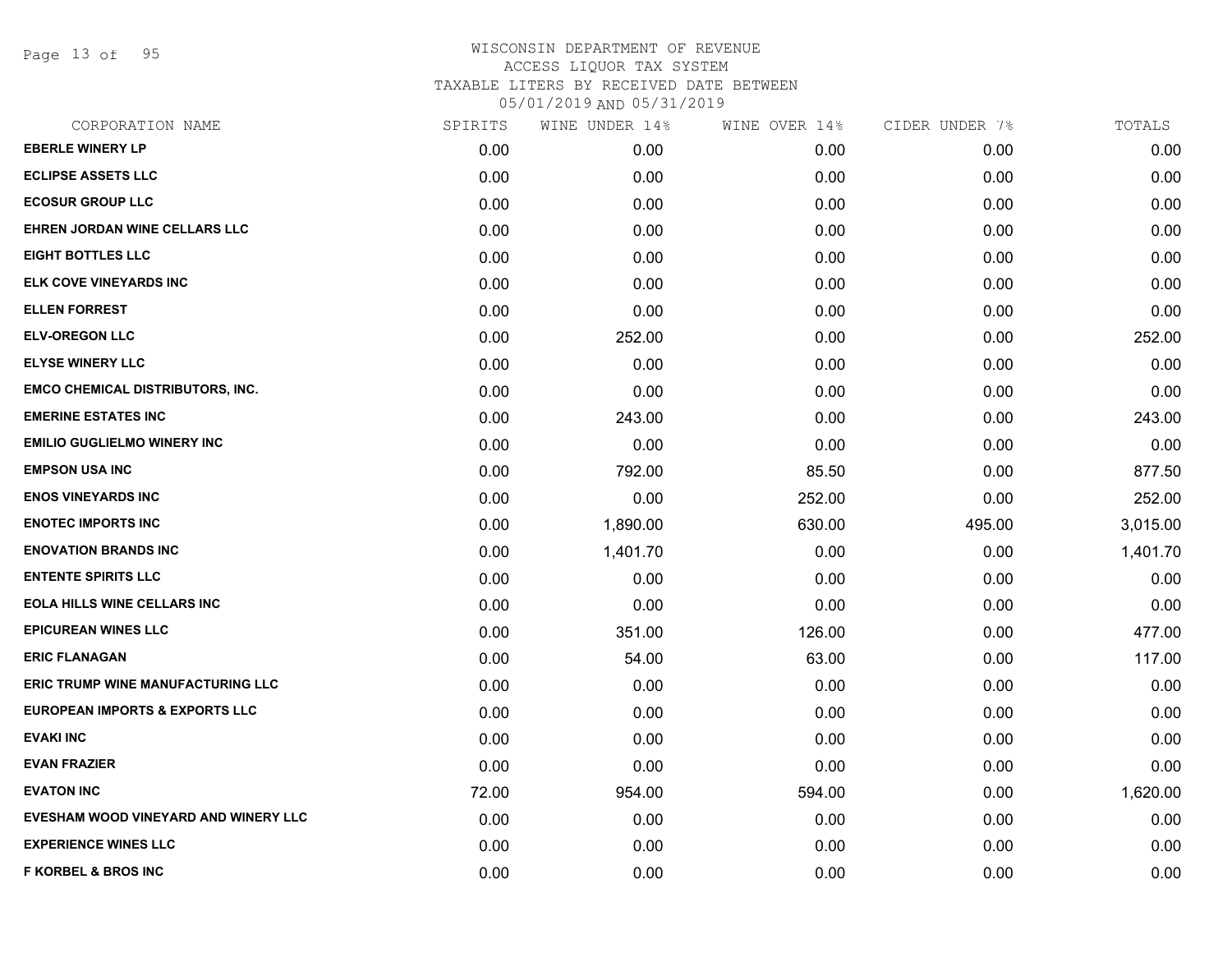Page 14 of 95

## WISCONSIN DEPARTMENT OF REVENUE ACCESS LIQUOR TAX SYSTEM TAXABLE LITERS BY RECEIVED DATE BETWEEN

| CORPORATION NAME                            | SPIRITS    | WINE UNDER 14% | WINE OVER 14% | CIDER UNDER 7% | TOTALS     |
|---------------------------------------------|------------|----------------|---------------|----------------|------------|
| <b>FL NAVARRO LIMITED</b>                   | 0.00       | 0.00           | 0.00          | 0.00           | 0.00       |
| <b>F&amp;F FINE WINES INTERNATIONAL INC</b> | 0.00       | 409.50         | 27.00         | 0.00           | 436.50     |
| <b>FAMILY &amp; FARMERS LLC</b>             | 0.00       | 99.85          | 0.00          | 0.00           | 99.85      |
| <b>FAMOUS BRANDS LLC</b>                    | 900.00     | 0.00           | 0.00          | 0.00           | 900.00     |
| <b>FANTIS IMPORTS INC</b>                   | 0.00       | 25.35          | 0.00          | 0.00           | 25.35      |
| <b>FAR NORTH SPIRITS INC</b>                | 0.00       | 0.00           | 0.00          | 0.00           | 0.00       |
| <b>FASEL SHENSTONE LLC</b>                  | 30.00      | 753.00         | 0.00          | 0.00           | 783.00     |
| <b>FERMENTED SCIENCES II INC</b>            | 0.00       | 0.00           | 0.00          | 0.00           | 0.00       |
| FERRARI CARANO VINEYARDS & WINERY LLC       | 0.00       | 1,008.00       | 378.00        | 0.00           | 1,386.00   |
| <b>FETZER VINEYARDS</b>                     | 0.00       | 44,883.20      | 3,204.00      | 0.00           | 48,087.20  |
| <b>FIDDLEHEAD CELLARS LP</b>                | 0.00       | 0.00           | 0.00          | 0.00           | 0.00       |
| <b>FIDELITAS WINES LLC</b>                  | 0.00       | 0.00           | 0.00          | 0.00           | 0.00       |
| <b>FIFTH GENERATION INC</b>                 | 214,306.80 | 0.00           | 0.00          | 0.00           | 214,306.80 |
| FIFTY FOURTH STREET ENTERPRISES LLC         | 0.00       | 0.00           | 0.00          | 0.00           | 0.00       |
| FIOR DI SOLE, LLC                           | 0.00       | 0.00           | 0.00          | 0.00           | 0.00       |
| <b>FIRESTEED CORPORATION</b>                | 0.00       | 0.00           | 0.00          | 0.00           | 0.00       |
| <b>FISHER VINEYARDS</b>                     | 0.00       | 0.00           | 0.00          | 0.00           | 0.00       |
| <b>FITVINE LLC</b>                          | 0.00       | 0.00           | 1,008.00      | 0.00           | 1,008.00   |
| <b>FIVE GRAPES LLC</b>                      | 0.00       | 0.00           | 0.00          | 0.00           | 0.00       |
| <b>FJN FINE WINES LLC</b>                   | 0.00       | 0.00           | 0.00          | 0.00           | 0.00       |
| <b>FLORA SPRINGS WINE COMPANY</b>           | 0.00       | 0.00           | 144.00        | 0.00           | 144.00     |
| <b>FN CELLARS LLC</b>                       | 0.00       | 13.50          | 256.50        | 0.00           | 270.00     |
| <b>FOLEY FAMILY WINES INC</b>               | 18.00      | 9,249.00       | 904.50        | 0.00           | 10,171.50  |
| <b>FOLIO WINE COMPANY LLC</b>               | 0.00       | 1,456.34       | 9.75          | 0.00           | 1,466.09   |
| <b>FORT ROSS VINEYARD &amp; WINERY LLC</b>  | 0.00       | 0.00           | 126.00        | 0.00           | 126.00     |
| <b>FOUR BEARS WINERY LLC</b>                | 0.00       | 0.00           | 0.00          | 0.00           | 0.00       |
| FOUR DAUGHTERS VINEYARD AND WINERY LLC      | 0.00       | 0.00           | 0.00          | 20,200.61      | 20,200.61  |
| FOUR ROSES DISTILLERY LLC                   | 3,505.50   | 0.00           | 0.00          | 0.00           | 3,505.50   |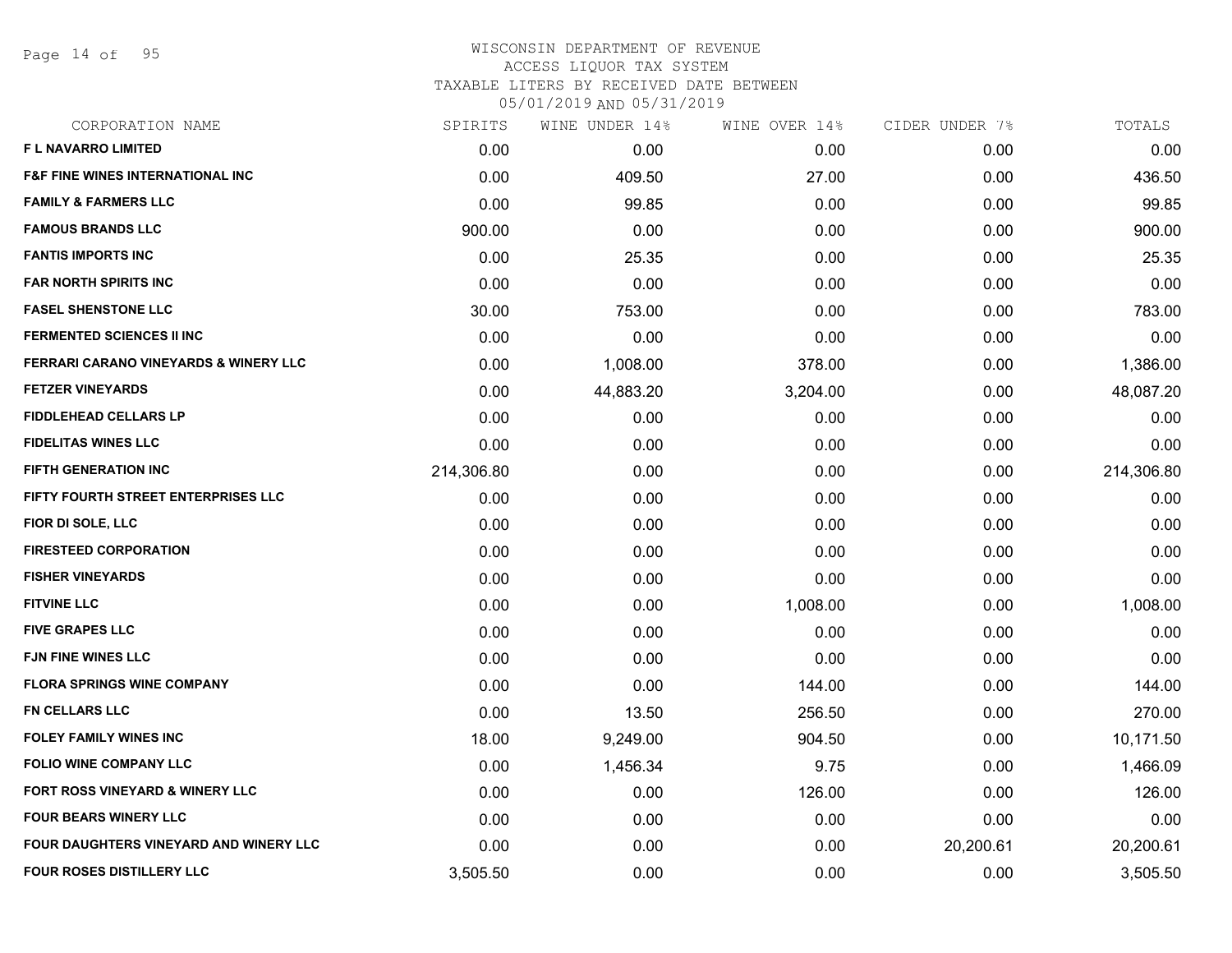Page 15 of 95

#### WISCONSIN DEPARTMENT OF REVENUE ACCESS LIQUOR TAX SYSTEM

TAXABLE LITERS BY RECEIVED DATE BETWEEN

| CORPORATION NAME                                    | SPIRITS  | WINE UNDER 14% | WINE OVER 14% | CIDER UNDER 7% | TOTALS    |
|-----------------------------------------------------|----------|----------------|---------------|----------------|-----------|
| <b>FOWLES WINE USA INC</b>                          | 0.00     | 135.52         | 0.00          | 0.00           | 135.52    |
| <b>FOXEN VINEYARD INC</b>                           | 0.00     | 0.00           | 0.00          | 0.00           | 0.00      |
| <b>FRANCIS COPPOLA WINERY LLC</b>                   | 0.00     | 11,087.50      | 2,223.00      | 0.00           | 13,310.50 |
| <b>FRANK FAMILY VINEYARDS LLC</b>                   | 0.00     | 49.50          | 1,098.00      | 0.00           | 1,147.50  |
| <b>FRANK LIN DISTILLERS PRODUCTS LTD</b>            | 8,060.92 | 0.00           | 0.00          | 0.00           | 8,060.92  |
| <b>FRED C SCHERRER</b>                              | 0.00     | 0.00           | 0.00          | 0.00           | 0.00      |
| <b>FREDERICK WILDMAN &amp; SONS LTD</b>             | 457.50   | 4,490.99       | 63.00         | 0.00           | 5,011.49  |
| <b>FREELANCE WINES LLC</b>                          | 0.00     | 0.00           | 0.00          | 0.00           | 0.00      |
| <b>FREIXENET USA INC</b>                            | 0.00     | 0.00           | 0.00          | 0.00           | 0.00      |
| <b>FREY VINEYARDS LTD</b>                           | 0.00     | 3,231.00       | 0.00          | 0.00           | 3,231.00  |
| <b>FRITZ CELLARS INC</b>                            | 0.00     | 0.00           | 0.00          | 0.00           | 0.00      |
| <b>FROGS LEAP WINERY</b>                            | 0.00     | 0.00           | 0.00          | 0.00           | 0.00      |
| <b>FRONTIER CORPORATION</b>                         | 0.00     | 0.00           | 0.00          | 0.00           | 0.00      |
| <b>FRUIT OF THE VINES INC</b>                       | 0.00     | 2,736.29       | 0.00          | 0.00           | 2,736.29  |
| FULL THROTTLE SLOON SHINE LLC                       | 405.00   | 0.00           | 0.00          | 0.00           | 405.00    |
| <b>FULTON STREET BREWERY LLC</b>                    | 0.00     | 0.00           | 0.00          | 0.00           | 0.00      |
| <b>FUSED WINES LP</b>                               | 0.00     | 0.00           | 0.00          | 0.00           | 0.00      |
| <b>G K SKAGGS INC</b>                               | 0.00     | 504.00         | 0.00          | 0.00           | 504.00    |
| G.S.W.C. INC.                                       | 0.00     | 0.00           | 0.00          | 0.00           | 0.00      |
| <b>GALENA AVIATION, LLC</b>                         | 0.00     | 0.00           | 0.00          | 0.00           | 0.00      |
| <b>GAMBA VINEYARDS AND WINERY LLC</b>               | 0.00     | 0.00           | 0.00          | 0.00           | 0.00      |
| <b>GAMBLE FAMILY VINEYARDS LLC</b>                  | 0.00     | 63.00          | 63.00         | 0.00           | 126.00    |
| <b>GARBER &amp; COMPANY INC</b>                     | 0.00     | 0.00           | 0.00          | 0.00           | 0.00      |
| <b>GENERATIONS OF SONOMA LLC</b>                    | 0.00     | 0.00           | 0.00          | 0.00           | 0.00      |
| <b>GEORGE BOZIC JR</b>                              | 0.00     | 0.00           | 0.00          | 0.00           | 0.00      |
| <b>GERBER, GERBER &amp; GERBER DISCLAIMER TRUST</b> | 0.00     | 504.00         | 0.00          | 0.00           | 504.00    |
| <b>GF WINES LLC</b>                                 | 0.00     | 0.00           | 0.00          | 0.00           | 0.00      |
| <b>GH HOLDINGS LP</b>                               | 0.00     | 0.00           | 0.00          | 0.00           | 0.00      |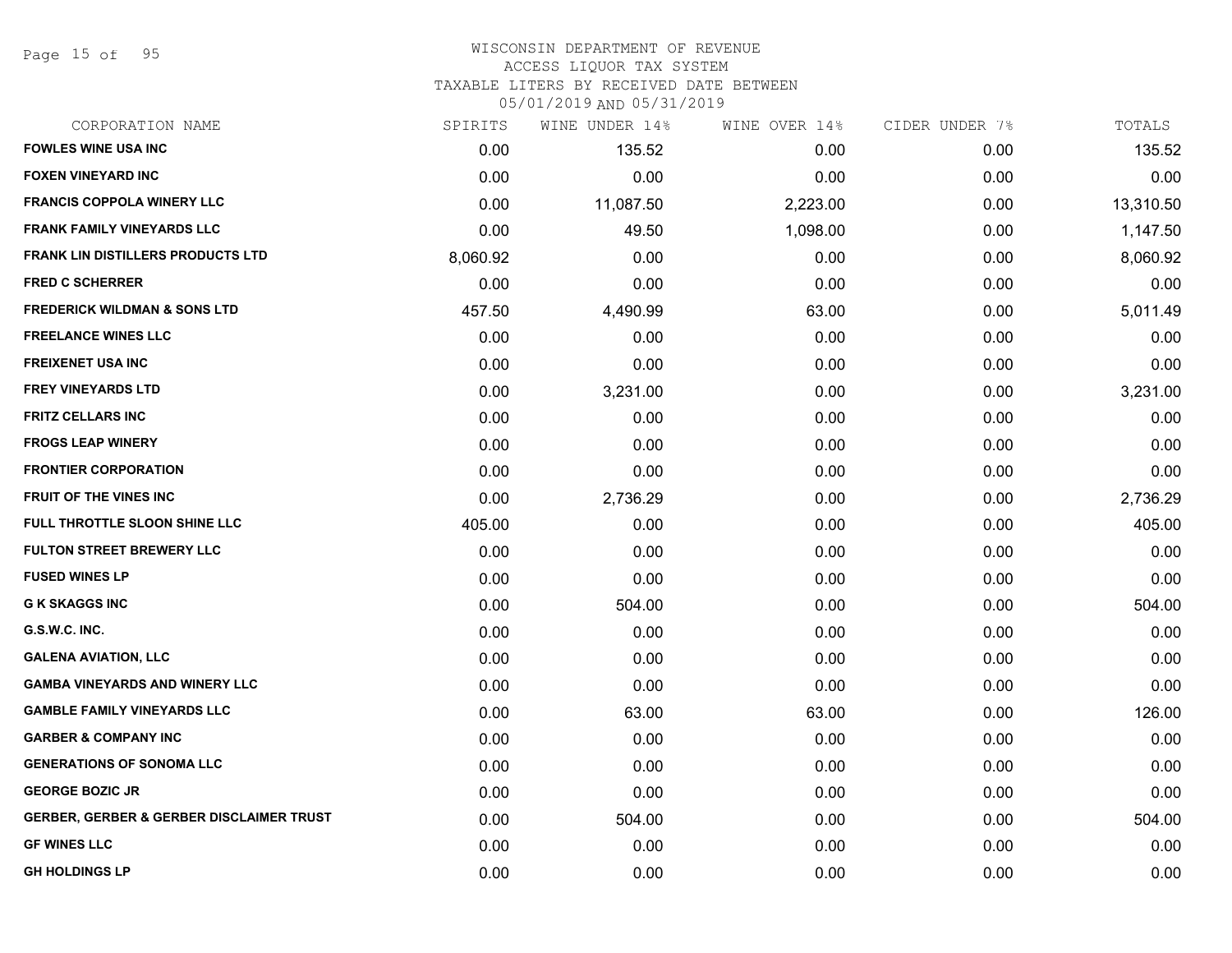Page 16 of 95

| CORPORATION NAME                             | SPIRITS  | WINE UNDER 14% | WINE OVER 14% | CIDER UNDER 7% | TOTALS   |
|----------------------------------------------|----------|----------------|---------------|----------------|----------|
| <b>GIBSON WINE COMPANY</b>                   | 0.00     | 0.00           | 135.00        | 0.00           | 135.00   |
| <b>GILBERT CELLARS LLC</b>                   | 0.00     | 0.00           | 0.00          | 0.00           | 0.00     |
| <b>GLOBAL SPIRITS USA LLC</b>                | 1,584.00 | 0.00           | 0.00          | 0.00           | 1,584.00 |
| <b>GLOBAL VINEYARD IMPORTERS INC</b>         | 0.00     | 537.00         | 54.00         | 0.00           | 591.00   |
| <b>GLUNZ FAMILY WINERY &amp; CELLARS INC</b> | 0.00     | 0.00           | 0.00          | 0.00           | 0.00     |
| <b>GNEKOW FAMILY WINERY LLC</b>              | 0.00     | 0.00           | 1,134.00      | 0.00           | 1,134.00 |
| <b>GOAMERICAGO BEVERAGES LLC</b>             | 0.00     | 0.00           | 0.00          | 0.00           | 0.00     |
| <b>GOLDSCHMIDT VINEYARDS LLC</b>             | 0.00     | 315.00         | 0.00          | 0.00           | 315.00   |
| <b>GOOSE EGG, LLC</b>                        | 0.00     | 0.00           | 0.00          | 0.00           | 0.00     |
| <b>GOOSE RIDGE LLC</b>                       | 0.00     | 36.00          | 63.00         | 0.00           | 99.00    |
| <b>GORDON BROTHERS CELLARS INC</b>           | 0.00     | 0.00           | 0.00          | 0.00           | 0.00     |
| <b>GRAPE EXPECTATIONS, INC</b>               | 0.00     | 477.00         | 0.00          | 0.00           | 477.00   |
| <b>GRAPE VISIONS LLC</b>                     | 0.00     | 0.00           | 0.00          | 0.00           | 0.00     |
| <b>GRAPES &amp; BARLEY LLC</b>               | 0.00     | 162.00         | 0.00          | 0.00           | 162.00   |
| <b>GRAPES OF SPAIN INC</b>                   | 0.00     | 0.00           | 0.00          | 0.00           | 0.00     |
| <b>GRATON SPIRITS COMPANY LLC</b>            | 81.00    | 0.00           | 0.00          | 0.00           | 81.00    |
| <b>GREAT SMOKY MTS DISTILLERY, INC</b>       | 0.00     | 0.00           | 0.00          | 0.00           | 0.00     |
| <b>GREENFIELD GLOBAL USA INC</b>             | 0.00     | 0.00           | 0.00          | 0.00           | 0.00     |
| <b>GREG &amp; GREG INC</b>                   | 0.00     | 126.00         | 0.00          | 0.00           | 126.00   |
| <b>GREG &amp; PAM HARRINGTON WINES LLC</b>   | 0.00     | 0.00           | 0.00          | 0.00           | 0.00     |
| <b>GREG SANDERS</b>                          | 0.00     | 0.00           | 0.00          | 0.00           | 0.00     |
| <b>GREGORY F BUONOCORE</b>                   | 0.00     | 0.00           | 0.00          | 0.00           | 0.00     |
| <b>GREGORY GRAZIANO</b>                      | 0.00     | 252.00         | 63.00         | 0.00           | 315.00   |
| <b>GRGICH HILLS CELLAR</b>                   | 0.00     | 252.00         | 0.00          | 0.00           | 252.00   |
| <b>GRIEB OPTIMAL WINECRAFTING LLC</b>        | 0.00     | 0.00           | 0.00          | 0.00           | 0.00     |
| <b>GROTH VINEYARDS &amp; WINERY LLC</b>      | 0.00     | 0.00           | 0.00          | 0.00           | 0.00     |
| <b>GUARACHI WINE PARTNERS INC</b>            | 0.00     | 6,300.00       | 882.00        | 0.00           | 7,182.00 |
| <b>H ERIK ZETTERSTROM</b>                    | 0.00     | 562.50         | 0.00          | 0.00           | 562.50   |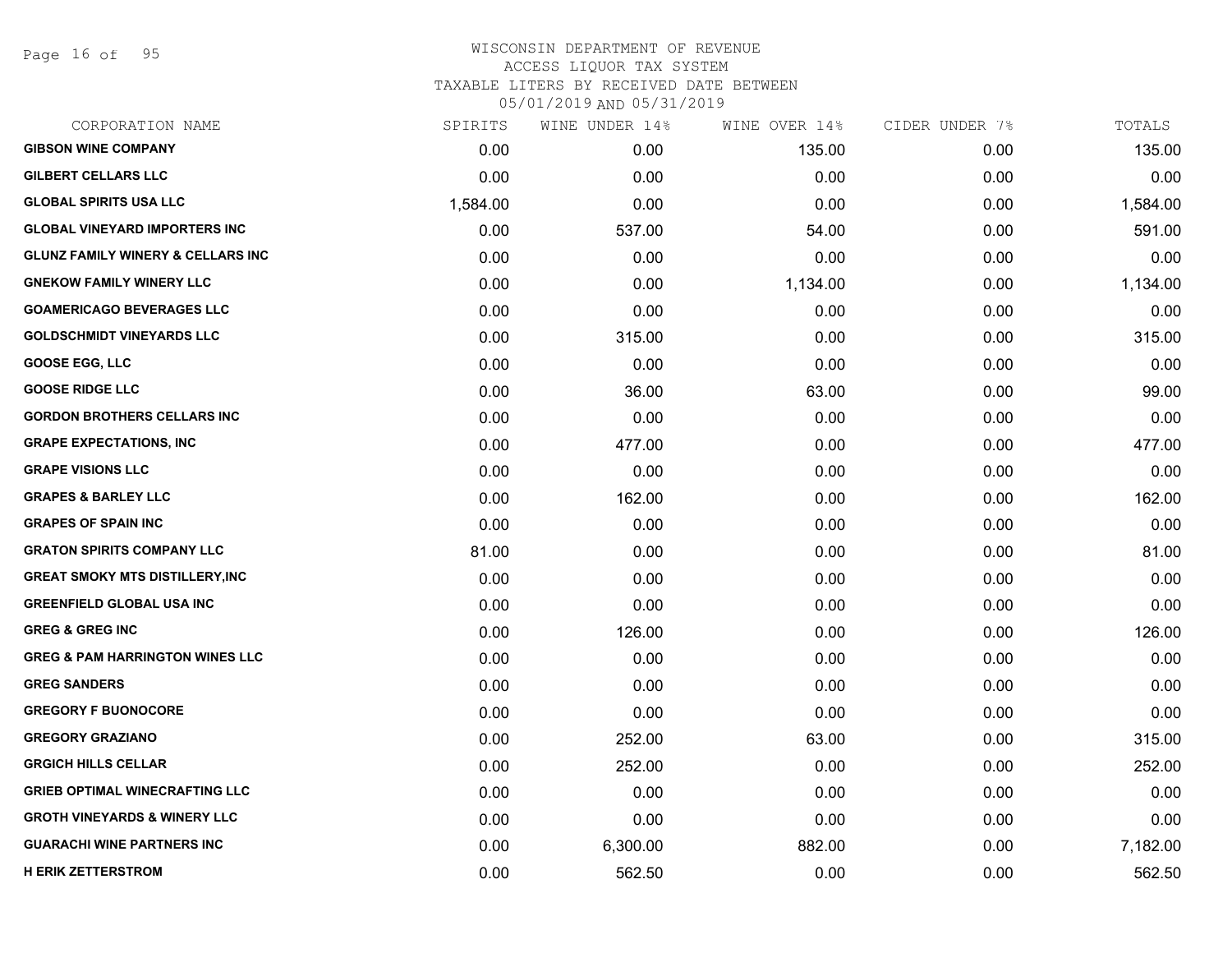Page 17 of 95

| CORPORATION NAME                       | SPIRITS    | WINE UNDER 14% | WINE OVER 14% | CIDER UNDER 7% | TOTALS     |
|----------------------------------------|------------|----------------|---------------|----------------|------------|
| <b>H2 VINO LLC</b>                     | 0.00       | 0.00           | 0.00          | 0.00           | 0.00       |
| <b>HAAS BROTHERS INC</b>               | 0.00       | 0.00           | 0.00          | 0.00           | 0.00       |
| <b>HAHN ESTATE</b>                     | 0.00       | 0.00           | 0.00          | 0.00           | 0.00       |
| <b>HALBY MARKETING INC</b>             | 0.00       | 0.00           | 0.00          | 0.00           | 0.00       |
| <b>HALCYON SYNDICATE LTD LLC</b>       | 0.00       | 0.00           | 0.00          | 0.00           | 0.00       |
| <b>HALCYON WINES LLC</b>               | 0.00       | 0.00           | 0.00          | 0.00           | 0.00       |
| <b>HALL WINES LLC</b>                  | 0.00       | 0.00           | 81.00         | 0.00           | 81.00      |
| <b>HAMEL FAMILY WINES LLC</b>          | 0.00       | 0.00           | 0.00          | 0.00           | 0.00       |
| <b>HAND PICKED SELECTIONS INC</b>      | 0.00       | 666.00         | 0.00          | 0.00           | 666.00     |
| <b>HARDY USA LTD</b>                   | 0.00       | 0.00           | 0.00          | 0.00           | 0.00       |
| <b>HARLAN ESTATE WINERY INC</b>        | 0.00       | 0.00           | 0.00          | 0.00           | 0.00       |
| <b>HARRIS &amp; HARRIS</b>             | 0.00       | 0.00           | 0.00          | 0.00           | 0.00       |
| <b>HAWAII SEA SPIRITS LLC</b>          | 1,783.50   | 0.00           | 0.00          | 0.00           | 1,783.50   |
| <b>HDD LLC</b>                         | 0.00       | 0.00           | 0.00          | 0.00           | 0.00       |
| <b>HEADFRAME SPIRITS INC</b>           | 0.00       | 0.00           | 0.00          | 0.00           | 0.00       |
| <b>HEARTLAND DISTILLERS LLC</b>        | 0.00       | 0.00           | 0.00          | 0.00           | 0.00       |
| <b>HEAVEN HILL SALES CO.</b>           | 193,750.80 | 90.00          | 540.00        | 0.00           | 194,380.80 |
| <b>HEINEKEN USA INCORPORATED</b>       | 0.00       | 0.00           | 0.00          | 4,976.00       | 4,976.00   |
| <b>HEITZ WINE CELLARS</b>              | 0.00       | 126.00         | 148.50        | 0.00           | 274.50     |
| <b>HEMINGWAY RUM COMPANY LLC</b>       | 0.00       | 0.00           | 0.00          | 0.00           | 0.00       |
| <b>HEMISPHERE WINE COMPANY INC</b>     | 0.00       | 0.00           | 0.00          | 0.00           | 0.00       |
| <b>HEMISPHERES LLC</b>                 | 0.00       | 0.00           | 0.00          | 0.00           | 0.00       |
| <b>HENDRY PREMIUM IMPORTS INC</b>      | 0.00       | 0.00           | 0.00          | 0.00           | 0.00       |
| <b>HENRIOT INC</b>                     | 0.00       | 1,165.47       | 0.00          | 0.00           | 1,165.47   |
| <b>HENRY STEELE IMPORTS LLC</b>        | 0.00       | 0.00           | 0.00          | 0.00           | 0.00       |
| <b>HERITAGE DISTILLING COMPANY INC</b> | 2,022.00   | 0.00           | 0.00          | 0.00           | 2,022.00   |
| <b>HERITAGE WINE CELLARS LTD</b>       | 0.00       | 1,809.00       | 0.00          | 0.00           | 1,809.00   |
| <b>HERMAN STORY WINES INC</b>          | 0.00       | 108.00         | 63.00         | 0.00           | 171.00     |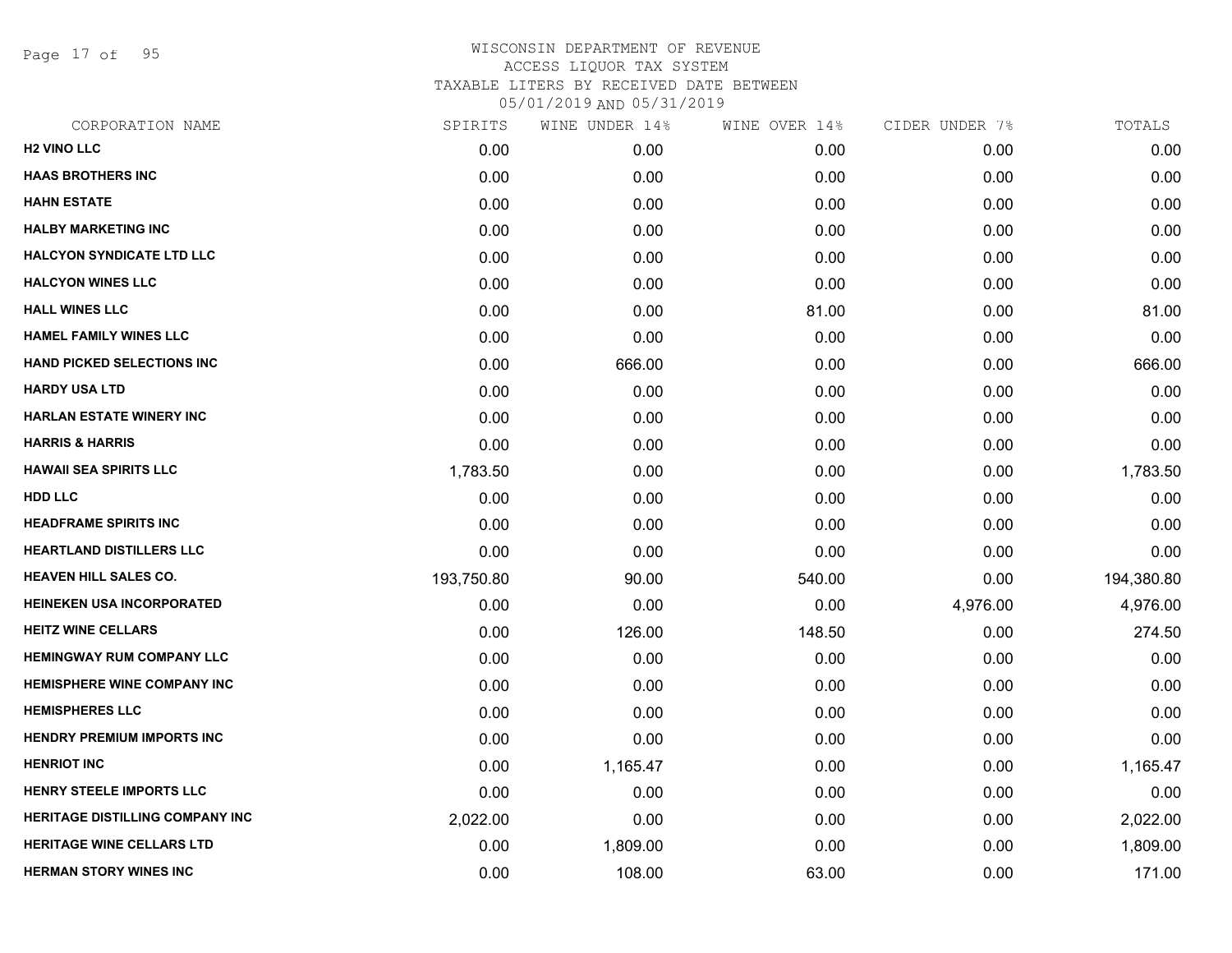Page 18 of 95

| CORPORATION NAME                       | SPIRITS  | WINE UNDER 14% | WINE OVER 14% | CIDER UNDER 7% | TOTALS   |
|----------------------------------------|----------|----------------|---------------|----------------|----------|
| <b>HERON WINES INC</b>                 | 0.00     | 0.00           | 0.00          | 0.00           | 0.00     |
| <b>HEYDAY CORPORATION</b>              | 0.00     | 0.00           | 0.00          | 0.00           | 0.00     |
| <b>HIDALGO IMPORTS LLC</b>             | 0.00     | 0.00           | 0.00          | 0.00           | 0.00     |
| <b>HILL ESTATES INC</b>                | 0.00     | 0.00           | 0.00          | 0.00           | 0.00     |
| <b>HIRSCH WINERY LLC</b>               | 0.00     | 0.00           | 0.00          | 0.00           | 0.00     |
| <b>HIWWS INC</b>                       | 0.00     | 0.00           | 0.00          | 0.00           | 0.00     |
| HONEOYE FALLS DISTILLERY LLC           | 0.00     | 0.00           | 0.00          | 0.00           | 0.00     |
| <b>HONEYWOOD INC</b>                   | 0.00     | 0.00           | 0.00          | 0.00           | 0.00     |
| HONIG VINEYARD AND WINERY LLC          | 0.00     | 405.00         | 148.50        | 0.00           | 553.50   |
| <b>HOOD RIVER DISTILLERS INC</b>       | 139.50   | 0.00           | 0.00          | 0.00           | 139.50   |
| <b>HOPE WINE LLC</b>                   | 0.00     | 0.00           | 0.00          | 0.00           | 0.00     |
| <b>HORN ENTERPRISES INC</b>            | 0.00     | 0.00           | 0.00          | 0.00           | 0.00     |
| <b>HOTALING &amp; CO., LLC</b>         | 0.00     | 0.00           | 0.00          | 0.00           | 0.00     |
| <b>HOTCOOP LLC</b>                     | 0.00     | 0.00           | 0.00          | 0.00           | 0.00     |
| HOURGLASS WINE COMPANY INC             | 0.00     | 0.00           | 0.00          | 0.00           | 0.00     |
| <b>HPS EPICUREAN</b>                   | 90.00    | 0.00           | 0.00          | 0.00           | 90.00    |
| <b>HUA YUAN</b>                        | 0.00     | 0.00           | 0.00          | 0.00           | 0.00     |
| <b>HUBER ORCHARDS INC</b>              | 229.50   | 0.00           | 0.00          | 0.00           | 229.50   |
| HUDSON WINE BROKERS LLC                | 0.00     | 0.00           | 0.00          | 0.00           | 0.00     |
| <b>HUNEEUS VINTNERS LLC</b>            | 0.00     | 0.00           | 0.00          | 0.00           | 0.00     |
| <b>HUSCH VINEYARDS INC</b>             | 0.00     | 189.00         | 0.00          | 0.00           | 189.00   |
| <b>HYATT FARM PARTNERSHIP</b>          | 0.00     | 0.00           | 0.00          | 0.00           | 0.00     |
| <b>IAN BRAND</b>                       | 0.00     | 0.00           | 0.00          | 0.00           | 0.00     |
| <b>IDEAL WINE &amp; SPIRITS CO INC</b> | 0.00     | 0.00           | 0.00          | 0.00           | 0.00     |
| <b>ILLAHE VINEYARDS AND WINERY INC</b> | 0.00     | 0.00           | 0.00          | 0.00           | 0.00     |
| <b>ILLYRIAN IMPORT INC</b>             | 0.00     | 0.00           | 0.00          | 0.00           | 0.00     |
| <b>IMPERIAL BRANDS INC</b>             | 4,540.50 | 0.00           | 0.00          | 0.00           | 4,540.50 |
| <b>IMPEX BEVERAGES INC</b>             | 63.00    | 0.00           | 0.00          | 0.00           | 63.00    |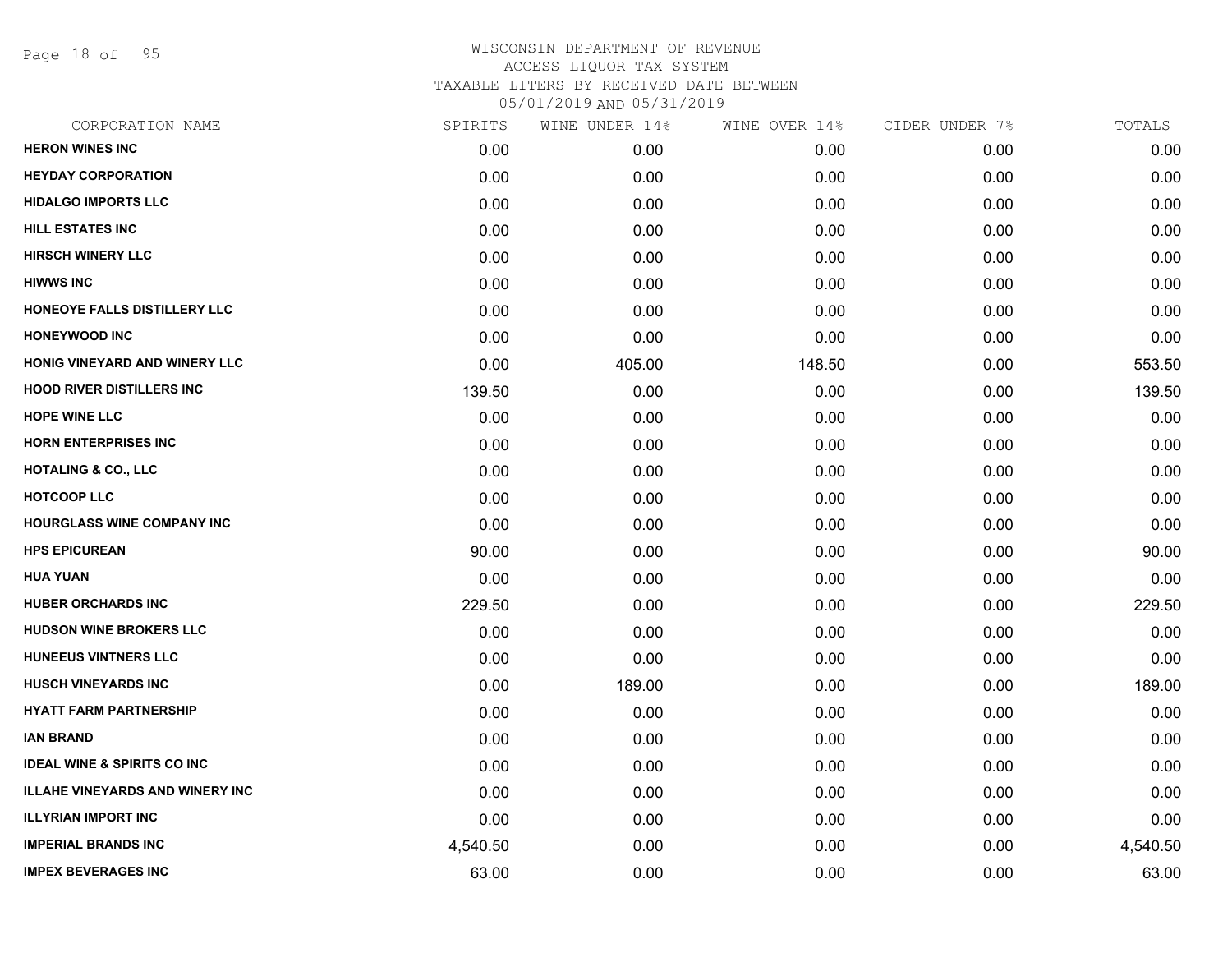Page 19 of 95

### WISCONSIN DEPARTMENT OF REVENUE ACCESS LIQUOR TAX SYSTEM TAXABLE LITERS BY RECEIVED DATE BETWEEN

| CORPORATION NAME                                  | SPIRITS  | WINE UNDER 14% | WINE OVER 14% | CIDER UNDER 7% | TOTALS    |
|---------------------------------------------------|----------|----------------|---------------|----------------|-----------|
| IN AGAVE WE TRUST LLC                             | 0.00     | 0.00           | 0.00          | 0.00           | 0.00      |
| <b>INDIGENOUS SELECTIONS LLC</b>                  | 0.00     | 562.50         | 81.00         | 0.00           | 643.50    |
| <b>INDIGO WINE GROUP LLC</b>                      | 0.00     | 792.00         | 4.50          | 0.00           | 796.50    |
| <b>INFINIUM SPIRITS INC.</b>                      | 1,965.00 | 0.00           | 0.00          | 0.00           | 1,965.00  |
| <b>INNO VINO INTERNATIONAL INC</b>                | 0.00     | 0.00           | 0.00          | 0.00           | 0.00      |
| <b>INTERNATIONAL DISTILLERS &amp; VINTERS LTD</b> | 0.00     | 0.00           | 0.00          | 0.00           | 0.00      |
| <b>INTERNATIONAL VINES INC</b>                    | 0.00     | 783.00         | 72.00         | 0.00           | 855.00    |
| <b>INTERSECT BEVERAGE LLC</b>                     | 0.00     | 0.00           | 0.00          | 0.00           | 0.00      |
| <b>INTERTRADE USA COMPANY</b>                     | 0.00     | 0.00           | 0.00          | 0.00           | 0.00      |
| <b>INVESTOR'S OF AMERICA LP</b>                   | 0.00     | 0.00           | 0.00          | 0.00           | 0.00      |
| <b>IRON HORSE VINEYARDS LP</b>                    | 0.00     | 0.00           | 0.00          | 0.00           | 0.00      |
| <b>ISANTI SPIRITS LLC</b>                         | 0.00     | 0.00           | 0.00          | 0.00           | 0.00      |
| <b>J &amp; D WINES INC</b>                        | 517.50   | 0.00           | 0.00          | 0.00           | 517.50    |
| <b>J LOHR WINERY CORP</b>                         | 0.00     | 4,513.50       | 9.00          | 0.00           | 4,522.50  |
| <b>J PEDRONCELLI WINERY</b>                       | 0.00     | 0.00           | 0.00          | 0.00           | 0.00      |
| <b>J WILLETT COMPANIES</b>                        | 0.00     | 180.00         | 0.00          | 0.00           | 180.00    |
| <b>JACK POUST &amp; COMPANY INC</b>               | 0.00     | 0.00           | 0.00          | 0.00           | 0.00      |
| JACKSON FAMILY ENTERPRISES INC                    | 0.00     | 7,164.00       | 2,308.50      | 0.00           | 9,472.50  |
| JACUZZI FAMILY VINEYARDS LLC                      | 0.00     | 0.00           | 0.00          | 0.00           | 0.00      |
| <b>JAM CELLARS INC</b>                            | 0.00     | 0.00           | 0.00          | 0.00           | 0.00      |
| <b>JAMES E COSMA</b>                              | 0.00     | 422.28         | 0.00          | 0.00           | 422.28    |
| <b>JAMES L LAMBERT</b>                            | 0.00     | 108.00         | 36.00         | 0.00           | 144.00    |
| <b>JAMES MORONEY INC</b>                          | 0.00     | 1,008.00       | 0.00          | 0.00           | 1,008.00  |
| <b>JAMES RICKER</b>                               | 444.00   | 14,635.50      | 40.50         | 0.00           | 15,120.00 |
| JAPAN PRESTIGE SAKE INTERNATIONAL INC             | 0.00     | 34.56          | 108.00        | 0.00           | 142.56    |
| <b>JARVIS</b>                                     | 0.00     | 0.00           | 0.00          | 0.00           | 0.00      |
| <b>JASON DRISCOLL</b>                             | 0.00     | 0.00           | 0.00          | 0.00           | 0.00      |
| <b>JAX VINEYARDS LLC</b>                          | 0.00     | 0.00           | 0.00          | 0.00           | 0.00      |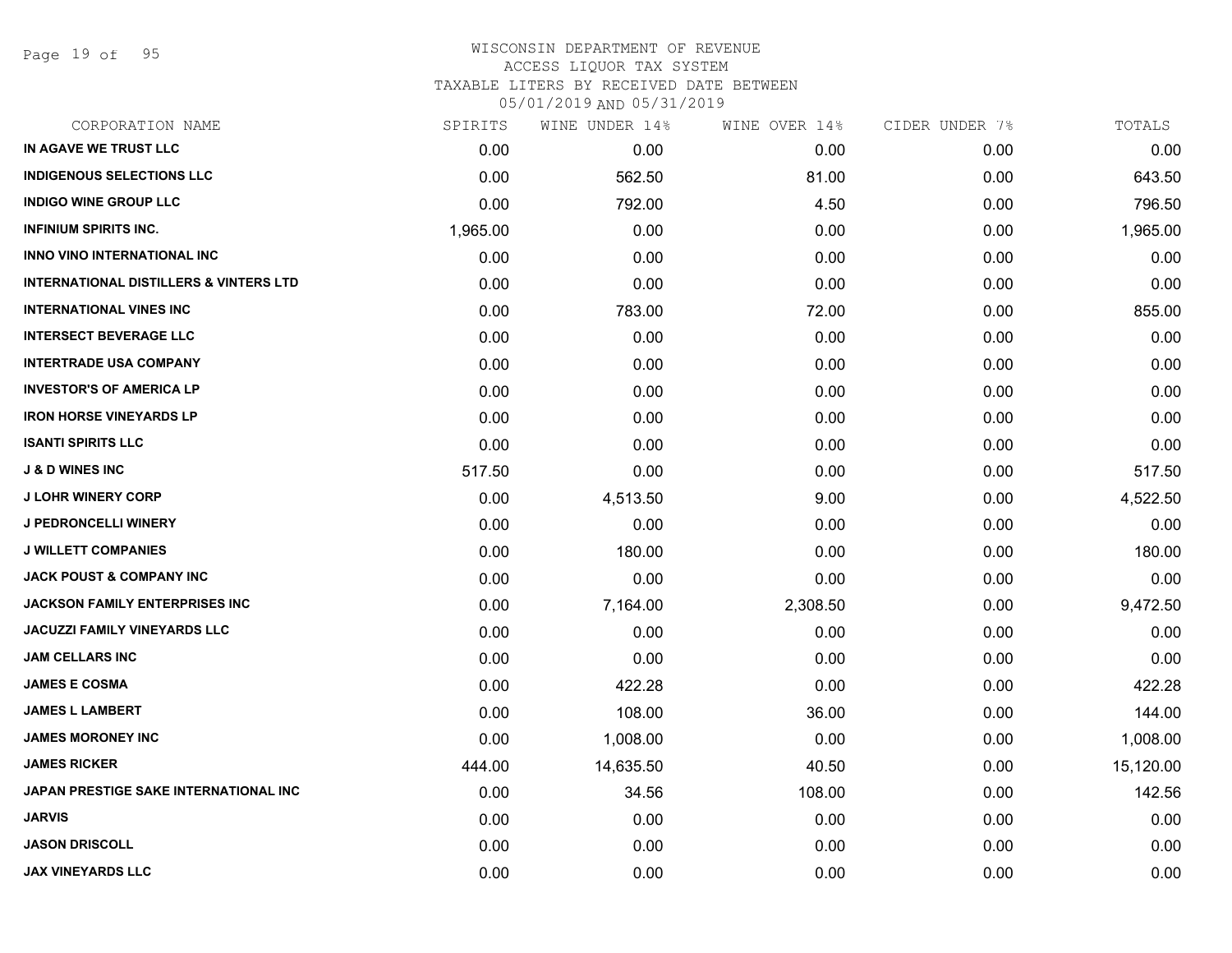Page 20 of 95

# WISCONSIN DEPARTMENT OF REVENUE

ACCESS LIQUOR TAX SYSTEM

TAXABLE LITERS BY RECEIVED DATE BETWEEN

| CORPORATION NAME                         | SPIRITS    | WINE UNDER 14% | WINE OVER 14% | CIDER UNDER 7% | TOTALS     |
|------------------------------------------|------------|----------------|---------------|----------------|------------|
| <b>JAY J HEMINWAY</b>                    | 0.00       | 0.00           | 0.00          | 0.00           | 0.00       |
| <b>JAY MIDWEST INC</b>                   | 18.00      | 15.00          | 189.00        | 0.00           | 222.00     |
| <b>JB GEORGE LLC</b>                     | 0.00       | 0.00           | 0.00          | 0.00           | 0.00       |
| <b>JC CELLARS INC</b>                    | 0.00       | 0.00           | 0.00          | 0.00           | 0.00       |
| JEAN CLAUDE BOISSET WINES USA INC        | 0.00       | 16,559.25      | 3,429.00      | 0.00           | 19,988.25  |
| <b>JEFF QUINT</b>                        | 0.00       | 0.00           | 0.00          | 0.00           | 0.00       |
| <b>JEM BEVERAGE COMPANY</b>              | 552.00     | 0.00           | 0.00          | 0.00           | 552.00     |
| <b>JFC INTERNATIONAL INC</b>             | 0.00       | 1,358.96       | 2,292.82      | 0.00           | 3,651.78   |
| <b>JIM BEAM BRANDS CO</b>                | 405,044.52 | 27.00          | 0.00          | 0.00           | 405,071.52 |
| <b>J-NH WINE GROUP LLC</b>               | 0.00       | 0.00           | 0.00          | 0.00           | 0.00       |
| <b>JNJ INTERNATIONAL INC</b>             | 0.00       | 0.00           | 0.00          | 0.00           | 0.00       |
| <b>JOHAN VINEYARDS LLC</b>               | 0.00       | 4.50           | 0.00          | 0.00           | 4.50       |
| JOHN ANTHONY VINEYARDS LLC               | 0.00       | 0.00           | 0.00          | 0.00           | 0.00       |
| <b>JOHN MONROE LINTVET</b>               | 0.00       | 397.67         | 0.00          | 0.00           | 397.67     |
| <b>JOHN R LUCAS</b>                      | 0.00       | 0.00           | 0.00          | 0.00           | 0.00       |
| <b>JOSE PASTOR</b>                       | 0.00       | 0.00           | 0.00          | 0.00           | 0.00       |
| <b>JOSEPH DEHNER</b>                     | 39,876.20  | 0.00           | 0.00          | 0.00           | 39,876.20  |
| JOSEPH PHELPS VINEYARDS LLC              | 0.00       | 0.00           | 63.00         | 0.00           | 63.00      |
| JOSEPH VICTORI WINES, INC.               | 0.00       | 0.00           | 0.00          | 0.00           | 0.00       |
| <b>JOSU GALDOS</b>                       | 0.00       | 0.00           | 0.00          | 0.00           | 0.00       |
| JOURNEYMAN DISTILLERY LLC                | 162.00     | 0.00           | 0.00          | 0.00           | 162.00     |
| <b>JUSTIN VINEYARDS &amp; WINERY LLC</b> | 0.00       | 3,376.50       | 0.00          | 0.00           | 3,376.50   |
| <b>JVS WINES IMPORTS IL CORP</b>         | 411.75     | 340.50         | 18.00         | 0.00           | 770.25     |
| <b>JVW CORPORATION</b>                   | 0.00       | 846.00         | 0.00          | 0.00           | 846.00     |
| <b>JZ WINE COMPANY</b>                   | 0.00       | 423.00         | 0.00          | 0.00           | 423.00     |
| <b>K VINTNERS LLC</b>                    | 0.00       | 585.00         | 126.00        | 0.00           | 711.00     |
| <b>KAITRIN N COOPER</b>                  | 0.00       | 0.00           | 0.00          | 0.00           | 0.00       |
| <b>KALIN CELLARS INC</b>                 | 0.00       | 0.00           | 0.00          | 0.00           | 0.00       |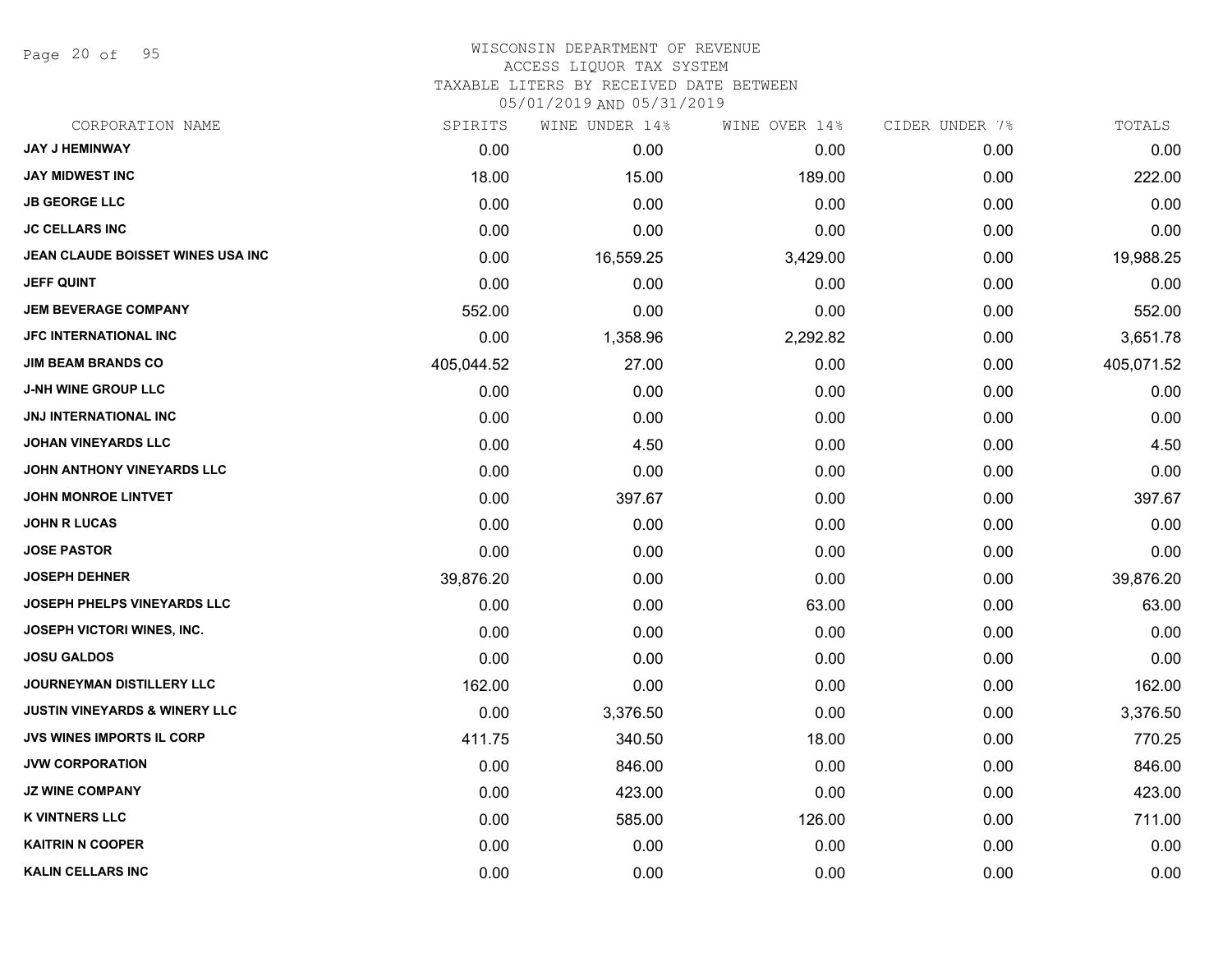Page 21 of 95

## WISCONSIN DEPARTMENT OF REVENUE ACCESS LIQUOR TAX SYSTEM TAXABLE LITERS BY RECEIVED DATE BETWEEN

| CORPORATION NAME                       | SPIRITS | WINE UNDER 14% | WINE OVER 14% | CIDER UNDER 7% | TOTALS   |
|----------------------------------------|---------|----------------|---------------|----------------|----------|
| <b>KATELL PLEVEN</b>                   | 0.00    | 504.00         | 0.00          | 0.00           | 504.00   |
| <b>KAY OLSEN</b>                       | 0.00    | 0.00           | 0.00          | 0.00           | 0.00     |
| <b>KEEPER'S QUEST INC</b>              | 89.16   | 0.00           | 0.00          | 0.00           | 89.16    |
| <b>KEN WRIGHT CELLARS CO</b>           | 0.00    | 38.25          | 0.00          | 0.00           | 38.25    |
| <b>KENNETH S LIKITPRAKONG</b>          | 0.00    | 668.00         | 0.00          | 0.00           | 668.00   |
| <b>KENT HUMPHREY</b>                   | 0.00    | 0.00           | 126.00        | 0.00           | 126.00   |
| <b>KENT RASMUSSEN WINERY</b>           | 0.00    | 0.00           | 0.00          | 0.00           | 0.00     |
| <b>KENTUCKY BOURBON DISTILLERS LTD</b> | 0.00    | 0.00           | 0.00          | 0.00           | 0.00     |
| <b>KERMIT LYNCH WINE MERCHANTS</b>     | 0.00    | 1,093.50       | 153.00        | 0.00           | 1,246.50 |
| <b>KERWIN ESTATE LLC</b>               | 0.00    | 0.00           | 0.00          | 0.00           | 0.00     |
| <b>KIMBERTON WINES LLC</b>             | 0.00    | 0.00           | 0.00          | 0.00           | 0.00     |
| KINDRED SPIRITS NORTH AMERICA INC      | 0.00    | 0.00           | 0.00          | 0.00           | 0.00     |
| KINDRED VINES IMPORT CO LLC            | 0.00    | 2,052.00       | 0.00          | 0.00           | 2,052.00 |
| <b>KING ESTATE WINERY LP</b>           | 0.00    | 0.00           | 0.00          | 0.00           | 0.00     |
| <b>KINGS COUNTY DISTILLERY LLC</b>     | 0.00    | 0.00           | 0.00          | 0.00           | 0.00     |
| <b>KIONA VINEYARDS LLC</b>             | 0.00    | 126.00         | 0.00          | 0.00           | 126.00   |
| KISMET WINE, INC.                      | 0.00    | 0.00           | 0.00          | 0.00           | 0.00     |
| <b>KISTLER VINEYARDS, LLC</b>          | 0.00    | 0.00           | 0.00          | 0.00           | 0.00     |
| <b>KITFOX VINEYARDS LLC</b>            | 0.00    | 0.00           | 0.00          | 0.00           | 0.00     |
| <b>KLEIN FOODS INC</b>                 | 0.00    | 3,699.00       | 3,195.00      | 0.00           | 6,894.00 |
| KLIN SPIRITS LLC                       | 0.00    | 0.00           | 0.00          | 0.00           | 0.00     |
| <b>KLINKER BRICK WINERY INC</b>        | 0.00    | 0.00           | 504.00        | 0.00           | 504.00   |
| <b>KNIGHTS BRIDGE WINERY LLC</b>       | 0.00    | 0.00           | 0.00          | 0.00           | 0.00     |
| <b>KOBRAND CORPORATION</b>             | 48.00   | 2,421.90       | 1,687.80      | 0.00           | 4,157.70 |
| KOJIMA & INTERNATIONAL ASSOCIATES INC  | 0.00    | 0.00           | 0.00          | 0.00           | 0.00     |
| <b>KOLOA RUM CORP</b>                  | 0.00    | 0.00           | 0.00          | 0.00           | 0.00     |
| <b>KONGSGAARD WINE LLC</b>             | 0.00    | 0.00           | 0.00          | 0.00           | 0.00     |
| <b>KONSTANTIN D FRANK &amp; SONS</b>   | 0.00    | 810.00         | 0.00          | 0.00           | 810.00   |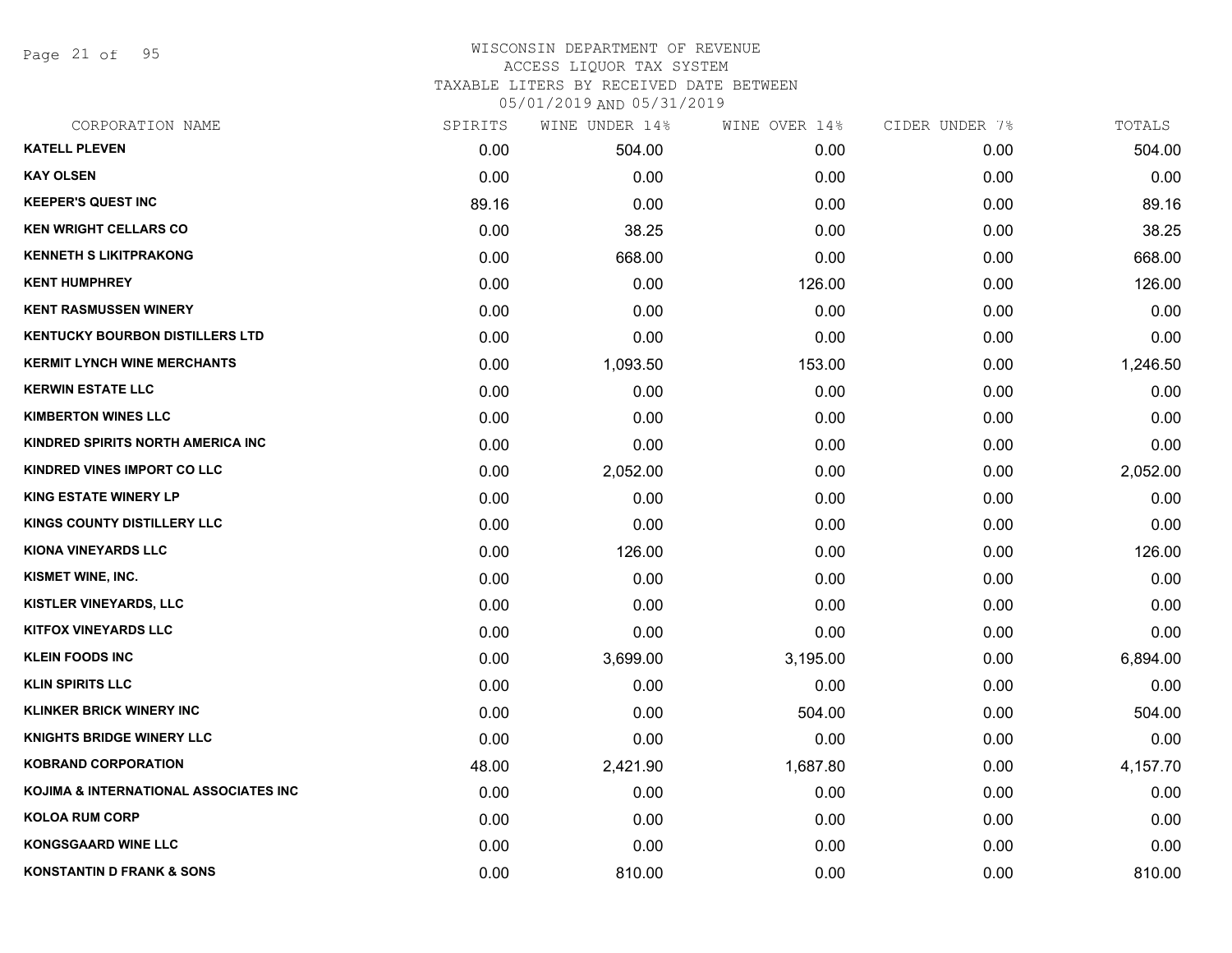Page 22 of 95

### WISCONSIN DEPARTMENT OF REVENUE ACCESS LIQUOR TAX SYSTEM TAXABLE LITERS BY RECEIVED DATE BETWEEN

| CORPORATION NAME                                     | SPIRITS | WINE UNDER 14% | WINE OVER 14% | CIDER UNDER 7% | TOTALS   |
|------------------------------------------------------|---------|----------------|---------------|----------------|----------|
| <b>KOPRI INC</b>                                     | 0.00    | 0.00           | 0.00          | 0.00           | 0.00     |
| <b>KORE WINE COMPANY, LLC</b>                        | 0.00    | 0.00           | 0.00          | 0.00           | 0.00     |
| <b>KOVAL INC</b>                                     | 488.25  | 0.00           | 0.00          | 0.00           | 488.25   |
| <b>KRA-ZE LLC</b>                                    | 0.00    | 0.00           | 0.00          | 0.00           | 0.00     |
| <b>KRUPP BROTHERS LLC</b>                            | 0.00    | 0.00           | 0.00          | 0.00           | 0.00     |
| <b>KYSELA PERE ET FILS LTD</b>                       | 0.00    | 1,476.00       | 274.50        | 0.00           | 1,750.50 |
| <b>L &amp; F BRANDS INC</b>                          | 0.00    | 0.00           | 0.00          | 0.00           | 0.00     |
| <b>L C WINE</b>                                      | 0.00    | 0.00           | 0.00          | 0.00           | 0.00     |
| L FOPPIANO WINE CO INC                               | 0.00    | 0.00           | 0.00          | 0.00           | 0.00     |
| <b>L&amp;C WINE COUNTRY OPERATIONS LLC</b>           | 0.00    | 0.00           | 0.00          | 0.00           | 0.00     |
| <b>L18 HOLDINGS, INC.</b>                            | 0.00    | 0.00           | 0.00          | 0.00           | 0.00     |
| <b>LADERA WINERY LLC</b>                             | 0.00    | 0.00           | 0.00          | 0.00           | 0.00     |
| <b>LADY HILL LLC</b>                                 | 0.00    | 0.00           | 0.00          | 0.00           | 0.00     |
| <b>LAETITIA VINEYARD &amp; WINERY INC</b>            | 0.00    | 0.00           | 0.00          | 0.00           | 0.00     |
| <b>LAIRD &amp; COMPANY</b>                           | 108.00  | 0.00           | 0.00          | 0.00           | 108.00   |
| <b>LAIRD FAMILY ESTATE LLC</b>                       | 0.00    | 0.00           | 0.00          | 0.00           | 0.00     |
| <b>LAKE COUNTRY LIBARE DISTILLING LLC</b>            | 171.00  | 0.00           | 0.00          | 0.00           | 171.00   |
| <b>LANCE C RANDOLPH</b>                              | 0.00    | 0.00           | 0.00          | 0.00           | 0.00     |
| <b>LANGDON SHIVERICK INC</b>                         | 0.00    | 0.00           | 0.00          | 0.00           | 0.00     |
| <b>LANGE WINERY LLC</b>                              | 0.00    | 0.00           | 0.00          | 0.00           | 0.00     |
| <b>LAPHAM SALES &amp; MARKETING INC</b>              | 0.00    | 0.00           | 0.00          | 0.00           | 0.00     |
| <b>LATITUDE BEVERAGE COMPANY</b>                     | 0.00    | 801.00         | 0.00          | 0.00           | 801.00   |
| <b>LAUREATE IMPORTS &amp; MARKETING COMPANY, INC</b> | 0.00    | 0.00           | 0.00          | 0.00           | 0.00     |
| <b>LAVA SPRINGS INC</b>                              | 0.00    | 0.00           | 0.00          | 0.00           | 0.00     |
| <b>LAWER FAMILY WINERY INC</b>                       | 0.00    | 0.00           | 0.00          | 0.00           | 0.00     |
| <b>LAWLESS DISTILLING COMPANY LLC</b>                | 450.00  | 0.00           | 0.00          | 0.00           | 450.00   |
| LCF WINE COMPANY LLC                                 | 0.00    | 378.00         | 630.00        | 0.00           | 1,008.00 |
| LE CEP II INC                                        | 0.00    | 651.00         | 0.00          | 0.00           | 651.00   |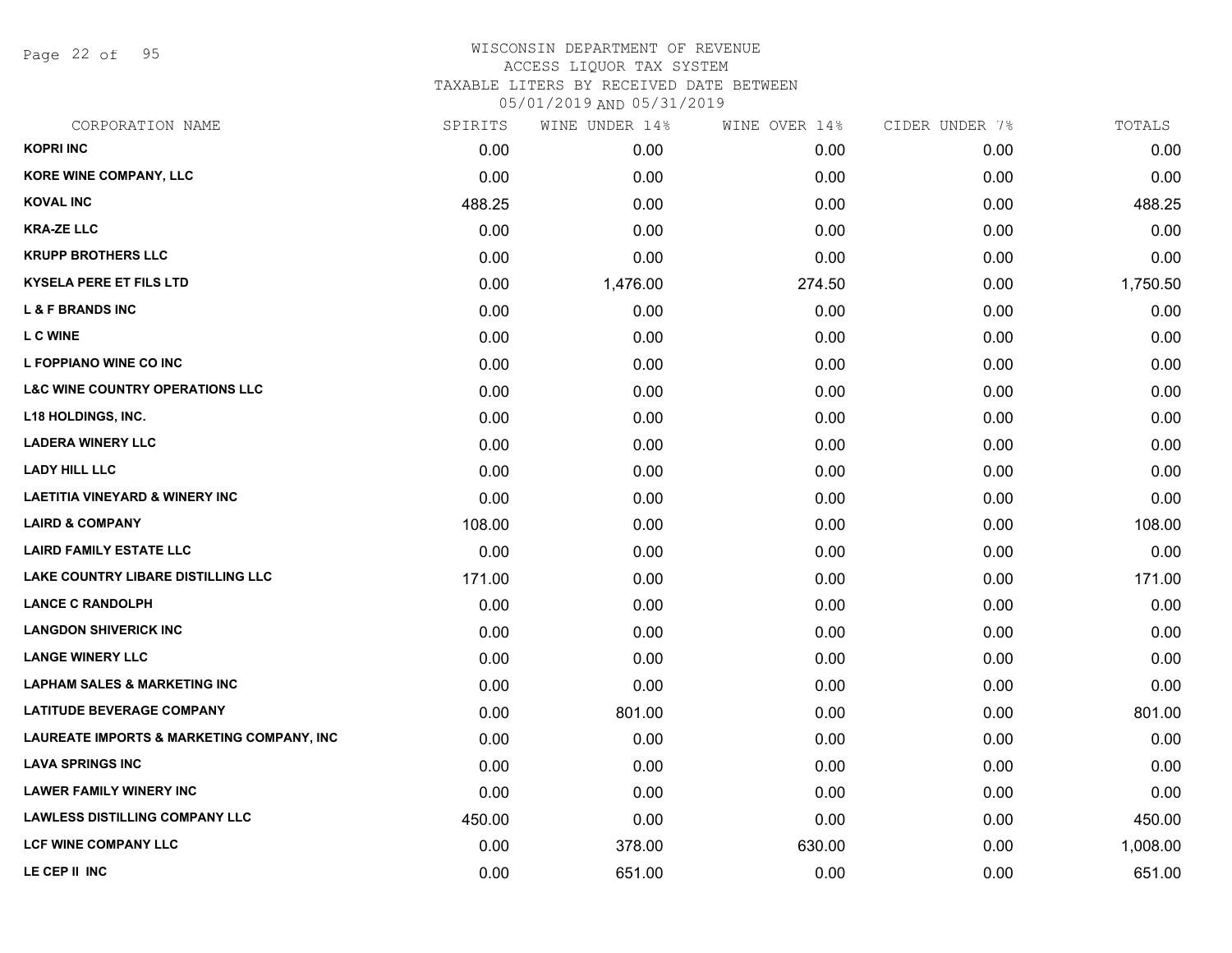Page 23 of 95

#### WISCONSIN DEPARTMENT OF REVENUE ACCESS LIQUOR TAX SYSTEM

TAXABLE LITERS BY RECEIVED DATE BETWEEN

| CORPORATION NAME                         | SPIRITS   | WINE UNDER 14% | WINE OVER 14% | CIDER UNDER 7% | TOTALS    |
|------------------------------------------|-----------|----------------|---------------|----------------|-----------|
| LE GRAND COURTAGE LLC                    | 0.00      | 112.20         | 0.00          | 0.00           | 112.20    |
| LE RAISIN IMPORTS LLC                    | 0.00      | 0.00           | 0.00          | 0.00           | 0.00      |
| LEFT COAST CELLARS LLC                   | 0.00      | 0.00           | 0.00          | 0.00           | 0.00      |
| <b>LEMELSON WINERY LLC</b>               | 0.00      | 0.00           | 0.00          | 0.00           | 0.00      |
| <b>LEONARD KREUSCH INC</b>               | 0.00      | 1,351.40       | 0.00          | 0.00           | 1,351.40  |
| <b>LEONARDINI FAMILY WINERY LLC</b>      | 0.00      | 0.00           | 126.00        | 0.00           | 126.00    |
| <b>LEONETTI CELLAR LLC</b>               | 0.00      | 0.00           | 0.00          | 0.00           | 0.00      |
| <b>LES LUNES WINE LLC</b>                | 0.00      | 0.00           | 0.00          | 0.00           | 0.00      |
| <b>LEVECKE CORPORATION</b>               | 65,008.50 | 0.00           | 0.00          | 0.00           | 65,008.50 |
| <b>LIDESTRI BEVERAGES LLC</b>            | 0.00      | 0.00           | 0.00          | 0.00           | 0.00      |
| <b>LIMERICK LANE CELLARS INC</b>         | 0.00      | 0.00           | 0.00          | 0.00           | 0.00      |
| LINCOLN SQUARE WINE COMPANY LLC          | 0.00      | 576.00         | 0.00          | 0.00           | 576.00    |
| LINGUA FRANCA-LS VINEYARDS HOLDINGS, LLC | 0.00      | 0.00           | 0.00          | 0.00           | 0.00      |
| <b>LIOCO WINE COMPANY LLC</b>            | 0.00      | 0.00           | 0.00          | 0.00           | 0.00      |
| <b>LION NATHAN USA INC</b>               | 0.00      | 2,097.00       | 495.00        | 0.00           | 2,592.00  |
| <b>LISA CHASE</b>                        | 0.00      | 0.00           | 0.00          | 0.00           | 0.00      |
| <b>LISA LISA INCORPORATED</b>            | 0.00      | 0.00           | 0.00          | 0.00           | 0.00      |
| <b>LISA MARLOW</b>                       | 0.00      | 0.00           | 0.00          | 0.00           | 0.00      |
| LITTLE CREEK VINEYARD, LLC               | 0.00      | 0.00           | 0.00          | 0.00           | 0.00      |
| <b>LIVING FOODS. LLC</b>                 | 0.00      | 0.00           | 0.00          | 0.00           | 0.00      |
| <b>LLOYD CARUSO LLC</b>                  | 0.00      | 0.00           | 0.00          | 0.00           | 0.00      |
| <b>LLOYD CELLARS INC</b>                 | 0.00      | 0.00           | 0.00          | 0.00           | 0.00      |
| <b>LOCAL DISTILLING INC</b>              | 660.00    | 0.00           | 0.00          | 0.00           | 660.00    |
| <b>LOEST &amp; MCNAMEE INC</b>           | 0.00      | 306.00         | 0.00          | 0.00           | 306.00    |
| <b>LONG MEADOW RANCH WINERY INC</b>      | 0.00      | 621.00         | 0.00          | 0.00           | 621.00    |
| <b>LONG SHADOWS VINTNERS LLC</b>         | 0.00      | 234.00         | 180.00        | 0.00           | 414.00    |
| <b>LONZ WINERY INC</b>                   | 0.00      | 0.00           | 0.00          | 0.00           | 0.00      |
| <b>LOOSEN BROS USA LTD</b>               | 0.00      | 2,119.50       | 0.00          | 0.00           | 2,119.50  |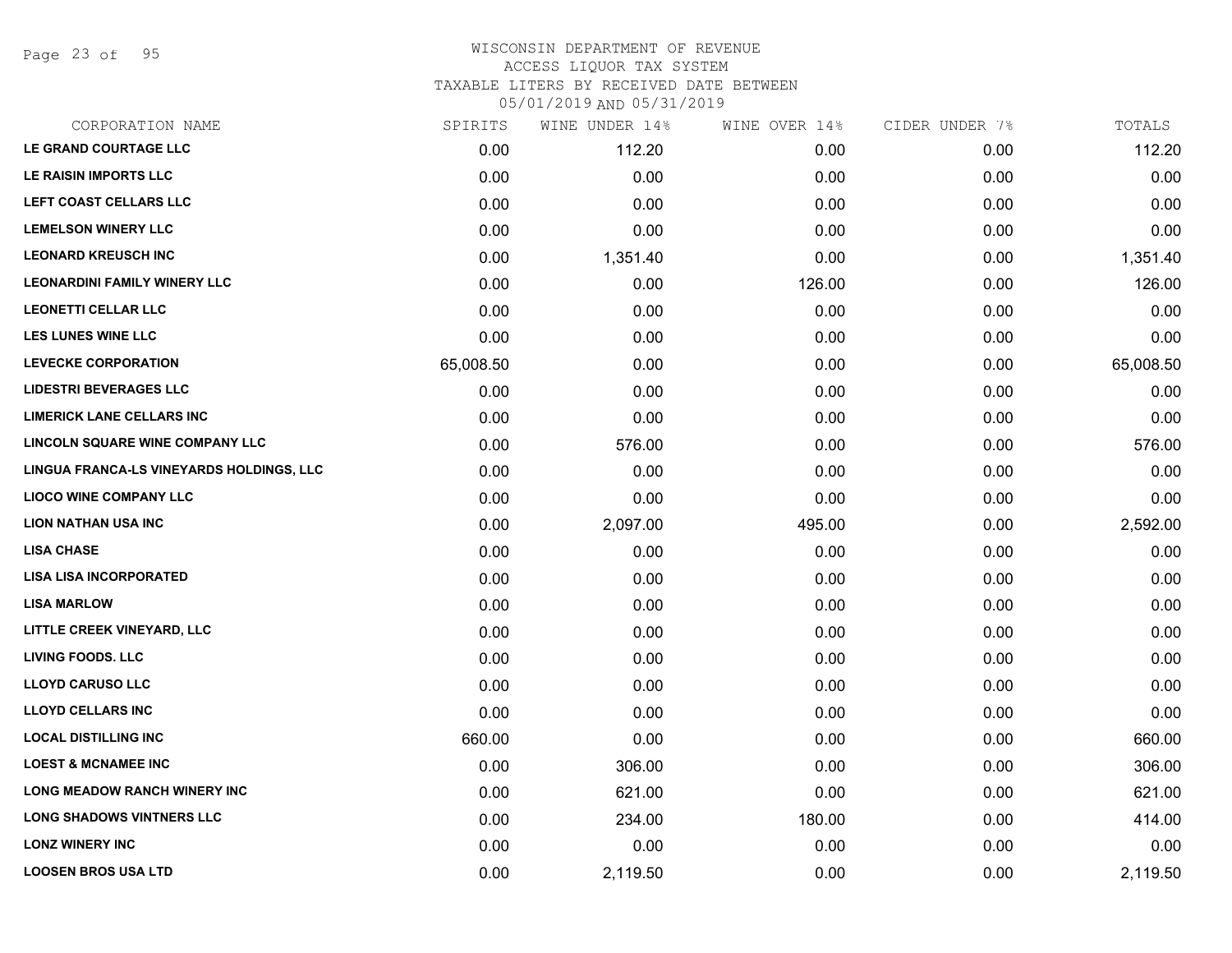Page 24 of 95

### WISCONSIN DEPARTMENT OF REVENUE ACCESS LIQUOR TAX SYSTEM TAXABLE LITERS BY RECEIVED DATE BETWEEN

| CORPORATION NAME                              | SPIRITS   | WINE UNDER 14% | WINE OVER 14% | CIDER UNDER 7% | TOTALS    |
|-----------------------------------------------|-----------|----------------|---------------|----------------|-----------|
| <b>LORING WINE COMPANY LLC</b>                | 0.00      | 0.00           | 0.00          | 0.00           | 0.00      |
| <b>LOUIS GLUNZ BEER INC</b>                   | 0.00      | 0.00           | 0.00          | 0.00           | 0.00      |
| <b>LOUIS LATOUR INC</b>                       | 0.00      | 0.00           | 0.00          | 0.00           | 0.00      |
| <b>LOWDEN SCHOOLHOUSE CORPORATION</b>         | 0.00      | 0.00           | 189.00        | 0.00           | 189.00    |
| <b>LUNA VINEYARDS INC</b>                     | 0.00      | 243.00         | 0.00          | 0.00           | 243.00    |
| <b>LUNEAU USA INC</b>                         | 0.00      | 9,871.50       | 0.00          | 0.00           | 9,871.50  |
| <b>LUXCO INC</b>                              | 69,400.80 | 270.00         | 1,215.00      | 0.00           | 70,885.80 |
| <b>LYNMAR WINERY LLC</b>                      | 0.00      | 0.00           | 0.00          | 0.00           | 0.00      |
| M.A.C. WINES, LLC                             | 0.00      | 0.00           | 0.00          | 0.00           | 0.00      |
| <b>MACH FLYNT INC</b>                         | 4,032.00  | 82,233.00      | 3,024.00      | 0.00           | 89,289.00 |
| <b>MAD CAR WINE CO LLC</b>                    | 0.00      | 0.00           | 0.00          | 0.00           | 0.00      |
| <b>MADRIGAL FAMILY WINERY LLC</b>             | 0.00      | 0.00           | 0.00          | 0.00           | 0.00      |
| <b>MAGAVE TEQUILA INC</b>                     | 0.00      | 0.00           | 0.00          | 0.00           | 0.00      |
| <b>MAISONS MARQUES &amp; DOMAINES USA INC</b> | 0.00      | 1,665.00       | 441.00        | 0.00           | 2,106.00  |
| <b>MAMMOTH DISTILLING LLC</b>                 | 0.00      | 0.00           | 0.00          | 0.00           | 0.00      |
| <b>MANCAN WINE LLC</b>                        | 0.00      | 0.00           | 0.00          | 0.00           | 0.00      |
| <b>MANO'S INC</b>                             | 0.00      | 0.00           | 0.00          | 0.00           | 0.00      |
| <b>MANUEL PULIDO</b>                          | 0.00      | 0.00           | 0.00          | 0.00           | 0.00      |
| <b>MARIETTA CELLARS INC</b>                   | 0.00      | 490.50         | 0.00          | 0.00           | 490.50    |
| <b>MARIPOSA WINE COMPANY LLC</b>              | 0.00      | 0.00           | 0.00          | 0.00           | 0.00      |
| <b>MARK ANTHONY BRANDS INC</b>                | 0.00      | 0.00           | 0.00          | 0.00           | 0.00      |
| <b>MARK SZUMOWSKI</b>                         | 0.00      | 0.00           | 0.00          | 0.00           | 0.00      |
| <b>MARKETING GLOBAL BRANDS CORP</b>           | 0.00      | 0.00           | 0.00          | 0.00           | 0.00      |
| <b>MARKO J KARAKASEVIC</b>                    | 0.00      | 0.00           | 0.00          | 0.00           | 0.00      |
| <b>MARTELLOTTO INC.</b>                       | 0.00      | 0.00           | 0.00          | 0.00           | 0.00      |
| <b>MARTIN RAY WINERY INC</b>                  | 0.00      | 0.00           | 0.00          | 0.00           | 0.00      |
| <b>MARTINELLI WINERY INC</b>                  | 0.00      | 0.00           | 27.00         | 0.00           | 27.00     |
| <b>MARTINEZ DISTRIBUTING CO INC</b>           | 0.00      | 0.00           | 0.00          | 0.00           | 0.00      |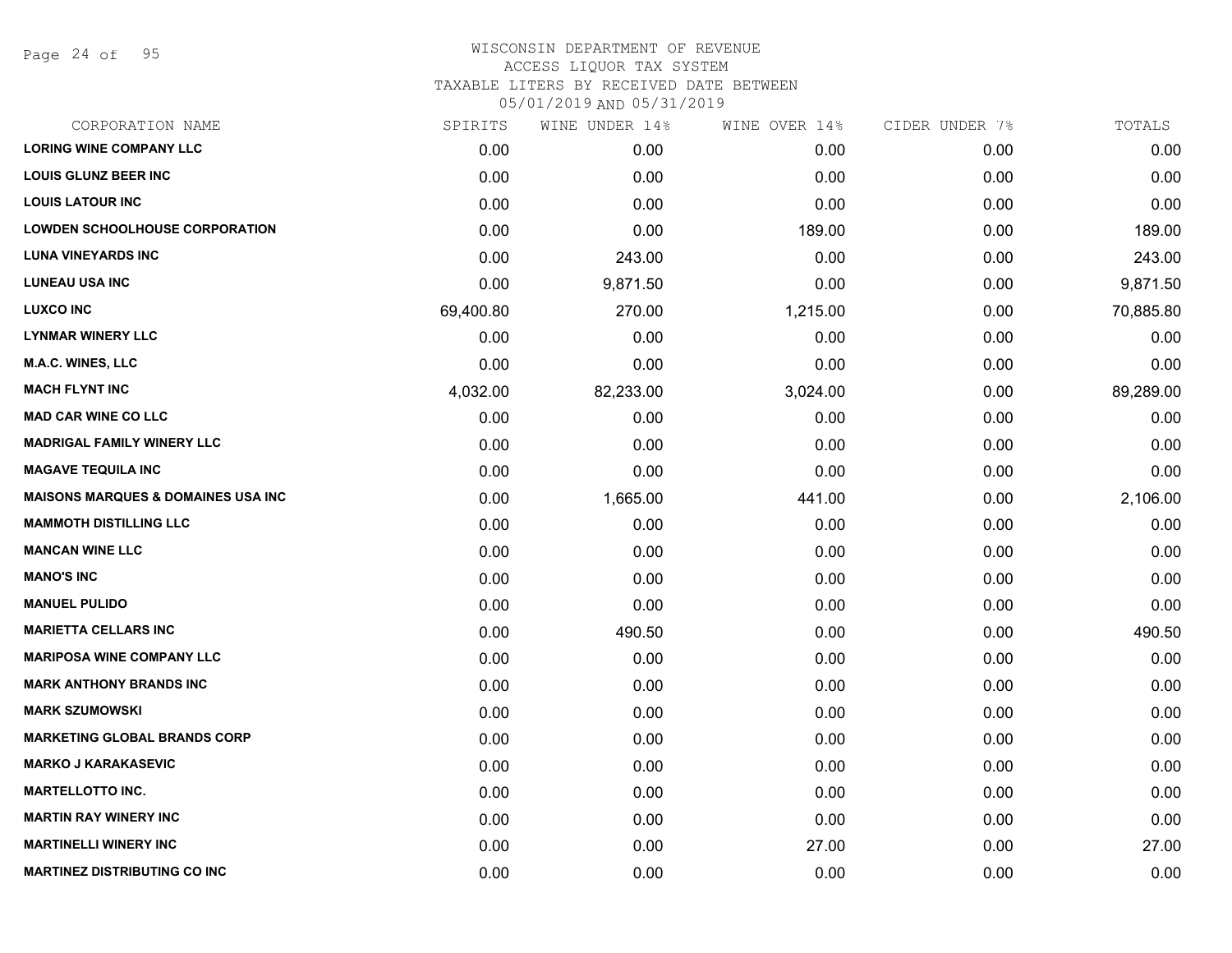Page 25 of 95

#### WISCONSIN DEPARTMENT OF REVENUE ACCESS LIQUOR TAX SYSTEM

TAXABLE LITERS BY RECEIVED DATE BETWEEN

| CORPORATION NAME                        | SPIRITS   | WINE UNDER 14% | WINE OVER 14% | CIDER UNDER 7% | TOTALS    |
|-----------------------------------------|-----------|----------------|---------------|----------------|-----------|
| <b>MASSANOIS LLC</b>                    | 0.00      | 2,100.00       | 18.00         | 0.00           | 2,118.00  |
| <b>MAST-JAEGERMEISTER US INC</b>        | 0.00      | 0.00           | 0.00          | 0.00           | 0.00      |
| <b>MATCHVINO LLC</b>                    | 0.00      | 330.00         | 0.00          | 0.00           | 330.00    |
| <b>MATHY WINERY LLC</b>                 | 0.00      | 0.00           | 0.00          | 0.00           | 0.00      |
| <b>MATRICK HOLDINGS CORPORATION</b>     | 0.00      | 0.00           | 0.00          | 0.00           | 0.00      |
| <b>MATT PREIS</b>                       | 0.00      | 0.00           | 0.00          | 0.00           | 0.00      |
| <b>MATTHEW C VILLARD</b>                | 0.00      | 0.00           | 0.00          | 0.00           | 0.00      |
| <b>MATTHEW RORICK WINES INC</b>         | 0.00      | 0.00           | 0.00          | 0.00           | 0.00      |
| <b>MATTHIASSON FAMILY VINEYARDS LLC</b> | 0.00      | 0.00           | 13.50         | 0.00           | 13.50     |
| <b>MAURITSON FAMILY WINERY</b>          | 0.00      | 0.00           | 0.00          | 0.00           | 0.00      |
| <b>MAYACAMAS VINEYARDS INC</b>          | 0.00      | 0.00           | 0.00          | 0.00           | 0.00      |
| <b>MAYNARD J KEENAN</b>                 | 0.00      | 0.00           | 0.00          | 0.00           | 0.00      |
| <b>MC CORMICK DISTILLING CO INC</b>     | 11,955.00 | 0.00           | 0.00          | 0.00           | 11,955.00 |
| <b>MCBRIDE SISTERS COLLECTIONS INC.</b> | 0.00      | 0.00           | 0.00          | 0.00           | 0.00      |
| <b>MCKENZIE'S BEVERAGES INC</b>         | 0.00      | 0.00           | 0.00          | 7,109.00       | 7,109.00  |
| <b>MCNAB RIDGE WINERY LLC</b>           | 0.00      | 0.00           | 0.00          | 0.00           | 0.00      |
| <b>MEDCO ATLANTIC INC</b>               | 0.00      | 0.00           | 0.00          | 0.00           | 0.00      |
| <b>MEIERS WINE CELLARS INC</b>          | 0.00      | 0.00           | 81.00         | 0.00           | 81.00     |
| <b>MENDOCINO WINE GROUP LLC</b>         | 0.00      | 0.00           | 0.00          | 0.00           | 0.00      |
| <b>MERCER WINE ESTATES LLC</b>          | 0.00      | 90.00          | 0.00          | 0.00           | 90.00     |
| <b>MERCHANT DU VIN CORPORATION</b>      | 0.00      | 0.00           | 0.00          | 0.00           | 0.00      |
| <b>MEREDITH VINEYARD ESTATE INC</b>     | 0.00      | 0.00           | 0.00          | 0.00           | 0.00      |
| <b>METEOR VINEYARD LLC</b>              | 0.00      | 0.00           | 0.00          | 0.00           | 0.00      |
| <b>METROWINE DISTRIBUTION CO INC</b>    | 0.00      | 0.00           | 0.00          | 0.00           | 0.00      |
| <b>METTLER WINES LLC</b>                | 0.00      | 0.00           | 126.00        | 0.00           | 126.00    |
| <b>MEV CORPORATION</b>                  | 0.00      | 0.00           | 0.00          | 0.00           | 0.00      |
| <b>MEXCOR INC</b>                       | 2,628.00  | 0.00           | 0.00          | 0.00           | 2,628.00  |
| <b>MEYER CELLARS LLC</b>                | 0.00      | 0.00           | 0.00          | 0.00           | 0.00      |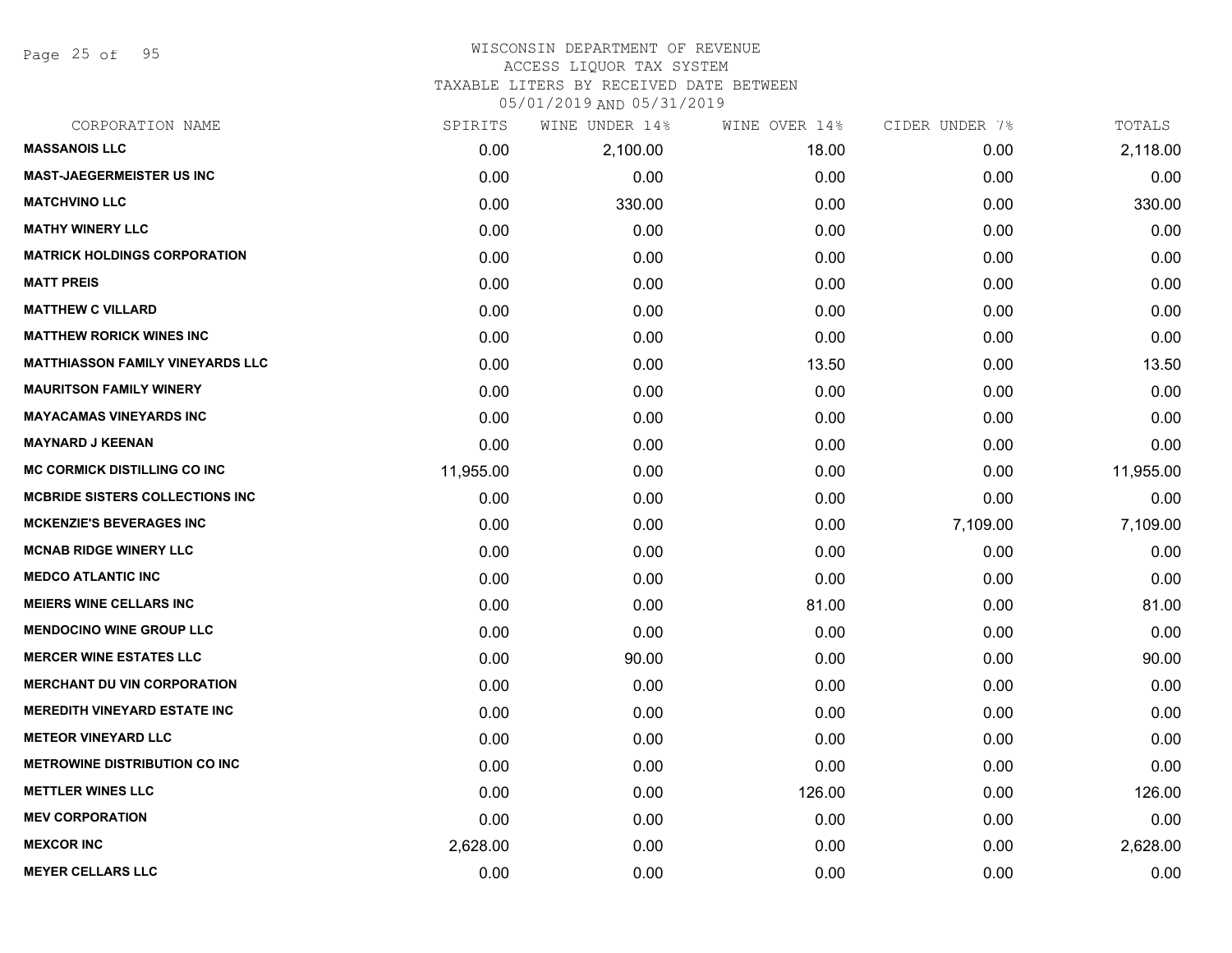Page 26 of 95

## WISCONSIN DEPARTMENT OF REVENUE

#### ACCESS LIQUOR TAX SYSTEM

TAXABLE LITERS BY RECEIVED DATE BETWEEN

| CORPORATION NAME                                  | SPIRITS   | WINE UNDER 14% | WINE OVER 14% | CIDER UNDER 7% | TOTALS    |
|---------------------------------------------------|-----------|----------------|---------------|----------------|-----------|
| <b>MHW LTD</b>                                    | 7,530.15  | 5,953.14       | 1,663.50      | 0.00           | 15,146.79 |
| <b>MICHAEL BELLO</b>                              | 0.00      | 0.00           | 0.00          | 0.00           | 0.00      |
| <b>MICHAEL HOUGH</b>                              | 0.00      | 1,251.00       | 414.00        | 0.00           | 1,665.00  |
| <b>MICHAEL SKURNIK WINES INC</b>                  | 0.00      | 603.00         | 0.00          | 0.00           | 603.00    |
| <b>MICHEAL DASHE</b>                              | 0.00      | 0.00           | 0.00          | 0.00           | 0.00      |
| <b>MIDDLETON FAMILY WINES LLC</b>                 | 0.00      | 0.00           | 0.00          | 0.00           | 0.00      |
| <b>MIDNIGHT CELLARS INC</b>                       | 0.00      | 0.00           | 0.00          | 0.00           | 0.00      |
| <b>MID-OAK DISTILLERY INC</b>                     | 2,683.80  | 0.00           | 0.00          | 0.00           | 2,683.80  |
| MIGHTY SWELL COCKTAIL COMPANY LLC                 | 0.00      | 0.00           | 0.00          | 0.00           | 0.00      |
| <b>MILBRANDT FAMILY WINES LLC</b>                 | 0.00      | 0.00           | 0.00          | 0.00           | 0.00      |
| <b>MILE HIGH SPIRITS LLC</b>                      | 0.00      | 0.00           | 0.00          | 0.00           | 0.00      |
| <b>MILLER SQUARED INC</b>                         | 0.00      | 0.00           | 0.00          | 0.00           | 0.00      |
| <b>MILLERCOORS LLC</b>                            | 0.00      | 0.00           | 0.00          | 27,490.63      | 27,490.63 |
| <b>MILTONS DISTRIBUTING CO INC</b>                | 0.00      | 1,585.47       | 165.00        | 0.00           | 1,750.47  |
| <b>MINER FAMILY WINERY LLC</b>                    | 0.00      | 0.00           | 0.00          | 0.00           | 0.00      |
| <b>MINNESOTAS FINEST FERMENTED PRODUCTS</b>       | 0.00      | 0.00           | 0.00          | 0.00           | 0.00      |
| <b>MIONETTO USA INC</b>                           | 0.00      | 409.24         | 0.00          | 0.00           | 409.24    |
| <b>MIRA WINERY LLC</b>                            | 0.00      | 0.00           | 0.00          | 0.00           | 0.00      |
| <b>MIRAMONT ESTATE VINEYARDS &amp; WINERY INC</b> | 0.00      | 0.00           | 0.00          | 0.00           | 0.00      |
| <b>MIRASOL WINE LLC</b>                           | 0.00      | 36.00          | 18.00         | 0.00           | 54.00     |
| <b>MIRER MANAGEMENT COMPANY LLC</b>               | 0.00      | 0.00           | 0.00          | 0.00           | 0.00      |
| <b>MIROSLAV IVANOV TCHOLAKOV</b>                  | 0.00      | 0.00           | 117.00        | 0.00           | 117.00    |
| <b>MISA IMPORTS INC</b>                           | 42,630.00 | 40,608.00      | 833.00        | 0.00           | 84,071.00 |
| <b>MISSISSIPPI RIVER DISTILLING COMPANY</b>       | 45.05     | 0.00           | 0.00          | 0.00           | 45.05     |
| <b>MISTARR WINE IMPORTERS</b>                     | 0.00      | 0.00           | 0.00          | 0.00           | 0.00      |
| <b>MODERN DEVELOPMENT COMPANY</b>                 | 0.00      | 0.00           | 0.00          | 0.00           | 0.00      |
| <b>MODERN SPIRITS LLC</b>                         | 13.50     | 0.00           | 22.50         | 0.00           | 36.00     |
| <b>MOET HENNESSY USA, INC.</b>                    | 26,084.30 | 8,581.50       | 36.00         | 0.00           | 34,701.80 |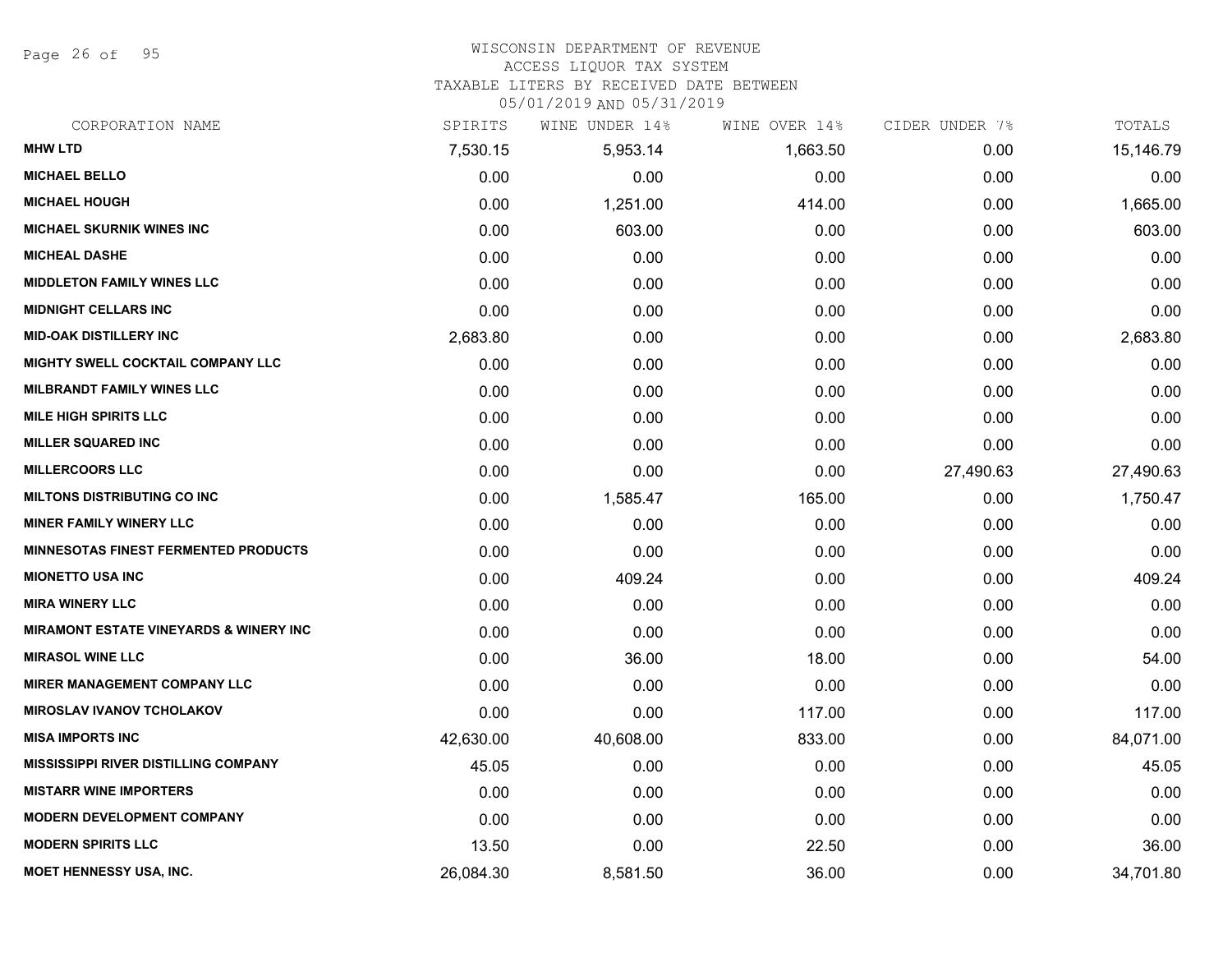## WISCONSIN DEPARTMENT OF REVENUE ACCESS LIQUOR TAX SYSTEM

TAXABLE LITERS BY RECEIVED DATE BETWEEN

| CORPORATION NAME                                                                   | SPIRITS  | WINE UNDER 14% | WINE OVER 14% | CIDER UNDER 7% | TOTALS    |
|------------------------------------------------------------------------------------|----------|----------------|---------------|----------------|-----------|
| <b>MOLLYDOOKER INTERNATIONAL LLC</b>                                               | 0.00     | 0.00           | 227.25        | 0.00           | 227.25    |
| <b>MOLLY'S WINERY INC</b>                                                          | 0.00     | 156.00         | 0.00          | 0.00           | 156.00    |
| <b>MONICA NOGUES</b>                                                               | 0.00     | 0.00           | 0.00          | 0.00           | 0.00      |
| <b>MONSIEUR TOUTON SELECTION LTD / ORIGIN USA</b>                                  | 0.00     | 0.00           | 0.00          | 0.00           | 0.00      |
| <b>MONTE CRISTO BLOCK IV LLC</b>                                                   | 0.00     | 0.00           | 0.00          | 0.00           | 0.00      |
| <b>MONTEREY WINE COMPANY LLC</b>                                                   | 0.00     | 756.00         | 0.00          | 0.00           | 756.00    |
| <b>MONTICELLO CELLARS INC</b>                                                      | 0.00     | 0.00           | 0.00          | 0.00           | 0.00      |
| <b>MONTINORE VINEYARDS LIMITED</b>                                                 | 0.00     | 261.00         | 0.00          | 0.00           | 261.00    |
| <b>MOONRISE DISTILLERY INC</b>                                                     | 0.00     | 0.00           | 0.00          | 0.00           | 0.00      |
| <b>MORE THAN GRAPES, LLC</b>                                                       | 0.00     | 1,174.50       | 0.00          | 0.00           | 1,174.50  |
| <b>MORGADO CELLARS LLC</b>                                                         | 0.00     | 0.00           | 0.00          | 0.00           | 0.00      |
| <b>MORGAN WINERY INC</b>                                                           | 0.00     | 0.00           | 0.00          | 0.00           | 0.00      |
| <b>MOUNT VEEDER FARMS LLC</b>                                                      | 0.00     | 0.00           | 0.00          | 0.00           | 0.00      |
| <b>MOUNTAIN VIEW VINTNERS LLC</b>                                                  | 0.00     | 0.00           | 0.00          | 0.00           | 0.00      |
| <b>MS WALKER INC</b>                                                               | 4,638.00 | 0.00           | 0.00          | 0.00           | 4,638.00  |
| <b>MUTUAL WHOLESALE LIQUOR INC</b>                                                 | 0.00     | 0.00           | 0.00          | 0.00           | 0.00      |
| <b>NAKED WINES LLC</b>                                                             | 0.00     | 0.00           | 0.00          | 0.00           | 0.00      |
| <b>NAPA VALLEY SPECIALTY WINES INC</b>                                             | 0.00     | 567.00         | 288.00        | 0.00           | 855.00    |
| <b>NATIONAL CONSUMER CREDIT GUARANTEE</b><br><b>ASSOCIATION OF CONNECTICUT INC</b> | 408.75   | 0.00           | 0.00          | 0.00           | 408.75    |
| <b>NATURAL MERCHANTS INC</b>                                                       | 0.00     | 504.00         | 0.00          | 0.00           | 504.00    |
| <b>NATUREL WEST CORP</b>                                                           | 0.00     | 0.00           | 0.00          | 0.00           | 0.00      |
| NAVARRO VINEYARDS, LLC                                                             | 0.00     | 0.00           | 0.00          | 0.00           | 0.00      |
| <b>NBI ACQUISITION LLC</b>                                                         | 0.00     | 0.00           | 0.00          | 0.00           | 0.00      |
| <b>NDC SYSTEMS LP</b>                                                              | 3,136.50 | 56,296.50      | 3,582.00      | 0.00           | 63,015.00 |
| <b>NEGOCIANTS USA INC</b>                                                          | 0.00     | 0.00           | 0.00          | 0.00           | 0.00      |
| <b>NESTOR IMPORTS INC</b>                                                          | 0.00     | 0.00           | 0.00          | 0.00           | 0.00      |
| <b>NEW HOLLAND BREWING CO LLC</b>                                                  | 1,423.22 | 0.00           | 0.00          | 0.00           | 1,423.22  |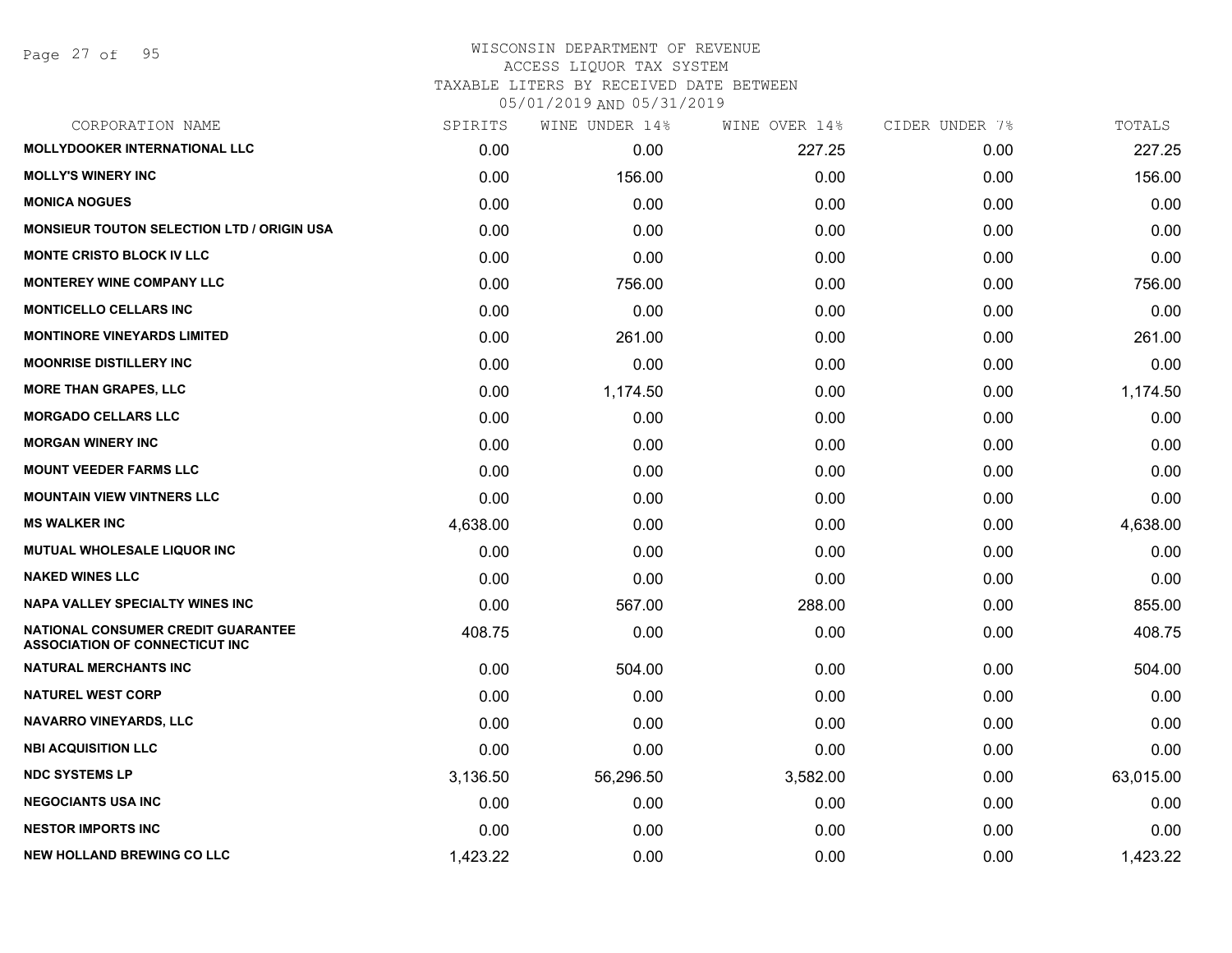Page 28 of 95

#### WISCONSIN DEPARTMENT OF REVENUE ACCESS LIQUOR TAX SYSTEM

TAXABLE LITERS BY RECEIVED DATE BETWEEN

| CORPORATION NAME                  | SPIRITS  | WINE UNDER 14% | WINE OVER 14% | CIDER UNDER 7% | TOTALS    |
|-----------------------------------|----------|----------------|---------------|----------------|-----------|
| <b>NEW MEXICO WINERIES INC</b>    | 0.00     | 2,115.00       | 0.00          | 0.00           | 2,115.00  |
| <b>NEW PARROTT &amp; CO</b>       | 0.00     | 6,111.00       | 756.00        | 0.00           | 6,867.00  |
| <b>NEW VAVIN INC</b>              | 0.00     | 0.00           | 0.00          | 0.00           | 0.00      |
| NEW YORK MUTUAL TRADING CO INC    | 0.00     | 0.00           | 37.80         | 0.00           | 37.80     |
| <b>NEXUS BRANDS LLC</b>           | 0.00     | 0.00           | 206.95        | 0.00           | 206.95    |
| <b>NICHE IMPORT CO</b>            | 337.50   | 0.00           | 0.00          | 0.00           | 337.50    |
| <b>NICHOLAS KARAVIDAS</b>         | 0.00     | 0.00           | 0.00          | 0.00           | 0.00      |
| NIEBAUM-COPPOLA ESTATE WINERY LP  | 0.00     | 0.00           | 0.00          | 0.00           | 0.00      |
| <b>NLV TEQUILA BOTTLING LLC</b>   | 0.00     | 0.00           | 0.00          | 0.00           | 0.00      |
| <b>NO. 12 CIDER HOUSE LLC</b>     | 0.00     | 0.00           | 0.00          | 0.00           | 0.00      |
| <b>NOLET SPIRITS USA INC</b>      | 0.00     | 0.00           | 0.00          | 0.00           | 0.00      |
| <b>NORTH SHORE DISTILLERY LLC</b> | 0.00     | 0.00           | 0.00          | 0.00           | 0.00      |
| <b>NORTHERN EMPIRE LLC</b>        | 0.00     | 0.00           | 0.00          | 0.00           | 0.00      |
| <b>NOVA WINES, INC.</b>           | 0.00     | 63.00          | 27.00         | 0.00           | 90.00     |
| <b>NOW WINE IMPORTS INC</b>       | 0.00     | 0.00           | 0.00          | 0.00           | 0.00      |
| <b>NUCCIO &amp; WISE</b>          | 0.00     | 189.00         | 441.00        | 0.00           | 630.00    |
| <b>NV AWG LTD</b>                 | 0.00     | 0.00           | 0.00          | 0.00           | 0.00      |
| <b>NW WINE COMPANY LLC</b>        | 0.00     | 581.60         | 0.00          | 0.00           | 581.60    |
| OAK RIDGE WINERY LLC              | 0.00     | 0.00           | 0.00          | 0.00           | 0.00      |
| <b>OLD BRIDGE CELLARS</b>         | 0.00     | 1,044.00       | 202.50        | 0.00           | 1,246.50  |
| <b>OLD ELK HOLDINGS LLC</b>       | 0.00     | 0.00           | 0.00          | 0.00           | 0.00      |
| OLE SMOKY DISTILLERY LLC          | 2,865.00 | 0.00           | 0.00          | 0.00           | 2,865.00  |
| OLIVER WINE COMPANY INC           | 0.00     | 7,875.00       | 0.00          | 0.00           | 7,875.00  |
| ONE TRUE VINE LLC                 | 0.00     | 0.00           | 0.00          | 0.00           | 0.00      |
| O'NEILL BEVERAGES CO LLC          | 0.00     | 7,038.00       | 3,303.00      | 0.00           | 10,341.00 |
| <b>OPICI IMPORT COMPANY</b>       | 724.50   | 3,798.00       | 117.00        | 0.00           | 4,639.50  |
| <b>OPOLO WINES LP</b>             | 0.00     | 0.00           | 0.00          | 0.00           | 0.00      |
| <b>OPUS ONE WINERY LLC</b>        | 0.00     | 0.00           | 4.50          | 0.00           | 4.50      |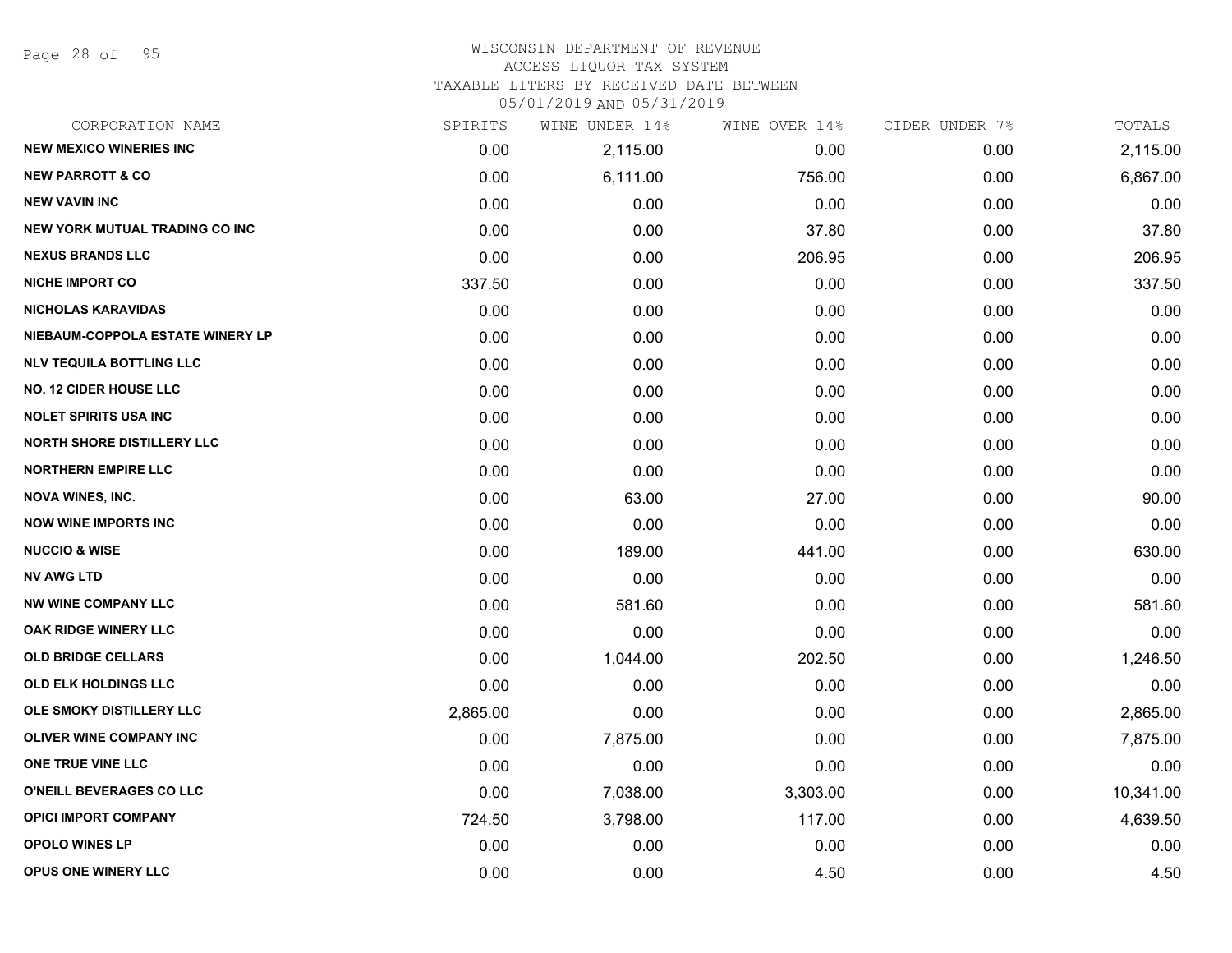Page 29 of 95

| CORPORATION NAME                  | SPIRITS   | WINE UNDER 14% | WINE OVER 14% | CIDER UNDER 7% | TOTALS    |
|-----------------------------------|-----------|----------------|---------------|----------------|-----------|
| ORCA PROPERTIES LLC               | 0.00      | 0.00           | 0.00          | 0.00           | 0.00      |
| <b>OREGON BREWING COMPANY INC</b> | 62.59     | 0.00           | 0.00          | 0.00           | 62.59     |
| ORVINO IMPORTS & DISTRIBUTING INC | 0.00      | 0.00           | 0.00          | 0.00           | 0.00      |
| O'SHAUGHNESSY DEL OSO LLC         | 0.00      | 0.00           | 0.00          | 0.00           | 0.00      |
| <b>OVUM WINES LLC</b>             | 0.00      | 0.00           | 0.00          | 0.00           | 0.00      |
| <b>OWEN ROE LLC</b>               | 0.00      | 391.50         | 0.00          | 0.00           | 391.50    |
| <b>PABST HOLDINGS LLC</b>         | 0.00      | 0.00           | 0.00          | 0.00           | 0.00      |
| PACIFIC EDGE MARKETING GROUP INC  | 2,593.87  | 0.00           | 0.00          | 0.00           | 2,593.87  |
| PACIFIC INTERNATIONAL LIQUOR INC  | 0.00      | 121.68         | 218.16        | 0.00           | 339.84    |
| <b>PAHLMEYER LLC</b>              | 0.00      | 0.00           | 0.00          | 0.00           | 0.00      |
| <b>PALI WINE COMPANY LP</b>       | 0.00      | 252.00         | 112.50        | 0.00           | 364.50    |
| PALM BAY INTERNATIONAL INC        | 36.00     | 3,780.00       | 282.00        | 0.00           | 4,098.00  |
| <b>PAMELA FRYE</b>                | 0.00      | 126.00         | 0.00          | 0.00           | 126.00    |
| <b>PAMPA BEVERAGES LLC</b>        | 0.00      | 1,356.00       | 0.00          | 0.00           | 1,356.00  |
| <b>PAMPELONNE LLC</b>             | 0.00      | 0.00           | 0.00          | 0.00           | 0.00      |
| <b>PANTHER CREEK CELLARS LLC</b>  | 0.00      | 0.00           | 0.00          | 0.00           | 0.00      |
| PARAGON VINEYARD CO INC           | 0.00      | 0.00           | 0.00          | 0.00           | 0.00      |
| <b>PARK STREET IMPORTS LLC</b>    | 5,309.25  | 733.50         | 1,791.00      | 0.00           | 7,833.75  |
| PARK WINE COMPANY INC             | 0.00      | 630.00         | 63.00         | 0.00           | 693.00    |
| <b>PARKER STATION INC</b>         | 0.00      | 126.00         | 252.00        | 0.00           | 378.00    |
| PASEK CELLARS WINERY INC          | 0.00      | 0.00           | 0.00          | 0.00           | 0.00      |
| <b>PAT WINES LLC</b>              | 0.00      | 0.00           | 0.00          | 0.00           | 0.00      |
| <b>PATERNO IMPORTS LTD</b>        | 319.50    | 11,169.00      | 1,648.50      | 0.00           | 13,137.00 |
| <b>PATRICIO C MATA</b>            | 0.00      | 1,689.00       | 99.00         | 0.00           | 1,788.00  |
| <b>PATRON SPIRITS COMPANY</b>     | 21,987.75 | 0.00           | 0.00          | 0.00           | 21,987.75 |
| PAUL HOBBS IMPORTS INC            | 0.00      | 0.00           | 0.00          | 0.00           | 0.00      |
| PAUL HOBBS WINERY LP              | 0.00      | 0.00           | 0.00          | 0.00           | 0.00      |
| <b>PAVI WINES LLC</b>             | 0.00      | 0.00           | 0.00          | 0.00           | 0.00      |
|                                   |           |                |               |                |           |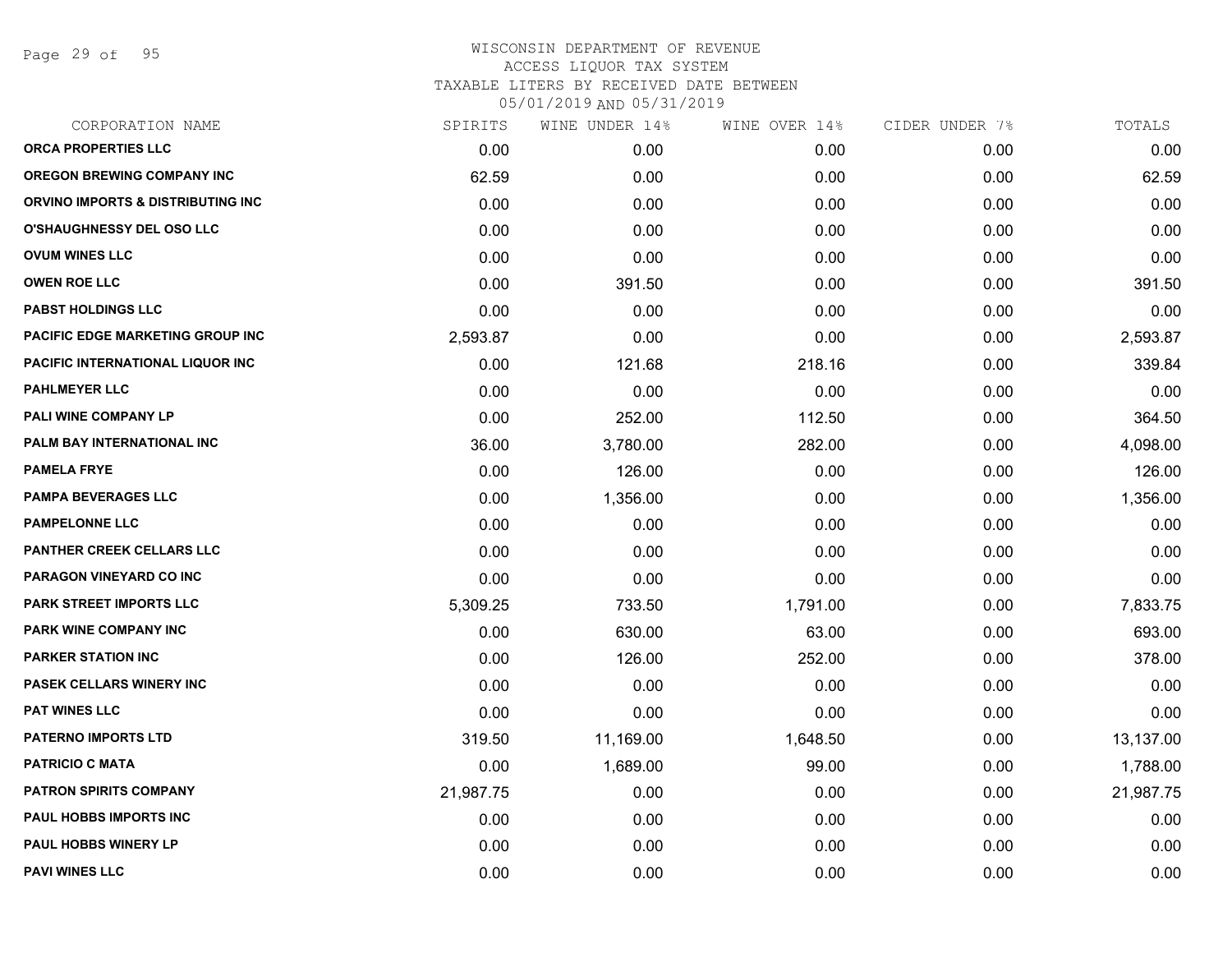Page 30 of 95

## WISCONSIN DEPARTMENT OF REVENUE ACCESS LIQUOR TAX SYSTEM TAXABLE LITERS BY RECEIVED DATE BETWEEN

| CORPORATION NAME                            | SPIRITS    | WINE UNDER 14% | WINE OVER 14% | CIDER UNDER 7% | TOTALS     |
|---------------------------------------------|------------|----------------|---------------|----------------|------------|
| <b>PAWEL LATO</b>                           | 0.00       | 0.00           | 0.00          | 0.00           | 0.00       |
| PEACHY CANYON WINERY                        | 0.00       | 0.00           | 0.00          | 0.00           | 0.00       |
| PEJU FAMILY OPERATING PARTNERSHIP LP        | 0.00       | 0.00           | 18.00         | 0.00           | 18.00      |
| <b>PENROSE HILL, LIMITED</b>                | 0.00       | 0.00           | 0.00          | 0.00           | 0.00       |
| PEPPER BRIDGE WINERY LLC                    | 0.00       | 0.00           | 0.00          | 0.00           | 0.00       |
| PERNOD RICARD USA LLC                       | 131,652.75 | 12,842.78      | 207.00        | 0.00           | 144,702.53 |
| PETER ANDREW LLC                            | 0.00       | 0.00           | 0.00          | 0.00           | 0.00       |
| <b>PETER ROSBACK</b>                        | 0.00       | 0.00           | 0.00          | 0.00           | 0.00       |
| PETERSON WINERY LLC                         | 0.00       | 0.00           | 0.00          | 0.00           | 0.00       |
| PETIT HAMEAU LLC                            | 0.00       | 0.00           | 0.00          | 0.00           | 0.00       |
| <b>PHILIP LAROCCA</b>                       | 0.00       | 0.00           | 0.00          | 0.00           | 0.00       |
| PHILIP TOGNI VINEYARD LP                    | 0.00       | 0.00           | 0.00          | 0.00           | 0.00       |
| PHILLIP STEINSCHREIBER                      | 0.00       | 0.00           | 0.00          | 0.00           | 0.00       |
| <b>PHILLIPS FARMS LLC</b>                   | 0.00       | 126.00         | 7,204.50      | 0.00           | 7,330.50   |
| PHUSION PROJECTS LLC                        | 0.00       | 0.00           | 0.00          | 0.00           | 0.00       |
| PICNIC WINE COMPANY LLC                     | 0.00       | 0.00           | 0.00          | 0.00           | 0.00       |
| PIEDMONT DISTILLERS INC                     | 1,064.25   | 0.00           | 0.00          | 0.00           | 1,064.25   |
| PINA CELLARS LP                             | 0.00       | 0.00           | 0.00          | 0.00           | 0.00       |
| <b>PINE RIDGE WINERY LLC</b>                | 0.00       | 339.00         | 1,251.00      | 0.00           | 1,590.00   |
| PLATA WINE PARTNERS LLC                     | 0.00       | 441.00         | 0.00          | 0.00           | 441.00     |
| PLUME RIDGE IRREVOCABLE TRUST               | 0.00       | 0.00           | 72.00         | 0.00           | 72.00      |
| POPCORN DESIGN LLC                          | 0.00       | 0.00           | 0.00          | 0.00           | 0.00       |
| PORT WASHINGTON IMPORTS LLC                 | 0.00       | 675.00         | 0.00          | 0.00           | 675.00     |
| PORTOVINO LLC                               | 0.00       | 0.00           | 0.00          | 0.00           | 0.00       |
| <b>POST WINERY INC</b>                      | 0.00       | 0.00           | 0.00          | 0.00           | 0.00       |
| <b>POUR MANAGEMENT LLC</b>                  | 0.00       | 252.00         | 0.00          | 0.00           | 252.00     |
| <b>PRAGER WINERY &amp; PORT WORKS, INC.</b> | 0.00       | 0.00           | 0.00          | 0.00           | 0.00       |
| <b>PRECEPT BRANDS LLC</b>                   | 0.00       | 12,438.00      | 1,008.00      | 0.00           | 13,446.00  |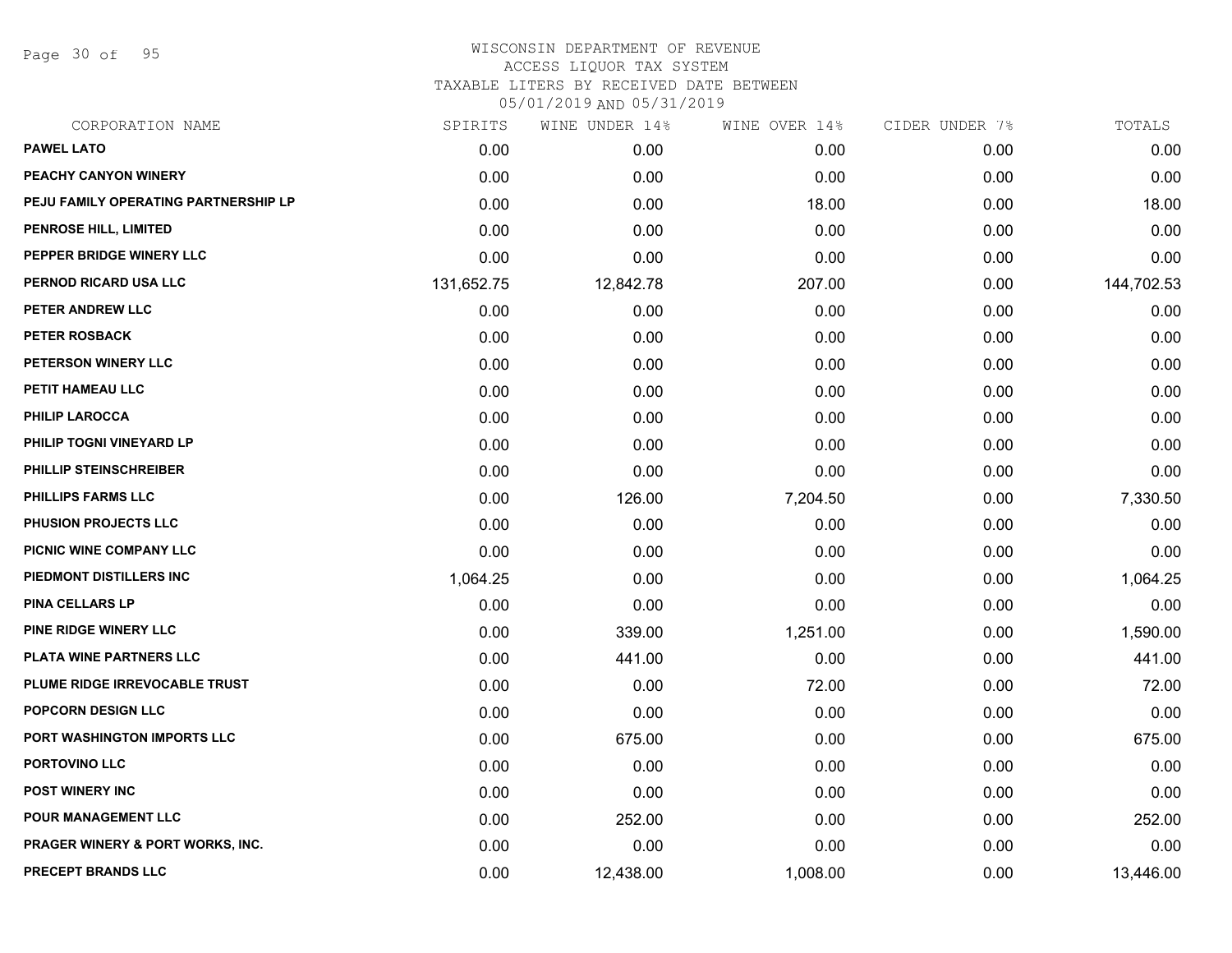Page 31 of 95

| CORPORATION NAME                     | SPIRITS    | WINE UNDER 14% | WINE OVER 14% | CIDER UNDER 7% | TOTALS     |
|--------------------------------------|------------|----------------|---------------|----------------|------------|
| PREMIER WINE GROUP, LLC              | 0.00       | 0.00           | 0.00          | 0.00           | 0.00       |
| PREMIERE DISTILLERY LLC              | 0.00       | 0.00           | 0.00          | 0.00           | 0.00       |
| PREMIUM PORT WINES INC               | 0.00       | 0.00           | 54.00         | 0.00           | 54.00      |
| PRESQU'ILE WINERY                    | 0.00       | 0.00           | 0.00          | 0.00           | 0.00       |
| <b>PRESTIGE IMPORTS LLC</b>          | 0.00       | 0.00           | 0.00          | 0.00           | 0.00       |
| PRESTIGE WINE IMPORTS CORP           | 0.00       | 469.46         | 36.00         | 0.00           | 505.46     |
| PRICHARDS DISTILLERY INC             | 0.00       | 0.00           | 0.00          | 0.00           | 0.00       |
| PRIDE MOUNTAIN VINEYARDS LLC         | 0.00       | 0.00           | 0.00          | 0.00           | 0.00       |
| PROLETARIAT WINE COMPANY, LLC        | 0.00       | 0.00           | 195.33        | 0.00           | 195.33     |
| <b>PRO-LIQUITECH LLC</b>             | 0.00       | 0.00           | 0.00          | 0.00           | 0.00       |
| <b>PROOF ARTISAN DISTILLERS, LLC</b> | 0.00       | 0.00           | 0.00          | 0.00           | 0.00       |
| PROST BEVERAGE COMPANY LLC           | 450.00     | 0.00           | 0.00          | 0.00           | 450.00     |
| PROXIMO SPIRITS INC                  | 190,973.61 | 0.00           | 0.00          | 0.00           | 190,973.61 |
| PUENTE-INTERNACIONAL INC             | 0.00       | 0.00           | 0.00          | 0.00           | 0.00       |
| PURPLE WINE COMPANY LLC              | 0.00       | 2,268.00       | 0.00          | 0.00           | 2,268.00   |
| <b>QUADY SOUTH WINERY LLC</b>        | 0.00       | 1,008.00       | 18.00         | 0.00           | 1,026.00   |
| QUILCEDA CREEK VINTNERS INC          | 0.00       | 0.00           | 0.00          | 0.00           | 0.00       |
| QUINTESSENTIAL LLC                   | 0.00       | 11,412.00      | 237.00        | 0.00           | 11,649.00  |
| <b>R &amp; G SCHATZ FARMS INC</b>    | 0.00       | 429.76         | 231.25        | 0.00           | 661.01     |
| <b>R &amp; M BRANDS INC</b>          | 840.60     | 103.50         | 0.00          | 0.00           | 944.10     |
| <b>RH KEENAN CO</b>                  | 0.00       | 0.00           | 0.00          | 0.00           | 0.00       |
| <b>RABBIT HOLE SPIRITS LLC</b>       | 0.00       | 0.00           | 0.00          | 0.00           | 0.00       |
| <b>RACINE WINE CO LLC</b>            | 0.00       | 108.00         | 0.00          | 0.00           | 108.00     |
| <b>RADIO-COTEAU WINE CELLARS LLC</b> | 0.00       | 0.00           | 0.00          | 0.00           | 0.00       |
| <b>RAMEY WINE CELLARS INC</b>        | 0.00       | 0.00           | 0.00          | 0.00           | 0.00       |
| <b>RANSOM SPIRITS LLC</b>            | 0.00       | 0.00           | 0.00          | 0.00           | 0.00       |
| <b>RAYMOND SIGNORELLO</b>            | 0.00       | 0.00           | 0.00          | 0.00           | 0.00       |
| <b>RB WINE ASSOCIATES LLC</b>        | 0.00       | 0.00           | 0.00          | 0.00           | 0.00       |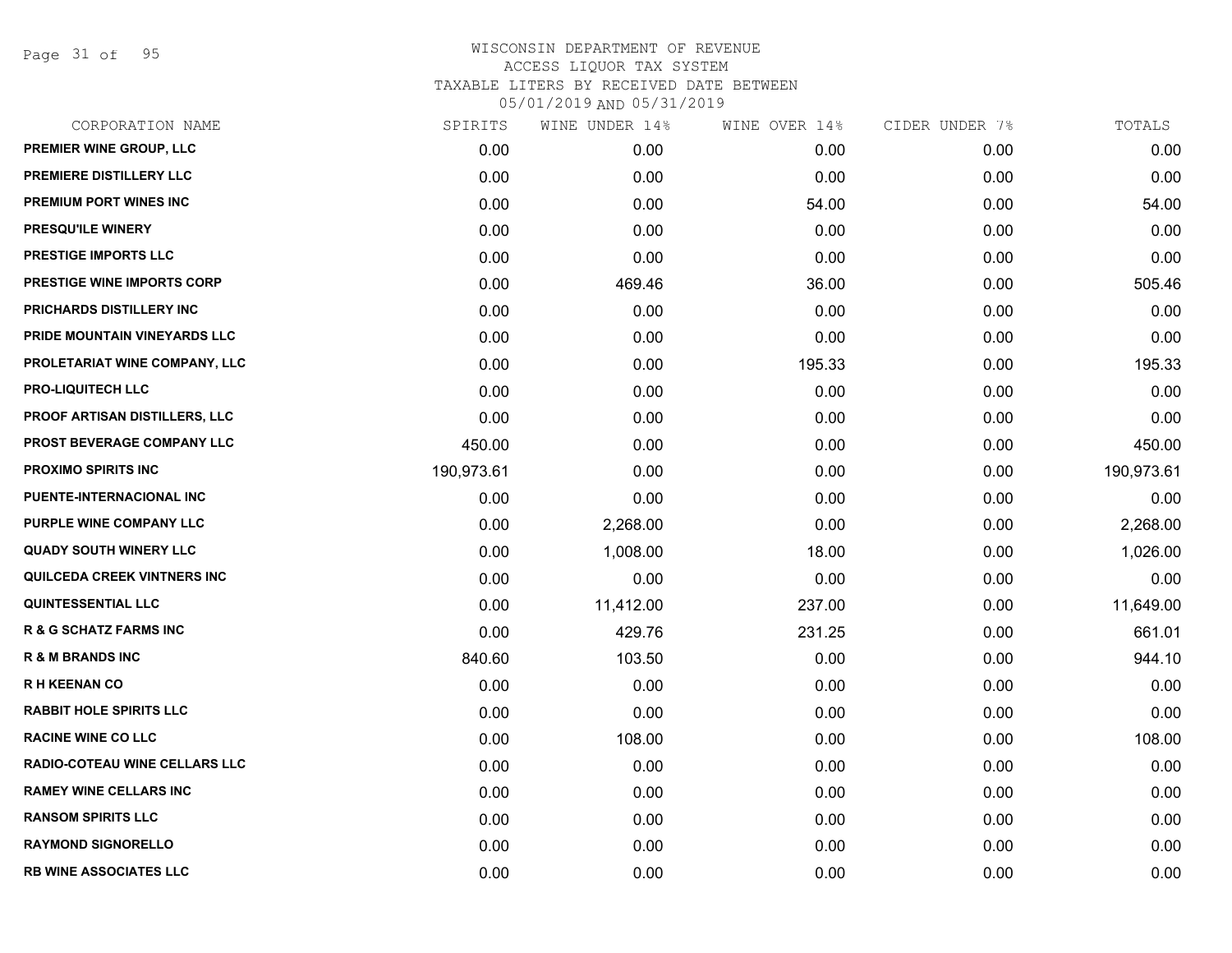Page 32 of 95

| SPIRITS   | WINE UNDER 14% | WINE OVER 14% | CIDER UNDER 7% | TOTALS    |
|-----------|----------------|---------------|----------------|-----------|
| 0.00      | 0.00           | 0.00          | 0.00           | 0.00      |
| 0.00      | 0.00           | 0.00          | 0.00           | 0.00      |
| 0.00      | 0.00           | 0.00          | 0.00           | 0.00      |
| 0.00      | 0.00           | 0.00          | 0.00           | 0.00      |
| 2,835.00  | 0.00           | 0.00          | 0.00           | 2,835.00  |
| 0.00      | 0.00           | 0.00          | 0.00           | 0.00      |
| 0.00      | 0.00           | 0.00          | 0.00           | 0.00      |
| 11,555.00 | 0.00           | 0.00          | 0.00           | 11,555.00 |
| 0.00      | 0.00           | 0.00          | 0.00           | 0.00      |
| 0.00      | 0.00           | 0.00          | 0.00           | 0.00      |
| 0.00      | 0.00           | 0.00          | 961.60         | 961.60    |
| 0.00      | 441.00         | 0.00          | 0.00           | 441.00    |
| 0.00      | 0.00           | 0.00          | 0.00           | 0.00      |
| 0.00      | 225.87         | 0.00          | 0.00           | 225.87    |
| 0.00      | 0.00           | 0.00          | 0.00           | 0.00      |
| 297.00    | 0.00           | 0.00          | 0.00           | 297.00    |
| 0.00      | 0.00           | 0.00          | 0.00           | 0.00      |
| 0.00      | 0.00           | 0.00          | 0.00           | 0.00      |
| 0.00      | 0.00           | 0.00          | 0.00           | 0.00      |
| 0.00      | 0.00           | 0.00          | 0.00           | 0.00      |
| 0.00      | 3,051.00       | 0.00          | 0.00           | 3,051.00  |
| 0.00      | 738.00         | 54.00         | 0.00           | 792.00    |
| 0.00      | 0.00           | 0.00          | 0.00           | 0.00      |
| 0.00      | 0.00           | 0.00          | 0.00           | 0.00      |
| 0.00      | 0.00           | 0.00          | 0.00           | 0.00      |
| 0.00      | 0.00           | 69.00         | 0.00           | 69.00     |
| 0.00      | 0.00           | 0.00          | 0.00           | 0.00      |
| 0.00      | 0.00           | 0.00          | 0.00           | 0.00      |
|           |                |               |                |           |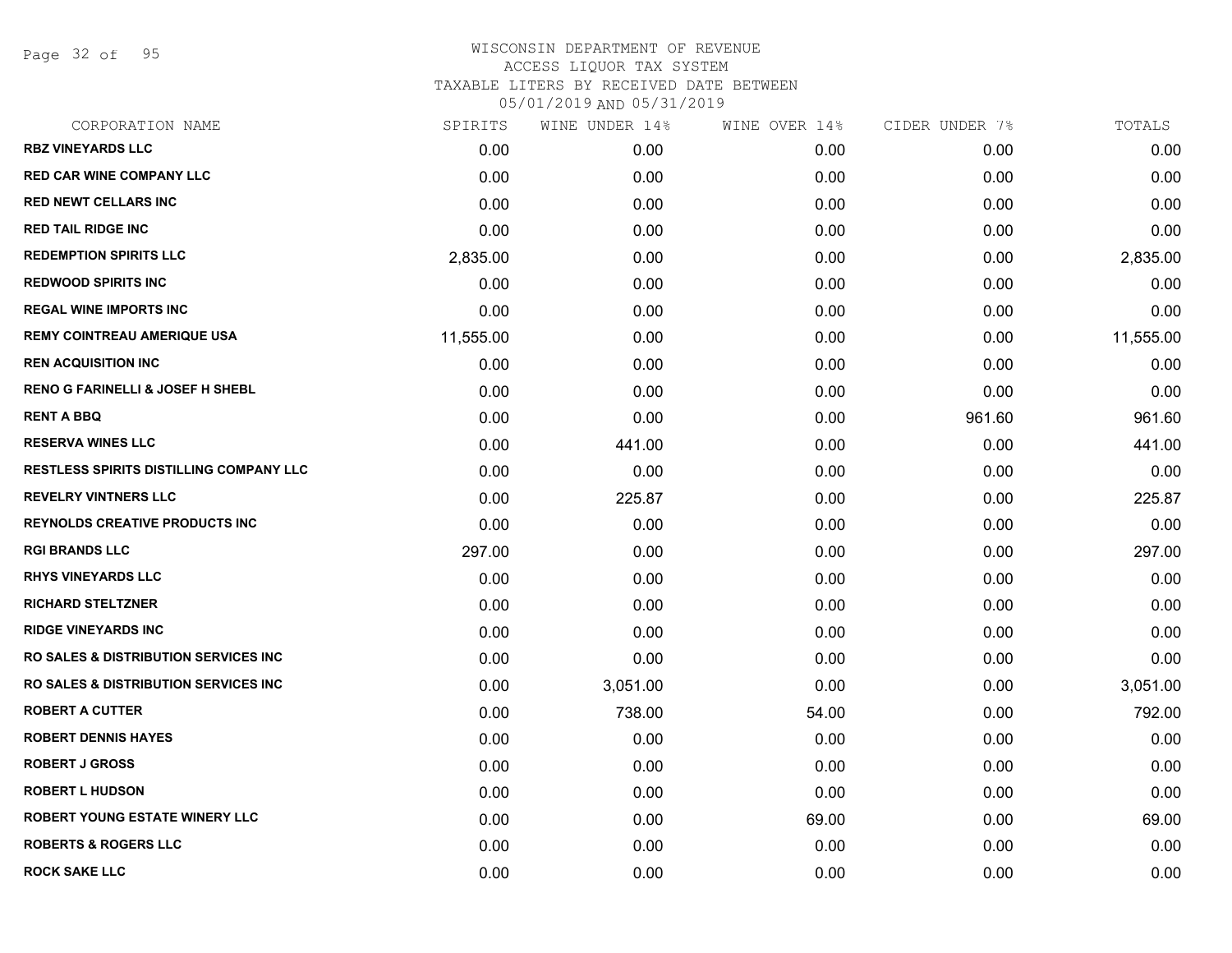Page 33 of 95

|        | WINE UNDER 14% | WINE OVER 14% | CIDER UNDER 7% | TOTALS    |
|--------|----------------|---------------|----------------|-----------|
| 0.00   | 0.00           | 0.00          | 0.00           | 0.00      |
| 0.00   | 0.00           | 0.00          | 0.00           | 0.00      |
| 0.00   | 0.00           | 441.00        | 0.00           | 441.00    |
| 0.00   | 0.00           | 0.00          | 0.00           | 0.00      |
| 0.00   | 0.00           | 0.00          | 0.00           | 0.00      |
| 0.00   | 0.00           | 351.00        | 0.00           | 351.00    |
| 0.00   | 0.00           | 0.00          | 0.00           | 0.00      |
| 0.00   | 846.00         | 0.00          | 0.00           | 846.00    |
| 0.00   | 0.00           | 0.00          | 0.00           | 0.00      |
| 0.00   | 0.00           | 0.00          | 0.00           | 0.00      |
| 0.00   | 0.00           | 0.00          | 0.00           | 0.00      |
| 0.00   | 2,029.50       | 1,404.00      | 0.00           | 3,433.50  |
| 0.00   | 0.00           | 504.00        | 0.00           | 504.00    |
| 9.00   | 1,242.00       | 54.00         | 0.00           | 1,305.00  |
| 288.00 | 0.00           | 0.00          | 0.00           | 288.00    |
| 0.00   | 0.00           | 0.00          | 0.00           | 0.00      |
| 0.00   | 0.00           | 0.00          | 0.00           | 0.00      |
| 0.00   | 0.00           | 0.00          | 0.00           | 0.00      |
| 0.00   | 7,934.22       | 3,755.25      | 0.00           | 11,689.47 |
| 76.50  | 0.00           | 0.00          | 0.00           | 76.50     |
| 0.00   | 207.60         | 140.40        | 0.00           | 348.00    |
| 0.00   | 0.00           | 0.00          | 0.00           | 0.00      |
| 0.00   | 0.00           | 0.00          | 0.00           | 0.00      |
| 0.00   | 63.00          | 0.00          | 0.00           | 63.00     |
| 0.00   | 20,965.76      | 57.00         | 0.00           | 21,022.76 |
| 0.00   | 0.00           | 0.00          | 0.00           | 0.00      |
| 0.00   | 0.00           | 456.00        | 0.00           | 456.00    |
| 0.00   | 1,271.90       | 0.00          | 0.00           | 1,271.90  |
|        | SPIRITS        |               |                |           |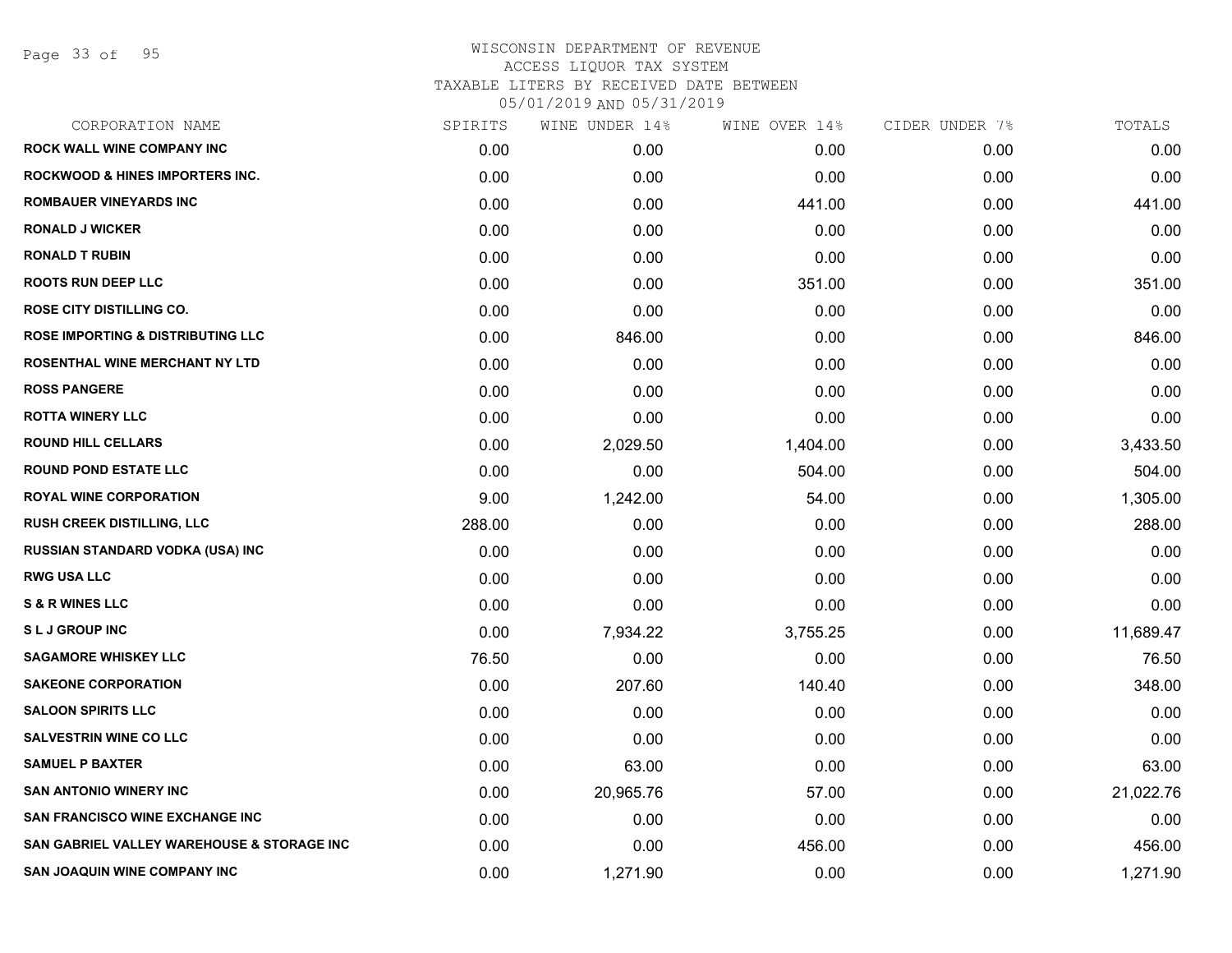Page 34 of 95

## WISCONSIN DEPARTMENT OF REVENUE ACCESS LIQUOR TAX SYSTEM TAXABLE LITERS BY RECEIVED DATE BETWEEN

| CORPORATION NAME                            | SPIRITS    | WINE UNDER 14% | WINE OVER 14% | CIDER UNDER 7% | TOTALS     |
|---------------------------------------------|------------|----------------|---------------|----------------|------------|
| SAN LUIS SPIRITS DISTILLING CO LLC          | 2,496.00   | 0.00           | 0.00          | 0.00           | 2,496.00   |
| <b>SAN MARTINO IMPORTS INC</b>              | 0.00       | 0.00           | 0.00          | 0.00           | 0.00       |
| <b>SANGLIER SELECTIONS LLC</b>              | 0.00       | 2,106.00       | 0.00          | 0.00           | 2,106.00   |
| <b>SANS LIEGE INC</b>                       | 0.00       | 180.00         | 45.00         | 0.00           | 225.00     |
| <b>SANS WINE &amp; SPIRITS CO</b>           | 0.00       | 0.00           | 0.00          | 0.00           | 0.00       |
| <b>SANTA CROCE LLC</b>                      | 0.00       | 0.00           | 0.00          | 0.00           | 0.00       |
| <b>SANTA MARGHERITA USA INC</b>             | 0.00       | 1,651.50       | 0.00          | 0.00           | 1,651.50   |
| <b>SANTA RITA USA CORPORATION</b>           | 0.00       | 252.00         | 0.00          | 0.00           | 252.00     |
| <b>SAPSUCKER FARMS LLC</b>                  | 0.00       | 0.00           | 0.00          | 0.00           | 0.00       |
| <b>SARMENTO'S IMPORTS &amp; EXPORTS INC</b> | 0.00       | 0.00           | 0.00          | 0.00           | 0.00       |
| <b>SAVIAH ROSE WINERY LLC</b>               | 0.00       | 0.00           | 0.00          | 0.00           | 0.00       |
| <b>SAZERAC COMPANY INC</b>                  | 440,972.30 | 0.00           | 0.00          | 0.00           | 440,972.30 |
| <b>SAZERAC NORTH AMERICA INC</b>            | 699,965.10 | 12,817.47      | 0.00          | 0.00           | 712,782.57 |
| <b>SB WINE CO LLC</b>                       | 0.00       | 0.00           | 0.00          | 0.00           | 0.00       |
| <b>SBRAGIA FAMILY VINEYARDS LLC</b>         | 0.00       | 0.00           | 0.00          | 0.00           | 0.00       |
| <b>SCENIC ROOT WINEGROWERS LLC</b>          | 0.00       | 0.00           | 0.00          | 0.00           | 0.00       |
| <b>SCHEID VINEYARDS CALIFORNIA INC</b>      | 0.00       | 5,116.00       | 414.00        | 0.00           | 5,530.00   |
| <b>SCHILLING CIDER LLC</b>                  | 0.00       | 360.00         | 2,873.00      | 975.00         | 4,208.00   |
| <b>SCHUG WINERY LLC</b>                     | 0.00       | 378.00         | 0.00          | 0.00           | 378.00     |
| <b>SCHWEIGER VINEYARDS INC</b>              | 0.00       | 27.00          | 54.00         | 0.00           | 81.00      |
| <b>SCOPERTA IMPORTING CO INC</b>            | 0.00       | 3,510.00       | 12.00         | 0.00           | 3,522.00   |
| SEATTLE CIDER COMPANY LLC                   | 0.00       | 0.00           | 0.00          | 13,699.13      | 13,699.13  |
| <b>SEAVEY VINEYARD LP</b>                   | 0.00       | 0.00           | 0.00          | 0.00           | 0.00       |
| <b>SELBY ENTERPRISES INC</b>                | 0.00       | 0.00           | 0.00          | 0.00           | 0.00       |
| SELECTIVE WINE ESTATES INC                  | 0.00       | 1,008.00       | 0.00          | 0.00           | 1,008.00   |
| <b>SERGEY CHISTOV</b>                       | 0.00       | 0.00           | 0.00          | 0.00           | 0.00       |
| <b>SERRALLES USA LLC</b>                    | 0.00       | 0.00           | 0.00          | 0.00           | 0.00       |
| <b>SHAFER VINEYARDS INC</b>                 | 0.00       | 0.00           | 378.00        | 0.00           | 378.00     |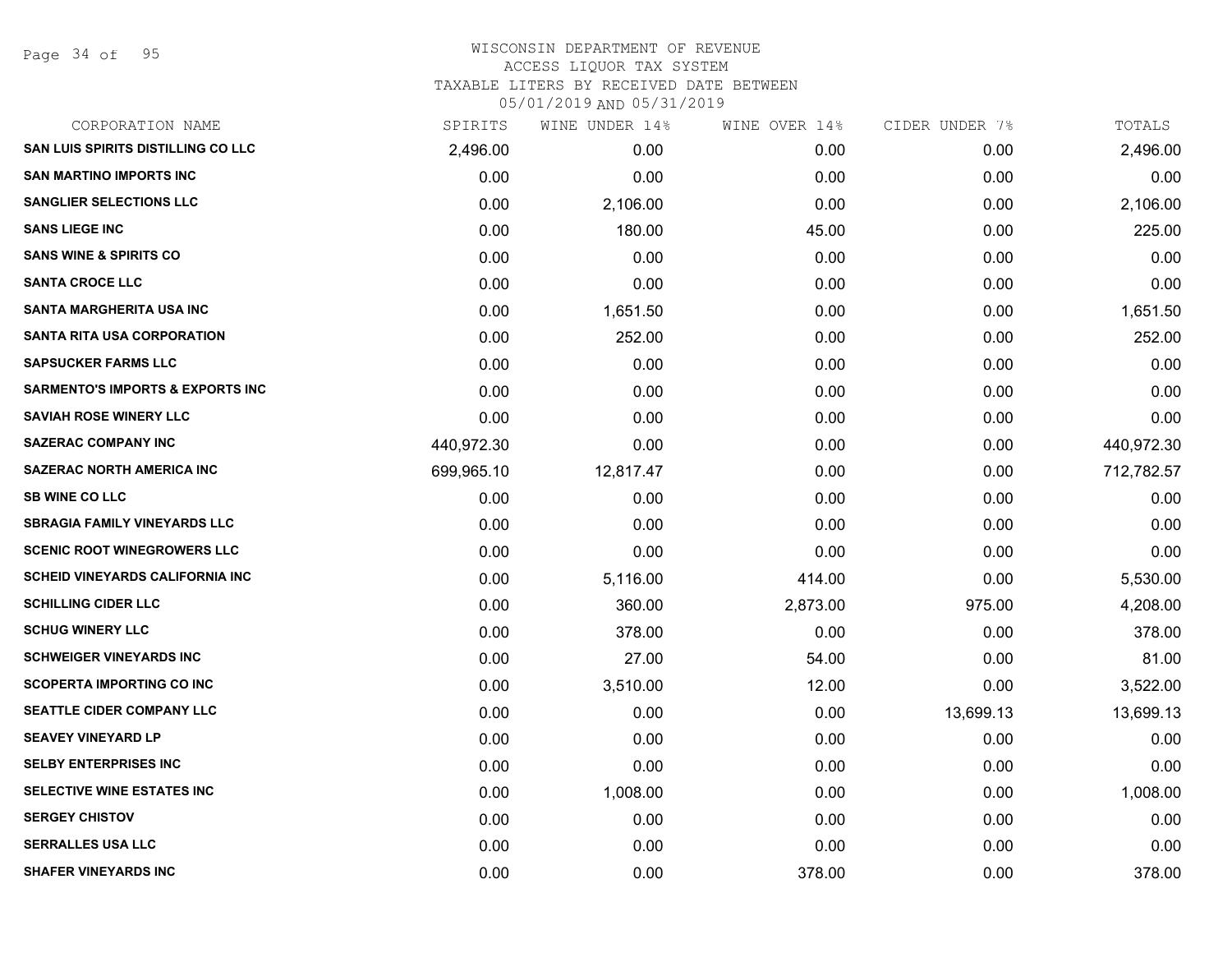Page 35 of 95

## WISCONSIN DEPARTMENT OF REVENUE

### ACCESS LIQUOR TAX SYSTEM

TAXABLE LITERS BY RECEIVED DATE BETWEEN

| CORPORATION NAME                        | SPIRITS  | WINE UNDER 14% | WINE OVER 14% | CIDER UNDER 7% | TOTALS   |
|-----------------------------------------|----------|----------------|---------------|----------------|----------|
| <b>SHANNON RIDGE INC</b>                | 0.00     | 1,530.00       | 81.00         | 0.00           | 1,611.00 |
| <b>SHAW-ROSS HOLDING CO LLC</b>         | 3,145.50 | 1,914.00       | 3,688.00      | 0.00           | 8,747.50 |
| <b>SHEA WINE CELLARS LLC</b>            | 0.00     | 0.00           | 0.00          | 0.00           | 0.00     |
| SHELTON-MACKENZIE WINE COMPANY          | 0.00     | 0.00           | 0.00          | 0.00           | 0.00     |
| <b>SHORTS BREWING COMPANY</b>           | 0.00     | 0.00           | 0.00          | 7,556.56       | 7,556.56 |
| SILVER OAK WINE CELLARS LLC             | 0.00     | 10.50          | 21.00         | 0.00           | 31.50    |
| SILVER TRIDENT WINERY LLC               | 0.00     | 0.00           | 54.00         | 0.00           | 54.00    |
| <b>SINSKEY VINEYARDS INC</b>            | 0.00     | 252.00         | 4.50          | 0.00           | 256.50   |
| <b>SKINNER-DAVENA LLC</b>               | 0.00     | 0.00           | 0.00          | 0.00           | 0.00     |
| <b>SLIM CHILLERS INC</b>                | 1,344.00 | 0.00           | 0.00          | 0.00           | 1,344.00 |
| <b>SLO DOWN WINES LLC</b>               | 0.00     | 0.00           | 0.00          | 0.00           | 0.00     |
| <b>SLURP LLC</b>                        | 7,674.00 | 0.00           | 0.00          | 0.00           | 7,674.00 |
| <b>SMALL LOT IMPORTS INC</b>            | 0.00     | 0.00           | 0.00          | 0.00           | 0.00     |
| <b>SMALL VINES WINES INC</b>            | 0.00     | 0.00           | 0.00          | 0.00           | 0.00     |
| <b>SMART VENDING LLC</b>                | 540.00   | 0.00           | 0.00          | 0.00           | 540.00   |
| <b>SMT ACQUISITIONS LLC</b>             | 0.00     | 3,079.42       | 202.50        | 0.00           | 3,281.92 |
| <b>SOCIAL ENJOYMENTS LLC</b>            | 0.00     | 7,750.63       | 0.00          | 0.00           | 7,750.63 |
| SOGEVINUS FINE WINES USA INC            | 0.00     | 0.00           | 0.00          | 0.00           | 0.00     |
| <b>SOKOL BLOSSER LTD</b>                | 0.00     | 2,691.00       | 0.00          | 0.00           | 2,691.00 |
| <b>SOLBERG DISTILLING LLC</b>           | 4.50     | 0.00           | 0.00          | 0.00           | 4.50     |
| <b>SOLENA CELLARS LLC</b>               | 0.00     | 252.00         | 0.00          | 0.00           | 252.00   |
| SOMERSTON WINE COMPANY, LLC             | 0.00     | 0.00           | 252.00        | 0.00           | 252.00   |
| SOURCE CODE BEVERAGE LLC                | 0.00     | 0.00           | 0.00          | 0.00           | 0.00     |
| SOUTH BAY WINE GROUP LLC                | 0.00     | 3,348.00       | 675.00        | 0.00           | 4,023.00 |
| <b>SOUTHERN STARZ INC</b>               | 0.00     | 0.00           | 0.00          | 0.00           | 0.00     |
| SOUTHERN WINE GROUP LLC                 | 0.00     | 724.50         | 0.00          | 0.00           | 724.50   |
| <b>SOUTHWEST SPIRITS &amp; WINE LLC</b> | 3,352.50 | 0.00           | 0.00          | 0.00           | 3,352.50 |
| <b>SOVEREIGN BRANDS LLC</b>             | 288.00   | 1,199.25       | 0.00          | 0.00           | 1,487.25 |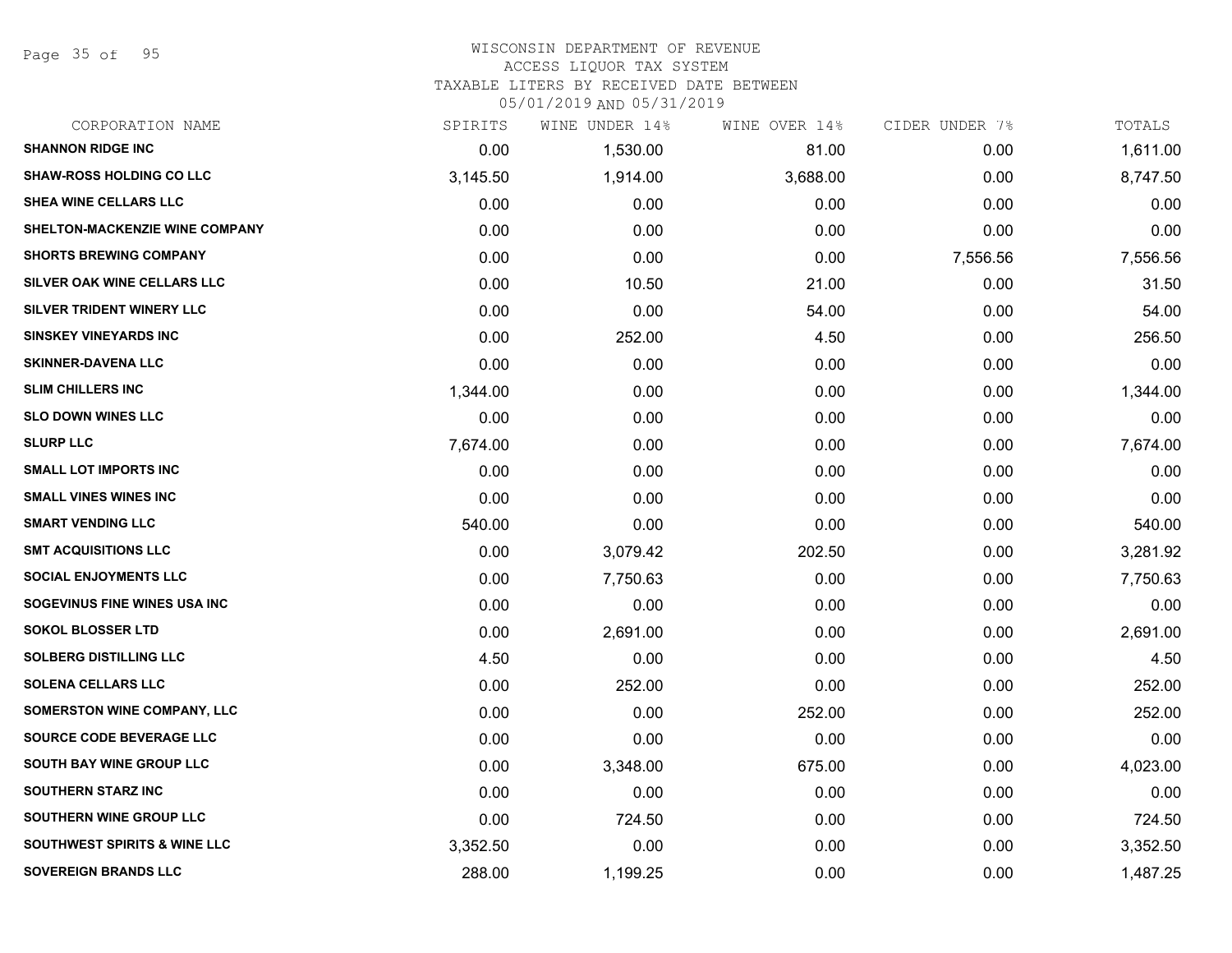Page 36 of 95

| CORPORATION NAME                             | SPIRITS  | WINE UNDER 14% | WINE OVER 14% | CIDER UNDER 7% | TOTALS    |
|----------------------------------------------|----------|----------------|---------------|----------------|-----------|
| <b>SPA GIRL COCKTAILS LLC</b>                | 0.00     | 0.00           | 0.00          | 0.00           | 0.00      |
| <b>SPANN VINEYARDS INC</b>                   | 0.00     | 0.00           | 0.00          | 0.00           | 0.00      |
| <b>SPARKLING OREGON LLC</b>                  | 0.00     | 0.00           | 0.00          | 0.00           | 0.00      |
| <b>SPEAKEASY SPIRITS LLC</b>                 | 1,863.66 | 0.00           | 0.00          | 0.00           | 1,863.66  |
| <b>SPENCER HOOPES</b>                        | 0.00     | 126.00         | 0.00          | 0.00           | 126.00    |
| <b>SPLINTER GROUP NAPA LLC</b>               | 0.00     | 0.00           | 0.00          | 0.00           | 0.00      |
| <b>SPOTTSWOODE WINERY INC</b>                | 0.00     | 0.00           | 0.00          | 0.00           | 0.00      |
| <b>SPRING MOUNTAIN VINEYARD INC</b>          | 0.00     | 0.00           | 0.00          | 0.00           | 0.00      |
| <b>SQUARE ONE ORGANIC SPIRITS LLC</b>        | 0.00     | 0.00           | 0.00          | 0.00           | 0.00      |
| <b>SQZ BEVS LLC</b>                          | 0.00     | 464.00         | 0.00          | 0.00           | 464.00    |
| <b>ST GEORGE SPIRITS INC</b>                 | 787.80   | 0.00           | 0.00          | 0.00           | 787.80    |
| <b>ST HELENA ESTATE LLC</b>                  | 0.00     | 0.00           | 0.00          | 0.00           | 0.00      |
| <b>ST INNOCENT LTD</b>                       | 0.00     | 0.00           | 0.00          | 0.00           | 0.00      |
| ST JULIAN WINE COMPANY INC                   | 0.00     | 0.00           | 0.00          | 0.00           | 0.00      |
| ST KILLIAN IMPORTING CO INC                  | 22.50    | 0.00           | 0.00          | 79.00          | 101.50    |
| <b>ST SUPERY INC</b>                         | 0.00     | 1,179.00       | 144.00        | 0.00           | 1,323.00  |
| <b>STACKED WINES LLC</b>                     | 0.00     | 0.00           | 0.00          | 0.00           | 0.00      |
| <b>STAGLIN FAMILY VINEYARD LLC</b>           | 0.00     | 0.00           | 0.00          | 0.00           | 0.00      |
| <b>STANLEY STAWSKI DIST CO INC</b>           | 0.00     | 0.00           | 0.00          | 0.00           | 0.00      |
| <b>STARRY NIGHT WINERY LLC</b>               | 0.00     | 0.00           | 0.00          | 0.00           | 0.00      |
| STE MICHELLE WINE ESTATES LTD                | 90.00    | 56,420.50      | 8,590.50      | 0.00           | 65,101.00 |
| <b>STEELE WINES INC</b>                      | 0.00     | 0.00           | 0.00          | 0.00           | 0.00      |
| <b>STELLAR IMPORTING COMPANY LLC</b>         | 0.00     | 0.00           | 0.00          | 0.00           | 0.00      |
| <b>STEM CIDERS LLC</b>                       | 0.00     | 0.00           | 0.00          | 5,535.54       | 5,535.54  |
| <b>STEPHAN VINEYARD INC</b>                  | 0.00     | 0.00           | 0.00          | 0.00           | 0.00      |
| <b>STEVEN EDMUNDS &amp; CORNELIA ST JOHN</b> | 0.00     | 0.00           | 0.00          | 0.00           | 0.00      |
| <b>STEWART CELLARS, LLC</b>                  | 0.00     | 0.00           | 0.00          | 0.00           | 0.00      |
| <b>STEZ &amp; BOWER</b>                      | 0.00     | 0.00           | 0.00          | 0.00           | 0.00      |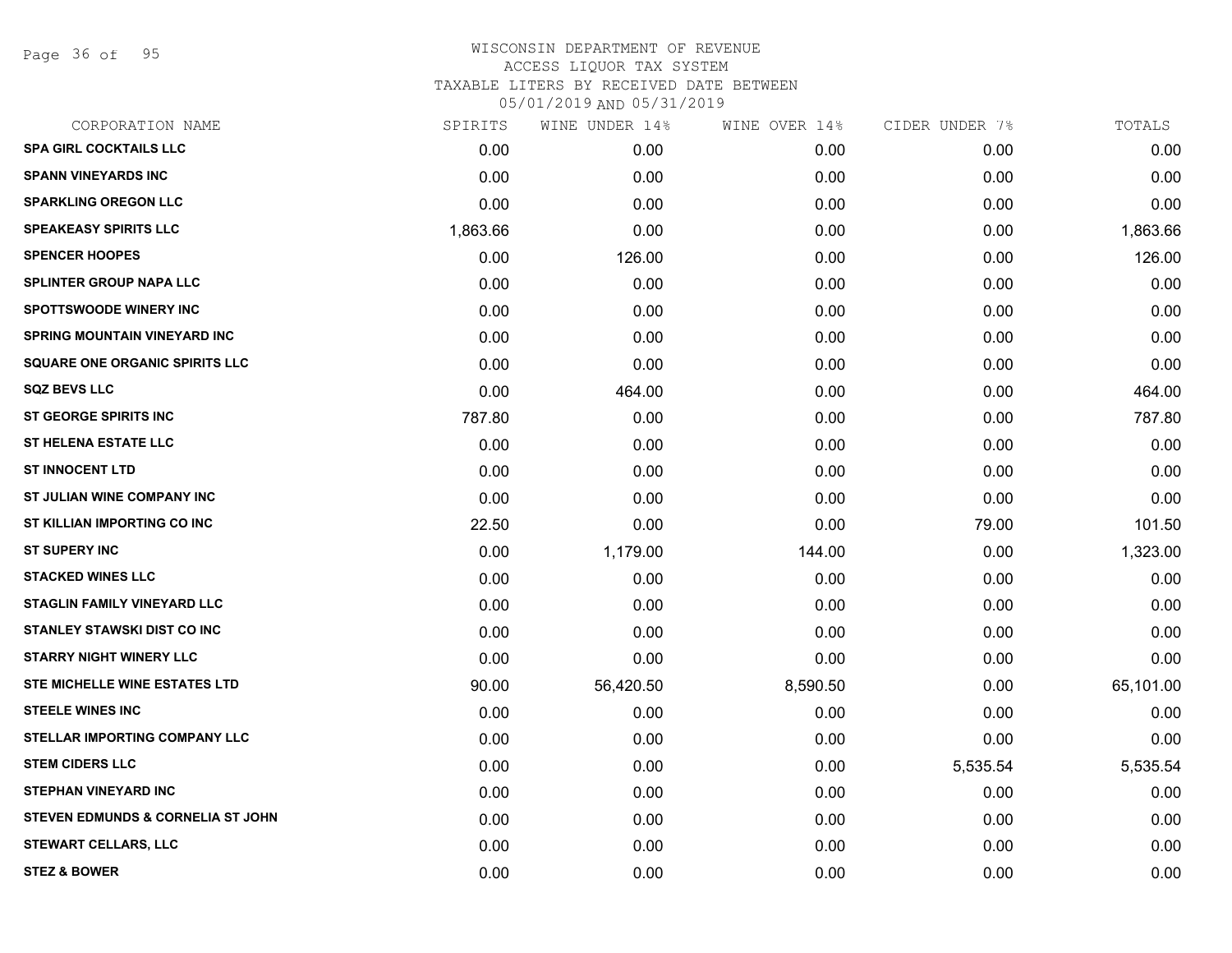Page 37 of 95

# WISCONSIN DEPARTMENT OF REVENUE

ACCESS LIQUOR TAX SYSTEM

TAXABLE LITERS BY RECEIVED DATE BETWEEN

| CORPORATION NAME                         | SPIRITS  | WINE UNDER 14% | WINE OVER 14% | CIDER UNDER 7% | TOTALS     |
|------------------------------------------|----------|----------------|---------------|----------------|------------|
| STOLI GROUP (USA) LLC                    | 1,680.00 | 252.00         | 0.00          | 0.00           | 1,932.00   |
| <b>STOLLER IMPORTS INC</b>               | 418.50   | 0.00           | 0.00          | 0.00           | 418.50     |
| <b>STOLLER VINEYARDS INC</b>             | 0.00     | 378.00         | 0.00          | 0.00           | 378.00     |
| <b>STOLPMAN VINEYARDS LLC</b>            | 0.00     | 0.00           | 0.00          | 0.00           | 0.00       |
| <b>STONEBRAKER-SOLES INC</b>             | 0.00     | 504.00         | 0.00          | 0.00           | 504.00     |
| <b>STONECUSHION INC</b>                  | 0.00     | 0.00           | 630.00        | 0.00           | 630.00     |
| <b>STUART BOSSOM</b>                     | 0.00     | 0.00           | 0.00          | 0.00           | 0.00       |
| <b>SUGARLANDS DISTILLING COMPANY LLC</b> | 1,791.00 | 0.00           | 0.00          | 0.00           | 1,791.00   |
| <b>SURVILLE ENTERPRISES CORP</b>         | 0.00     | 6,793.50       | 126.00        | 0.00           | 6,919.50   |
| <b>SUTTER HOME WINERY INC</b>            | 202.50   | 264,977.30     | 10,723.50     | 0.00           | 275,903.30 |
| <b>SVP WINERY LLC</b>                    | 0.00     | 504.00         | 0.00          | 0.00           | 504.00     |
| <b>T ELENTENY HOLDINGS LLC</b>           | 0.00     | 1,917.00       | 107.25        | 0.00           | 2,024.25   |
| <b>T. EDWARD WINES, LTD</b>              | 162.00   | 0.00           | 0.00          | 0.00           | 162.00     |
| <b>TAFT STREET INC</b>                   | 0.00     | 0.00           | 0.00          | 0.00           | 0.00       |
| <b>TAKARA SAKE USA INC</b>               | 4.50     | 1,247.40       | 648.00        | 0.00           | 1,899.90   |
| <b>TALLEY VINEYARDS INC</b>              | 0.00     | 0.00           | 0.00          | 0.00           | 0.00       |
| <b>TAMBER BEY VINEYARDS LLC</b>          | 0.00     | 6,083.00       | 0.00          | 0.00           | 6,083.00   |
| <b>TATOMER INC</b>                       | 0.00     | 0.00           | 0.00          | 0.00           | 0.00       |
| <b>TATTERSALL COMPANIES LLC</b>          | 1,930.50 | 0.00           | 0.00          | 0.00           | 1,930.50   |
| <b>TEMPERANCE DISTILLING COMPANY</b>     | 0.00     | 0.00           | 0.00          | 0.00           | 0.00       |
| <b>TEQUILAS PREMIUM, INC</b>             | 0.00     | 0.00           | 0.00          | 0.00           | 0.00       |
| TERRA SANCTA TRADING COMPANY LLC         | 0.00     | 0.00           | 0.00          | 0.00           | 0.00       |
| <b>TERRANEO MERCHANTS INC</b>            | 0.00     | 0.00           | 0.00          | 0.00           | 0.00       |
| <b>TERRAVANT WINE COMPANY LLC</b>        | 0.00     | 5,202.00       | 0.00          | 0.00           | 5,202.00   |
| <b>TERRESSENTIA CORPORATION</b>          | 0.00     | 0.00           | 0.00          | 0.00           | 0.00       |
| <b>TERRIZZI VINO INC</b>                 | 0.00     | 0.00           | 0.00          | 0.00           | 0.00       |
| <b>TERROIR CSS, LLC</b>                  | 0.00     | 0.00           | 0.00          | 0.00           | 0.00       |
| <b>TEXACELLO, LLC</b>                    | 0.00     | 0.00           | 0.00          | 0.00           | 0.00       |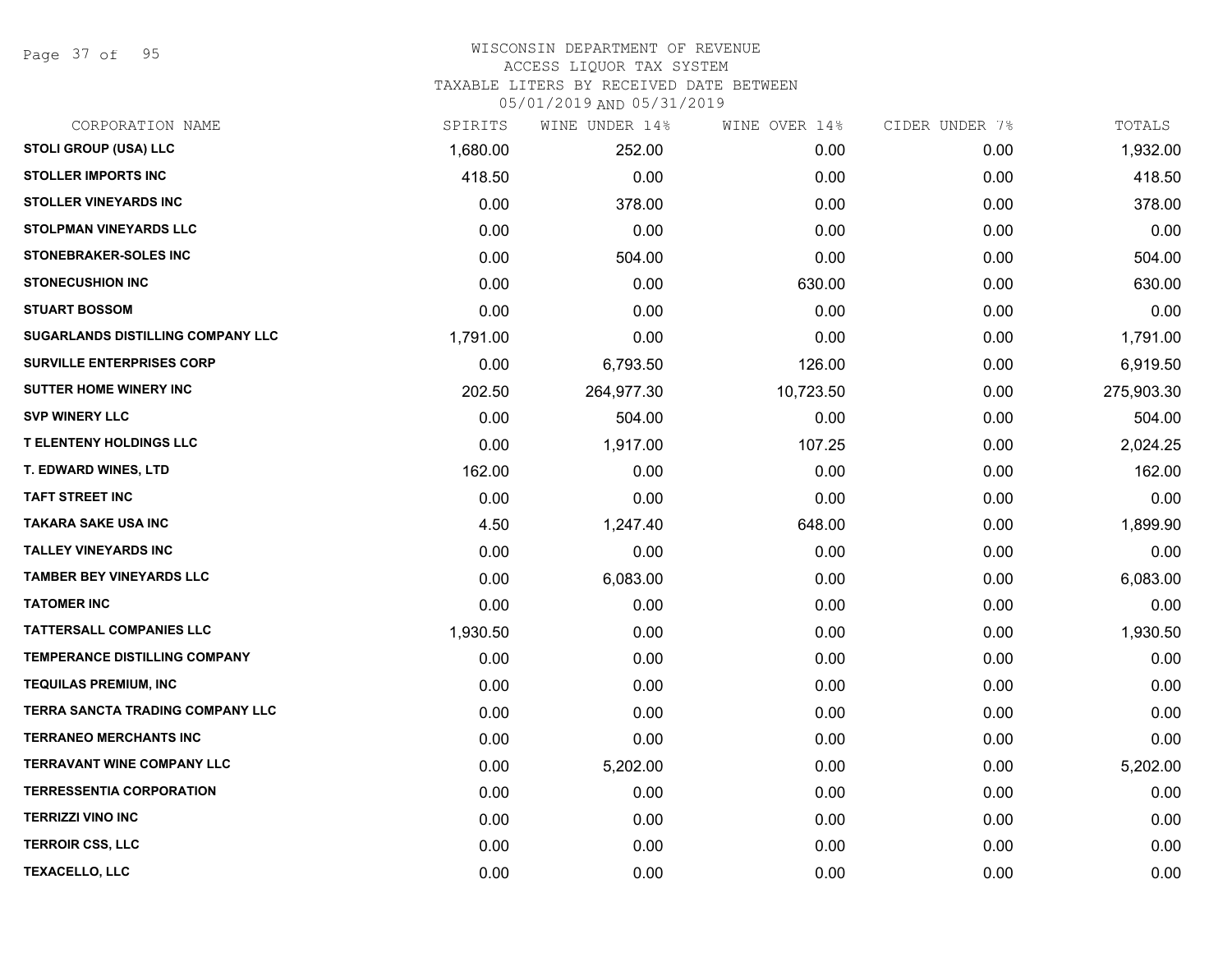Page 38 of 95

#### WISCONSIN DEPARTMENT OF REVENUE ACCESS LIQUOR TAX SYSTEM

TAXABLE LITERS BY RECEIVED DATE BETWEEN

| CORPORATION NAME                     | SPIRITS  | WINE UNDER 14% | WINE OVER 14% | CIDER UNDER 7% | TOTALS     |
|--------------------------------------|----------|----------------|---------------|----------------|------------|
| <b>TGE LLC</b>                       | 0.00     | 1,828.86       | 0.00          | 0.00           | 1,828.86   |
| THE 11 WELLS SPIRITS COMPANY LLC     | 0.00     | 0.00           | 0.00          | 0.00           | 0.00       |
| THE AUSTRALIAN WINE CONNECTION INC   | 0.00     | 0.00           | 0.00          | 0.00           | 0.00       |
| THE BIALE ESTATE                     | 0.00     | 0.00           | 0.00          | 0.00           | 0.00       |
| THE BRANDER VINEYARD                 | 0.00     | 0.00           | 0.00          | 0.00           | 0.00       |
| THE EDRINGTON GROUP USA LLC          | 3,723.75 | 0.00           | 0.00          | 0.00           | 3,723.75   |
| THE GIRLS IN THE VINEYARD            | 0.00     | 0.00           | 0.00          | 0.00           | 0.00       |
| THE HARVEST IMPORTING                | 0.00     | 0.00           | 0.00          | 0.00           | 0.00       |
| THE HESS COLLECTION WINERY           | 0.00     | 1,035.00       | 3,249.00      | 0.00           | 4,284.00   |
| THE INFINITE MONKEY THEOREM INC      | 0.00     | 0.00           | 0.00          | 0.00           | 0.00       |
| THE MEEKER VINEYARD                  | 0.00     | 0.00           | 0.00          | 0.00           | 0.00       |
| THE MORLET SELECTION INC             | 0.00     | 0.00           | 0.00          | 0.00           | 0.00       |
| THE MORNE WINE COMPANY               | 0.00     | 0.00           | 0.00          | 0.00           | 0.00       |
| THE OJAI VINEYARD INC                | 0.00     | 0.00           | 0.00          | 0.00           | 0.00       |
| THE R.S. LIPMAN COMPANY              | 0.00     | 0.00           | 0.00          | 0.00           | 0.00       |
| THE RIVER WINE INC                   | 0.00     | 0.00           | 0.00          | 0.00           | 0.00       |
| THE SILVERADO VINEYARDS              | 0.00     | 126.00         | 0.00          | 0.00           | 126.00     |
| THE SORTING TABLE LLC                | 0.00     | 2,474.00       | 378.00        | 0.00           | 2,852.00   |
| THE TRITON COLLECTION INC            | 0.00     | 162.00         | 0.00          | 0.00           | 162.00     |
| THE WINE GROUP INC                   | 0.00     | 277,053.31     | 7,470.00      | 0.00           | 284,523.31 |
| THE WINE SOURCE INC                  | 0.00     | 63.00          | 0.00          | 0.00           | 63.00      |
| THE WOODMAR GROUP LLC                | 0.00     | 1,953.00       | 63.00         | 0.00           | 2,016.00   |
| THIRD LEAF WINES LLC                 | 0.00     | 0.00           | 0.00          | 0.00           | 0.00       |
| THOMAS ALLEN VINEYARDS & WINERY, LLC | 0.00     | 0.00           | 0.00          | 0.00           | 0.00       |
| <b>THOMAS WILLIAM INC</b>            | 0.00     | 0.00           | 0.00          | 0.00           | 0.00       |
| THREE FAT GUYS WINE LLC              | 0.00     | 0.00           | 0.00          | 0.00           | 0.00       |
| THREE RING PRODUCTIONS LLC           | 0.00     | 792.00         | 0.00          | 0.00           | 792.00     |
| <b>THURMAN J RODGERS</b>             | 0.00     | 0.00           | 0.00          | 0.00           | 0.00       |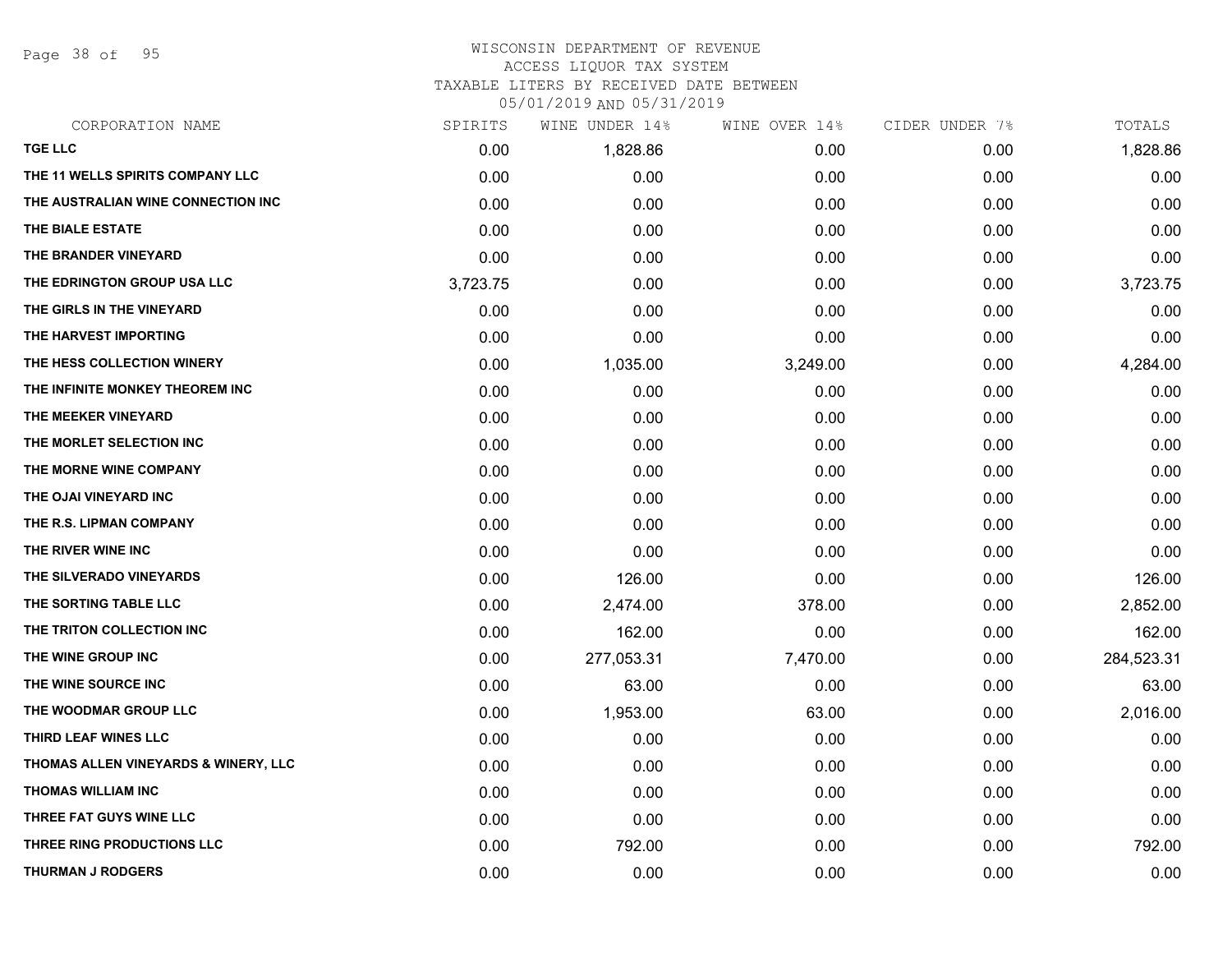Page 39 of 95

# WISCONSIN DEPARTMENT OF REVENUE ACCESS LIQUOR TAX SYSTEM TAXABLE LITERS BY RECEIVED DATE BETWEEN

| CORPORATION NAME                            | SPIRITS | WINE UNDER 14% | WINE OVER 14% | CIDER UNDER 7% | TOTALS     |
|---------------------------------------------|---------|----------------|---------------|----------------|------------|
| <b>TITUS &amp; TITUS</b>                    | 0.00    | 0.00           | 0.00          | 0.00           | 0.00       |
| TMR WINE COMPANY LLC                        | 0.00    | 0.00           | 0.00          | 0.00           | 0.00       |
| <b>TOAD HOLLOW VINEYARDS INC</b>            | 0.00    | 909.00         | 9.00          | 0.00           | 918.00     |
| <b>TOBIN JAMES CELLARS</b>                  | 0.00    | 0.00           | 0.00          | 0.00           | 0.00       |
| <b>TOBY BEALL</b>                           | 0.00    | 0.00           | 0.00          | 0.00           | 0.00       |
| <b>TOLLIVER RANCH BRANDS LLC</b>            | 0.00    | 0.00           | 0.00          | 0.00           | 0.00       |
| <b>TOM MEADOWCROFT</b>                      | 0.00    | 0.00           | 0.00          | 0.00           | 0.00       |
| <b>TREANA WINERY LLC</b>                    | 0.00    | 0.00           | 0.00          | 0.00           | 0.00       |
| TREASURY WINE ESTATES AMERICAS COMPANY      | 0.00    | 104,337.00     | 24,660.00     | 0.00           | 128,997.00 |
| <b>TREFETHEN VINEYARDS WINERY INC</b>       | 0.00    | 252.00         | 126.00        | 0.00           | 378.00     |
| <b>TREMAINE ATKINSON</b>                    | 0.00    | 0.00           | 0.00          | 0.00           | 0.00       |
| <b>TRENTADUE WINERY LLC</b>                 | 0.00    | 126.00         | 378.00        | 0.00           | 504.00     |
| <b>TREVOR J SHEEHAN</b>                     | 0.00    | 0.00           | 0.00          | 0.00           | 0.00       |
| TRI VIN IMPORTS INC                         | 0.00    | 14,895.00      | 0.00          | 0.00           | 14,895.00  |
| TRIM WINES LLC                              | 0.00    | 0.00           | 0.00          | 0.00           | 0.00       |
| TRINITAS CELLARS LLC                        | 0.00    | 0.00           | 0.00          | 0.00           | 0.00       |
| <b>TRIONE VINEYARDS LLC</b>                 | 0.00    | 0.00           | 0.00          | 0.00           | 0.00       |
| TRI-STAR MARKETING INC                      | 0.00    | 6,088.91       | 220.64        | 0.00           | 6,309.55   |
| TRUJILLO WINES, LLC                         | 0.00    | 0.00           | 0.00          | 0.00           | 0.00       |
| <b>TRUVINO INC</b>                          | 0.00    | 3,195.00       | 0.00          | 0.00           | 3,195.00   |
| <b>TURLEY WINE CELLARS INC</b>              | 0.00    | 0.00           | 1,035.00      | 0.00           | 1,035.00   |
| TURN KEY WINE BRANDS LLC                    | 0.00    | 0.00           | 0.00          | 0.00           | 0.00       |
| <b>TURNBULL WINE CELLARS</b>                | 0.00    | 0.00           | 0.00          | 0.00           | 0.00       |
| <b>TWIN PEAKS WINERY INC</b>                | 0.00    | 0.00           | 0.00          | 0.00           | 0.00       |
| <b>TWO BROTHERS ARTISAN SPIRITS COMPANY</b> | 0.00    | 0.00           | 0.00          | 0.00           | 0.00       |
| <b>TWO SONS IMPORTS LLC</b>                 | 69.00   | 0.00           | 0.00          | 0.00           | 69.00      |
| <b>UMPQUA WINE WORKS LLC</b>                | 0.00    | 0.00           | 0.00          | 0.00           | 0.00       |
| <b>UN SOGNO LLC</b>                         | 0.00    | 0.00           | 0.00          | 0.00           | 0.00       |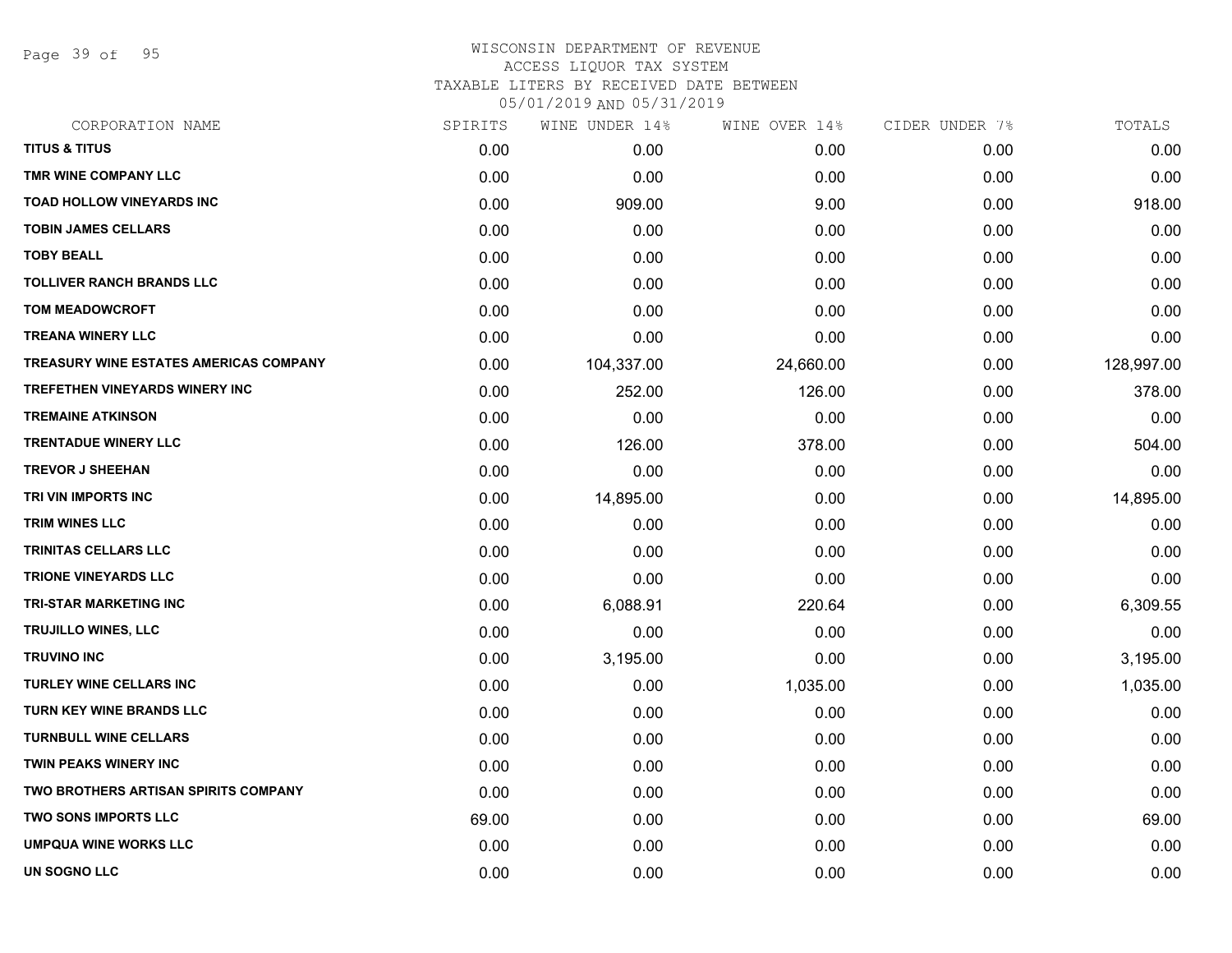Page 40 of 95

#### WISCONSIN DEPARTMENT OF REVENUE ACCESS LIQUOR TAX SYSTEM

TAXABLE LITERS BY RECEIVED DATE BETWEEN

| CORPORATION NAME                          | SPIRITS    | WINE UNDER 14% | WINE OVER 14% | CIDER UNDER 7% | TOTALS     |
|-------------------------------------------|------------|----------------|---------------|----------------|------------|
| UNCLE JOHN'S FRUIT HOUSE WINERY LLC       | 0.00       | 0.00           | 0.00          | 0.00           | 0.00       |
| UNDERGROUND WINE PROJECT LLC              | 0.00       | 126.00         | 126.00        | 0.00           | 252.00     |
| <b>UNION WINE COMPANY</b>                 | 0.00       | 4,570.44       | 0.00          | 0.00           | 4,570.44   |
| UNITED SPIRITS INC                        | 0.00       | 0.00           | 0.00          | 0.00           | 0.00       |
| UNITED STATES DISTILLED PRODUCTS CO.      | 232,757.78 | 57,595.48      | 1,948.50      | 0.00           | 292,301.76 |
| UNTI WINE CO LLC                          | 0.00       | 0.00           | 0.00          | 0.00           | 0.00       |
| <b>UPCHURCH VINEYARD LLC</b>              | 0.00       | 0.00           | 0.00          | 0.00           | 0.00       |
| <b>USA WINE IMPORTS INC</b>               | 0.00       | 625.50         | 0.00          | 0.00           | 625.50     |
| <b>USA WINE WEST LLC</b>                  | 945.00     | 25,252.94      | 666.00        | 0.00           | 26,863.94  |
| UVE ENTERPRISES INC                       | 6.75       | 909.00         | 29.25         | 0.00           | 945.00     |
| V & C LLC                                 | 0.00       | 0.00           | 0.00          | 0.00           | 0.00       |
| <b>V2 WINE GROUP LLC</b>                  | 0.00       | 333.00         | 121.50        | 0.00           | 454.50     |
| <b>VALCKENBERG INTERNATIONAL INC</b>      | 0.00       | 504.00         | 0.00          | 0.00           | 504.00     |
| <b>VALIANT VINEYARDS INC</b>              | 0.00       | 0.00           | 0.00          | 0.00           | 0.00       |
| <b>VALOR WINE CO LLC</b>                  | 0.00       | 0.00           | 0.00          | 0.00           | 0.00       |
| VAN RUITEN FAMILY WINERY LLC              | 0.00       | 252.00         | 0.00          | 0.00           | 252.00     |
| <b>VANDER MILL LLC</b>                    | 0.00       | 0.00           | 0.00          | 0.00           | 0.00       |
| <b>VELOCITY DISTRIBUTION COMPANY, LLC</b> | 0.00       | 0.00           | 0.00          | 0.00           | 0.00       |
| <b>VEN CAL RANCHES LLC</b>                | 0.00       | 0.00           | 0.00          | 0.00           | 0.00       |
| <b>VENGE VINEYARDS INC</b>                | 0.00       | 0.00           | 0.00          | 0.00           | 0.00       |
| <b>VERITY WINES LLC</b>                   | 0.00       | 0.00           | 0.00          | 0.00           | 0.00       |
| <b>VERMEIL WINE GROUP LLC</b>             | 0.00       | 0.00           | 0.00          | 0.00           | 0.00       |
| <b>VERMONT HARD CIDER COMPANY LLC</b>     | 0.00       | 0.00           | 0.00          | 9,945.00       | 9,945.00   |
| VI. SCO. INC                              | 0.00       | 0.00           | 0.00          | 0.00           | 0.00       |
| <b>VIAS IMPORTS LTD</b>                   | 0.00       | 0.00           | 0.00          | 0.00           | 0.00       |
| <b>VICENTE GANDIA USA INC</b>             | 0.00       | 0.00           | 0.00          | 0.00           | 0.00       |
| <b>VIEUX VINS INC</b>                     | 0.00       | 834.00         | 60.00         | 0.00           | 894.00     |
| <b>VIKRE DISTILLERY LLC</b>               | 90.00      | 0.00           | 0.00          | 0.00           | 90.00      |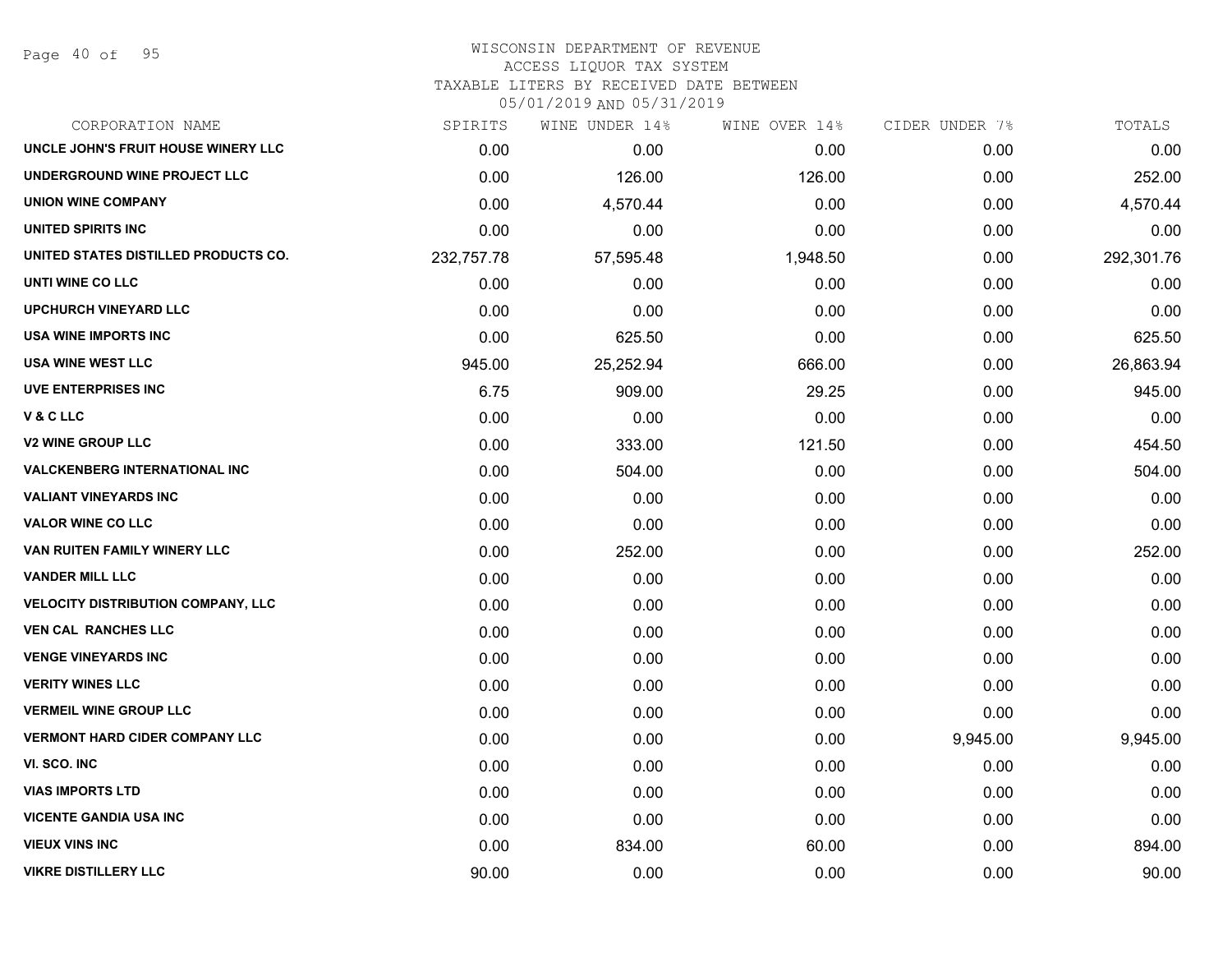Page 41 of 95

| CORPORATION NAME                     | SPIRITS   | WINE UNDER 14% | WINE OVER 14% | CIDER UNDER 7% | TOTALS       |
|--------------------------------------|-----------|----------------|---------------|----------------|--------------|
| <b>VILLA CREEK INC</b>               | 0.00      | 0.00           | 0.00          | 0.00           | 0.00         |
| <b>VILLA ENCINAL PARTNERS LP</b>     | 0.00      | 0.00           | 288.00        | 0.00           | 288.00       |
| <b>VILLA SAN JULIETTE INC</b>        | 0.00      | 0.00           | 0.00          | 0.00           | 0.00         |
| VIN DE ZO LLC                        | 0.00      | 0.00           | 0.00          | 0.00           | 0.00         |
| <b>VIN DIVINO LTD</b>                | 786.00    | 288.00         | 45.00         | 0.00           | 1,119.00     |
| <b>VINA ROBLES INC</b>               | 0.00      | 0.00           | 0.00          | 0.00           | 0.00         |
| <b>VINAMERICAS INC</b>               | 0.00      | 0.00           | 0.00          | 0.00           | 0.00         |
| <b>VINCENZO PADULA</b>               | 0.00      | 0.00           | 0.00          | 0.00           | 0.00         |
| <b>VINE CLIFF WINERY INC</b>         | 0.00      | 0.00           | 0.00          | 0.00           | 0.00         |
| <b>VINE CONNECTIONS LLC</b>          | 0.00      | 1,224.00       | 410.04        | 0.00           | 1,634.04     |
| <b>VINEBURG LLC</b>                  | 0.00      | 0.00           | 0.00          | 0.00           | 0.00         |
| <b>VINEYARD 29 LLC</b>               | 0.00      | 0.00           | 0.00          | 0.00           | 0.00         |
| <b>VINEYARD BRANDS LLC</b>           | 0.00      | $-71,292.00$   | $-1,134.00$   | 0.00           | $-72,426.00$ |
| <b>VINO DEL SOL INC</b>              | 0.00      | 1,035.00       | 18.00         | 0.00           | 1,053.00     |
| <b>VINO LOGICS CORPORATION</b>       | 0.00      | 0.00           | 27.00         | 0.00           | 27.00        |
| <b>VINO.COM LLC</b>                  | 225.00    | 1,458.00       | 182.00        | 1,499.00       | 3,364.00     |
| <b>VINOANDES LLC</b>                 | 0.00      | 0.00           | 0.00          | 0.00           | 0.00         |
| <b>VINOVIA WINE GROUP INC</b>        | 0.00      | 0.00           | 0.00          | 0.00           | 0.00         |
| <b>VINTAGE '59 IMPORTS LLC</b>       | 0.00      | 441.00         | 0.00          | 0.00           | 441.00       |
| <b>VINTAGE POINT LLC</b>             | 0.00      | 0.00           | 315.00        | 0.00           | 315.00       |
| <b>VINTAGE WINE ESTATES, INC.</b>    | 0.00      | 7,785.00       | 5,175.00      | 0.00           | 12,960.00    |
| <b>VINTURE WINE COMPANY LLC</b>      | 0.00      | 0.00           | 0.00          | 0.00           | 0.00         |
| <b>VINTUS LLC</b>                    | 0.00      | 0.00           | 0.00          | 0.00           | 0.00         |
| <b>VISION WINE &amp; SPIRITS LLC</b> | 0.00      | 45.00          | 0.00          | 0.00           | 45.00        |
| <b>VITANI SPIRITS LLC</b>            | 0.00      | 0.00           | 0.00          | 0.00           | 0.00         |
| <b>VOLIO VINO IMPORTS, INC.</b>      | 0.00      | 0.00           | 0.00          | 0.00           | 0.00         |
| <b>VOTTO VINES IMPORTING INC</b>     | 0.00      | 0.00           | 0.00          | 0.00           | 0.00         |
| <b>W J DEUTSCH &amp; SONS LTD</b>    | 13,438.65 | 73,749.18      | 3,688.26      | 0.00           | 90,876.09    |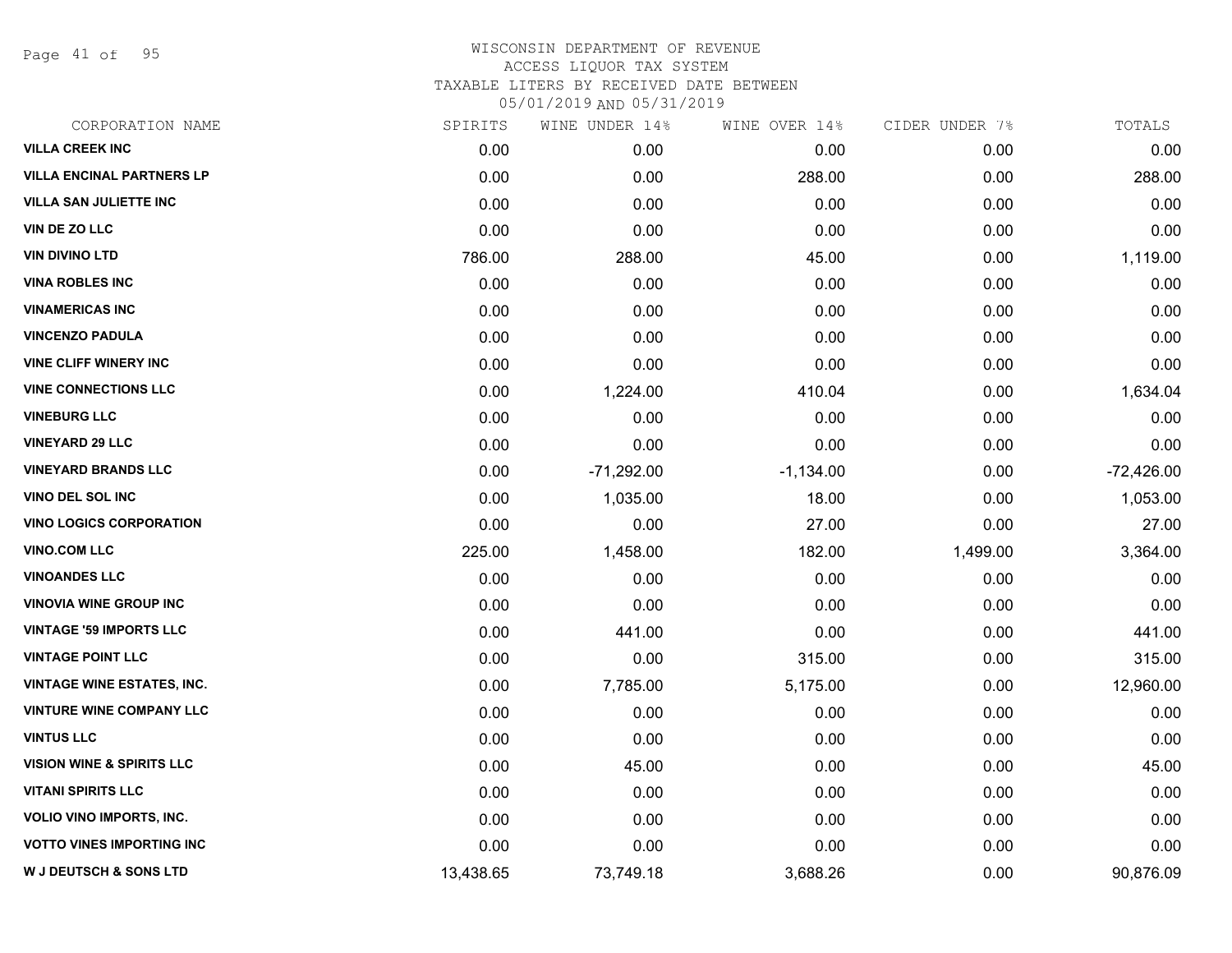# WISCONSIN DEPARTMENT OF REVENUE

#### ACCESS LIQUOR TAX SYSTEM

TAXABLE LITERS BY RECEIVED DATE BETWEEN

| CORPORATION NAME                               | SPIRITS   | WINE UNDER 14% | WINE OVER 14% | CIDER UNDER 7% | TOTALS    |
|------------------------------------------------|-----------|----------------|---------------|----------------|-----------|
| <b>WAGNER WINE COMPANY LLC</b>                 | 0.00      | 2,934.00       | 8,091.00      | 0.00           | 11,025.00 |
| <b>WAGNER WINERY LLC</b>                       | 0.00      | 0.00           | 0.00          | 0.00           | 0.00      |
| <b>WALTER NOVOSEL</b>                          | 0.00      | 0.00           | 0.00          | 0.00           | 0.00      |
| <b>WEBSTER BARNES LLC</b>                      | 0.00      | 940.50         | 0.00          | 0.00           | 940.50    |
| <b>WEIBEL INCORPORATED</b>                     | 0.00      | 99.00          | 0.00          | 0.00           | 99.00     |
| <b>WEIN BAUER INC</b>                          | 0.00      | 8,038.98       | 0.00          | 0.00           | 8,038.98  |
| WELL OILED WINE COMPANY LLC                    | 0.00      | 441.00         | 0.00          | 0.00           | 441.00    |
| <b>WEST COAST WINE PARTNERS LLC</b>            | 0.00      | 0.00           | 0.00          | 0.00           | 0.00      |
| <b>WESTERN SPIRITS BEVERAGE CO LLC</b>         | 3,618.75  | 0.00           | 0.00          | 0.00           | 3,618.75  |
| <b>WEYGANDT-METZLER IMPORTING LTD</b>          | 0.00      | 609.48         | 0.00          | 0.00           | 609.48    |
| WHYTE AND MACKAY (AMERICAS) LIMITED LLC        | 0.00      | 0.00           | 0.00          | 0.00           | 0.00      |
| <b>WI INC</b>                                  | 0.00      | 0.00           | 0.00          | 0.00           | 0.00      |
| <b>WILD AGAVE IMPORTS LLC</b>                  | 0.00      | 0.00           | 0.00          | 0.00           | 0.00      |
| <b>WILLAMETTE VALLEY VINEYARDS INC</b>         | 0.00      | 126.00         | 0.00          | 0.00           | 126.00    |
| <b>WILLIAM GRANT &amp; SONS INC</b>            | 23,882.25 | 0.00           | 0.00          | 0.00           | 23,882.25 |
| <b>WILLIAM P KNUTTEL</b>                       | 0.00      | 0.00           | 0.00          | 0.00           | 0.00      |
| <b>WILLIAM PRICE III</b>                       | 0.00      | 0.00           | 0.00          | 0.00           | 0.00      |
| <b>WILLIAM T HOLLORAN</b>                      | 0.00      | 504.10         | 0.00          | 0.00           | 504.10    |
| <b>WILLIAM TIMOTHY EDWARDS</b>                 | 0.00      | 0.00           | 0.00          | 0.00           | 0.00      |
| <b>WILLIAM WOLF BRAND LLC</b>                  | 292.50    | 0.00           | 0.00          | 0.00           | 292.50    |
| <b>WILLIAM WOODRUFF</b>                        | 0.00      | 0.00           | 0.00          | 0.00           | 0.00      |
| <b>WILLIAMS &amp; SELYEM LLC</b>               | 0.00      | 0.00           | 0.00          | 0.00           | 0.00      |
| <b>WILSON CREEK WINERY &amp; VINEYARDS INC</b> | 0.00      | 0.00           | 0.00          | 0.00           | 0.00      |
| <b>WILSON DANIELS LLC</b>                      | 0.00      | 2,893.50       | 603.00        | 0.00           | 3,496.50  |
| <b>WINDY CITY DISTILLING INC</b>               | 0.00      | 0.00           | 0.00          | 0.00           | 0.00      |
| <b>WINE BRIDGE IMPORTS INC</b>                 | 0.00      | 3,024.00       | 0.00          | 0.00           | 3,024.00  |
| <b>WINE COUNTRY INTERNATIONAL INC</b>          | 0.00      | 0.00           | 0.00          | 0.00           | 0.00      |
| <b>WINE CREEK LLC</b>                          | 0.00      | 0.00           | 0.00          | 0.00           | 0.00      |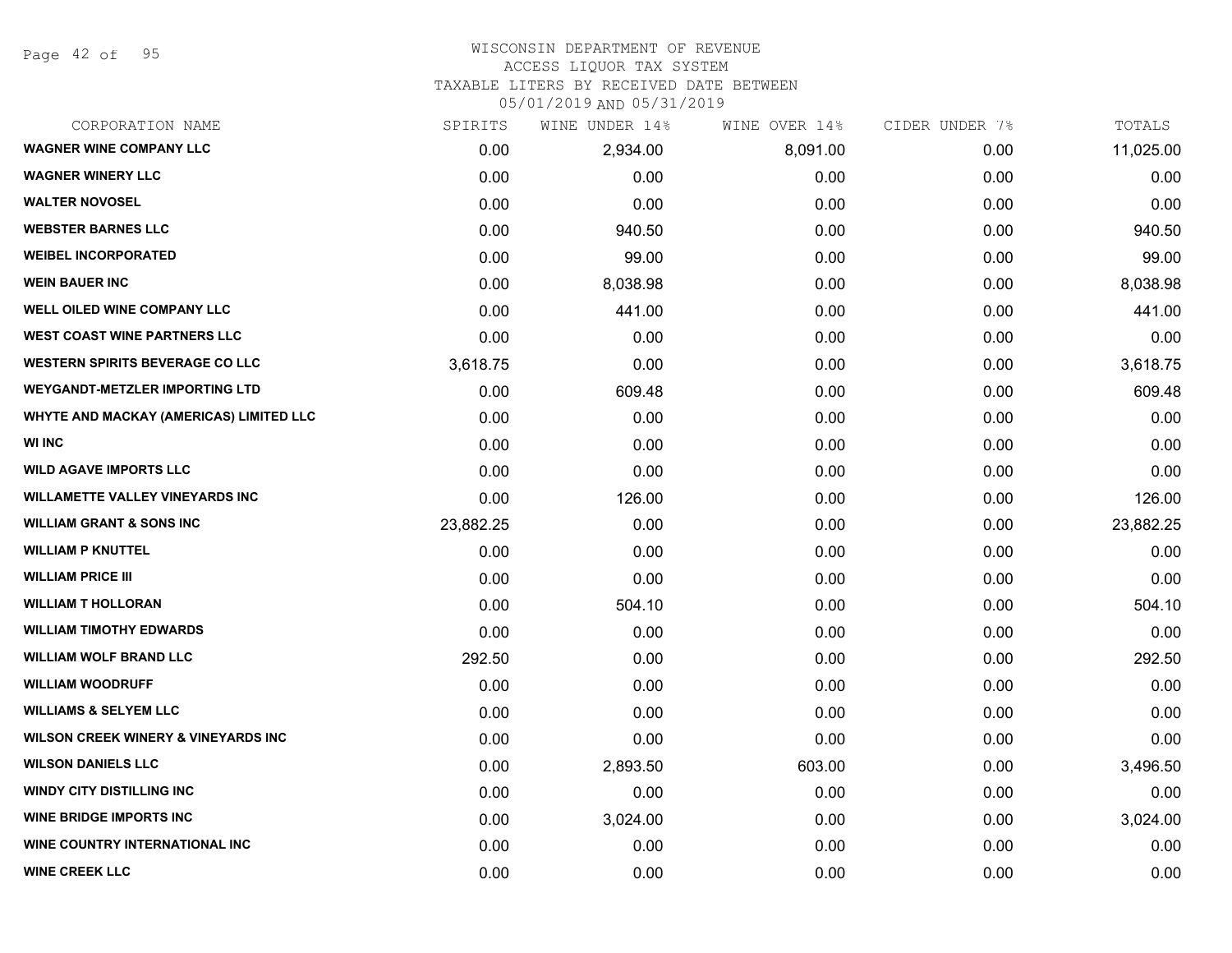Page 43 of 95

### WISCONSIN DEPARTMENT OF REVENUE ACCESS LIQUOR TAX SYSTEM TAXABLE LITERS BY RECEIVED DATE BETWEEN

| CORPORATION NAME                          | SPIRITS      | WINE UNDER 14% | WINE OVER 14% | CIDER UNDER 7% | TOTALS       |
|-------------------------------------------|--------------|----------------|---------------|----------------|--------------|
| <b>WINE HOOLIGANS LLC</b>                 | 0.00         | 1,701.00       | 0.00          | 0.00           | 1,701.00     |
| <b>WINE WINE SITUATION LLC</b>            | 0.00         | 0.00           | 0.00          | 0.00           | 0.00         |
| <b>WINEPLAYGROUND.COM INC</b>             | 0.00         | 0.00           | 0.00          | 0.00           | 0.00         |
| <b>WINERIES &amp; SELECT PRODUCTS LLC</b> | 0.00         | 405.00         | 81.00         | 0.00           | 486.00       |
| <b>WINERY EXCHANGE, INC.</b>              | 0.00         | 9,279.00       | 0.00          | 0.00           | 9,279.00     |
| <b>WINES OF FRANCE INC</b>                | 0.00         | 909.00         | 0.00          | 0.00           | 909.00       |
| <b>WINES UNLIMITED INC</b>                | 0.00         | 445.50         | 0.00          | 0.00           | 445.50       |
| <b>WINESELLERS LTD</b>                    | 0.00         | 12,965.50      | 0.00          | 36.00          | 13,001.50    |
| <b>WINNESHIEK WILDBERRY WINERY LLC</b>    | 0.00         | 77.25          | 0.00          | 0.00           | 77.25        |
| <b>WISD LLC</b>                           | 0.00         | 252.00         | 0.00          | 0.00           | 252.00       |
| <b>WOLFFER ESTATE VINEYARDS INC</b>       | 0.00         | 0.00           | 0.00          | 1,003.00       | 1,003.00     |
| <b>WOODSON WINES LLC</b>                  | 0.00         | 0.00           | 0.00          | 0.00           | 0.00         |
| <b>WORLD TRAVELER IMPORTS LLC</b>         | 0.00         | 0.00           | 0.00          | 0.00           | 0.00         |
| <b>WORLDWIDE CELLARS INC</b>              | 0.00         | 1,323.00       | 0.00          | 0.00           | 1,323.00     |
| <b>WRS CO. LLC</b>                        | 0.00         | 0.00           | 0.00          | 0.00           | 0.00         |
| <b>XXX DISTILLERY, LLC</b>                | 0.00         | 0.00           | 0.00          | 0.00           | 0.00         |
| YAEGAKI CORPORATION OF USA                | 0.00         | 837.00         | 193.68        | 0.00           | 1,030.68     |
| YORKVILLE CELLARS INC                     | 0.00         | 0.00           | 0.00          | 0.00           | 0.00         |
| YOUNTVILLE WINE IMPORTS LLC               | 0.00         | 0.00           | 0.00          | 0.00           | 0.00         |
| <b>ZACH HOLLINGSWORTH</b>                 | 0.00         | 0.00           | 0.00          | 0.00           | 0.00         |
| <b>ZD WINES LLC</b>                       | 0.00         | 0.00           | 0.00          | 0.00           | 0.00         |
| <b>ZEILER SPIRITS LLC</b>                 | 0.00         | 0.00           | 0.00          | 0.00           | 0.00         |
| <b>ZONIN USA INC</b>                      | 0.00         | 10,020.10      | 153.00        | 0.00           | 10,173.10    |
| TOTAL LITERS FOR 5/31/2019                | 4,376,247.81 | 2,820,272.35   | 263,561.92    | 270,328.65     | 7,730,410.73 |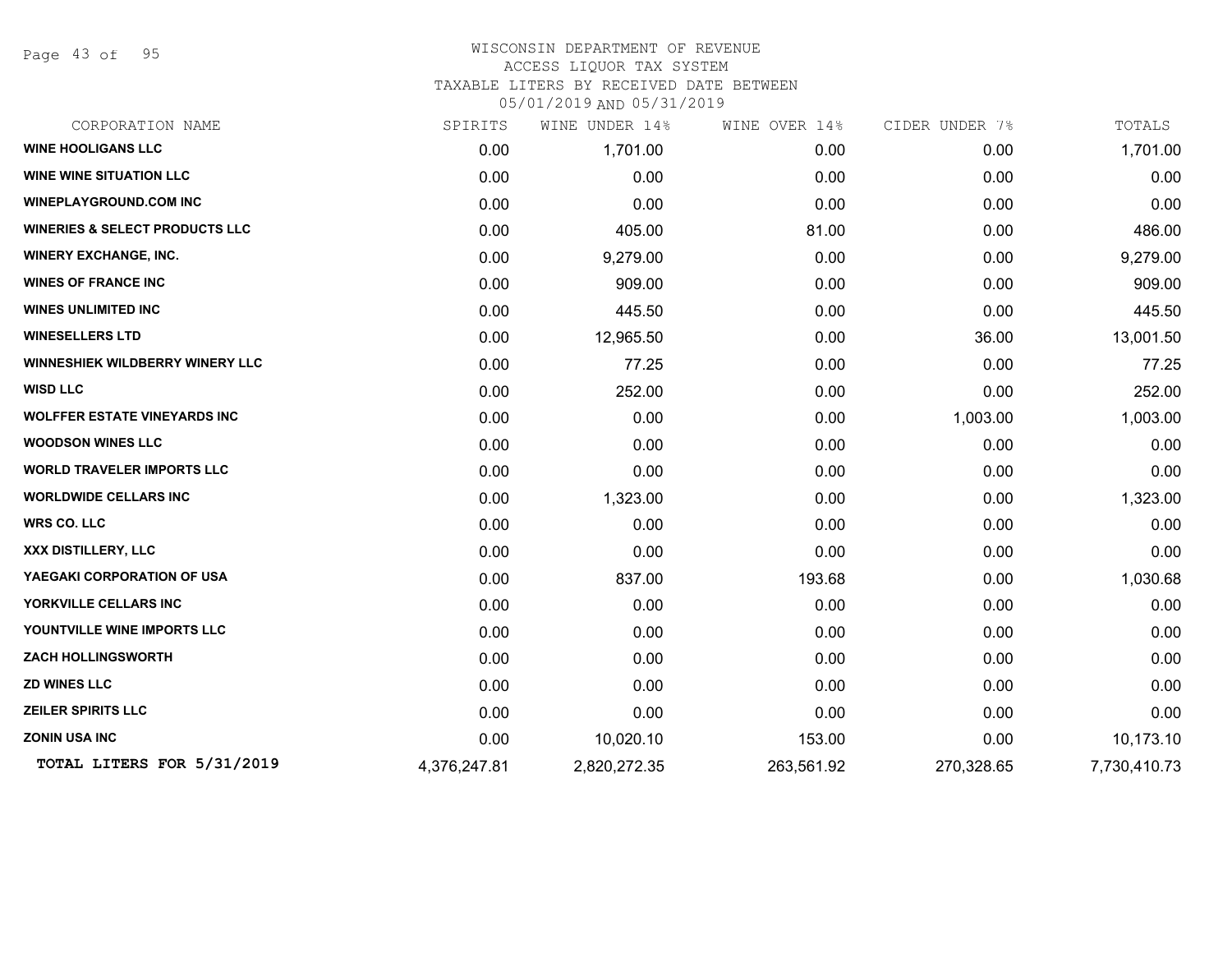Page 44 of 95

# WISCONSIN DEPARTMENT OF REVENUE ACCESS LIQUOR TAX SYSTEM TAXABLE LITERS BY RECEIVED DATE BETWEEN 05/01/2019 AND 05/31/2019

CORPORATION NAME SPIRITS WINE UNDER 14% WINE OVER 14% CIDER UNDER 7% TOTALS

**IN STATE WHOLESALER (W)**

| <b>1848 DISTRIBUTING COMPANY, LLC</b>         | 0.00       | 0.00      | 0.00      | 0.00 | 0.00       |
|-----------------------------------------------|------------|-----------|-----------|------|------------|
| ALLSTATE LIQUOR & WINE COMPANY, INC.          | 0.00       | 0.00      | 0.00      | 0.00 | 0.00       |
| <b>AVA WINE &amp; SPIRITS LLC</b>             | 0.00       | 0.00      | 0.00      | 0.00 | 0.00       |
| <b>BADGER DISTRIBUTING OF MILWAUKEE LLC</b>   | 0.00       | 0.00      | 0.00      | 0.00 | 0.00       |
| <b>BADGER LIQUOR CO. INC.</b>                 | 101,461.20 | 24,605.10 | 11,031.00 | 0.00 | 137,097.30 |
| <b>BADGER STATE WINERY COOPERATIVE</b>        | 0.00       | 0.00      | 0.00      | 0.00 | 0.00       |
| <b>BADGER WINE &amp; SPIRITS LLC</b>          | 0.00       | 0.00      | 0.00      | 0.00 | 0.00       |
| BEECHWOOD DISTRIBUTORS, INC.                  | 0.00       | 0.00      | 0.00      | 0.00 | 0.00       |
| BEER CAPITOL DISTRIBUTING LLC                 | 0.00       | 0.00      | 0.00      | 0.00 | 0.00       |
| <b>BILJANA KLATT</b>                          | 277.00     | 0.00      | 0.00      | 0.00 | 277.00     |
| BILL'S DISTRIBUTING, LTD.                     | 0.00       | 0.00      | 0.00      | 0.00 | 0.00       |
| <b>BRANT T NEHMER</b>                         | 0.00       | 0.00      | 0.00      | 0.00 | 0.00       |
| <b>BREAKTHRU BEVERAGE GROUP LLC</b>           | 0.00       | 0.00      | 0.00      | 0.00 | 0.00       |
| <b>BREAKTHRU BEVERAGE GROUP LLC</b>           | 21,744.05  | 9,142.27  | 720.01    | 0.00 | 31,606.33  |
| <b>BREAKTHRU BEVERAGE WISCONSIN NORTH LLC</b> | 0.00       | 0.00      | 0.00      | 0.00 | 0.00       |
| <b>C.J.W., INC.</b>                           | 0.00       | 0.00      | 0.00      | 0.00 | 0.00       |
| <b>CAPITOL-HUSTING COMPANY, INC.</b>          | 9,798.00   | 37,006.80 | 9,288.00  | 0.00 | 56,092.80  |
| <b>CATHRINE BENNETT</b>                       | 0.00       | 0.00      | 0.00      | 0.00 | 0.00       |
| <b>CHAS A BERNICK INC</b>                     | 0.00       | 0.00      | 0.00      | 0.00 | 0.00       |
| <b>CHRISTY SMITH</b>                          | 0.00       | 0.00      | 0.00      | 0.00 | 0.00       |
| <b>CHROMATIC WINE COMPANY LLC</b>             | 0.00       | 0.00      | 0.00      | 0.00 | 0.00       |
| DE PERE LIQUOR CO LLC                         | 0.00       | 0.00      | 0.00      | 0.00 | 0.00       |
| <b>DEAN DISTRIBUTING, INC.</b>                | 0.00       | 0.00      | 0.00      | 0.00 | 0.00       |
| <b>DEAN DISTRIBUTING, INC.</b>                | 0.00       | 0.00      | 0.00      | 0.00 | 0.00       |
| <b>DEWITT CHURCH GOODS, INC.</b>              | 0.00       | 0.00      | 0.00      | 0.00 | 0.00       |
| <b>FABIANO BROTHERS - WISCONSIN LLC</b>       | 0.00       | 0.00      | 0.00      | 0.00 | 0.00       |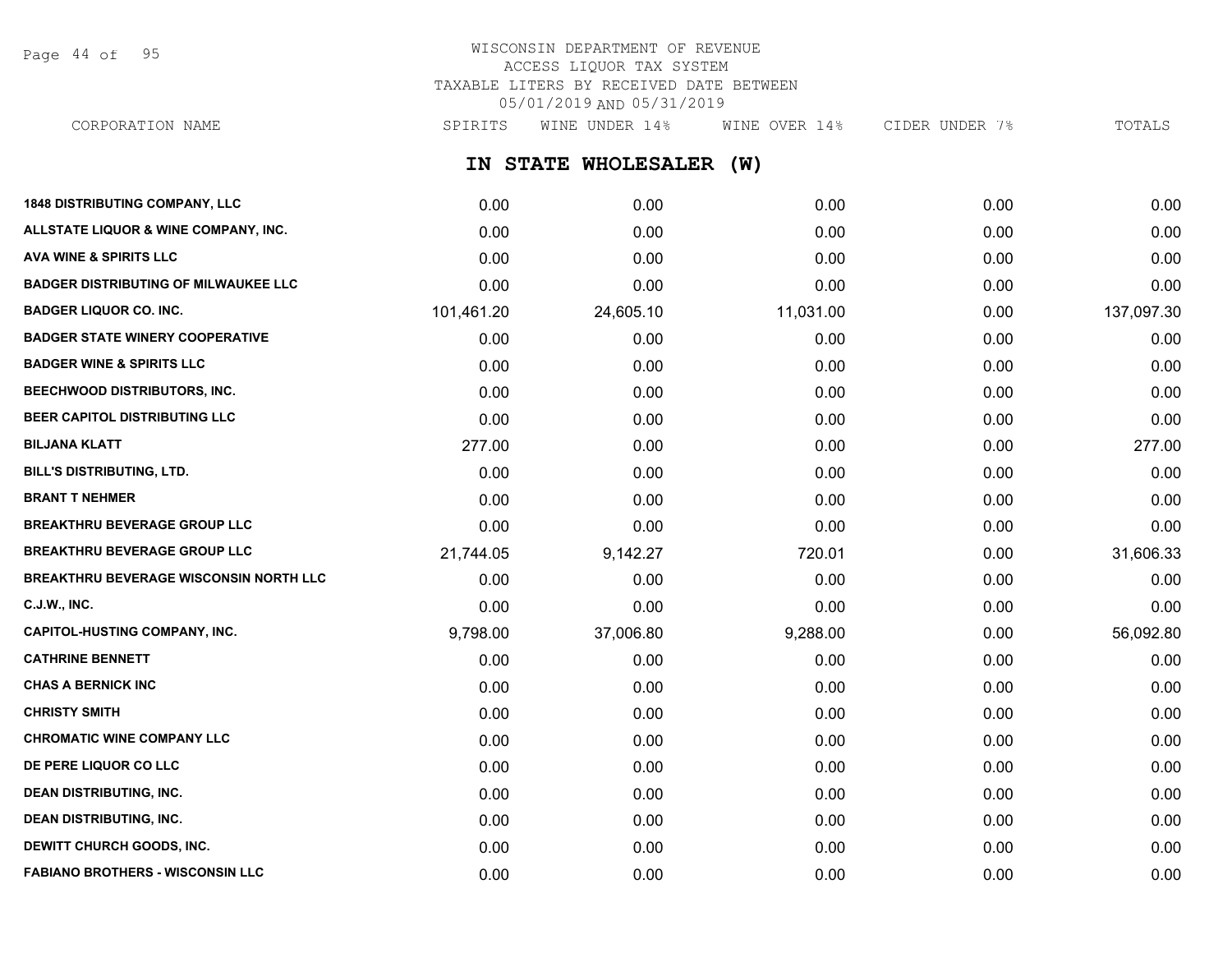Page 45 of 95

| SPIRITS   | WINE UNDER 14% | WINE OVER 14% | CIDER UNDER 7% | TOTALS    |
|-----------|----------------|---------------|----------------|-----------|
| 0.00      | 0.00           | 0.00          | 0.00           | 0.00      |
| 0.00      | 0.00           | 0.00          | 0.00           | 0.00      |
| 0.00      | 0.00           | 0.00          | 0.00           | 0.00      |
| 0.00      | 0.00           | 0.00          | 0.00           | 0.00      |
| 0.00      | 0.00           | 0.00          | 0.00           | 0.00      |
| 32,704.00 | 0.00           | 0.00          | 0.00           | 32,704.00 |
| 0.00      | 0.00           | 0.00          | 0.00           | 0.00      |
| 0.00      | 0.00           | 0.00          | 0.00           | 0.00      |
| 0.00      | 0.00           | 0.00          | 0.00           | 0.00      |
| 0.00      | 0.00           | 0.00          | 0.00           | 0.00      |
| 0.00      | 0.00           | 0.00          | 0.00           | 0.00      |
| 0.00      | 0.00           | 0.00          | 0.00           | 0.00      |
| 0.00      | 0.00           | 0.00          | 0.00           | 0.00      |
| 0.00      | 0.00           | 0.00          | 0.00           | 0.00      |
| 0.00      | 20,196.00      | 0.00          | 0.00           | 20,196.00 |
| 8,349.30  | 20,061.00      | 0.00          | 0.00           | 28,410.30 |
| 0.00      | 51,390.00      | 0.00          | 0.00           | 51,390.00 |
| 0.00      | 0.00           | 0.00          | 0.00           | 0.00      |
| 0.00      | 0.00           | 0.00          | 0.00           | 0.00      |
| 0.00      | 0.00           | 0.00          | 0.00           | 0.00      |
| 0.00      | 0.00           | 0.00          | 0.00           | 0.00      |
| 0.00      | 0.00           | 0.00          | 0.00           | 0.00      |
| 0.00      | 0.00           | 0.00          | 0.00           | 0.00      |
| 0.00      | 0.00           | 0.00          | 0.00           | 0.00      |
| 0.00      | 0.00           | 0.00          | 0.00           | 0.00      |
| 0.00      | $-252.00$      | $-225.00$     | 0.00           | $-477.00$ |
| 0.00      | 16,235.69      | $-792.60$     | $-17.02$       | 15,426.07 |
| 0.00      | 0.00           | 0.00          | 0.00           | 0.00      |
|           |                |               |                |           |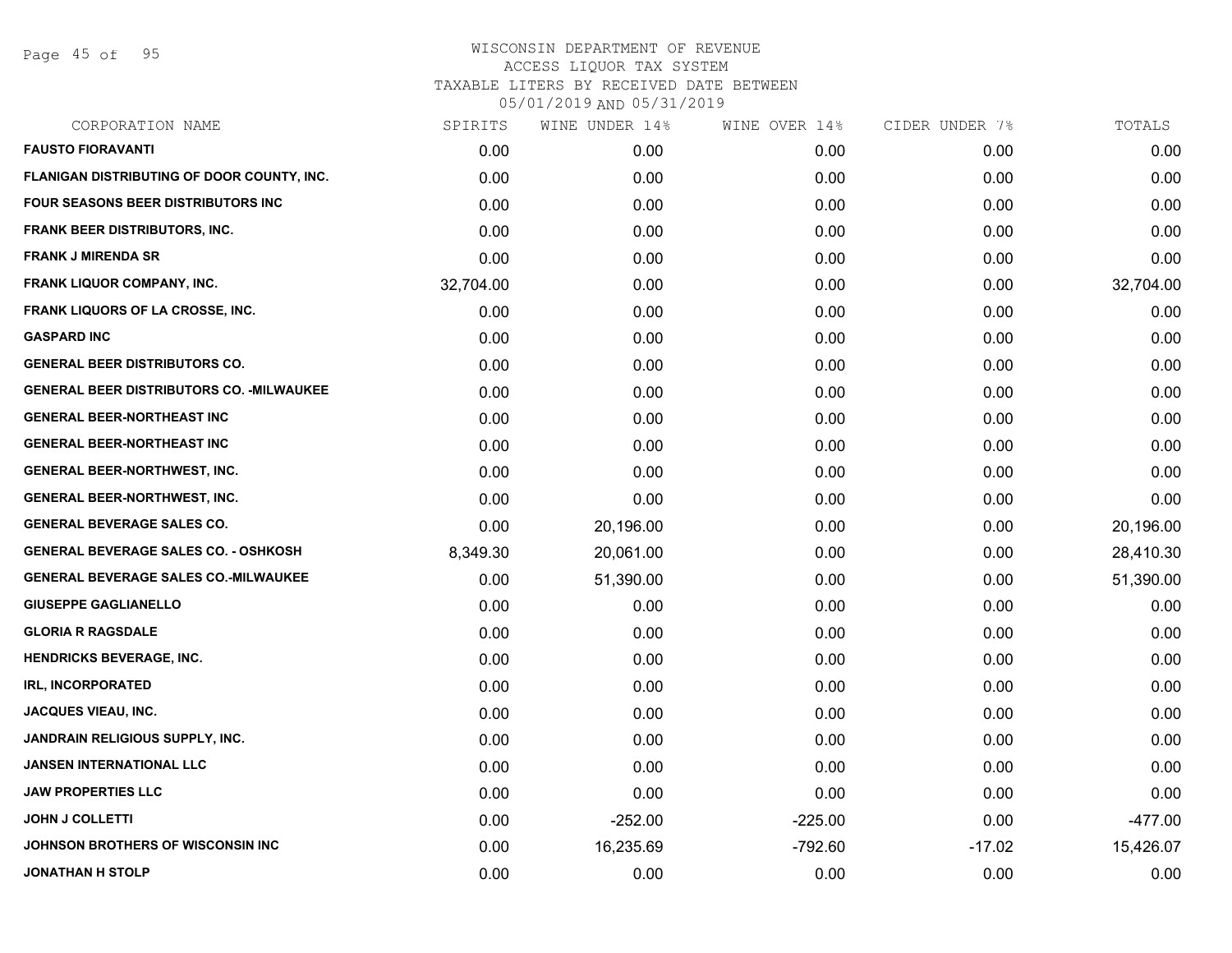Page 46 of 95

| CORPORATION NAME                        | SPIRITS | WINE UNDER 14% | WINE OVER 14% | CIDER UNDER 7% | TOTALS    |
|-----------------------------------------|---------|----------------|---------------|----------------|-----------|
| <b>JONATHON LODUCA</b>                  | 0.00    | 0.00           | 0.00          | 0.00           | 0.00      |
| <b>JOSEPH A TRYGAR</b>                  | 0.00    | 0.00           | 0.00          | 0.00           | 0.00      |
| <b>JOYVINE LLC</b>                      | 0.00    | 0.00           | 0.00          | 0.00           | 0.00      |
| <b>KAY BEER DISTRIBUTING, INC.</b>      | 0.00    | 0.00           | 0.00          | 0.00           | 0.00      |
| <b>KRH ENTERPRISES, LLC</b>             | 0.00    | 0.00           | 0.00          | 0.00           | 0.00      |
| LA CROSSE BEVERAGE LLC                  | 0.00    | 0.00           | 0.00          | 0.00           | 0.00      |
| <b>LARRY'S DISTRIBUTING CO., INC.</b>   | 0.00    | 0.00           | 0.00          | 0.00           | 0.00      |
| LEE BEVERAGE OF WISCONSIN LLC           | 0.00    | 0.00           | 0.00          | 0.00           | 0.00      |
| LEE BEVERAGE OF WISCONSIN LLC           | 0.00    | 0.00           | 0.00          | 0.00           | 0.00      |
| LEE BEVERAGE-CIDERS WINES & SPIRITS LLC | 0.00    | 0.00           | 0.00          | 0.00           | 0.00      |
| <b>L'EFT BANK WINE COMPANY LIMITED</b>  | 0.00    | 56,010.00      | 1,543.50      | 0.00           | 57,553.50 |
| LETRAH INTERNATIONAL CORPORATION        | 0.00    | 0.00           | 0.00          | 0.00           | 0.00      |
| LIB DIB, LLC                            | 0.00    | 0.00           | 0.00          | 0.00           | 0.00      |
| LO DUCA BROS., INC.                     | 0.00    | 8,541.00       | 0.00          | 0.00           | 8,541.00  |
| <b>LORI SCOTT</b>                       | 0.00    | 0.00           | 0.00          | 0.00           | 0.00      |
| <b>LOS ALTOS AGAVE DISTRIBUTOR INC</b>  | 0.00    | 1,260.00       | 0.00          | 0.00           | 1,260.00  |
| <b>LOVINO LLC</b>                       | 0.00    | 0.00           | 0.00          | 0.00           | 0.00      |
| <b>LYNDA MALMBERG</b>                   | 0.00    | 0.00           | 0.00          | 0.00           | 0.00      |
| <b>M SHIRAZ LLC</b>                     | 0.00    | 0.00           | 0.00          | 0.00           | 0.00      |
| <b>MICCA HUTCHINS</b>                   | 0.00    | 0.00           | 0.00          | 0.00           | 0.00      |
| <b>MICHAEL G ANSAY</b>                  | 0.00    | 288.00         | 0.00          | 282.96         | 570.96    |
| <b>MICHAEL LENTINO</b>                  | 0.00    | 0.00           | 0.00          | 0.00           | 0.00      |
| MIDWEST SALES & SERVICE, INC.           | 0.00    | 0.00           | 0.00          | 0.00           | 0.00      |
| <b>NOELKE DISTRIBUTORS, INC.</b>        | 0.00    | 0.00           | 0.00          | 0.00           | 0.00      |
| <b>NOUVEAU VENTURES LLC</b>             | $-4.20$ | 6,932.25       | 1,476.00      | 0.00           | 8,404.05  |
| OTT SCHWEITZER DISTRIBUTORSHIP, INC.    | 0.00    | 0.00           | 0.00          | 0.00           | 0.00      |
| <b>PARK RIDGE DISTRIBUTING, INC.</b>    | 0.00    | 0.00           | 0.00          | 0.00           | 0.00      |
| PEHLER DISTRIBUTING, INC.               | 0.00    | 0.00           | 0.00          | 0.00           | 0.00      |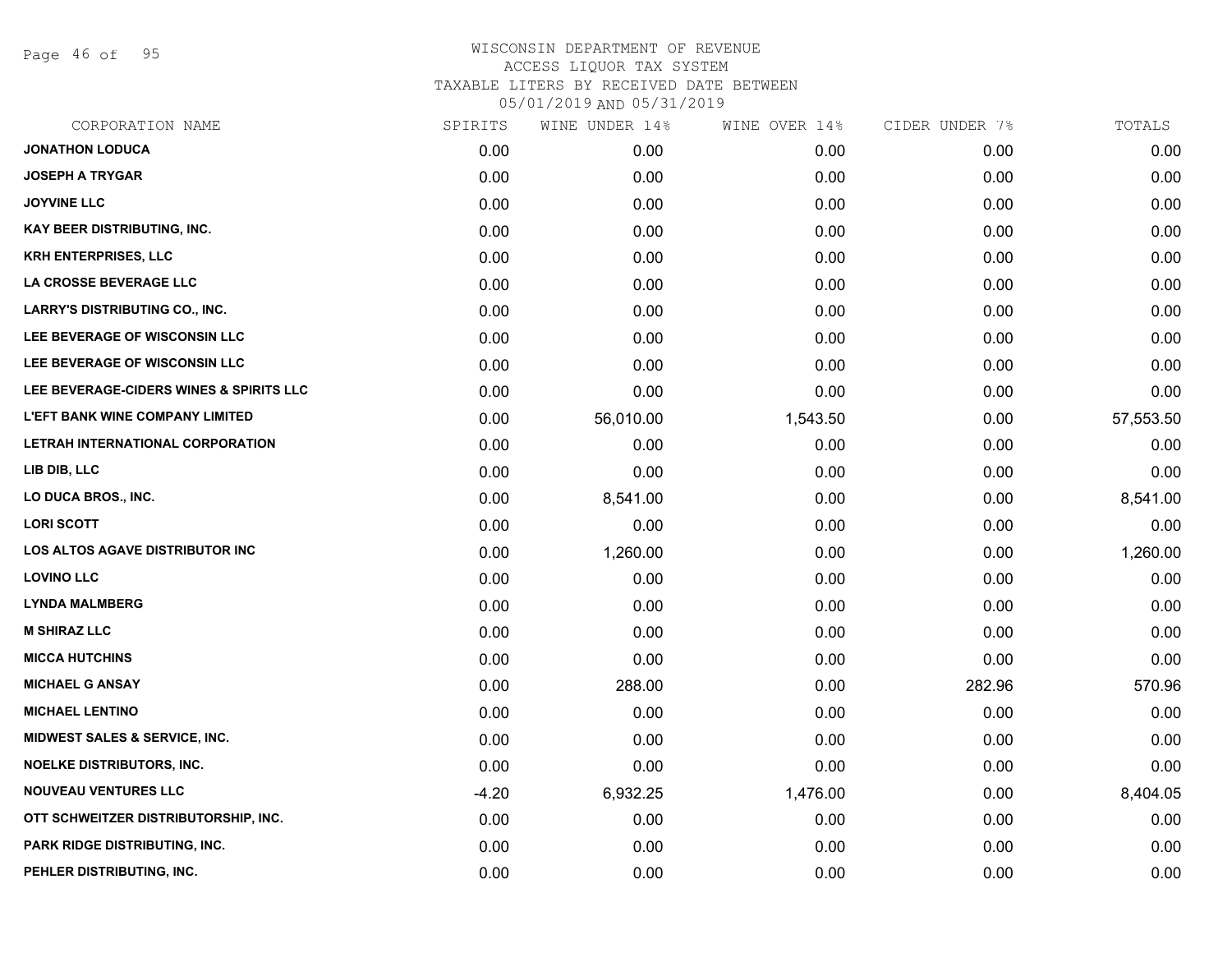Page 47 of 95

| CORPORATION NAME                        | SPIRITS   | WINE UNDER 14% | WINE OVER 14% | CIDER UNDER 7% | TOTALS    |
|-----------------------------------------|-----------|----------------|---------------|----------------|-----------|
| PHILLIPS DISTRIBUTING CORPORATION       | 11,641.50 | 0.00           | 0.00          | 0.00           | 11,641.50 |
| PHILLIPS WINE COMPANY                   | 0.00      | 5,850.00       | 0.00          | 0.00           | 5,850.00  |
| <b>PURE WINE WISCONSIN INC</b>          | 0.00      | 0.00           | 0.00          | 0.00           | 0.00      |
| PURPLE FEET WINES, LLC                  | 0.00      | 0.00           | 0.00          | 0.00           | 0.00      |
| <b>PVD ENTERPRISES LLC</b>              | 0.00      | 0.00           | 0.00          | 0.00           | 0.00      |
| RATAS WHOLESALE LIQUOR COMPANY          | 0.00      | 0.00           | 0.00          | 0.00           | 0.00      |
| S. & S. DISTRIBUTING, INC.              | 0.00      | 0.00           | 0.00          | 0.00           | 0.00      |
| S. & S. DISTRIBUTING, INC.              | 0.00      | 0.00           | 0.00          | 0.00           | 0.00      |
| <b>SALIM M SHAMMO</b>                   | 0.00      | 0.00           | 0.00          | 0.00           | 0.00      |
| <b>SARATOGA LIQUOR CO., INC.</b>        | 0.00      | 0.00           | 0.00          | 0.00           | 0.00      |
| <b>SMALL LOT WINE WI, INC.</b>          | 0.00      | $-63.00$       | 0.00          | 0.00           | $-63.00$  |
| <b>SP3 LLC</b>                          | 0.00      | 0.00           | 0.00          | 0.00           | 0.00      |
| <b>SUPERIOR BEVERAGES LLC</b>           | 0.00      | 0.00           | 0.00          | $-968.12$      | $-968.12$ |
| <b>THOMAS PROBST</b>                    | 0.00      | 0.00           | 0.00          | 0.00           | 0.00      |
| <b>TIMOTHY REILLY SR</b>                | 0.00      | 0.00           | 0.00          | 0.00           | 0.00      |
| TJ INTERNATIONAL LTD                    | 0.00      | 0.00           | 0.00          | 0.00           | 0.00      |
| <b>TORI-VERDI GROUP LLC</b>             | 0.00      | 0.00           | 0.00          | 0.00           | 0.00      |
| TRANSNATIONAL ENTERPRISES, INCORPORATED | 0.00      | 0.00           | 0.00          | 0.00           | 0.00      |
| TRIANGLE DISTRIBUTING COMPANY, INC.     | 0.00      | 0.00           | 0.00          | 0.00           | 0.00      |
| TRI-MART COMPANY LLC                    | 0.00      | 0.00           | 0.00          | 0.00           | 0.00      |
| <b>VINO VERITAS, LTD.</b>               | 0.00      | 5,049.00       | 540.00        | 0.00           | 5,589.00  |
| <b>WDI LLC</b>                          | 0.00      | 0.00           | 0.00          | 0.00           | 0.00      |
| <b>WDI LLC</b>                          | 0.00      | 0.00           | 0.00          | 0.00           | 0.00      |
| <b>WILLIAM D HANSEN</b>                 | 0.00      | 0.00           | 0.00          | 0.00           | 0.00      |
| <b>WISCONSIN DISTRIBUTORS EAST LLC</b>  | 0.00      | 0.00           | 0.00          | 0.00           | 0.00      |
| <b>WISCONSIN DISTRIBUTORS NORTH LLC</b> | 0.00      | 0.00           | 0.00          | 0.00           | 0.00      |
| <b>WISCONSIN DISTRIBUTORS SOUTH LLC</b> | 0.00      | 0.00           | 0.00          | 0.00           | 0.00      |
| <b>WISCONSIN WINERY CO-OP</b>           | 0.00      | 0.00           | 0.00          | 0.00           | 0.00      |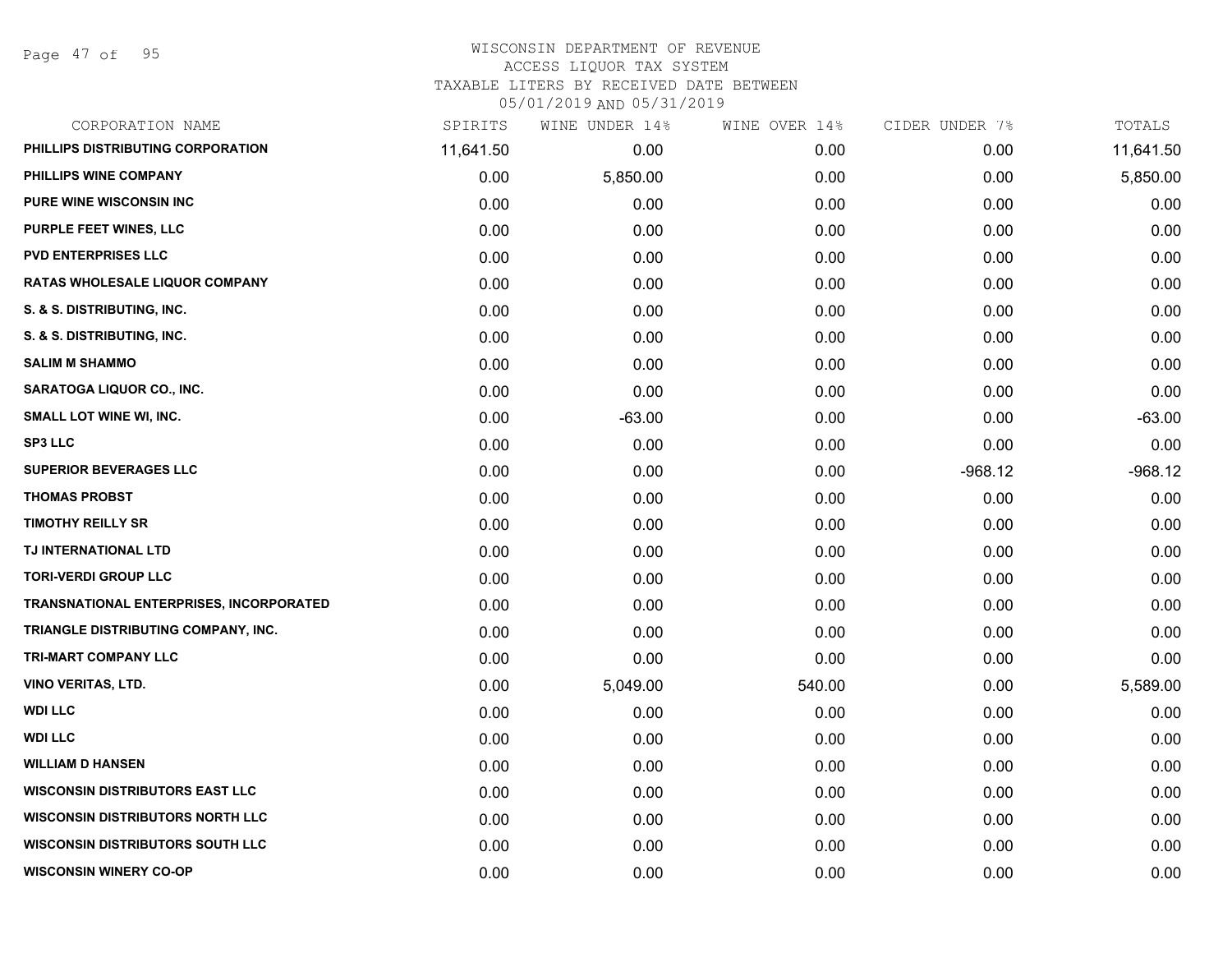| Page | 48 of |  | 95 |
|------|-------|--|----|
|------|-------|--|----|

| CORPORATION NAME                  | SPIRITS    | WINE UNDER 14% | WINE OVER 14% | CIDER UNDER 7% | TOTALS     |
|-----------------------------------|------------|----------------|---------------|----------------|------------|
| <b>WOODFIELD DISTRIBUTION LLC</b> | 0.00       | 0.00           | 0.00          | 0.00           | 0.00       |
| <b>ZASTROW THE BEER MAN. INC.</b> | 0.00       | 0.00           | 0.00          | 0.00           | 0.00       |
| TOTAL LITERS FOR 5/31/2019        | 185.970.85 | 262.252.11     | 23.580.91     | $-702.18$      | 471,101.69 |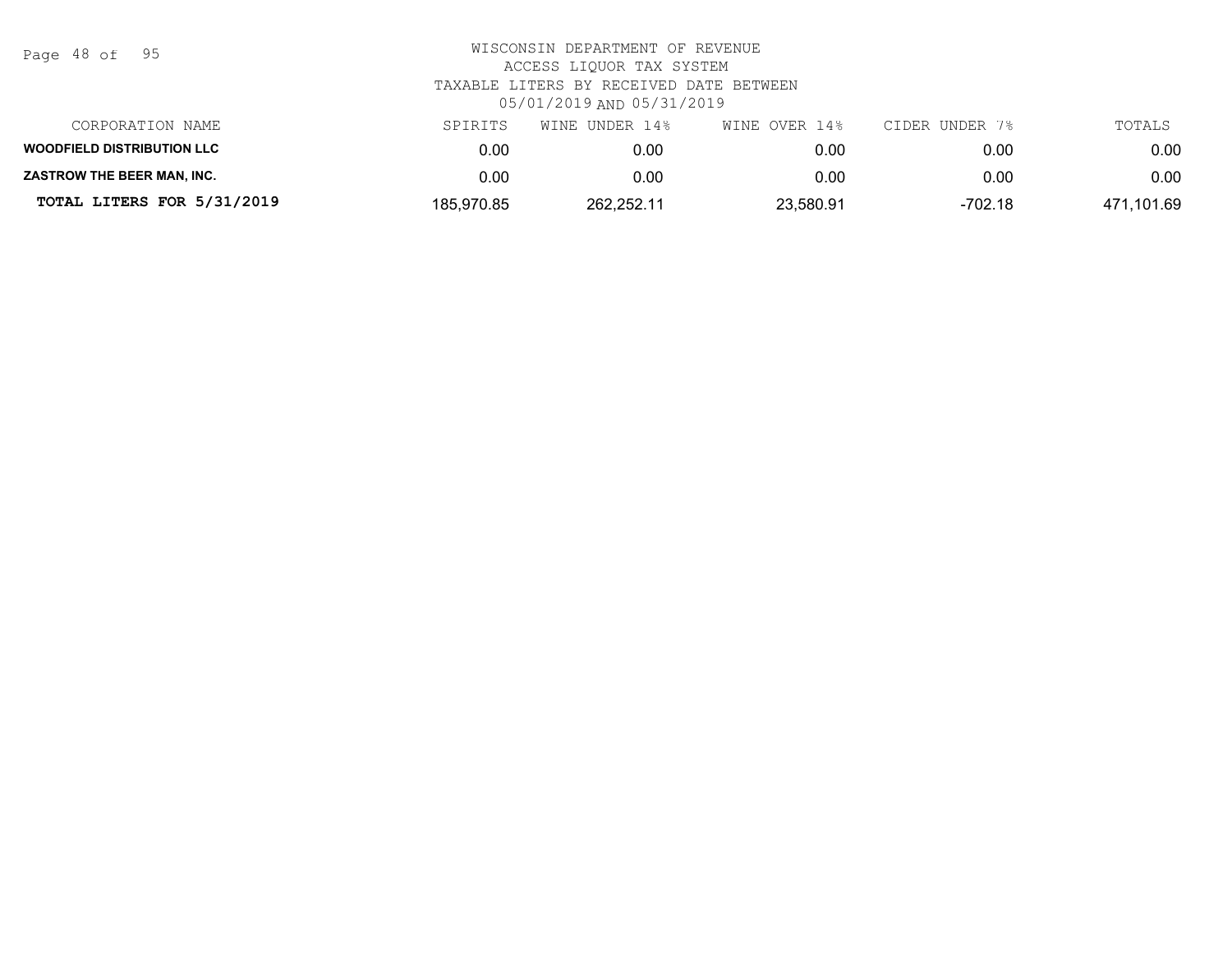Page 49 of 95

# WISCONSIN DEPARTMENT OF REVENUE ACCESS LIQUOR TAX SYSTEM TAXABLE LITERS BY RECEIVED DATE BETWEEN 05/01/2019 AND 05/31/2019

CORPORATION NAME SPIRITS WINE UNDER 14% WINE OVER 14% CIDER UNDER 7% TOTALS

**IN STATE MANUFACTURER (WM)**

| <b>45TH PARALLEL SPIRITS, LLC</b>         | 0.00     | 0.00   | 0.00 | 0.00 | 0.00     |
|-------------------------------------------|----------|--------|------|------|----------|
| ACE ETHANOL, LLC                          | 0.00     | 0.00   | 0.00 | 0.00 | 0.00     |
| <b>AEPPELTREOW INC</b>                    | 4.54     | 0.00   | 0.00 | 0.00 | 4.54     |
| <b>ANGRY SPIRITS DISTILLING LLC</b>       | 0.00     | 0.00   | 0.00 | 0.00 | 0.00     |
| <b>B &amp; E DISTILLERY INC.</b>          | 0.00     | 0.00   | 0.00 | 0.00 | 0.00     |
| <b>BRIAN SAMMONS</b>                      | 206.27   | 0.00   | 0.00 | 0.00 | 206.27   |
| <b>C &amp; N CORPORATION</b>              | 1,430.82 | 0.00   | 0.00 | 0.00 | 1,430.82 |
| <b>CENTRAL STANDARD LLC</b>               | 6,721.64 | 0.00   | 0.00 | 0.00 | 6,721.64 |
| CENTRAL TIME DISTILLERY AND WINERY, INC.  | 300.75   | 0.00   | 0.00 | 0.00 | 300.75   |
| CHIPPEWA RIVER DISTILLERY AND BREWERY LLC | 1,300.36 | 0.00   | 0.00 | 0.00 | 1,300.36 |
| <b>CLOVER MEADOW LLC</b>                  | 0.00     | 0.00   | 0.00 | 0.00 | 0.00     |
| <b>COPPER CROW DISTILLERY LLC</b>         | 117.01   | 0.00   | 0.00 | 0.00 | 117.01   |
| <b>DANCING GOAT DISTILLERY, LLC</b>       | 0.00     | 0.00   | 0.00 | 0.00 | 0.00     |
| <b>DENNIS E ERB</b>                       | 0.00     | 0.00   | 0.00 | 0.00 | 0.00     |
| <b>DISTILLERY PARTNERS, LLC</b>           | 0.00     | 0.00   | 0.00 | 0.00 | 0.00     |
| DRIFTLESS GLEN DISTILLERY LLC             | 2,012.69 | 0.00   | 0.00 | 0.00 | 2,012.69 |
| <b>DRIFTLESS PURE LLC</b>                 | 899.98   | 0.00   | 0.00 | 0.00 | 899.98   |
| <b>EMCO CHEMICAL DISTRIBUTORS, INC.</b>   | 0.00     | 0.00   | 0.00 | 0.00 | 0.00     |
| <b>FREDERICK QUANDT</b>                   | 0.00     | 0.00   | 0.00 | 0.00 | 0.00     |
| <b>GLOBAL UNIVERSAL SRL</b>               | 4,135.04 | 486.04 | 0.00 | 0.00 | 4,621.08 |
| <b>GRANT J VAN DRIEST</b>                 | 0.00     | 0.00   | 0.00 | 0.00 | 0.00     |
| <b>GREAT LAKES DISTILLERY LLC</b>         | 0.00     | 0.00   | 0.00 | 0.00 | 0.00     |
| <b>HENDRICKS FAMILY DISTILLERY LLC</b>    | 443.66   | 0.00   | 0.00 | 0.00 | 443.66   |
| <b>HICKORY VIEW DISTILLERY LLC</b>        | 277.20   | 0.00   | 0.00 | 0.00 | 277.20   |
| <b>ISAAC SHOWAKI</b>                      | 0.00     | 0.00   | 0.00 | 0.00 | 0.00     |
| <b>JAMES PLOETZ</b>                       | 9.01     | 0.00   | 0.00 | 0.00 | 9.01     |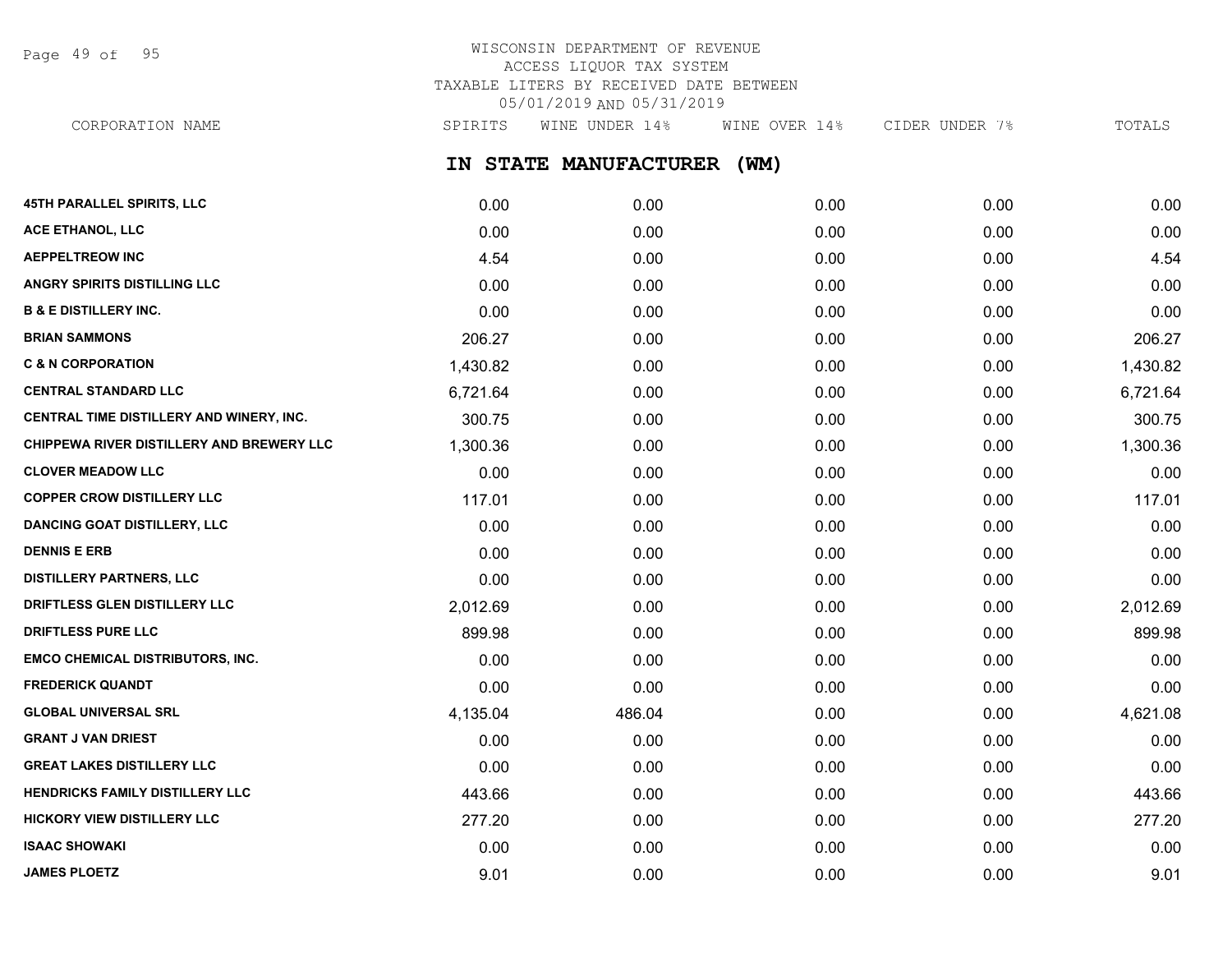Page 50 of 95

| CORPORATION NAME                             | SPIRITS   | WINE UNDER 14% | WINE OVER 14% | CIDER UNDER 7% | TOTALS    |
|----------------------------------------------|-----------|----------------|---------------|----------------|-----------|
| <b>JARIN K GELHAR</b>                        | 0.00      | 0.00           | 0.00          | 0.00           | 0.00      |
| <b>JKLM DISTILLING PARTNERS LLC</b>          | 222.02    | 0.00           | 0.00          | 0.00           | 222.02    |
| <b>JOSEPH RETZER III</b>                     | 346.59    | 0.00           | 0.00          | 0.00           | 346.59    |
| <b>MATTHEW RICK</b>                          | 586.50    | 2,150.98       | 165.75        | 0.00           | 2,903.23  |
| <b>MEISENBURG BREWING AND DISTILLING LLC</b> | 0.00      | 0.00           | 0.00          | 0.00           | 0.00      |
| <b>MILLERCOORS LLC</b>                       | 0.00      | 0.00           | 0.00          | 0.00           | 0.00      |
| <b>NATHAN G GREENAWALT</b>                   | 126.00    | 0.00           | 0.00          | 18.93          | 144.93    |
| <b>NORTHERN WATERS DISTILLERY LLC</b>        | 920.19    | 0.00           | 0.00          | 0.00           | 920.19    |
| <b>PABST HOLDINGS LLC</b>                    | 0.00      | 0.00           | 0.00          | 0.00           | 0.00      |
| PERLICK DISTILLERY, LLC                      | 540.06    | 0.00           | 0.00          | 0.00           | 540.06    |
| <b>RIVER BEND VINEYARD &amp; WINERY LLC</b>  | 0.00      | 0.00           | 0.00          | 0.00           | 0.00      |
| <b>SENSIENT FLAVORS LLC</b>                  | 0.00      | 0.00           | 0.00          | 0.00           | 0.00      |
| <b>ST CROIX SPIRITS LLC</b>                  | 0.00      | 0.00           | 0.00          | 0.00           | 0.00      |
| <b>STATE LINE DISTILLERY, LLC</b>            | 542.64    | 0.00           | 0.00          | 0.00           | 542.64    |
| <b>SUGAR RIVER DISTILLERY INC</b>            | 0.00      | 0.00           | 0.00          | 0.00           | 0.00      |
| THE NORTH WOODS DISTILLERY LLC               | 4.49      | 0.00           | 0.00          | 0.00           | 4.49      |
| <b>TWO TALL GUYS LLC</b>                     | 825.59    | 0.00           | 0.00          | 0.00           | 825.59    |
| <b>WHITE WINTER WINERY INC</b>               | 167.50    | 0.00           | 0.00          | 0.00           | 167.50    |
| <b>WOLLERSHEIM WINERY, INC.</b>              | 1,552.47  | 4.50           | 144.00        | 0.00           | 1,700.97  |
| YAHARA BAY DISTILLERS, INC.                  | 5,578.87  | 0.00           | 0.00          | 0.00           | 5,578.87  |
| TOTAL LITERS FOR 5/31/2019                   | 29,271.89 | 2,641.52       | 309.75        | 18.93          | 32,242.09 |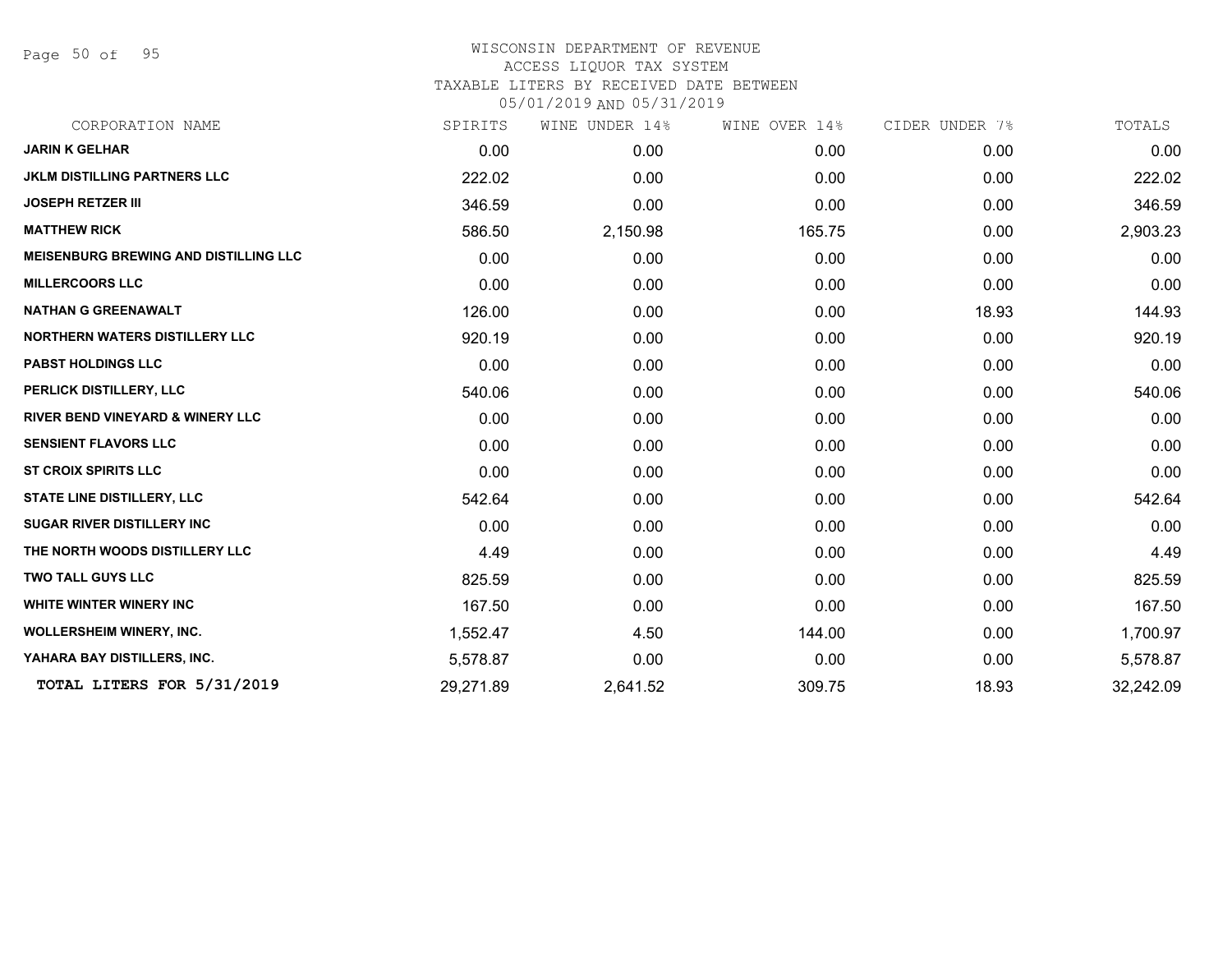Page 51 of 95

# WISCONSIN DEPARTMENT OF REVENUE ACCESS LIQUOR TAX SYSTEM TAXABLE LITERS BY RECEIVED DATE BETWEEN 05/01/2019 AND 05/31/2019

CORPORATION NAME SPIRITS WINE UNDER 14% WINE OVER 14% CIDER UNDER 7% TOTALS

**IN STATE RECTIFIER (WR)**

| <b>45TH PARALLEL SPIRITS, LLC</b>            | 2,129.75     | 0.00         | 0.00 | 0.00 | 2,129.75     |
|----------------------------------------------|--------------|--------------|------|------|--------------|
| <b>ARTYS</b>                                 | 4,043.80     | 0.00         | 0.00 | 0.00 | 4,043.80     |
| CITY BREWING COMPANY, LLC                    | $-87,725.36$ | 0.00         | 0.00 | 0.00 | $-87,725.36$ |
| <b>DANCING GOAT DISTILLERY, LLC</b>          | 45.01        | 0.00         | 0.00 | 0.00 | 45.01        |
| <b>DISTILLERY PARTNERS, LLC</b>              | 0.00         | 0.00         | 0.00 | 0.00 | 0.00         |
| <b>FREDERICK QUANDT</b>                      | 0.00         | 0.00         | 0.00 | 0.00 | 0.00         |
| <b>GALLOWAY COMPANY</b>                      | 0.00         | 0.00         | 0.00 | 0.00 | 0.00         |
| <b>GLOBAL UNIVERSAL SRL</b>                  | 0.00         | 0.00         | 0.00 | 0.00 | 0.00         |
| <b>GREAT LAKES DISTILLERY LLC</b>            | 4,229.24     | 0.00         | 0.00 | 0.00 | 4,229.24     |
| <b>HENRY FARMS PRAIRIE SPIRITS LLC</b>       | 0.00         | 0.00         | 0.00 | 0.00 | 0.00         |
| <b>KELLY M YOCOM</b>                         | 13.08        | 11.89        | 0.00 | 0.00 | 24.97        |
| <b>MEISENBURG BREWING AND DISTILLING LLC</b> | 0.00         | 0.00         | 0.00 | 0.00 | 0.00         |
| <b>MIDWEST CUSTOM BOTTLING LLC</b>           | 35,683.19    | $-51,405.77$ | 0.00 | 0.00 | $-15,722.58$ |
| <b>NATHAN G GREENAWALT</b>                   | 0.00         | 0.00         | 0.00 | 0.00 | 0.00         |
| YAHARA BAY DISTILLERS, INC.                  | 0.00         | 0.00         | 0.00 | 0.00 | 0.00         |
| YAHARA BAY DISTILLERS, INC.                  | 0.00         | 0.00         | 0.00 | 0.00 | 0.00         |
| TOTAL LITERS FOR 5/31/2019                   | $-41,581.29$ | $-51,393.88$ | 0.00 | 0.00 | $-92,975.17$ |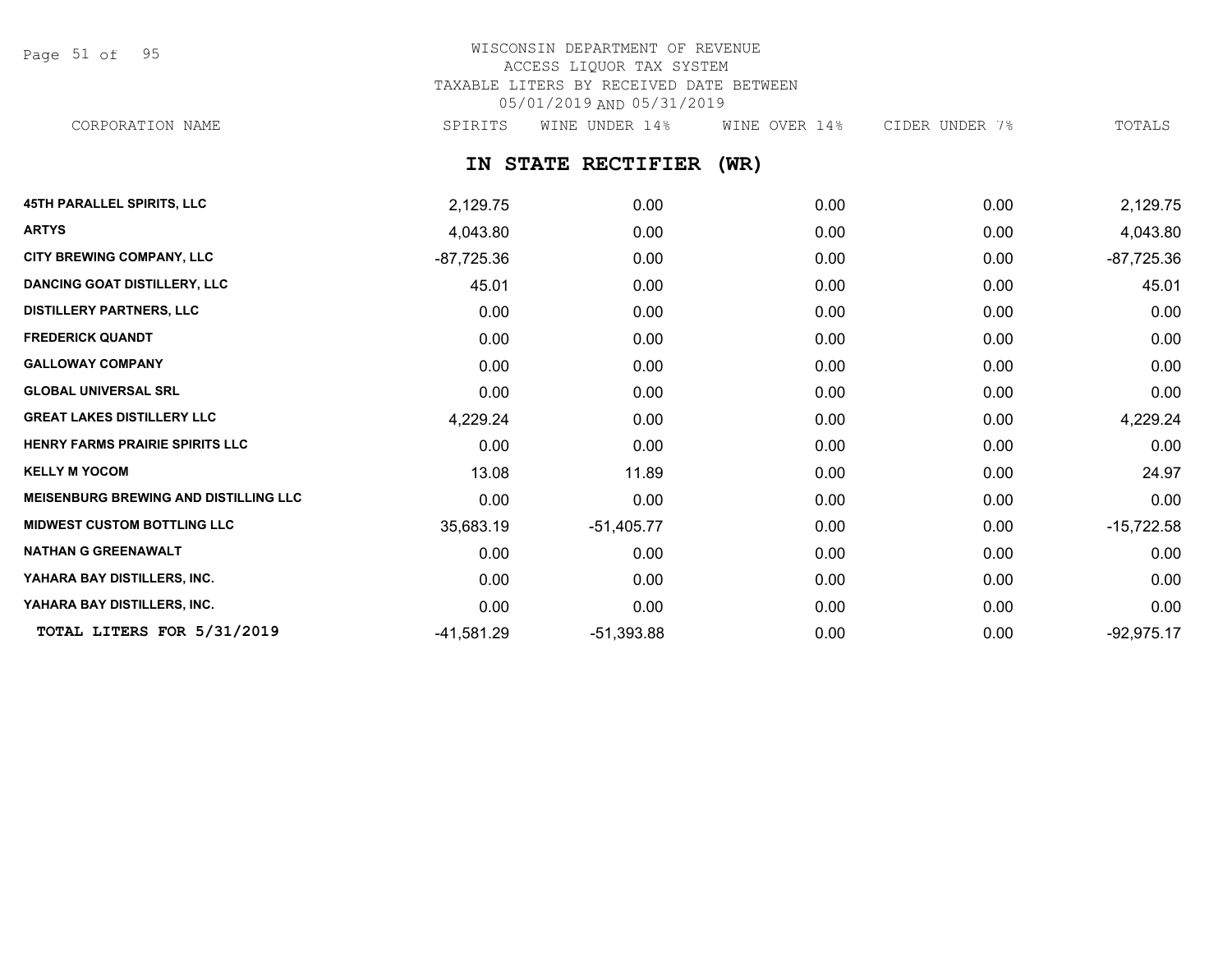Page 52 of 95

# WISCONSIN DEPARTMENT OF REVENUE ACCESS LIQUOR TAX SYSTEM TAXABLE LITERS BY RECEIVED DATE BETWEEN 05/01/2019 AND 05/31/2019

CORPORATION NAME SPIRITS WINE UNDER 14% WINE OVER 14% CIDER UNDER 7% TOTALS

**IN STATE WINERY (WWI)**

| <b>AEPPELTREOW INC</b>                            | 0.00 | 36.34     | 9.08   | 599.27 | 644.69    |
|---------------------------------------------------|------|-----------|--------|--------|-----------|
| <b>AMANDA STEFL</b>                               | 0.00 | 2,311.63  | 0.00   | 0.00   | 2,311.63  |
| <b>ANDREW J HEINZL</b>                            | 0.00 | 0.00      | 0.00   | 0.00   | 0.00      |
| <b>BADGER STATE BREWING COMPANY LLC</b>           | 0.00 | 0.00      | 0.00   | 0.00   | 0.00      |
| <b>BAYFIELD WINERY, LTD.</b>                      | 0.00 | 0.00      | 0.00   | 0.00   | 0.00      |
| <b>BELLEVINEZ LLC</b>                             | 0.00 | 261.19    | 0.00   | 0.00   | 261.19    |
| <b>BLIND HORSE WINERY LLC</b>                     | 0.00 | 0.00      | 0.00   | 0.00   | 0.00      |
| <b>BOTHAM BRANDS LLC</b>                          | 0.00 | 2,017.62  | 0.00   | 0.00   | 2,017.62  |
| <b>BRADLEY L ALLEN</b>                            | 0.00 | 126.73    | 0.00   | 0.00   | 126.73    |
| <b>BRANCHES WINERY LLC</b>                        | 0.00 | 3,293.30  | 0.00   | 0.00   | 3,293.30  |
| <b>BRIAN C LOKRANTZ</b>                           | 0.00 | 0.00      | 0.00   | 0.00   | 0.00      |
| <b>BRIGADOON FARM &amp; WINERY LLC</b>            | 0.00 | 0.00      | 0.00   | 0.00   | 0.00      |
| <b>BRIX CIDER LLC</b>                             | 0.00 | 0.00      | 0.00   | 0.00   | 0.00      |
| <b>C &amp; N CORPORATION</b>                      | 0.00 | 22,497.69 | 112.46 | 0.00   | 22,610.15 |
| <b>CHATEAU ST CROIX WINERY &amp; VINEYARD LLC</b> | 0.00 | 843.73    | 66.36  | 0.00   | 910.09    |
| <b>CHERYL JOHNSON</b>                             | 0.00 | 0.00      | 0.00   | 0.00   | 0.00      |
| <b>CIDER HOUSE OF WISCONSIN LLC</b>               | 0.00 | 0.00      | 0.00   | 0.00   | 0.00      |
| <b>CLAY JAR HOLDINGS LLC</b>                      | 0.00 | 194.27    | 84.76  | 0.00   | 279.03    |
| <b>CLOVER MEADOW LLC</b>                          | 0.00 | 0.00      | 0.00   | 0.00   | 0.00      |
| <b>COLLEEN M BOS</b>                              | 0.00 | 1,217.18  | 0.00   | 0.00   | 1,217.18  |
| <b>CRAIG FLETCHER</b>                             | 0.00 | 766.84    | 0.00   | 0.00   | 766.84    |
| <b>DANIEL J KOEPKE</b>                            | 0.00 | 1,756.43  | 0.00   | 0.00   | 1,756.43  |
| <b>DANZINGER VINEYARDS LLC</b>                    | 0.00 | 0.00      | 0.00   | 0.00   | 0.00      |
| <b>DAVID F MAHER</b>                              | 0.00 | 0.00      | 0.00   | 0.00   | 0.00      |
| <b>DEAN L BAUMGARTEN</b>                          | 0.00 | 1,225.71  | 0.00   | 0.00   | 1,225.71  |
| <b>DIANA HOBSON</b>                               | 0.00 | 2,645.24  | 0.00   | 0.00   | 2,645.24  |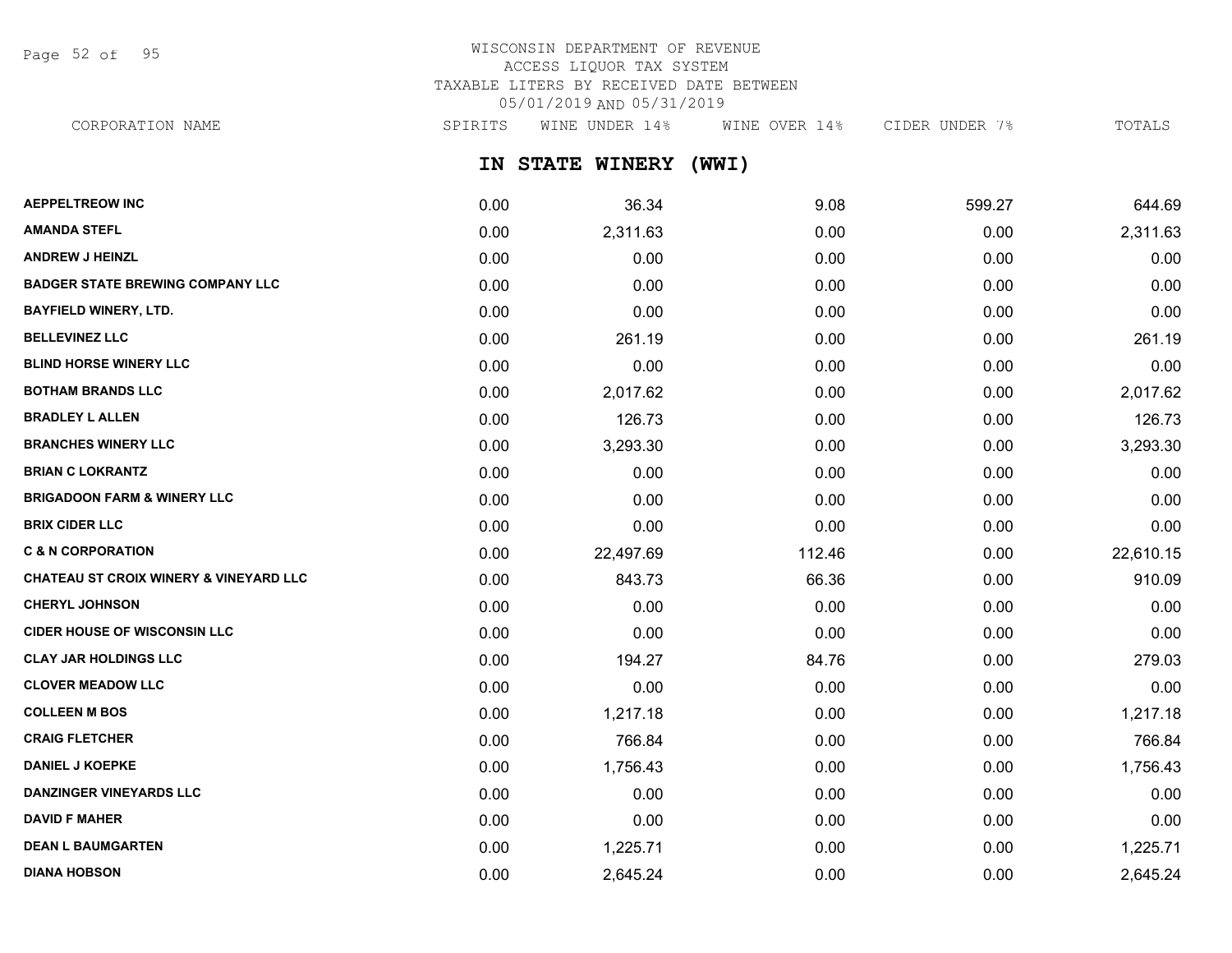Page 53 of 95

# WISCONSIN DEPARTMENT OF REVENUE ACCESS LIQUOR TAX SYSTEM

TAXABLE LITERS BY RECEIVED DATE BETWEEN

| CORPORATION NAME                     | SPIRITS | WINE UNDER 14% | WINE OVER 14% | CIDER UNDER 7% | TOTALS    |
|--------------------------------------|---------|----------------|---------------|----------------|-----------|
| <b>DON GRASSE</b>                    | 0.00    | 0.00           | 0.00          | 0.00           | 0.00      |
| <b>DRUMLIN RIDGE WINERY LLC</b>      | 0.00    | 810.08         | 972.85        | 0.00           | 1,782.93  |
| <b>EASTERN RIDGES VINEYARD, LLC</b>  | 0.00    | 0.00           | 0.00          | 0.00           | 0.00      |
| <b>EDWARD J RINK</b>                 | 0.00    | 0.00           | 0.00          | 0.00           | 0.00      |
| <b>ELISABETH W KLEIN</b>             | 0.00    | 1,457.38       | 0.00          | 0.00           | 1,457.38  |
| <b>FAWN CREEK WINERY LLC</b>         | 0.00    | 5,107.49       | 0.00          | 0.00           | 5,107.49  |
| <b>FERMENTING CELLARS LLC</b>        | 0.00    | 289.00         | 6.00          | 0.00           | 295.00    |
| FISHER KING WINERY, LLC              | 0.00    | 1,249.18       | 0.00          | 0.00           | 1,249.18  |
| <b>FRESAR INC</b>                    | 0.00    | 0.00           | 0.00          | 0.00           | 0.00      |
| FRUIT OF THE WOODS WINE CELLAR, INC. | 0.00    | 11,784.01      | 0.00          | 0.00           | 11,784.01 |
| <b>HALF KRAKT LLC</b>                | 0.00    | 0.00           | 0.00          | 0.00           | 0.00      |
| <b>HALF MOON HILL LLC</b>            | 0.00    | 38.27          | 0.00          | 52.73          | 91.00     |
| <b>HARALD TOMESCH</b>                | 0.00    | 0.00           | 0.00          | 0.00           | 0.00      |
| <b>HARBOR RIDGE WINERY INC.</b>      | 0.00    | 10,501.91      | 0.00          | 0.00           | 10,501.91 |
| HAYWARD LAKES WINERY, LLC            | 0.00    | 0.00           | 0.00          | 0.00           | 0.00      |
| <b>HERDIE BAISDEN</b>                | 0.00    | 0.00           | 0.00          | 0.00           | 0.00      |
| <b>ISLAND ORCHARD CIDER LLC</b>      | 0.00    | 0.00           | 0.00          | 18,319.05      | 18,319.05 |
| <b>JACKSON WINE LLC</b>              | 0.00    | 2,103.02       | 61.51         | 0.00           | 2,164.53  |
| <b>JAMES F HAUSER JR</b>             | 0.00    | 0.00           | 0.00          | 0.00           | 0.00      |
| <b>JAMES PLOETZ</b>                  | 0.00    | 474.01         | 5.26          | 0.00           | 479.27    |
| <b>JEFFERY BEMIS</b>                 | 0.00    | 1,620.15       | 0.00          | 0.00           | 1,620.15  |
| <b>JEFFREY L STOEGER</b>             | 0.00    | 467.88         | 0.00          | 0.00           | 467.88    |
| <b>JOHN BIONDI</b>                   | 0.00    | 0.00           | 0.00          | 0.00           | 0.00      |
| <b>JONATHAN DALE</b>                 | 0.00    | 0.00           | 0.00          | 0.00           | 0.00      |
| <b>JORNY'S END LLC</b>               | 0.00    | 143.85         | 0.00          | 0.00           | 143.85    |
| <b>JORNY'S END LLC</b>               | 0.00    | 3,166.49       | 0.00          | 0.00           | 3,166.49  |
| <b>JOSEPH CALLOW</b>                 | 0.00    | 9,735.52       | 0.00          | 121.13         | 9,856.65  |
| <b>JOSEPH STALLER</b>                | 0.00    | 0.00           | 0.00          | 0.00           | 0.00      |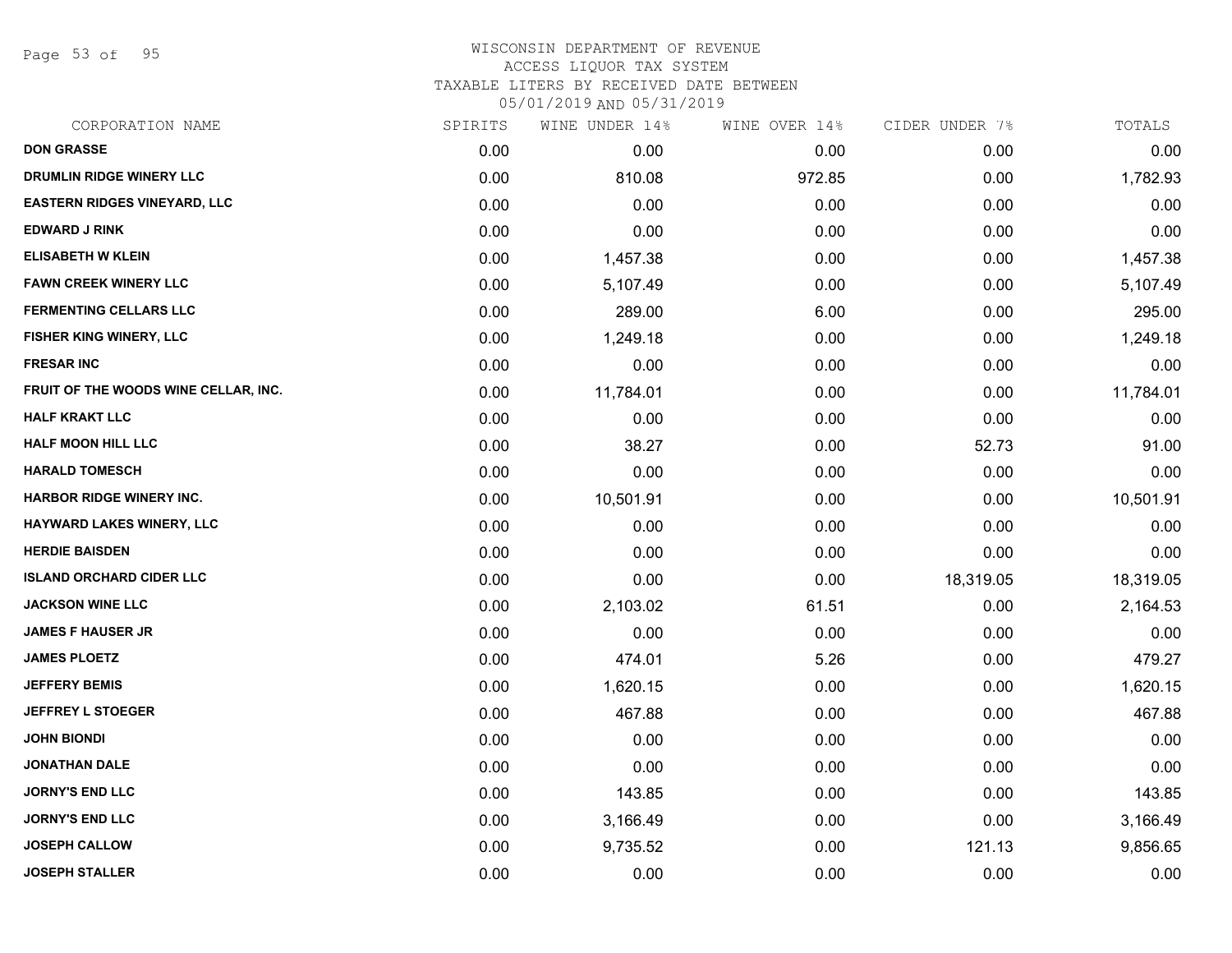Page 54 of 95

### WISCONSIN DEPARTMENT OF REVENUE ACCESS LIQUOR TAX SYSTEM TAXABLE LITERS BY RECEIVED DATE BETWEEN

| CORPORATION NAME                               | SPIRITS | WINE UNDER 14% | WINE OVER 14% | CIDER UNDER 7% | TOTALS   |
|------------------------------------------------|---------|----------------|---------------|----------------|----------|
| <b>JOSEPH WYNIMKO</b>                          | 0.00    | 100.20         | 0.00          | 0.00           | 100.20   |
| <b>JULIE A ANDRZEJCZAK</b>                     | 0.00    | 0.00           | 0.00          | 0.00           | 0.00     |
| <b>KEVIN BEHNKE</b>                            | 0.00    | 858.91         | 199.49        | 0.00           | 1,058.40 |
| <b>KRISTIN HARRINGTON-BOEGNER</b>              | 0.00    | 0.00           | 0.00          | 0.00           | 0.00     |
| <b>LAKE NOKOMIS CRANBERRIES INC</b>            | 0.00    | 0.00           | 0.00          | 0.00           | 0.00     |
| <b>LANDTA WINES LLC</b>                        | 0.00    | 272.55         | 0.00          | 0.00           | 272.55   |
| <b>LAUTENBACH'S ORCHARD COUNTRY INC</b>        | 0.00    | 7,100.92       | 369.00        | 0.00           | 7,469.92 |
| <b>LEDGESTONE ESTATE LLC</b>                   | 0.00    | 0.00           | 0.00          | 0.00           | 0.00     |
| LIL' OLE WINEMAKER SHOPPE LLC                  | 0.00    | 594.31         | 0.00          | 0.00           | 594.31   |
| <b>LOST ISLAND WINE LLC</b>                    | 0.00    | 1,092.01       | 0.00          | 67.80          | 1,159.81 |
| <b>LUCKY DOG WINERY</b>                        | 0.00    | 0.00           | 0.00          | 0.00           | 0.00     |
| <b>LUNCH CREEK VINEYARDS LLC</b>               | 0.00    | 851.72         | 0.00          | 0.00           | 851.72   |
| <b>MARION J WEGLARZ AND MARLYS A BOCK PTRS</b> | 0.00    | 0.00           | 0.00          | 0.00           | 0.00     |
| <b>MARTIN E SELL</b>                           | 0.00    | 0.00           | 0.00          | 0.00           | 0.00     |
| <b>MARY BELLAZZINI</b>                         | 0.00    | 0.00           | 0.00          | 0.00           | 0.00     |
| <b>MATENAER CORPORATION</b>                    | 0.00    | 0.00           | 0.00          | 0.00           | 0.00     |
| <b>MATTHEW RICK</b>                            | 0.00    | 0.00           | 0.00          | 0.00           | 0.00     |
| <b>MCILQUHAM LLC</b>                           | 0.00    | 3,618.01       | 0.00          | 0.00           | 3,618.01 |
| <b>MERSHONIAN CIDERY LLC</b>                   | 0.00    | 58.67          | 0.00          | 3,785.40       | 3,844.07 |
| <b>MILLERCOORS LLC</b>                         | 0.00    | 0.00           | 0.00          | 0.00           | 0.00     |
| <b>MILLERCOORS USA LLC</b>                     | 0.00    | 0.00           | 0.00          | 0.00           | 0.00     |
| <b>MOBCRAFT BEER INC</b>                       | 0.00    | 0.00           | 0.00          | 0.00           | 0.00     |
| <b>MOONDANCER LLC</b>                          | 0.00    | 0.00           | 0.00          | 0.00           | 0.00     |
| <b>MUNSON BRIDGE WINERY INC</b>                | 0.00    | 3,308.44       | 0.00          | 0.00           | 3,308.44 |
| <b>MUSETTA WINERY, LLC</b>                     | 0.00    | $-17.25$       | $-0.75$       | 0.00           | $-18.00$ |
| <b>NORTHLEAF WINERY, LLC</b>                   | 0.00    | 1,084.52       | 9.01          | 0.00           | 1,093.53 |
| <b>ODILON FORD WINERY INC</b>                  | 0.00    | 34.73          | 0.38          | 0.00           | 35.11    |
| <b>ORGANIC ELIXIR WINERY INC</b>               | 0.00    | 0.00           | 0.00          | 0.00           | 0.00     |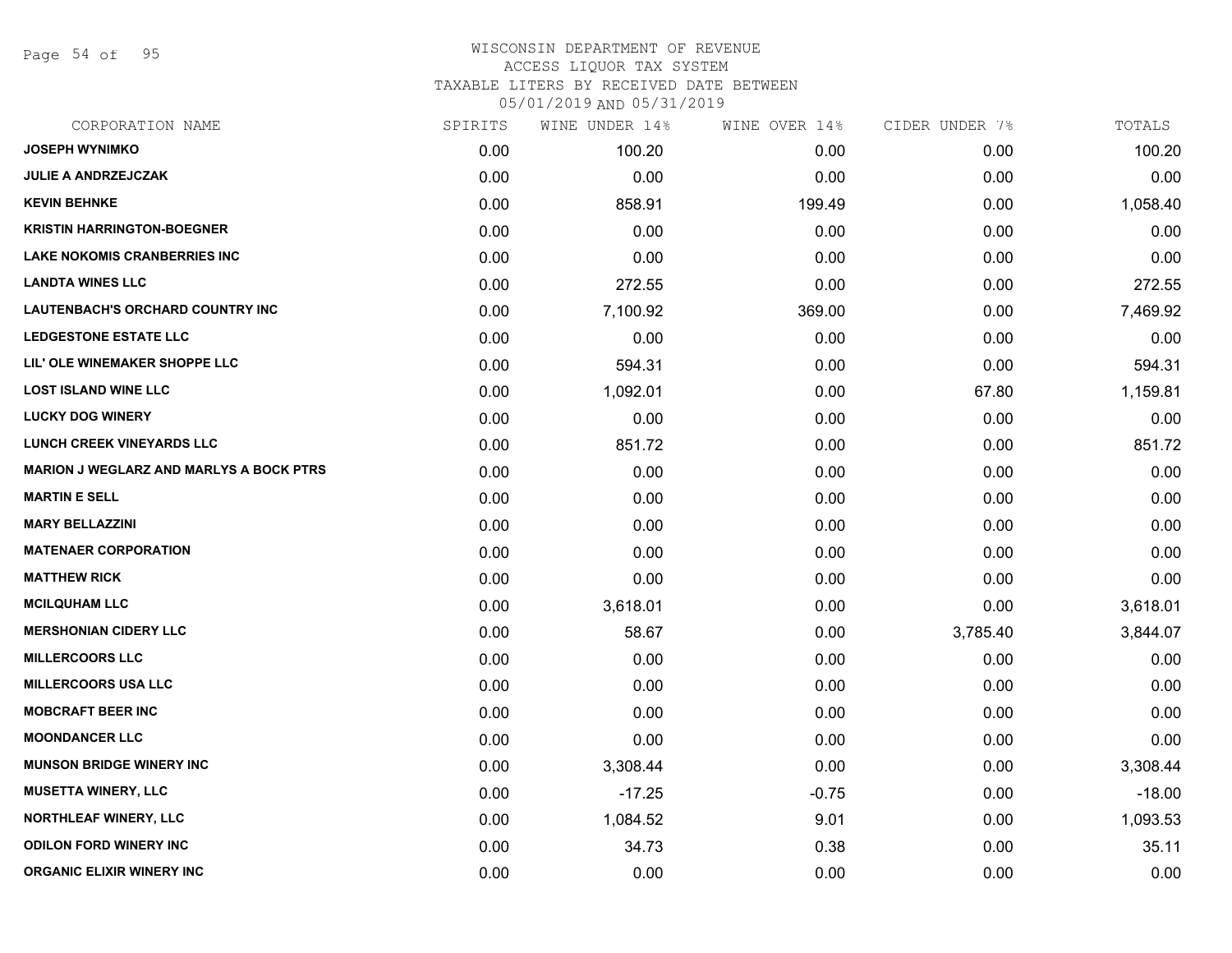Page 55 of 95

#### WISCONSIN DEPARTMENT OF REVENUE ACCESS LIQUOR TAX SYSTEM

TAXABLE LITERS BY RECEIVED DATE BETWEEN

| CORPORATION NAME                                 | SPIRITS | WINE UNDER 14% | WINE OVER 14% | CIDER UNDER 7% | TOTALS    |
|--------------------------------------------------|---------|----------------|---------------|----------------|-----------|
| PARALLEL 44 VINEYARD & WINERY, INC.              | 0.00    | 2,281.12       | 7.50          | 0.00           | 2,288.62  |
| PARALLEL 44 VINEYARD & WINERY, INC.              | 0.00    | 513.00         | $-7.50$       | 0.00           | 505.50    |
| <b>PATRICK ARNDT</b>                             | 0.00    | 378.54         | 0.00          | 0.00           | 378.54    |
| <b>PAUL D ASPER</b>                              | 0.00    | 963.20         | 0.00          | 8,625.03       | 9,588.23  |
| <b>PAUL G BLOMMEL</b>                            | 0.00    | 180.03         | 0.00          | 2,511.58       | 2,691.61  |
| <b>PAUL HAMMEN</b>                               | 0.00    | 0.00           | 0.00          | 0.00           | 0.00      |
| <b>PAUL J FRANZEN</b>                            | 0.00    | 0.00           | 332.77        | 0.00           | 332.77    |
| <b>PIEPERTK LLC</b>                              | 0.00    | 1,604.21       | 9.39          | 0.00           | 1,613.60  |
| <b>PRAIRIE HAWK WINERY INC</b>                   | 0.00    | 133.51         | 0.00          | 0.00           | 133.51    |
| <b>RED OAK VINEYARD INC</b>                      | 0.00    | 0.00           | 0.00          | 0.00           | 0.00      |
| <b>RIO LOBO LLC</b>                              | 0.00    | 0.00           | 0.00          | 0.00           | 0.00      |
| <b>RIVER BEND VINEYARD &amp; WINERY LLC</b>      | 0.00    | 5,030.80       | 0.00          | 0.00           | 5,030.80  |
| <b>ROBERT BORUCKI</b>                            | 0.00    | 0.00           | 0.00          | 0.00           | 0.00      |
| <b>ROCK N WOOL WINERY LLC</b>                    | 0.00    | 851.72         | 681.37        | 0.00           | 1,533.09  |
| <b>RUSHFORD MEADERY AND WINERY LLC</b>           | 0.00    | $-13.50$       | 0.00          | 0.00           | $-13.50$  |
| <b>RYAN PRELLWITZ</b>                            | 0.00    | 0.00           | 0.00          | 0.00           | 0.00      |
| <b>SANDSTONE RIDGE VINEYARD &amp; WINERY LLC</b> | 0.00    | 0.00           | 0.00          | 0.00           | 0.00      |
| SEVEN HAWKS VINEYARDS LLC                        | 0.00    | 0.00           | 0.00          | 0.00           | 0.00      |
| SEVEN HAWKS VINEYARDS LLC                        | 0.00    | 0.00           | 0.00          | 0.00           | 0.00      |
| <b>SHARON L PINGEL</b>                           | 0.00    | 0.00           | 0.00          | 0.00           | 0.00      |
| <b>SHERRY HARDIE</b>                             | 0.00    | 218.25         | 0.00          | 0.00           | 218.25    |
| SIMON CREEK VINEYARD LLC                         | 0.00    | 1,223.91       | 156.00        | 0.00           | 1,379.91  |
| SINNIPEE VALLEY VINEYARD LLC                     | 0.00    | 0.00           | 0.00          | 0.00           | 0.00      |
| <b>SPB LLC</b>                                   | 0.00    | 0.00           | 0.00          | 49,196.61      | 49,196.61 |
| SPIRITS OF NORWAY VINEYARD LLC                   | 0.00    | 371.27         | 0.00          | 0.00           | 371.27    |
| <b>SPRECHER BREWING COMPANY, INC.</b>            | 0.00    | 0.00           | 0.00          | 0.00           | 0.00      |
| <b>SPURGEON VINEYARDS &amp; WINERY LLC</b>       | 0.00    | 601.51         | 62.84         | 0.00           | 664.35    |
| <b>STEPHEN M KENNEDY</b>                         | 0.00    | 949.38         | 0.00          | 0.00           | 949.38    |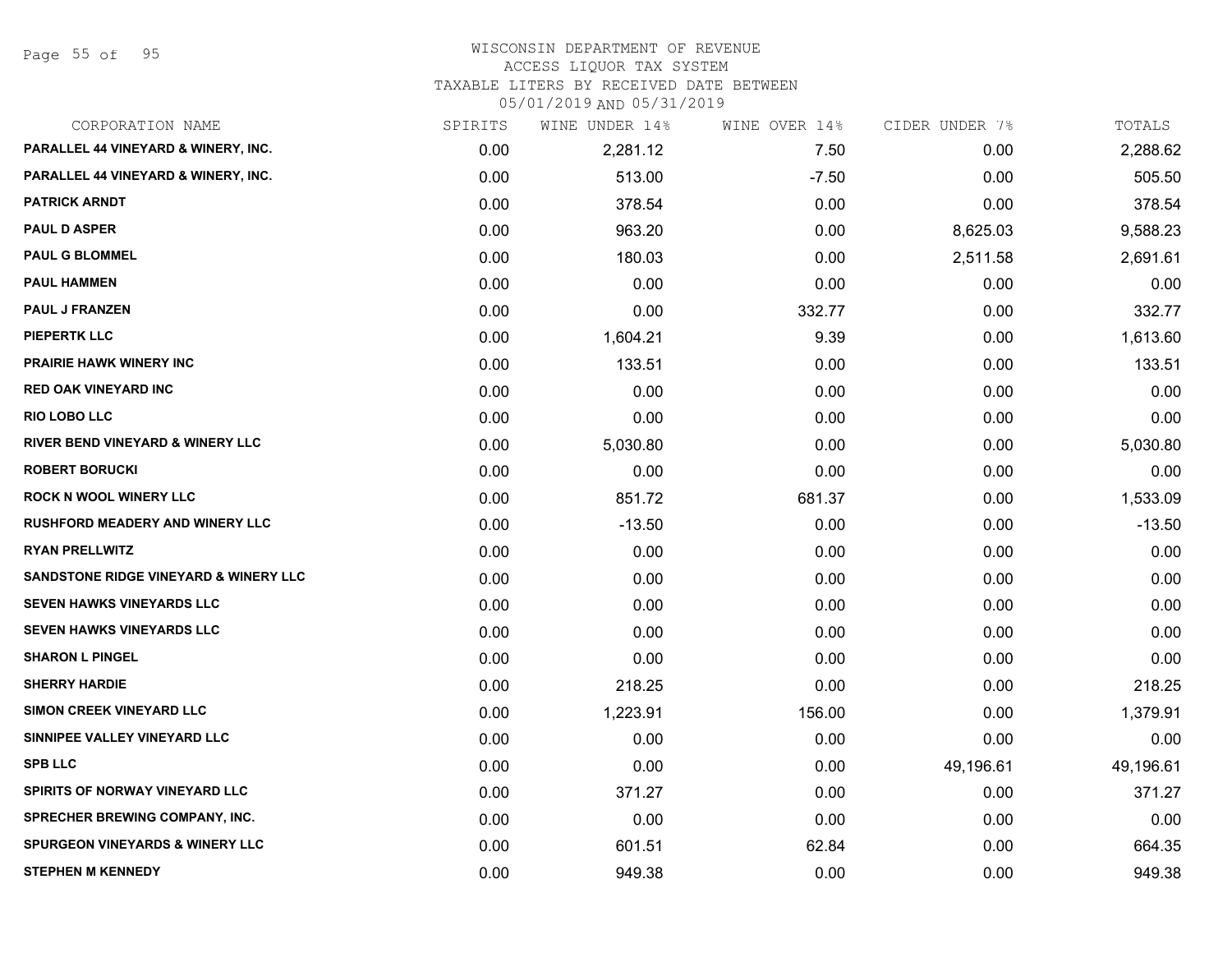Page 56 of 95

# WISCONSIN DEPARTMENT OF REVENUE ACCESS LIQUOR TAX SYSTEM TAXABLE LITERS BY RECEIVED DATE BETWEEN

| CORPORATION NAME                                   | SPIRITS | WINE UNDER 14% | WINE OVER 14% | CIDER UNDER 7% | TOTALS    |
|----------------------------------------------------|---------|----------------|---------------|----------------|-----------|
| <b>STEVEN DEBAKER</b>                              | 0.00    | 0.00           | 0.00          | 0.00           | 0.00      |
| <b>STEVEN M &amp; JUDITH A JACOBSON LLC</b>        | 0.00    | 363.36         | 0.00          | 0.00           | 363.36    |
| <b>STILLMANK BREWING COMPANY</b>                   | 0.00    | 0.00           | 0.00          | 0.00           | 0.00      |
| <b>STONES THROW WINERY INC</b>                     | 0.00    | 162.77         | 8,975.18      | 0.00           | 9,137.95  |
| <b>SUNSET HOLLOW RANCH</b>                         | 0.00    | 0.00           | 0.00          | 0.00           | 0.00      |
| <b>SUNSET POINT WINERY LLC</b>                     | 0.00    | 480.25         | 66.64         | 0.00           | 546.89    |
| <b>TENBA RIDGE WINERY LLC</b>                      | 0.00    | 636.74         | 57.99         | 0.00           | 694.73    |
| THE RUM TREE, INC.                                 | 0.00    | 0.00           | 0.00          | 0.00           | 0.00      |
| THE WINE VINEYARD LLC                              | 0.00    | 1,853.98       | 0.00          | 0.00           | 1,853.98  |
| THE WOODLAND TRAIL BEVERAGE COMPANY, INC.          | 0.00    | 0.00           | 0.00          | 0.00           | 0.00      |
| <b>TIMOTHY D GUILD</b>                             | 0.00    | 2,522.97       | 0.00          | 0.00           | 2,522.97  |
| <b>TIMOTHY P MCDONALD</b>                          | 0.00    | 161.98         | 0.00          | 0.00           | 161.98    |
| <b>TODD KUEHL</b>                                  | 0.00    | 7,165.76       | 0.00          | 0.00           | 7,165.76  |
| <b>TOMMYS TOO HIGH WINES LLC</b>                   | 0.00    | 579.16         | 0.00          | 0.00           | 579.16    |
| <b>TRACY A SOMERVILLE</b>                          | 0.00    | 0.00           | 0.00          | 0.00           | 0.00      |
| <b>TROY LANDWEHR</b>                               | 0.00    | 500.25         | 47.25         | 0.00           | 547.50    |
| <b>TWO BROTHERS WINES LLC</b>                      | 0.00    | 420.75         | 0.00          | 0.00           | 420.75    |
| <b>UPSTREAM CIDER LLC</b>                          | 0.00    | 0.00           | 0.00          | 0.00           | 0.00      |
| VAN WYCHEN WINES INC.                              | 0.00    | 0.00           | 0.00          | 0.00           | 0.00      |
| <b>VERNON VINEYARDS LTD</b>                        | 0.00    | 1,198.46       | 0.00          | 0.00           | 1,198.46  |
| <b>VINES TO CELLAR, INC.</b>                       | 0.00    | 1,015.48       | 0.00          | 0.00           | 1,015.48  |
| <b>VON KLAUS WINERY LLC</b>                        | 0.00    | 1,894.74       | 124.31        | 0.00           | 2,019.05  |
| VON STIEHL WINERY LTD.                             | 0.00    | 0.00           | 0.00          | 0.00           | 0.00      |
| VON STIEHL WINERY LTD.                             | 0.00    | 36,991.42      | $-39.88$      | 3,813.99       | 40,765.53 |
| <b>VON STIEHL WINERY LTD.</b>                      | 0.00    | 0.00           | 0.00          | 0.00           | 0.00      |
| <b>WEST PRAIRIE WINERY LLC</b>                     | 0.00    | 8,810.25       | 0.00          | 0.00           | 8,810.25  |
| <b>WHISPERING BLUFFS VINEYARD &amp; WINERY LTD</b> | 0.00    | 216.00         | 9.00          | 0.00           | 225.00    |
| <b>WHITE BEAR SPIRITS LLC</b>                      | 0.00    | 10,583.98      | 358.50        | 0.00           | 10,942.48 |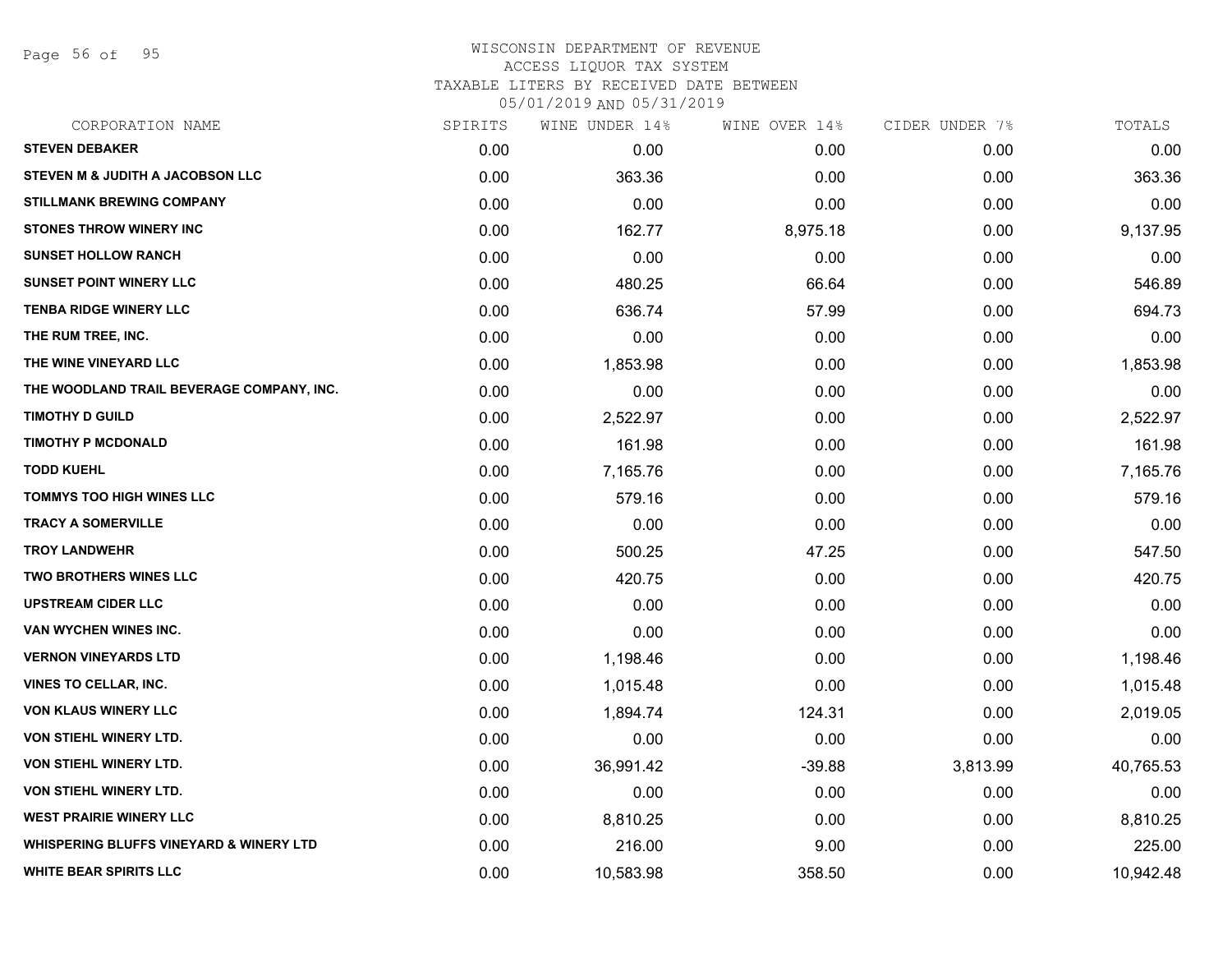Page 57 of 95

| CORPORATION NAME                | SPIRITS | UNDER 14%<br>WINE | WINE OVER 14% | CIDER UNDER<br>7% | TOTALS     |
|---------------------------------|---------|-------------------|---------------|-------------------|------------|
| WHITE WINTER WINERY INC         | 0.00    | 0.00              | 0.00          | 0.00              | 0.00       |
| <b>WILD EPITOME LLC</b>         | 0.00    | 0.00              | 0.00          | 0.00              | 0.00       |
| <b>WILD HARE LLC</b>            | 0.00    | 0.00              | 0.00          | 0.00              | 0.00       |
| <b>WILLIAM F BLUHM</b>          | 0.00    | 5,312.53          | 14.23         | 0.00              | 5,326.76   |
| <b>WINEMAKER'S DAUGHTER LLC</b> | 0.00    | 162.77            | 0.00          | 0.00              | 162.77     |
| <b>WINESITTER BREWHOUSE LLC</b> | 0.00    | 0.00              | 0.00          | 0.00              | 0.00       |
| <b>WOLLERSHEIM WINERY, INC.</b> | 12.00   | 67,465.26         | 1,134.75      | 0.00              | 68,612.01  |
| <b>WOLLERSHEIM WINERY, INC.</b> | 0.00    | 8,319.07          | 1,210.61      | 0.00              | 9,529.68   |
| TOTAL LITERS FOR 5/31/2019      | 12.00   | 279,204.76        | 15,096.36     | 87,092.59         | 381,405.71 |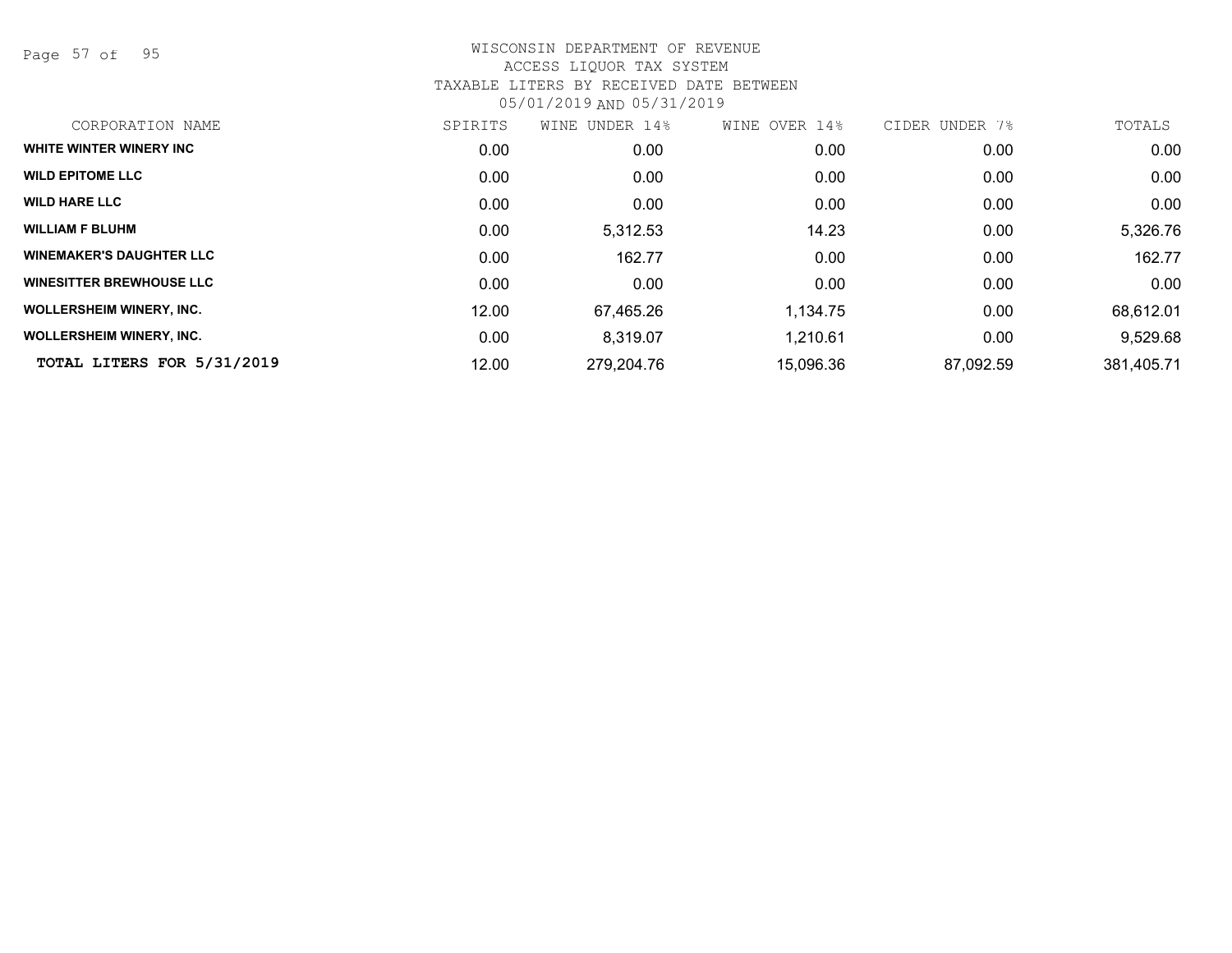Page 58 of 95

# WISCONSIN DEPARTMENT OF REVENUE ACCESS LIQUOR TAX SYSTEM TAXABLE LITERS BY RECEIVED DATE BETWEEN 05/01/2019 AND 05/31/2019

| SPIRITS | WINE UNDER 14% | WINE OVER 14%       | CIDER UNDER 7% | TOTALS |
|---------|----------------|---------------------|----------------|--------|
|         |                | (WDS)               |                |        |
| 0.00    | 0.00           | 0.00                | 0.00           | 0.00   |
| 0.00    | 0.00           | 0.00                | 0.00           | 0.00   |
| 0.00    | 0.00           | 0.00                | 0.00           | 0.00   |
| 0.00    | 0.00           | 0.00                | 0.00           | 0.00   |
| 0.00    | 0.00           | 0.00                | 0.00           | 0.00   |
| 0.00    | 0.00           | 0.00                | 0.00           | 0.00   |
| 0.00    | 0.00           | 0.00                | 0.00           | 0.00   |
| 0.00    | 0.00           | 0.00                | 0.00           | 0.00   |
| 0.00    | 0.00           | 0.00                | 0.00           | 0.00   |
| 0.00    | 0.00           | 0.00                | 0.00           | 0.00   |
| 0.00    | 0.00           | 0.00                | 0.00           | 0.00   |
| 0.00    | 0.00           | 0.00                | 0.00           | 0.00   |
| 0.00    | 0.00           | 0.00                | 0.00           | 0.00   |
| 0.00    | 0.00           | 0.00                | 0.00           | 0.00   |
| 0.00    | 0.00           | 0.00                | 0.00           | 0.00   |
| 0.00    | 0.00           | 3.36                | 0.00           | 3.36   |
| 0.00    | 0.00           | 0.00                | 0.00           | 0.00   |
| 0.00    | 0.00           | 0.00                | 0.00           | 0.00   |
|         |                | WINE DIRECT SHIPPER |                |        |

**ALEJANDRO BULGHERONI ESTATE LLC** 0.00 0.00 0.00 0.00 0.00 **ALEXANDER P OXMAN** 0.00 0.00 0.00 0.00 0.00 **ALEXANDRIA NICOLE CELLARS LLC** 0.00 0.00 0.00 0.00 0.00 **ALOFT WINES LLC** 0.00 0.00 0.00 0.00 0.00 **ALPHA & OMEGA WINERY LLC** 0.00 0.00 0.00 0.00 0.00 **ALTAMURA WINERY INC** 0.00 0.00 0.00 0.00 0.00 **ALVAREZ VINEYARDS LLC** 0.00 1.50 0.00 0.00 1.50 **AMANDA STEFL** 0.00 0.00 0.00 0.00 0.00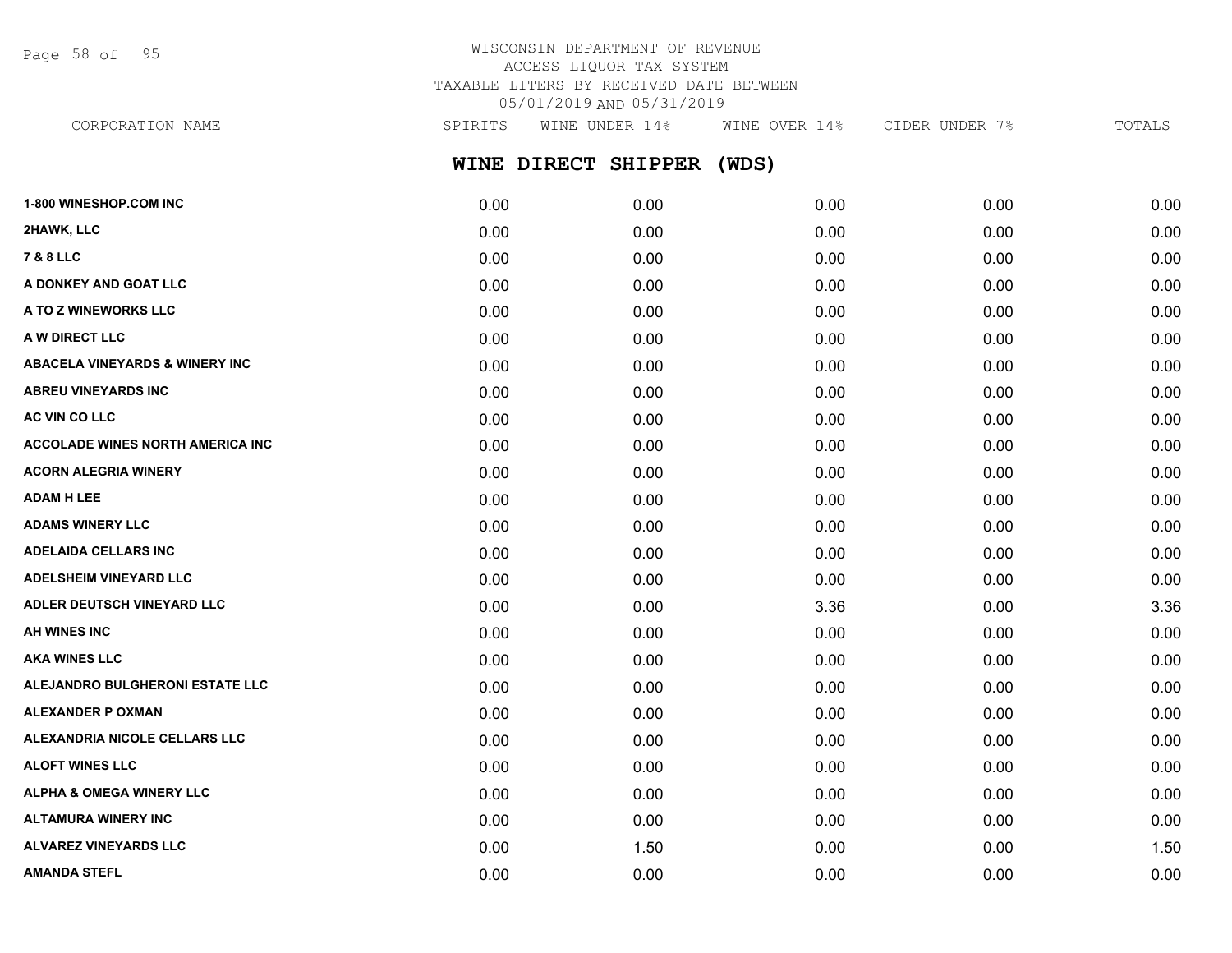Page 59 of 95

| CORPORATION NAME                            | SPIRITS | WINE UNDER 14% | WINE OVER 14% | CIDER UNDER 7% | TOTALS |
|---------------------------------------------|---------|----------------|---------------|----------------|--------|
| <b>AMAPOLA CREEK VINEYARDS &amp; WINERY</b> | 0.00    | 0.00           | 0.00          | 0.00           | 0.00   |
| <b>AMAVI CELLARS LLC</b>                    | 0.00    | 0.00           | 0.00          | 0.00           | 0.00   |
| <b>AMERICAN WINE TRADE INC</b>              | 0.00    | 0.00           | 0.00          | 0.00           | 0.00   |
| <b>AMICI CELLARS INC</b>                    | 0.00    | 0.00           | 0.00          | 0.00           | 0.00   |
| <b>AMIZETTA VINEYARDS WINERY LLC</b>        | 0.00    | 0.00           | 0.00          | 0.00           | 0.00   |
| <b>AMPELOS CELLARS INC</b>                  | 0.00    | 0.00           | 0.00          | 0.00           | 0.00   |
| <b>AMUSE BOUCHE LLC</b>                     | 0.00    | 0.00           | 0.00          | 0.00           | 0.00   |
| <b>ANCIENT PEAK INC</b>                     | 0.00    | 0.00           | 0.00          | 0.00           | 0.00   |
| ANDERSONS CONN VALLEY WINERY INC            | 0.00    | 0.00           | 0.00          | 0.00           | 0.00   |
| <b>ANDREW J CARINI</b>                      | 0.00    | 0.00           | 0.00          | 0.00           | 0.00   |
| <b>ANDREW TOW</b>                           | 0.00    | 0.00           | 0.00          | 0.00           | 0.00   |
| <b>ANIMO LP</b>                             | 0.00    | 0.00           | 0.00          | 0.00           | 0.00   |
| <b>ANOMALY VINEYARDS LLC</b>                | 0.00    | 0.00           | 0.00          | 0.00           | 0.00   |
| <b>ANTHILL FARMS LLC</b>                    | 0.00    | 0.00           | 0.00          | 0.00           | 0.00   |
| <b>ANTHONY M TRUCHARD</b>                   | 0.00    | 0.00           | 0.00          | 0.00           | 0.00   |
| <b>ANTHONY ROAD WINE CO INC</b>             | 0.00    | 0.00           | 0.00          | 0.00           | 0.00   |
| <b>APPELLATION TRADING COMPANY LLC</b>      | 0.00    | 0.00           | 0.00          | 0.00           | 0.00   |
| <b>AQUA PUMPKIN INC</b>                     | 0.00    | 0.00           | 0.00          | 0.00           | 0.00   |
| <b>ARC WINERY LLC</b>                       | 0.00    | 0.00           | 0.00          | 0.00           | 0.00   |
| <b>ARCHANGEL INVESTMENTS LLC</b>            | 0.00    | 0.00           | 0.00          | 0.00           | 0.00   |
| <b>ARETE WINES LLC</b>                      | 0.00    | 0.00           | 0.00          | 0.00           | 0.00   |
| <b>ARIETTA INC</b>                          | 0.00    | 0.00           | 0.00          | 0.00           | 0.00   |
| <b>ARISTA WINES LLC</b>                     | 0.00    | 0.00           | 0.00          | 0.00           | 0.00   |
| ARIZONA STRONGHOLD VINEYARDS LLC            | 0.00    | 0.00           | 0.00          | 0.00           | 0.00   |
| <b>ARKENSTONE VINEYARDS LLC</b>             | 0.00    | 0.00           | 0.00          | 0.00           | 0.00   |
| <b>ARMIDA WINERY INC</b>                    | 0.00    | 0.00           | 0.00          | 0.00           | 0.00   |
| <b>ARMSTRONG VINEYARDS INC</b>              | 0.00    | 0.00           | 0.00          | 0.00           | 0.00   |
| <b>ARRINGTON VINEYARDS LLC</b>              | 0.00    | 0.00           | 0.00          | 0.00           | 0.00   |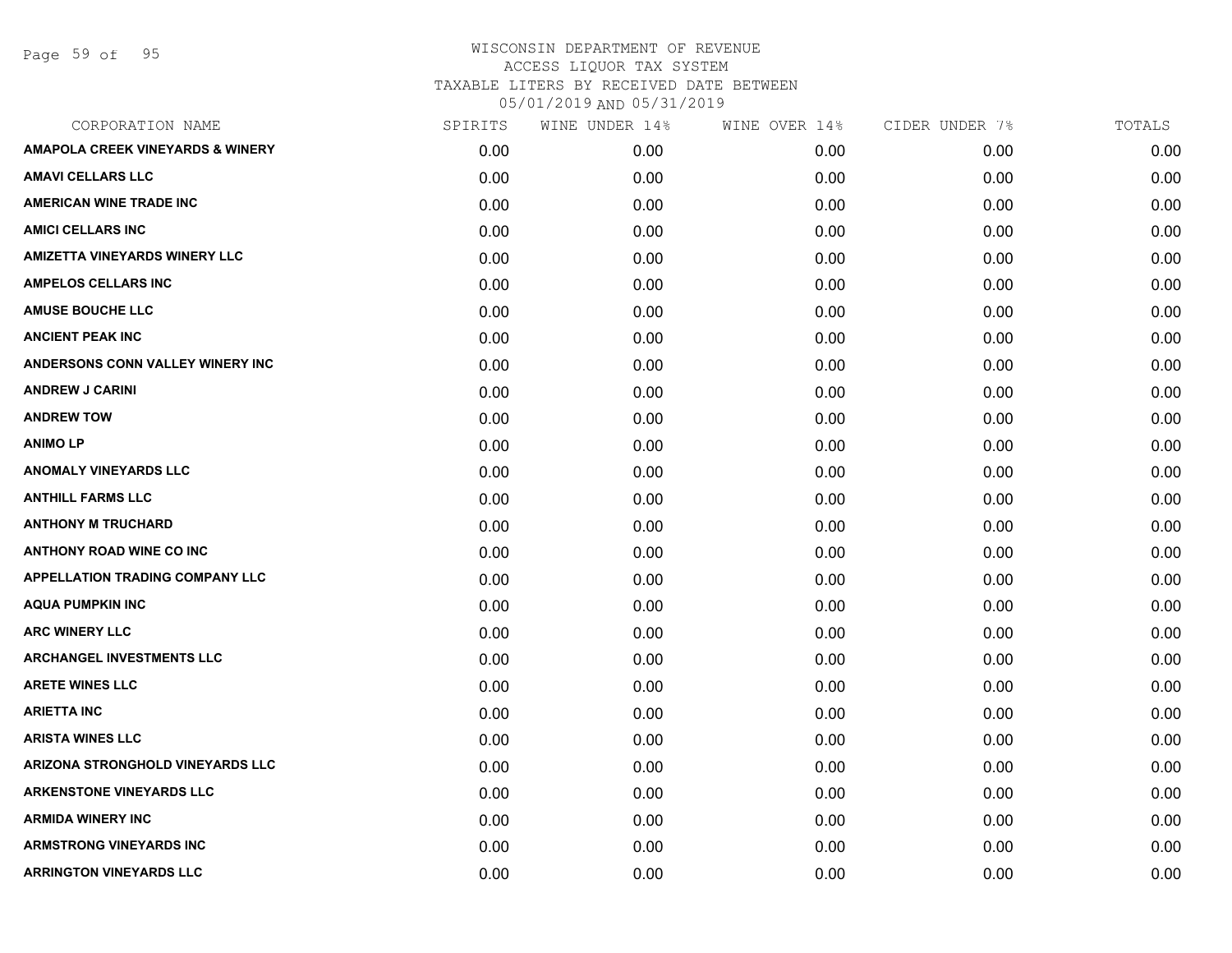Page 60 of 95

| CORPORATION NAME                       | SPIRITS | WINE UNDER 14% | WINE OVER 14% | CIDER UNDER 7% | TOTALS |
|----------------------------------------|---------|----------------|---------------|----------------|--------|
| <b>ARTISTE MANAGEMENT CO LLC</b>       | 0.00    | 0.00           | 0.00          | 0.00           | 0.00   |
| AU BON CLIMAT LLC                      | 0.00    | 13.50          | 0.00          | 0.00           | 13.50  |
| <b>AUBERT WINEGROWING INC</b>          | 0.00    | 0.00           | 0.00          | 0.00           | 0.00   |
| <b>AUGUST BRIGGS JR INC</b>            | 0.00    | 0.00           | 0.00          | 0.00           | 0.00   |
| <b>AUSTIN NICHOLS &amp; CO INC</b>     | 0.00    | 0.00           | 0.00          | 0.00           | 0.00   |
| AVV WINERY CO LLC                      | 0.00    | 0.00           | 0.00          | 0.00           | 0.00   |
| <b>B &amp; B ORGANICS, LLC</b>         | 0.00    | 0.00           | 0.00          | 0.00           | 0.00   |
| <b>B WISE VINEYARDS LLC</b>            | 0.00    | 0.00           | 0.00          | 0.00           | 0.00   |
| <b>BADGER MOUNTAIN INC</b>             | 0.00    | 0.00           | 0.00          | 0.00           | 0.00   |
| <b>BALBOA WINERY LLC</b>               | 0.00    | 0.00           | 0.00          | 0.00           | 0.00   |
| <b>BALLENTINE VINEYARDS INC</b>        | 0.00    | 0.00           | 0.00          | 0.00           | 0.00   |
| <b>BALTIMORE BEND VINEYARD LLC</b>     | 0.00    | 0.00           | 0.00          | 0.00           | 0.00   |
| <b>BANSHEE WINES LLC</b>               | 0.00    | 0.00           | 0.00          | 0.00           | 0.00   |
| <b>BARGETTOS SANTA CRUZ WINERY INC</b> | 0.00    | 0.00           | 0.00          | 0.00           | 0.00   |
| <b>BARLOW VINEYARDS LLC</b>            | 0.00    | 0.00           | 0.00          | 0.00           | 0.00   |
| <b>BARNARD GRIFFIN INC</b>             | 0.00    | 0.00           | 0.00          | 0.00           | 0.00   |
| <b>BARNETT VINEYARDS LP</b>            | 0.00    | 0.00           | 0.00          | 0.00           | 0.00   |
| <b>BATTLE FAMILY VINEYARDS LLC</b>     | 0.00    | 0.00           | 0.00          | 0.00           | 0.00   |
| <b>BAW INC</b>                         | 0.00    | 0.00           | 0.00          | 0.00           | 0.00   |
| <b>BAYFIELD WINERY, LTD.</b>           | 0.00    | 0.00           | 0.00          | 0.00           | 0.00   |
| <b>BEAUX FRERES LLC</b>                | 0.00    | 0.00           | 0.00          | 0.00           | 0.00   |
| <b>BECKER FARMS INC</b>                | 0.00    | 0.00           | 0.00          | 0.00           | 0.00   |
| <b>BEDELL NORTH FORK LLC</b>           | 0.00    | 0.00           | 0.00          | 0.00           | 0.00   |
| <b>BEDROCK WINE COMPANY LP</b>         | 0.00    | 0.00           | 0.00          | 0.00           | 0.00   |
| <b>BEHRENS AND DRINKWARD</b>           | 0.00    | 0.00           | 0.00          | 0.00           | 0.00   |
| <b>BEL VINO LLC</b>                    | 0.00    | 0.00           | 0.00          | 0.00           | 0.00   |
| <b>BELLAVINI WINERY</b>                | 0.00    | 0.00           | 0.00          | 0.00           | 0.00   |
| <b>BELLEVINEZ LLC</b>                  | 0.00    | 0.00           | 0.00          | 0.00           | 0.00   |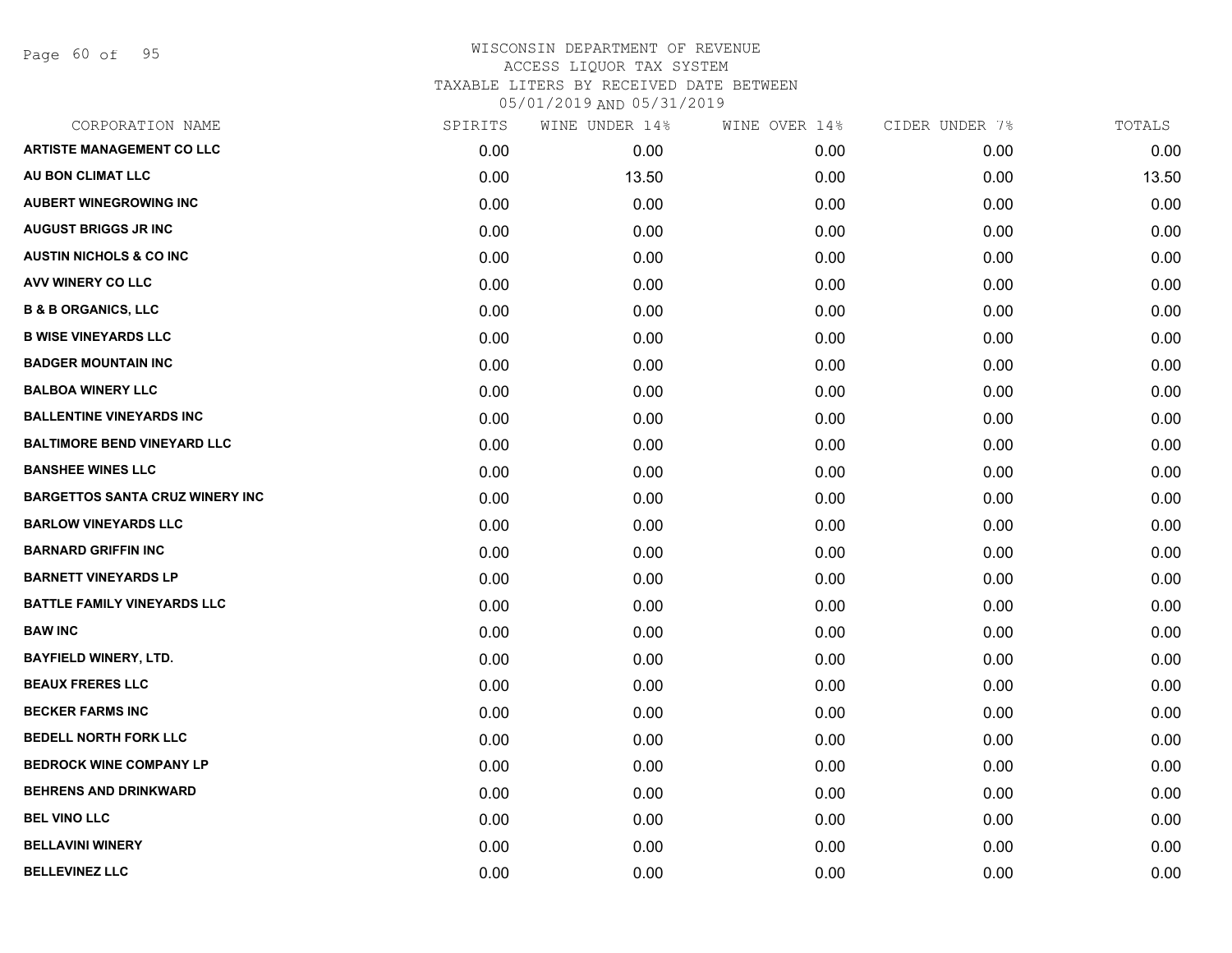Page 61 of 95

| CORPORATION NAME                                              | SPIRITS | WINE UNDER 14% | WINE OVER 14% | CIDER UNDER 7% | TOTALS |
|---------------------------------------------------------------|---------|----------------|---------------|----------------|--------|
| <b>BENESSERE VINEYARDS LTD</b>                                | 0.00    | 0.00           | 0.00          | 0.00           | 0.00   |
| <b>BENNETT LANE WINERY LLC</b>                                | 0.00    | 0.00           | 0.00          | 0.00           | 0.00   |
| <b>BENOVIA WINERY LLC</b>                                     | 0.00    | 0.00           | 0.00          | 0.00           | 0.00   |
| <b>BENT CREEK WINERY LLC</b>                                  | 0.00    | 0.00           | 0.00          | 0.00           | 0.00   |
| <b>BERGSTROM WINES LLC</b>                                    | 0.00    | 0.00           | 0.00          | 0.00           | 0.00   |
| <b>BERNARDUS LLC</b>                                          | 0.00    | 0.00           | 0.00          | 0.00           | 0.00   |
| BETHEL HEIGHTS VINEYARD INC                                   | 0.00    | 0.00           | 0.00          | 0.00           | 0.00   |
| BETTER BRANDS INTERNATIONAL                                   | 0.00    | 0.00           | 0.00          | 0.00           | 0.00   |
| <b>BETZ CELLARS LLC</b>                                       | 0.00    | 0.00           | 0.00          | 0.00           | 0.00   |
| <b>BIEN NACIDO VINEYARDS OF RANCHO TEPUSQUET</b><br><b>LP</b> | 0.00    | 0.00           | 0.00          | 0.00           | 0.00   |
| <b>BIG TABLE FARM, INC</b>                                    | 0.00    | 0.00           | 0.00          | 0.00           | 0.00   |
| <b>BILTMORE ESTATE WINE COMPANY</b>                           | 0.00    | 0.00           | 0.00          | 0.00           | 0.00   |
| <b>BLACK CAT VINEYARD LLC</b>                                 | 0.00    | 0.00           | 0.00          | 0.00           | 0.00   |
| <b>BLACK MESA WINERY LLC</b>                                  | 0.00    | 0.00           | 0.00          | 0.00           | 0.00   |
| <b>BLACKBIRD VINEYARDS LLC</b>                                | 0.00    | 0.00           | 0.00          | 0.00           | 0.00   |
| <b>BLANKIET ESTATE LLC</b>                                    | 0.00    | 0.00           | 0.00          | 0.00           | 0.00   |
| <b>BLIND HORSE WINERY LLC</b>                                 | 0.00    | 0.00           | 0.00          | 0.00           | 0.00   |
| <b>BLUE MOUNTAIN CIDER COMPANY LLC</b>                        | 0.00    | 0.00           | 0.00          | 0.00           | 0.00   |
| <b>BLUE SKY VINTNERS LLC</b>                                  | 0.00    | 0.00           | 0.00          | 0.00           | 0.00   |
| <b>BNA WINE GROUP LLC</b>                                     | 0.00    | 0.00           | 0.00          | 0.00           | 0.00   |
| <b>BOARS VIEW LLC</b>                                         | 0.00    | 0.00           | 0.00          | 0.00           | 0.00   |
| <b>BOEDECKER CELLARS, LLC</b>                                 | 0.00    | 0.00           | 0.00          | 0.00           | 0.00   |
| <b>BOEGER WINERY INC</b>                                      | 0.00    | 0.00           | 0.00          | 0.00           | 0.00   |
| <b>BOGLE VINEYARDS INC</b>                                    | 0.00    | 0.00           | 0.00          | 0.00           | 0.00   |
| <b>BOLO CELLARS, LLC</b>                                      | 0.00    | 0.00           | 0.00          | 0.00           | 0.00   |
| <b>BONNY DOON WINERY INC</b>                                  | 0.00    | 0.00           | 0.00          | 0.00           | 0.00   |
| <b>BOOKWALTER WINERY LLC</b>                                  | 0.00    | 0.00           | 0.00          | 0.00           | 0.00   |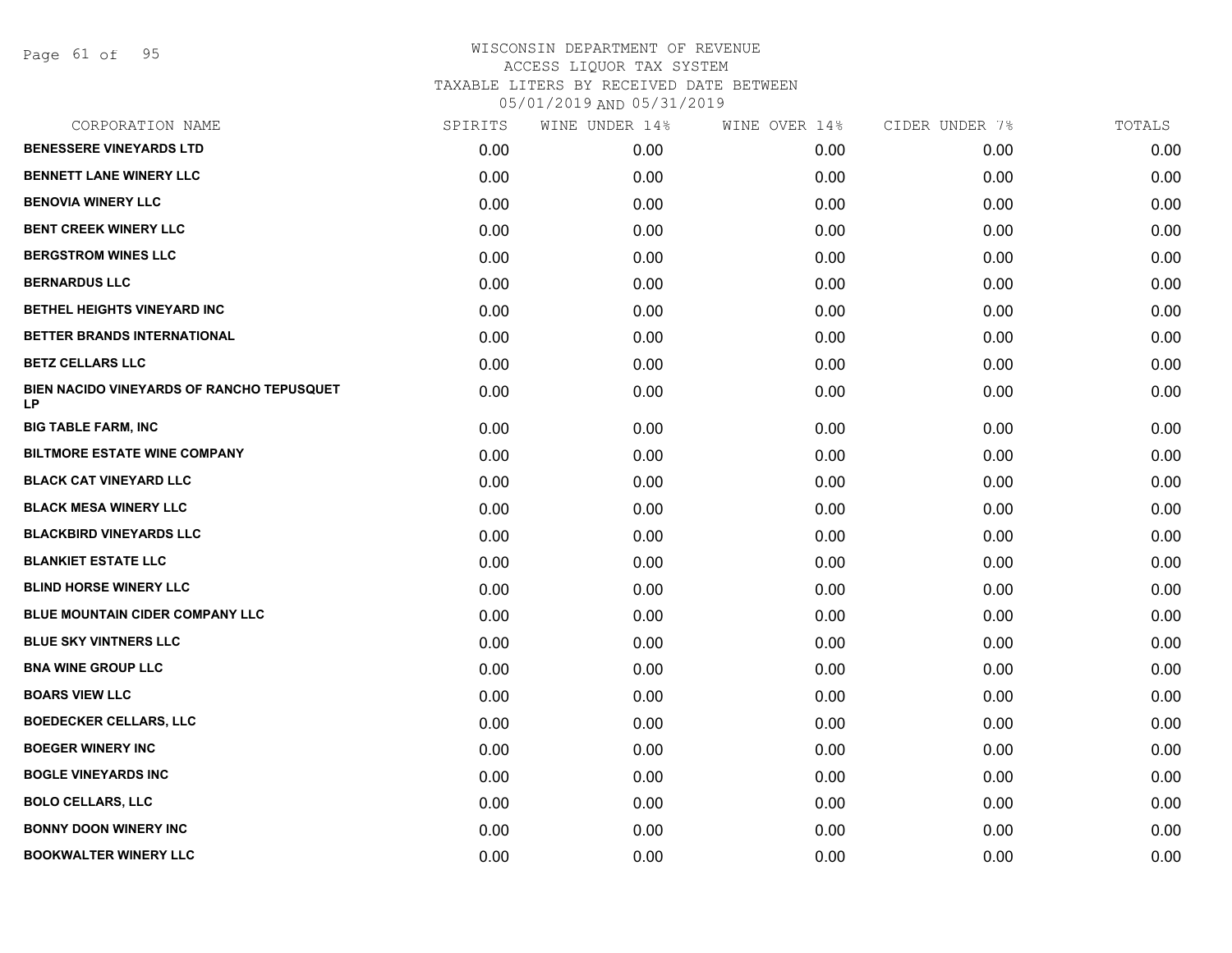Page 62 of 95

| CORPORATION NAME                              | SPIRITS | WINE UNDER 14% | WINE OVER 14% | CIDER UNDER 7% | TOTALS |
|-----------------------------------------------|---------|----------------|---------------|----------------|--------|
| <b>BOTHAM BRANDS LLC</b>                      | 0.00    | 0.00           | 0.00          | 0.00           | 0.00   |
| <b>BOUCHAINE VINEYARDS INC</b>                | 0.00    | 0.00           | 0.00          | 0.00           | 0.00   |
| <b>BOUNDARY BREAKS LLC</b>                    | 0.00    | 0.00           | 0.00          | 0.00           | 0.00   |
| <b>BOWERS HARBOR VINEYARDS AND WINERY INC</b> | 0.00    | 0.00           | 0.00          | 0.00           | 0.00   |
| <b>BRADLEY L ALLEN</b>                        | 0.00    | 0.00           | 0.00          | 0.00           | 0.00   |
| <b>BRANCHES WINERY LLC</b>                    | 0.00    | 0.00           | 0.00          | 0.00           | 0.00   |
| <b>BRASSFIELD ESTATE WINERY LLC</b>           | 0.00    | 0.00           | 0.00          | 0.00           | 0.00   |
| <b>BRECON ESTATE INC</b>                      | 0.00    | 0.00           | 0.00          | 0.00           | 0.00   |
| <b>BRESSLER VINEYARDS LLC</b>                 | 0.00    | 0.00           | 0.00          | 0.00           | 0.00   |
| <b>BRET LOPEZ</b>                             | 0.00    | 0.00           | 0.00          | 0.00           | 0.00   |
| <b>BRIAN C LOKRANTZ</b>                       | 0.00    | 0.00           | 0.00          | 0.00           | 0.00   |
| <b>BRIAN CARTER CELLARS LLC</b>               | 0.00    | 0.00           | 0.00          | 0.00           | 0.00   |
| <b>BRIAN M HEATH</b>                          | 0.00    | 0.00           | 0.00          | 0.00           | 0.00   |
| <b>BRIDGEVIEW VINEYARDS INC</b>               | 0.00    | 0.00           | 0.00          | 0.00           | 0.00   |
| <b>BRIGADOON FARM &amp; WINERY LLC</b>        | 0.00    | 0.00           | 0.00          | 0.00           | 0.00   |
| <b>BRIGHT CELLARS INC</b>                     | 0.00    | 0.00           | 0.00          | 0.00           | 0.00   |
| <b>BRIX CIDER LLC</b>                         | 0.00    | 0.00           | 0.00          | 0.00           | 0.00   |
| <b>BRONCO WINE COMPANY</b>                    | 0.00    | 0.00           | 0.00          | 0.00           | 0.00   |
| <b>BROWN COUNTY WINE COMPANY, INC.</b>        | 0.00    | 0.00           | 0.00          | 0.00           | 0.00   |
| <b>BROWN ESTATE VINEYARDS LLC</b>             | 0.00    | 0.00           | 0.00          | 0.00           | 0.00   |
| <b>BROWNE FAMILY WINES LLC</b>                | 0.00    | 0.00           | 0.00          | 0.00           | 0.00   |
| <b>BRUTOCAO CELLARS LP</b>                    | 0.00    | 0.00           | 0.00          | 0.00           | 0.00   |
| <b>BRYANT VINEYARDS INC</b>                   | 0.00    | 0.00           | 0.00          | 0.00           | 0.00   |
| <b>BUCKLER FAMILY VINEYARDS LLC</b>           | 0.00    | 0.00           | 0.00          | 0.00           | 0.00   |
| <b>BULLY HILL VINEYARDS INC</b>               | 0.00    | 0.00           | 0.00          | 0.00           | 0.00   |
| <b>BURGESS CELLARS INC</b>                    | 0.00    | 0.00           | 0.00          | 0.00           | 0.00   |
| <b>BURRELL SCHOOL VINEYARDS INC.</b>          | 0.00    | 0.00           | 0.00          | 0.00           | 0.00   |
| <b>BUTTONWOOD FARM WINERY INC</b>             | 0.00    | 0.00           | 0.00          | 0.00           | 0.00   |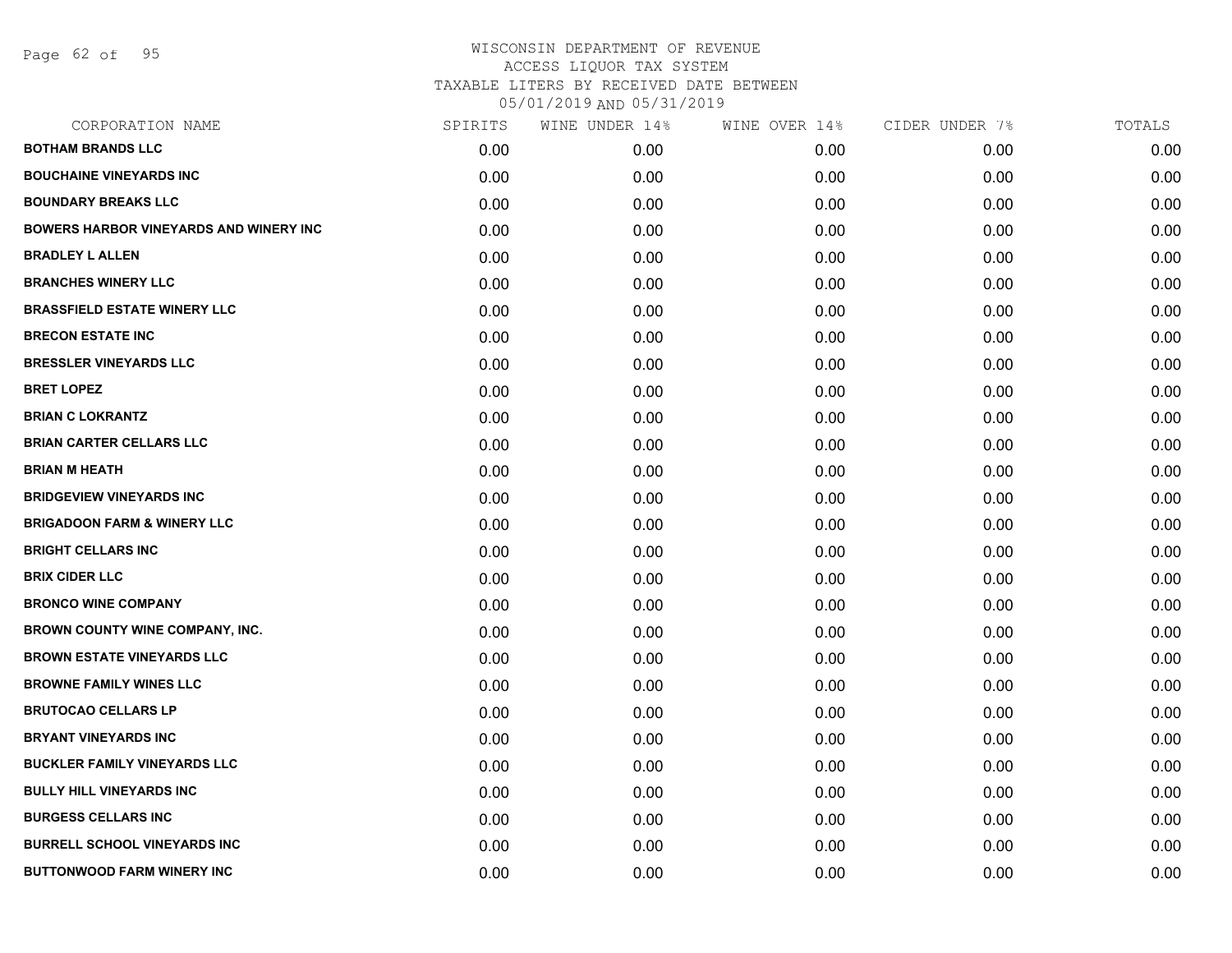Page 63 of 95

# WISCONSIN DEPARTMENT OF REVENUE ACCESS LIQUOR TAX SYSTEM

TAXABLE LITERS BY RECEIVED DATE BETWEEN

| CORPORATION NAME                           | SPIRITS | WINE UNDER 14% | WINE OVER 14% | CIDER UNDER 7% | TOTALS   |
|--------------------------------------------|---------|----------------|---------------|----------------|----------|
| <b>BWSC LLC</b>                            | 0.00    | 0.00           | 0.00          | 0.00           | 0.00     |
| <b>C &amp; C WINE SERVICES INC</b>         | 0.00    | 0.00           | 0.00          | 0.00           | 0.00     |
| <b>C &amp; N CORPORATION</b>               | 0.00    | $-18.00$       | 0.00          | 0.00           | $-18.00$ |
| C G DI ARIE VINEYARD & WINERY LLC          | 0.00    | 0.00           | 0.00          | 0.00           | 0.00     |
| <b>C MONDAVI &amp; SONS</b>                | 0.00    | 0.00           | 0.00          | 0.00           | 0.00     |
| <b>CADA LLC</b>                            | 0.00    | 0.00           | 0.00          | 0.00           | 0.00     |
| <b>CAIN CELLARS INC</b>                    | 0.00    | 0.00           | 0.00          | 0.00           | 0.00     |
| <b>CAKEBREAD CELLARS</b>                   | 0.00    | 0.00           | 0.00          | 0.00           | 0.00     |
| <b>CALCAREOUS VINEYARD LLC</b>             | 0.00    | 0.00           | 0.00          | 0.00           | 0.00     |
| <b>CALDWELL WINERY LLC</b>                 | 0.00    | 0.00           | 0.00          | 0.00           | 0.00     |
| <b>CALLAWAY TEMECULA LP</b>                | 0.00    | 0.00           | 0.00          | 0.00           | 0.00     |
| <b>CANA'S FEAST WINERY LLC</b>             | 0.00    | 0.00           | 0.00          | 0.00           | 0.00     |
| <b>CARACCIOLI CELLARS INC</b>              | 0.00    | 0.00           | 0.00          | 0.00           | 0.00     |
| <b>CARL THOMA</b>                          | 0.00    | 0.00           | 0.00          | 0.00           | 0.00     |
| <b>CARLISLE WINERY &amp; VINEYARDS LLC</b> | 0.00    | 0.00           | 0.00          | 0.00           | 0.00     |
| <b>CARLSON VINEYARDS INC</b>               | 0.00    | 0.00           | 0.00          | 0.00           | 0.00     |
| <b>CARNEROS WINE COMPANY INC</b>           | 0.00    | 0.00           | 0.00          | 0.00           | 0.00     |
| <b>CASTORO CELLARS</b>                     | 0.00    | 0.00           | 0.00          | 0.00           | 0.00     |
| <b>CATHERINE ELIZABETH INC</b>             | 0.00    | 0.00           | 0.00          | 0.00           | 0.00     |
| <b>CAYMUS VINEYARDS INC</b>                | 0.00    | 0.00           | 0.00          | 0.00           | 0.00     |
| <b>CECIL A ZERBA</b>                       | 0.00    | 0.00           | 0.00          | 0.00           | 0.00     |
| <b>CEDAR KNOLL VINEYARDS INC</b>           | 0.00    | 0.00           | 0.00          | 0.00           | 0.00     |
| <b>CEJA VINEYARDS INC</b>                  | 0.00    | 0.00           | 0.00          | 0.00           | 0.00     |
| <b>CELLAR RAT CELLARS LLC</b>              | 0.00    | 0.00           | 0.00          | 0.00           | 0.00     |
| <b>CHACEWATER LLC</b>                      | 0.00    | 0.00           | 0.00          | 0.00           | 0.00     |
| <b>CHAPPELLET WINERY INC</b>               | 0.00    | 0.00           | 0.00          | 0.00           | 0.00     |
| <b>CHARLES &amp; MARTHA BARRA</b>          | 0.00    | 0.00           | 0.00          | 0.00           | 0.00     |
| <b>CHARLES REININGER LLC</b>               | 0.00    | 0.00           | 0.00          | 0.00           | 0.00     |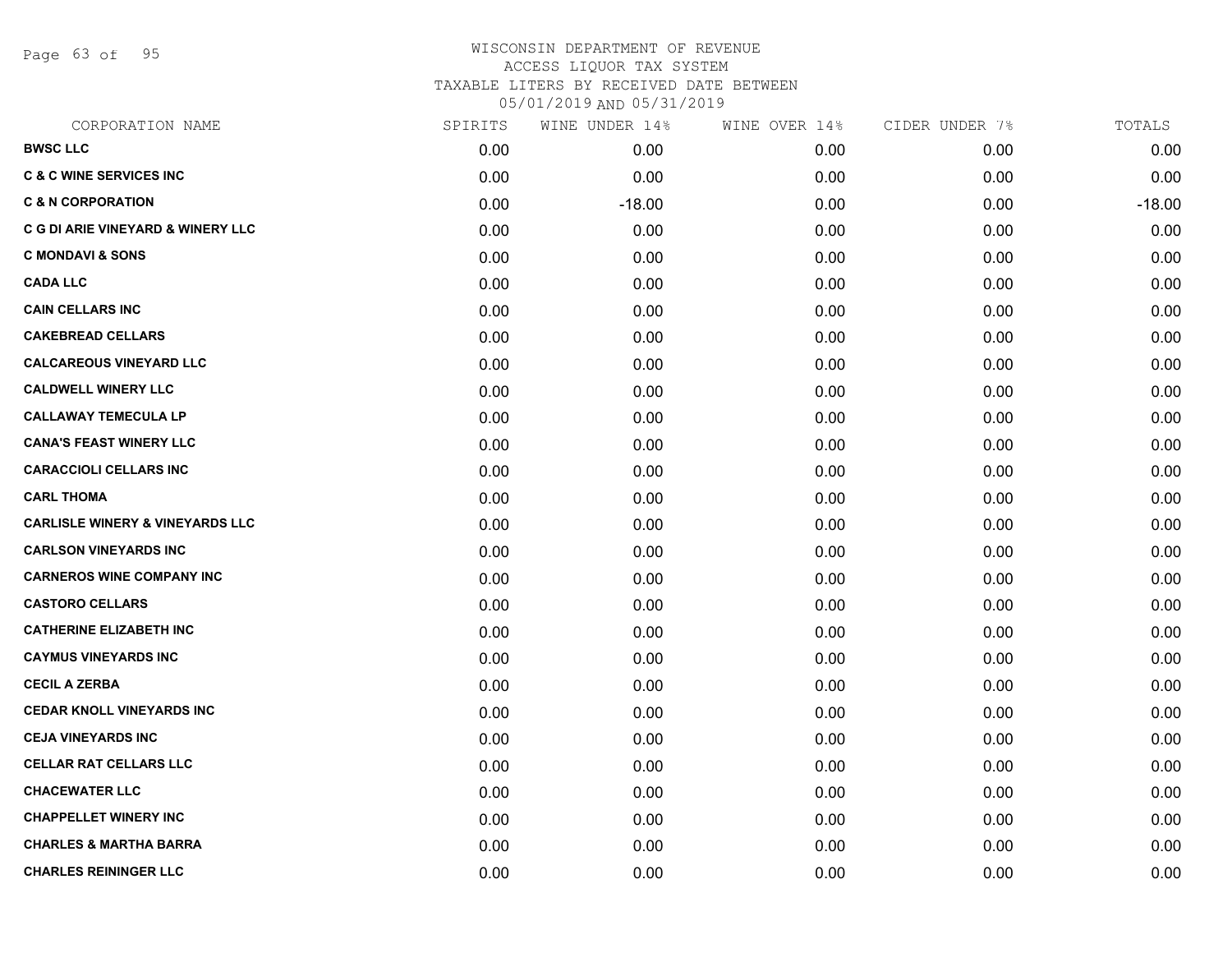Page 64 of 95

| CORPORATION NAME                                  | SPIRITS | WINE UNDER 14% | WINE OVER 14% | CIDER UNDER 7% | TOTALS |
|---------------------------------------------------|---------|----------------|---------------|----------------|--------|
| <b>CHATEAU BIANCA INC</b>                         | 0.00    | 0.00           | 0.00          | 0.00           | 0.00   |
| <b>CHATEAU DIANA LLC</b>                          | 0.00    | 0.00           | 0.00          | 0.00           | 0.00   |
| <b>CHATEAU GRAND TRAVERSE LTD</b>                 | 0.00    | 0.00           | 0.00          | 0.00           | 0.00   |
| <b>CHATEAU MARGENE INC</b>                        | 0.00    | 0.00           | 0.00          | 0.00           | 0.00   |
| <b>CHATEAU MORRISETTE INC</b>                     | 0.00    | 0.00           | 0.00          | 0.00           | 0.00   |
| <b>CHATEAU OPERATIONS, LTD.</b>                   | 0.00    | 0.00           | 0.00          | 0.00           | 0.00   |
| <b>CHATEAU POTELLE HOLDINGS LLC</b>               | 0.00    | 0.00           | 0.00          | 0.00           | 0.00   |
| <b>CHATEAU ST CROIX WINERY &amp; VINEYARD LLC</b> | 0.00    | 0.00           | 0.00          | 0.00           | 0.00   |
| <b>CHERRY HILL LLC</b>                            | 0.00    | 0.00           | 0.00          | 0.00           | 0.00   |
| <b>CHIARELLO FAMILY VINEYARDS LLC</b>             | 0.00    | 0.00           | 0.00          | 0.00           | 0.00   |
| <b>CHIMNEY ROCK WINERY LLC</b>                    | 0.00    | 0.00           | 0.00          | 0.00           | 0.00   |
| <b>CHRISTOPHE BARON</b>                           | 0.00    | 0.00           | 0.00          | 0.00           | 0.00   |
| <b>CHRISTOPHER FIGGINS</b>                        | 0.00    | 0.00           | 0.00          | 0.00           | 0.00   |
| <b>CHRISTOPHER L SHOWN</b>                        | 0.00    | 0.00           | 0.00          | 0.00           | 0.00   |
| <b>CIDER HOUSE OF WISCONSIN LLC</b>               | 0.00    | 0.00           | 0.00          | 0.00           | 0.00   |
| <b>CINNABAR WINERY LLC</b>                        | 0.00    | 0.00           | 0.00          | 0.00           | 0.00   |
| <b>CIPCO INC.</b>                                 | 0.00    | 0.00           | 0.00          | 0.00           | 0.00   |
| <b>CLAY JAR HOLDINGS LLC</b>                      | 0.00    | 0.00           | 0.00          | 0.00           | 0.00   |
| <b>CLEARWATER CANYON CELLARS LLC</b>              | 0.00    | 0.00           | 0.00          | 0.00           | 0.00   |
| <b>CLIF BAR FAMILY WINERY &amp; FARM LLC</b>      | 0.00    | 0.00           | 0.00          | 0.00           | 0.00   |
| <b>CLINE CELLARS INC</b>                          | 0.00    | 0.00           | 0.00          | 0.00           | 0.00   |
| <b>CLOS DU VAL WINE CO LTD</b>                    | 0.00    | 0.00           | 0.00          | 0.00           | 0.00   |
| <b>CLOS LACHANCE WINES LLC</b>                    | 0.00    | 0.00           | 0.00          | 0.00           | 0.00   |
| <b>COCKERELL WINE CONSULTING LLC</b>              | 0.00    | 0.00           | 0.00          | 0.00           | 0.00   |
| <b>CODORNIU NAPA INC</b>                          | 0.00    | 0.00           | 0.00          | 0.00           | 0.00   |
| <b>COELHO WINERY INC</b>                          | 0.00    | 0.00           | 0.00          | 0.00           | 0.00   |
| <b>COL SOLARE, LLP</b>                            | 0.00    | 0.00           | 0.00          | 0.00           | 0.00   |
| <b>COLGIN PARTNERS LLC</b>                        | 0.00    | 0.00           | 0.00          | 0.00           | 0.00   |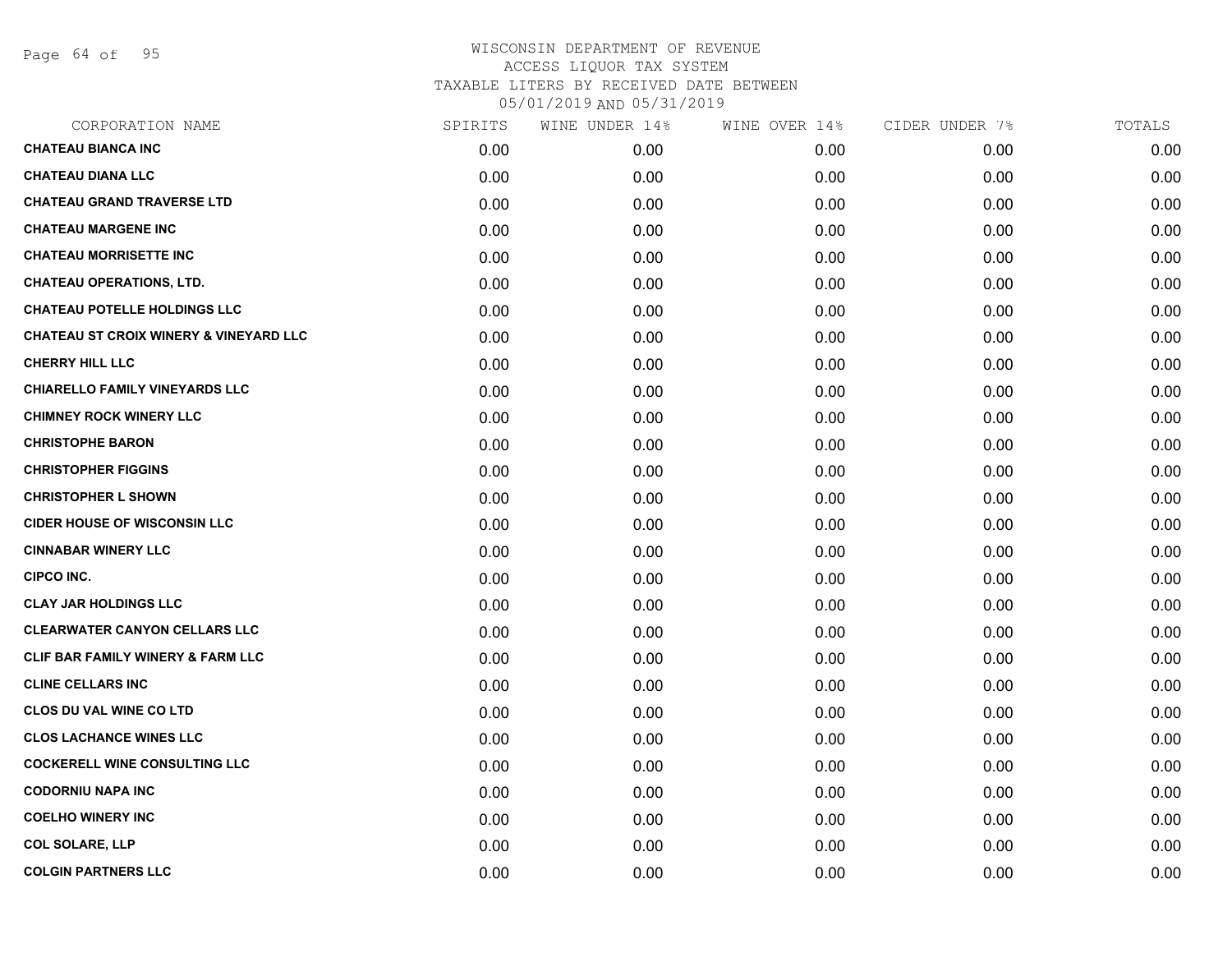Page 65 of 95

| CORPORATION NAME                            | SPIRITS | WINE UNDER 14% | WINE OVER 14% | CIDER UNDER 7% | TOTALS |
|---------------------------------------------|---------|----------------|---------------|----------------|--------|
| <b>COLLEEN M BOS</b>                        | 0.00    | 0.00           | 0.00          | 0.00           | 0.00   |
| <b>COLUMBIA RIVER WINERY INC</b>            | 0.00    | 0.00           | 0.00          | 0.00           | 0.00   |
| <b>CONSTELLATION BRANDS U.S. OPERATIONS</b> | 0.00    | 0.00           | 0.00          | 0.00           | 0.00   |
| <b>CONUNDRUM WINERY LLC</b>                 | 0.00    | 0.00           | 0.00          | 0.00           | 0.00   |
| <b>CONWAY VINEYARDS INC</b>                 | 0.00    | 0.00           | 0.00          | 0.00           | 0.00   |
| <b>COOL HAND VINEYARDS LLC</b>              | 0.00    | 0.00           | 0.00          | 0.00           | 0.00   |
| <b>COPPER CANE LLC</b>                      | 0.00    | 0.00           | 0.00          | 0.00           | 0.00   |
| <b>CORISON WINERY INC</b>                   | 0.00    | 0.00           | 0.00          | 0.00           | 0.00   |
| <b>CORNERSTONE CELLARS LLC</b>              | 0.00    | 0.00           | 0.00          | 0.00           | 0.00   |
| <b>CORY J MICHAL</b>                        | 0.00    | 0.00           | 0.00          | 0.00           | 0.00   |
| <b>COURAGEOUS INC</b>                       | 0.00    | 0.00           | 0.00          | 0.00           | 0.00   |
| <b>CRAIG FLETCHER</b>                       | 0.00    | 0.00           | 0.00          | 0.00           | 0.00   |
| <b>CRAIG S HANDLY</b>                       | 0.00    | 0.00           | 0.00          | 0.00           | 0.00   |
| <b>CREATIVE WINE CONCEPTS INC</b>           | 0.00    | 0.00           | 0.00          | 0.00           | 0.00   |
| <b>CREW WINE COMPANY LLC</b>                | 0.00    | 0.00           | 0.00          | 0.00           | 0.00   |
| <b>CRIMSON WINE GROUP LTD</b>               | 0.00    | 0.00           | 0.00          | 0.00           | 0.00   |
| <b>CRISTOM VINEYARDS INC</b>                | 0.00    | 0.00           | 0.00          | 0.00           | 0.00   |
| <b>CROCKER &amp; STARR WINE CO LLC</b>      | 0.00    | 0.00           | 0.00          | 0.00           | 0.00   |
| <b>CROFT LLC</b>                            | 0.00    | 0.00           | 0.00          | 0.00           | 0.00   |
| <b>CROWN POINT WINERY LLC</b>               | 0.00    | 0.00           | 0.00          | 0.00           | 0.00   |
| <b>CULTIVATE WINES LLC</b>                  | 0.00    | 0.00           | 0.00          | 0.00           | 0.00   |
| <b>CUNAT PREMIUM VINEYARDS LLC</b>          | 0.00    | 0.00           | 0.00          | 0.00           | 0.00   |
| <b>CUSHMAN WINERY CORPORATION</b>           | 0.00    | 0.00           | 0.00          | 0.00           | 0.00   |
| <b>CUVAISON INC</b>                         | 0.00    | 0.00           | 0.00          | 0.00           | 0.00   |
| <b>CWC WINERY LLC</b>                       | 0.00    | 0.00           | 0.00          | 0.00           | 0.00   |
| <b>D &amp; J F CELLARS INC</b>              | 0.00    | 0.00           | 0.00          | 0.00           | 0.00   |
| <b>D MYERS LLC</b>                          | 0.00    | 0.00           | 0.00          | 0.00           | 0.00   |
| <b>DANA ESTATES INC</b>                     | 0.00    | 0.00           | 0.00          | 0.00           | 0.00   |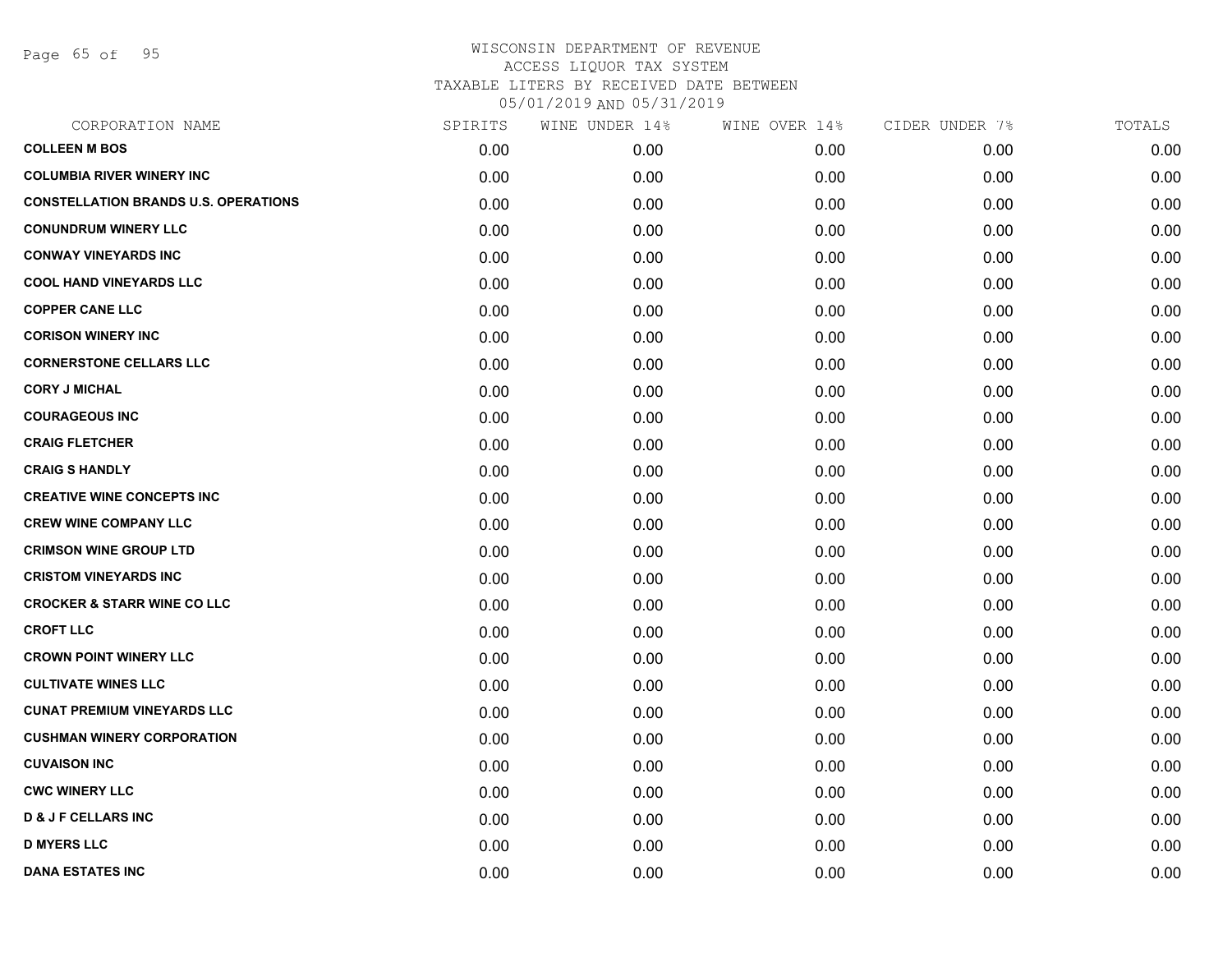Page 66 of 95

| CORPORATION NAME                   | SPIRITS | WINE UNDER 14% | WINE OVER 14% | CIDER UNDER 7% | TOTALS |
|------------------------------------|---------|----------------|---------------|----------------|--------|
| <b>DANICA PATRICK</b>              | 0.00    | 0.00           | 0.00          | 0.00           | 0.00   |
| <b>DANIEL J KOEPKE</b>             | 0.00    | 0.00           | 0.00          | 0.00           | 0.00   |
| DANZA DEL SOL WINERY INC           | 0.00    | 0.00           | 0.00          | 0.00           | 0.00   |
| <b>DANZINGER VINEYARDS LLC</b>     | 0.00    | 0.00           | 0.00          | 0.00           | 0.00   |
| <b>DAOU VINEYARDS LLC</b>          | 0.00    | 0.00           | 0.00          | 0.00           | 0.00   |
| <b>DARIOUSH KHALEDI WINERY LLC</b> | 0.00    | 0.00           | 0.00          | 0.00           | 0.00   |
| <b>DAVID BRUCE WINERY INC</b>      | 0.00    | 0.00           | 0.00          | 0.00           | 0.00   |
| <b>DAVID COFFARO</b>               | 0.00    | 0.00           | 0.00          | 0.00           | 0.00   |
| <b>DAVID F MAHER</b>               | 0.00    | 0.00           | 0.00          | 0.00           | 0.00   |
| <b>DAVID J MATTHEWS</b>            | 0.00    | 0.00           | 0.00          | 0.00           | 0.00   |
| <b>DAVID JAMES LLC</b>             | 0.00    | 0.00           | 0.00          | 0.00           | 0.00   |
| <b>DAVID L MCGEE</b>               | 0.00    | 0.00           | 0.00          | 0.00           | 0.00   |
| <b>DAVIDS PINOT VINEYARDS INC</b>  | 0.00    | 0.00           | 0.00          | 0.00           | 0.00   |
| <b>DAVIS ESTATES LLC</b>           | 0.00    | 0.00           | 0.00          | 0.00           | 0.00   |
| <b>DAWN'S DREAM LLC</b>            | 0.00    | 0.00           | 0.00          | 0.00           | 0.00   |
| DE LA MONTANYA WINERY INC          | 0.00    | 0.00           | 22.50         | 0.00           | 22.50  |
| DEERFIELD RANCH WINERY LLC         | 0.00    | 0.00           | 0.00          | 0.00           | 0.00   |
| <b>DEL DOTTO VINEYARDS INC</b>     | 0.00    | 0.00           | 0.00          | 0.00           | 0.00   |
| <b>DELICATO VINEYARDS INC</b>      | 0.00    | 0.00           | 0.00          | 0.00           | 0.00   |
| <b>DELILLE CELLARS LLC</b>         | 0.00    | 0.00           | 0.00          | 0.00           | 0.00   |
| <b>DENNER WINERY INC</b>           | 0.00    | 0.00           | 0.00          | 0.00           | 0.00   |
| <b>DENNIS R ONEIL</b>              | 0.00    | 0.00           | 0.00          | 0.00           | 0.00   |
| DH GUSTAFSON FAMILY VINEYARDS LLC  | 0.00    | 0.00           | 0.00          | 0.00           | 0.00   |
| <b>DIAMOND MOUNTAIN VINEYARD</b>   | 0.00    | 0.00           | 0.00          | 0.00           | 0.00   |
| <b>DIANA HOBSON</b>                | 0.00    | 0.00           | 0.00          | 0.00           | 0.00   |
| <b>DOMAINE CARNEROS LTD</b>        | 0.00    | 0.00           | 0.00          | 0.00           | 0.00   |
| <b>DOMAINE CHANDON INC</b>         | 0.00    | 0.00           | 0.00          | 0.00           | 0.00   |
| <b>DOMAINE DE MARIA SOTER LLC</b>  | 0.00    | 0.00           | 0.00          | 0.00           | 0.00   |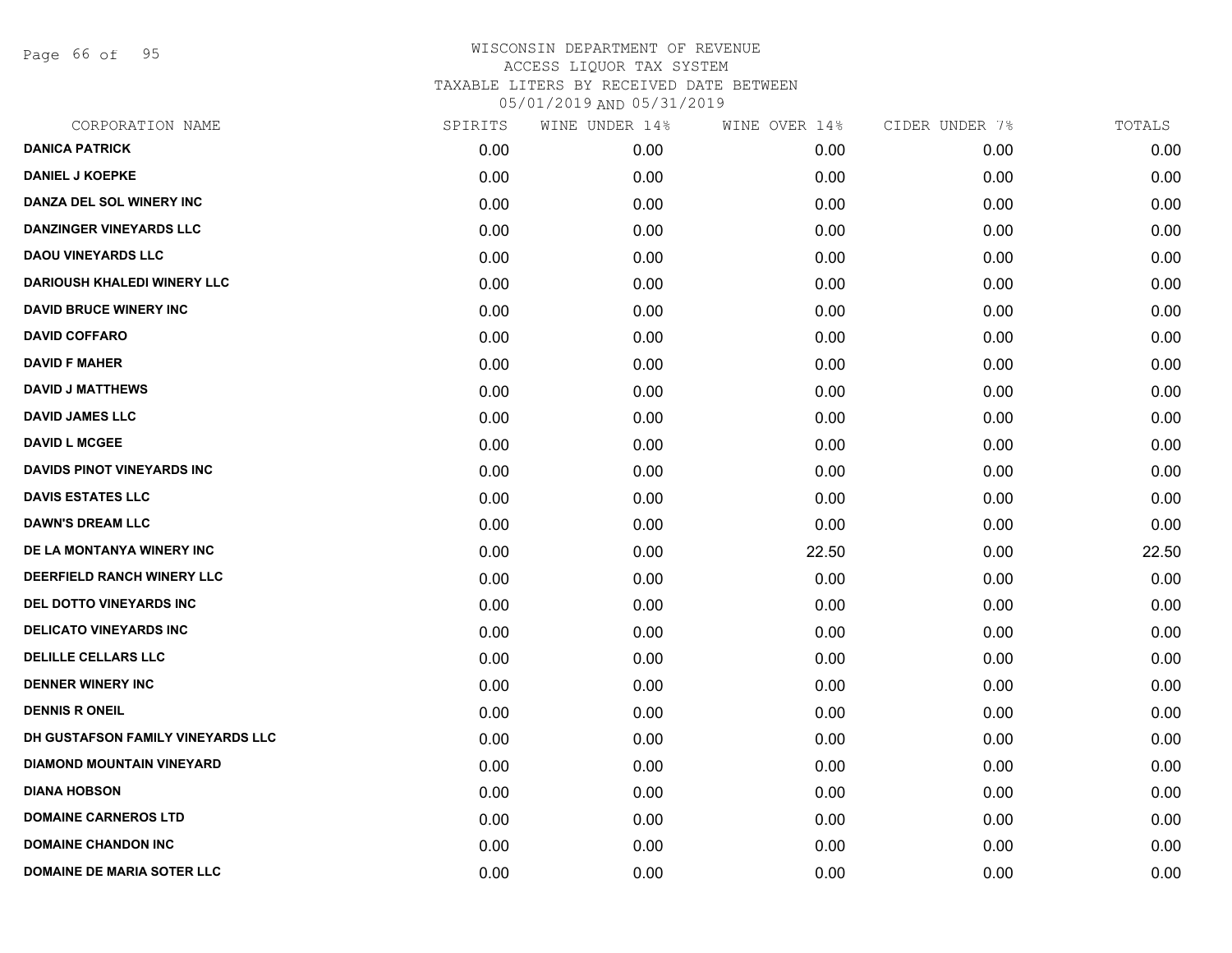Page 67 of 95

| SPIRITS | WINE UNDER 14% | WINE OVER 14% | CIDER UNDER 7% | TOTALS |
|---------|----------------|---------------|----------------|--------|
| 0.00    | 0.00           | 0.00          | 0.00           | 0.00   |
| 0.00    | 0.00           | 0.00          | 0.00           | 0.00   |
| 0.00    | 0.00           | 0.00          | 0.00           | 0.00   |
| 0.00    | 0.00           | 0.00          | 0.00           | 0.00   |
| 0.00    | 0.00           | 0.00          | 0.00           | 0.00   |
| 0.00    | 0.00           | 0.00          | 0.00           | 0.00   |
| 0.00    | 0.00           | 0.00          | 0.00           | 0.00   |
| 0.00    | 0.00           | 0.00          | 0.00           | 0.00   |
| 0.00    | 0.00           | 0.00          | 0.00           | 0.00   |
| 0.00    | 0.00           | 0.00          | 0.00           | 0.00   |
| 0.00    | 0.00           | 0.00          | 0.00           | 0.00   |
| 0.00    | 0.00           | 0.00          | 0.00           | 0.00   |
| 0.00    | 0.00           | 0.00          | 0.00           | 0.00   |
| 0.00    | 0.00           | 0.00          | 0.00           | 0.00   |
| 0.00    | 0.00           | 0.00          | 0.00           | 0.00   |
| 0.00    | 0.00           | 0.00          | 0.00           | 0.00   |
| 0.00    | 0.00           | 0.00          | 0.00           | 0.00   |
| 0.00    | 0.00           | 0.00          | 0.00           | 0.00   |
| 0.00    | 0.00           | 0.00          | 0.00           | 0.00   |
| 0.00    | 0.00           | 0.00          | 0.00           | 0.00   |
| 0.00    | 0.00           | 0.00          | 0.00           | 0.00   |
| 0.00    | 0.00           | 0.00          | 0.00           | 0.00   |
| 0.00    | 0.00           | 0.00          | 0.00           | 0.00   |
| 0.00    | 0.00           | 0.00          | 0.00           | 0.00   |
| 0.00    | 0.00           | 0.00          | 0.00           | 0.00   |
| 0.00    | 0.00           | 0.00          | 0.00           | 0.00   |
| 0.00    | 0.00           | 0.00          | 0.00           | 0.00   |
|         |                |               |                |        |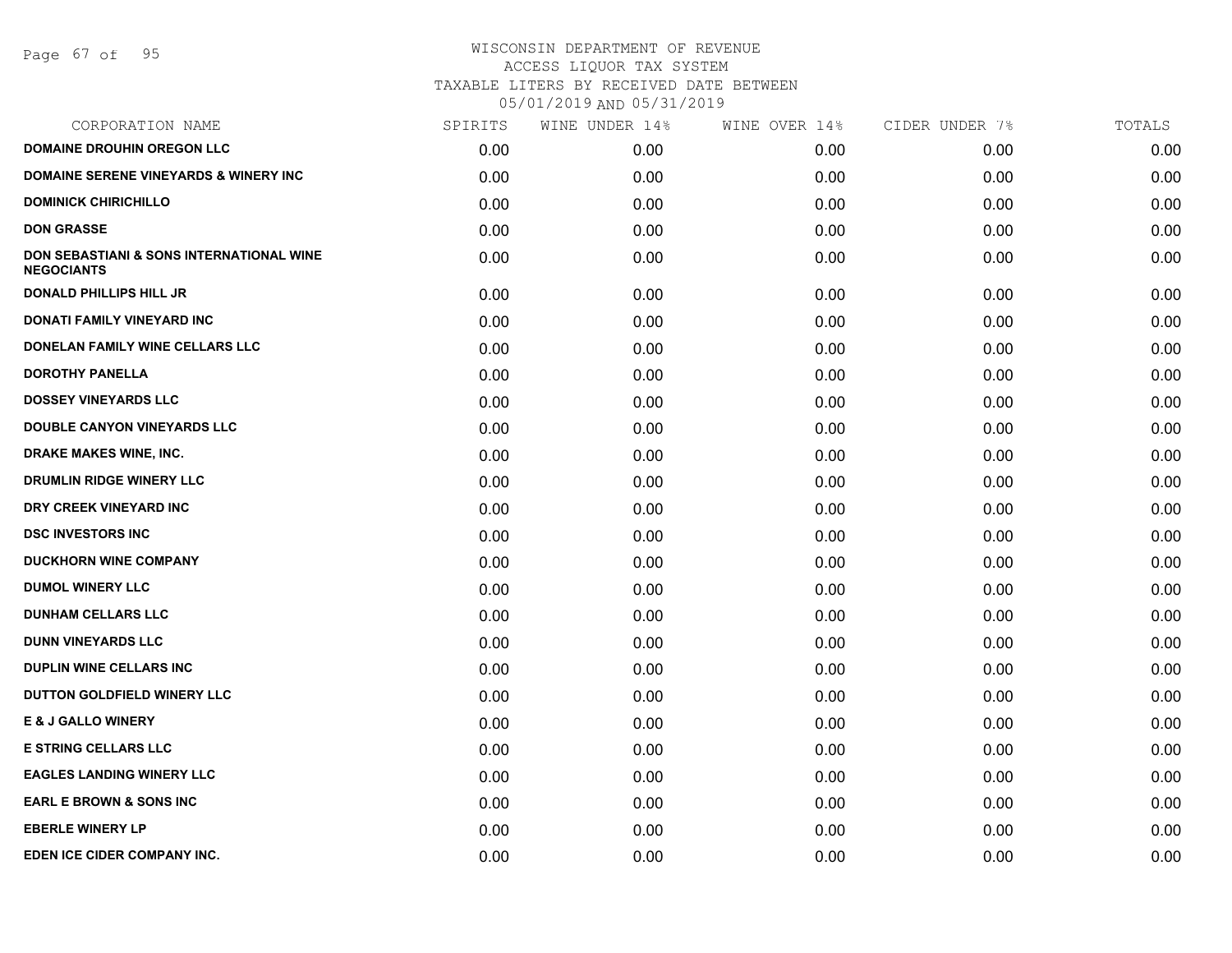Page 68 of 95

| CORPORATION NAME                                 | SPIRITS | WINE UNDER 14% | WINE OVER 14% | CIDER UNDER 7% | TOTALS |
|--------------------------------------------------|---------|----------------|---------------|----------------|--------|
| <b>EDWARD J RINK</b>                             | 0.00    | 0.00           | 0.00          | 0.00           | 0.00   |
| EHREN JORDAN WINE CELLARS LLC                    | 0.00    | 0.00           | 0.00          | 0.00           | 0.00   |
| <b>EILEEN BRYS</b>                               | 0.00    | 0.00           | 0.00          | 0.00           | 0.00   |
| <b>ELEGANCE PROPERTIES LLC</b>                   | 0.00    | 0.00           | 0.00          | 0.00           | 0.00   |
| <b>ELISABETH W KLEIN</b>                         | 0.00    | 0.00           | 0.00          | 0.00           | 0.00   |
| ELK COVE VINEYARDS INC                           | 0.00    | 0.00           | 0.00          | 0.00           | 0.00   |
| <b>ELV-OREGON LLC</b>                            | 0.00    | 0.00           | 0.00          | 0.00           | 0.00   |
| <b>ELYSE WINERY LLC</b>                          | 0.00    | 0.00           | 0.00          | 0.00           | 0.00   |
| <b>EMILIO GUGLIELMO WINERY INC</b>               | 0.00    | 0.00           | 0.00          | 0.00           | 0.00   |
| <b>ENTENTE SPIRITS LLC</b>                       | 0.00    | 0.00           | 0.00          | 0.00           | 0.00   |
| <b>ERIC TRUMP WINE MANUFACTURING LLC</b>         | 0.00    | 0.00           | 0.00          | 0.00           | 0.00   |
| <b>ERNEST VINEYARDS LLC</b>                      | 0.00    | 0.00           | 0.00          | 0.00           | 0.00   |
| <b>ESCALERA-BOULET LLC</b>                       | 0.00    | 0.00           | 0.00          | 0.00           | 0.00   |
| <b>EUGENE PERATA</b>                             | 0.00    | 0.00           | 0.00          | 0.00           | 0.00   |
| <b>F KORBEL &amp; BROS INC</b>                   | 0.00    | 0.00           | 0.00          | 0.00           | 0.00   |
| <b>FAETHM INC</b>                                | 0.00    | 0.00           | 0.00          | 0.00           | 0.00   |
| <b>FANTESCA LLC</b>                              | 0.00    | 0.00           | 0.00          | 0.00           | 0.00   |
| <b>FAT BOYS INC</b>                              | 0.00    | 0.00           | 0.00          | 0.00           | 0.00   |
| <b>FAWN CREEK WINERY LLC</b>                     | 0.00    | 0.00           | 0.00          | 0.00           | 0.00   |
| <b>FAZELI VINEYARDS, LLC</b>                     | 0.00    | 0.00           | 0.00          | 0.00           | 0.00   |
| FENESTRA WINERY INC                              | 0.00    | 0.00           | 0.00          | 0.00           | 0.00   |
| FENN VALLEY VINEYARDS, INC.                      | 0.00    | 0.00           | 0.00          | 0.00           | 0.00   |
| <b>FERMENTING CELLARS LLC</b>                    | 0.00    | 0.00           | 0.00          | 0.00           | 0.00   |
| <b>FERRARI CARANO VINEYARDS &amp; WINERY LLC</b> | 0.00    | 0.00           | 0.00          | 0.00           | 0.00   |
| <b>FETZER VINEYARDS</b>                          | 0.00    | 0.00           | 0.00          | 0.00           | 0.00   |
| <b>FICKLIN VINEYARDS INC</b>                     | 0.00    | 0.00           | 0.00          | 0.00           | 0.00   |
| <b>FIDDLEHEAD CELLARS LP</b>                     | 0.00    | 0.00           | 0.00          | 0.00           | 0.00   |
| <b>FIDELITAS WINES LLC</b>                       | 0.00    | 0.00           | 0.00          | 0.00           | 0.00   |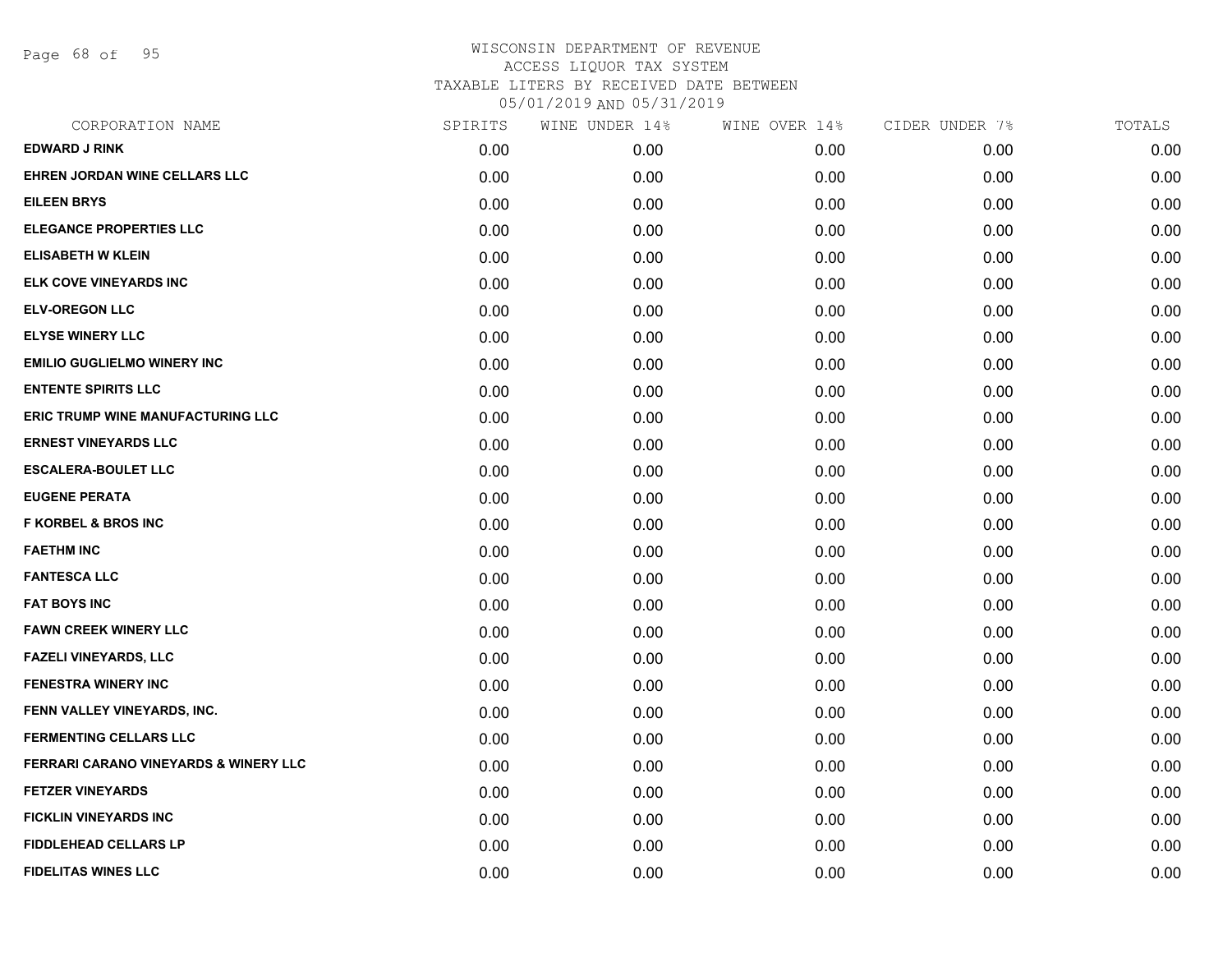Page 69 of 95

| CORPORATION NAME                               | SPIRITS | WINE UNDER 14% | WINE OVER 14% | CIDER UNDER 7% | TOTALS |
|------------------------------------------------|---------|----------------|---------------|----------------|--------|
| <b>FIESTA VINEYARD &amp; WINERY LLC</b>        | 0.00    | 0.00           | 0.00          | 0.00           | 0.00   |
| <b>FINKELSTEIN VINEYARDS INC</b>               | 0.00    | 0.00           | 0.00          | 0.00           | 0.00   |
| <b>FIRESTEED CORPORATION</b>                   | 0.00    | 0.00           | 0.00          | 0.00           | 0.00   |
| <b>FISHER KING WINERY, LLC</b>                 | 0.00    | 0.00           | 0.00          | 0.00           | 0.00   |
| <b>FISHER VINEYARDS</b>                        | 0.00    | 0.00           | 0.00          | 0.00           | 0.00   |
| <b>FITVINE LLC</b>                             | 0.00    | 0.00           | 0.00          | 0.00           | 0.00   |
| <b>FIVE VINES LLC</b>                          | 0.00    | 0.00           | 0.00          | 0.00           | 0.00   |
| <b>FLOOD RANCH COMPANY</b>                     | 0.00    | 0.00           | 0.00          | 0.00           | 0.00   |
| <b>FLORA SPRINGS WINE COMPANY</b>              | 0.00    | 0.00           | 0.00          | 0.00           | 0.00   |
| FLOWERS VINEYARD AND WINERY, LLC               | 0.00    | 0.00           | 0.00          | 0.00           | 0.00   |
| <b>FLYING B VINEYARD LP</b>                    | 0.00    | 0.00           | 0.00          | 0.00           | 0.00   |
| <b>FN CELLARS LLC</b>                          | 0.00    | 0.00           | 0.00          | 0.00           | 0.00   |
| <b>FOLEY ESTATES VINEYARD &amp; WINERY LLC</b> | 0.00    | 0.00           | 0.00          | 0.00           | 0.00   |
| <b>FOLEY FAMILY WINES INC</b>                  | 0.00    | 0.00           | 0.00          | 0.00           | 0.00   |
| <b>FOLIO WINE COMPANY LLC</b>                  | 0.00    | 0.00           | 0.00          | 0.00           | 0.00   |
| <b>FONTANELLA WINES LLC</b>                    | 0.00    | 0.00           | 0.00          | 0.00           | 0.00   |
| FORT ROSS VINEYARD & WINERY LLC                | 0.00    | 0.00           | 0.00          | 0.00           | 0.00   |
| <b>FOUR BEARS WINERY LLC</b>                   | 0.00    | 0.00           | 0.00          | 0.00           | 0.00   |
| FOUR DAUGHTERS VINEYARD AND WINERY LLC         | 0.00    | 0.00           | 0.00          | 0.00           | 0.00   |
| <b>FOXEN VINEYARD INC</b>                      | 0.00    | 0.00           | 0.00          | 0.00           | 0.00   |
| <b>FRANCIS COPPOLA WINERY LLC</b>              | 0.00    | 0.00           | 0.00          | 0.00           | 0.00   |
| <b>FRANCISCAN VINEYARDS INC</b>                | 0.00    | 0.00           | 0.00          | 0.00           | 0.00   |
| <b>FRANK FAMILY VINEYARDS LLC</b>              | 0.00    | 0.00           | 0.00          | 0.00           | 0.00   |
| <b>FRED C SCHERRER</b>                         | 0.00    | 0.00           | 0.00          | 0.00           | 0.00   |
| <b>FREDERICK QUANDT</b>                        | 0.00    | 0.00           | 0.00          | 0.00           | 0.00   |
| <b>FREIXENET SONOMA CAVES INC</b>              | 0.00    | 0.00           | 0.00          | 0.00           | 0.00   |
| <b>FREY FAMILY WINERY LLC</b>                  | 0.00    | 0.00           | 0.00          | 0.00           | 0.00   |
| <b>FREY VINEYARDS LTD</b>                      | 0.00    | 0.00           | 0.00          | 0.00           | 0.00   |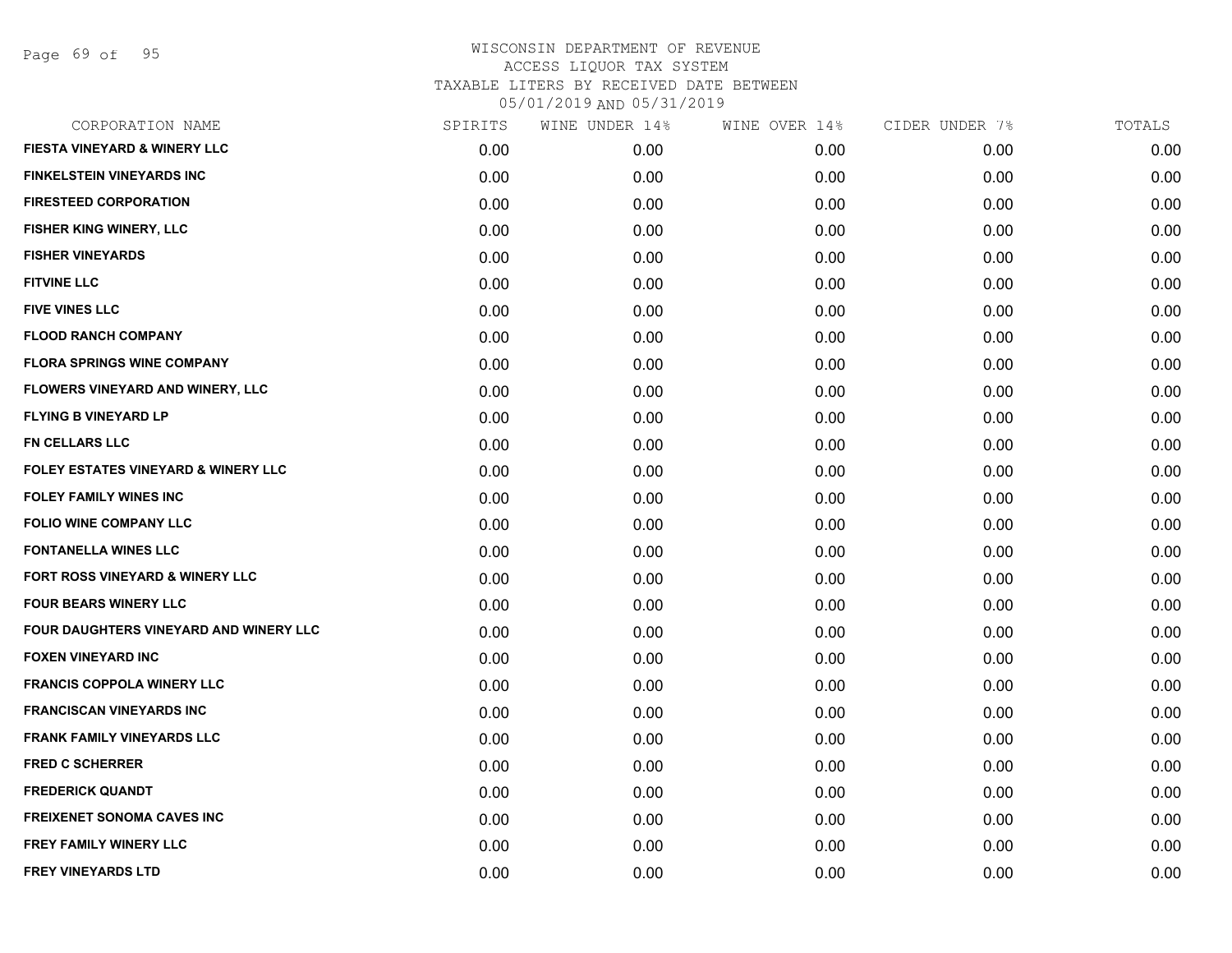Page 70 of 95

| CORPORATION NAME                                    | SPIRITS | WINE UNDER 14% | WINE OVER 14% | CIDER UNDER 7% | TOTALS |
|-----------------------------------------------------|---------|----------------|---------------|----------------|--------|
| <b>FROGS LEAP WINERY</b>                            | 0.00    | 0.00           | 0.00          | 0.00           | 0.00   |
| <b>FROGTOWN CELLARS LLP</b>                         | 0.00    | 9.00           | 0.00          | 0.00           | 9.00   |
| FRUIT OF THE WOODS WINE CELLAR, INC.                | 0.00    | 0.00           | 0.00          | 0.00           | 0.00   |
| <b>FULCRUM WINES LLC</b>                            | 0.00    | 0.00           | 0.00          | 0.00           | 0.00   |
| <b>FULKERSON WINE CELLARS LLC</b>                   | 0.00    | 0.00           | 0.00          | 0.00           | 0.00   |
| <b>FULLERTON WINES, INC</b>                         | 0.00    | 0.00           | 0.00          | 0.00           | 0.00   |
| <b>FURTHERMORE LLC</b>                              | 0.00    | 0.00           | 0.00          | 0.00           | 0.00   |
| <b>G GRAHAM WINES INC</b>                           | 0.00    | 0.00           | 0.00          | 0.00           | 0.00   |
| <b>GALANTE FAMILY WINERY INC</b>                    | 0.00    | 0.00           | 0.00          | 0.00           | 0.00   |
| <b>GALENA CELLARS INC</b>                           | 0.00    | 89.25          | 0.00          | 0.00           | 89.25  |
| <b>GALLICA WINES LLC</b>                            | 0.00    | 0.00           | 0.00          | 0.00           | 0.00   |
| <b>GAMBLE FAMILY VINEYARDS LLC</b>                  | 0.00    | 0.00           | 0.00          | 0.00           | 0.00   |
| <b>GANDONA INC</b>                                  | 0.00    | 0.00           | 0.00          | 0.00           | 0.00   |
| <b>GARGIULO VINEYARD LLC</b>                        | 0.00    | 0.00           | 0.00          | 0.00           | 0.00   |
| <b>GARROD TRUST</b>                                 | 0.00    | 0.00           | 0.00          | 0.00           | 0.00   |
| <b>GARVIN HEIGHTS VINEYARDS, LLC</b>                | 0.00    | 0.00           | 0.00          | 0.00           | 0.00   |
| <b>GEARY MARKET INVESTMENT COMPANY LTD</b>          | 0.00    | 0.00           | 0.00          | 0.00           | 0.00   |
| <b>GEMSTONE VINEYARDS LLC</b>                       | 0.00    | 0.00           | 0.00          | 0.00           | 0.00   |
| <b>GENERATIONS OF SONOMA LLC</b>                    | 0.00    | 0.00           | 0.00          | 0.00           | 0.00   |
| <b>GENESEO PARTNERS LP</b>                          | 0.00    | 0.00           | 0.00          | 0.00           | 0.00   |
| <b>GEORGE O HENDRY</b>                              | 0.00    | 0.00           | 0.00          | 0.00           | 0.00   |
| <b>GERBER, GERBER &amp; GERBER DISCLAIMER TRUST</b> | 0.00    | 36.00          | 0.00          | 0.00           | 36.00  |
| <b>GERHARD REISACHER</b>                            | 0.00    | 0.00           | 0.00          | 0.00           | 0.00   |
| <b>GF WINES LLC</b>                                 | 0.00    | 0.00           | 0.00          | 0.00           | 0.00   |
| <b>GHOST HILL CELLARS LLC</b>                       | 0.00    | 0.00           | 0.00          | 0.00           | 0.00   |
| <b>GIFT SERVICES INC</b>                            | 0.00    | 0.00           | 0.00          | 0.00           | 0.00   |
| <b>GLOBAL UNIVERSAL SRL</b>                         | 0.00    | 0.00           | 0.00          | 0.00           | 0.00   |
| <b>GOLDIN INVESTMENT II INC</b>                     | 0.00    | 0.00           | 0.00          | 0.00           | 0.00   |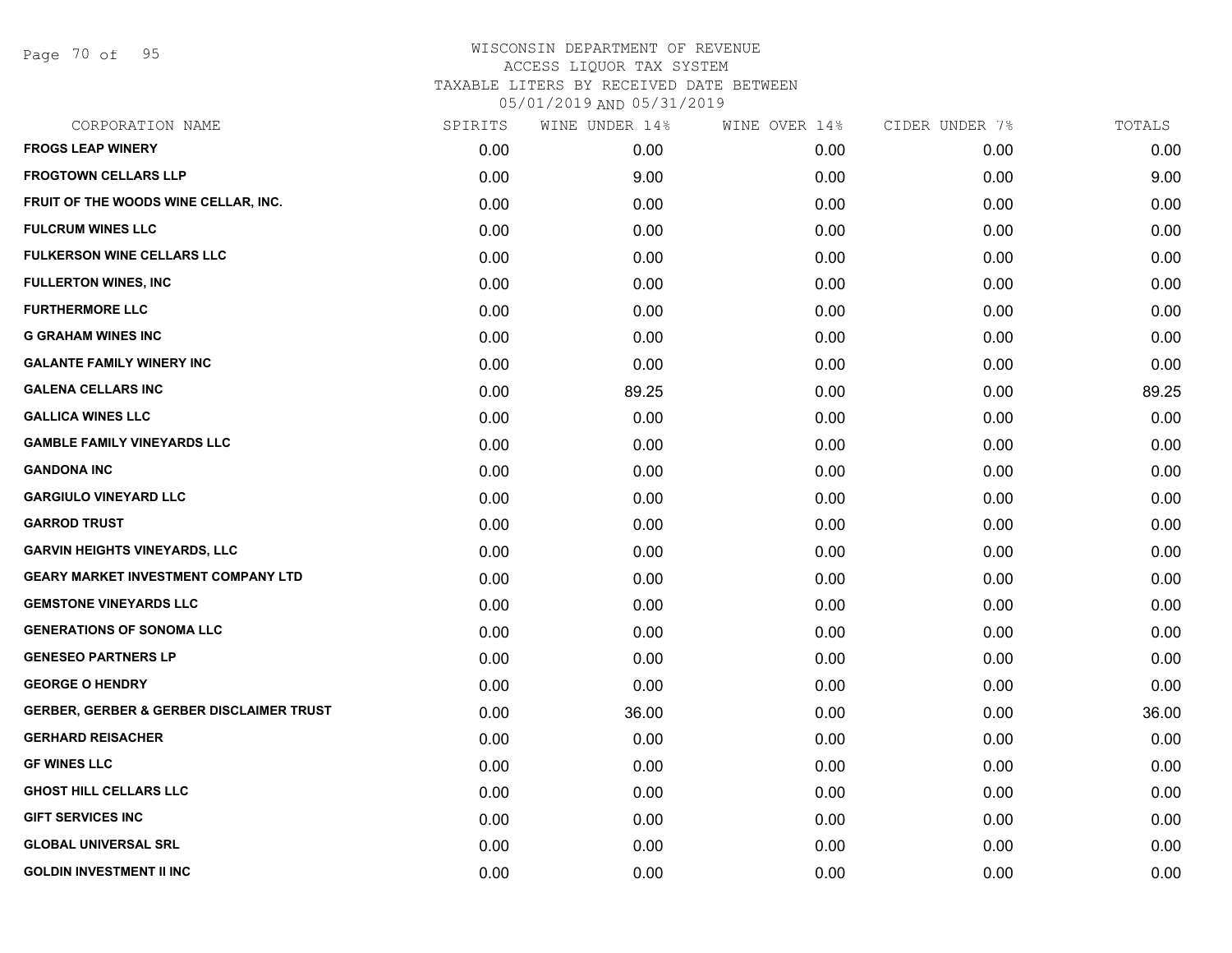Page 71 of 95

| CORPORATION NAME                        | SPIRITS | WINE UNDER 14% | WINE OVER 14% | CIDER UNDER 7% | TOTALS |
|-----------------------------------------|---------|----------------|---------------|----------------|--------|
| <b>GOLDRIDGEPINOT.COM LLC</b>           | 0.00    | 0.00           | 0.00          | 0.00           | 0.00   |
| <b>GOOD FOUNDATIONS INC</b>             | 0.00    | 0.00           | 0.00          | 0.00           | 0.00   |
| <b>GOOSE EGG, LLC</b>                   | 0.00    | 0.00           | 0.00          | 0.00           | 0.00   |
| <b>GOOSE RIDGE LLC</b>                  | 0.00    | 0.00           | 0.00          | 0.00           | 0.00   |
| <b>GRAPE VISIONS LLC</b>                | 0.00    | 0.00           | 0.00          | 0.00           | 0.00   |
| <b>GRAPESEED WINE FUND LLC</b>          | 0.00    | 0.00           | 0.00          | 0.00           | 0.00   |
| <b>GRASSINI FAMILY VINEYARDS LLC</b>    | 0.00    | 0.00           | 0.00          | 0.00           | 0.00   |
| <b>GREEN FAMILY WINERY LLC</b>          | 0.00    | 0.00           | 0.00          | 0.00           | 0.00   |
| <b>GREG SANDERS</b>                     | 0.00    | 0.00           | 0.00          | 0.00           | 0.00   |
| <b>GRGICH HILLS CELLAR</b>              | 0.00    | 0.00           | 0.00          | 0.00           | 0.00   |
| <b>GRIEB OPTIMAL WINECRAFTING LLC</b>   | 0.00    | 0.00           | 0.00          | 0.00           | 0.00   |
| <b>GROTH VINEYARDS &amp; WINERY LLC</b> | 0.00    | 0.00           | 0.00          | 0.00           | 0.00   |
| <b>GULLETT &amp; GULLETT</b>            | 0.00    | 0.00           | 0.00          | 0.00           | 0.00   |
| H DE V LLC                              | 0.00    | 0.00           | 0.00          | 0.00           | 0.00   |
| <b>HAFNER VINEYARD LLC</b>              | 0.00    | 0.00           | 0.00          | 0.00           | 0.00   |
| <b>HAGAFEN CELLARS INC</b>              | 0.00    | 0.00           | 0.00          | 0.00           | 0.00   |
| <b>HAHN ESTATE</b>                      | 0.00    | 0.00           | 0.00          | 0.00           | 0.00   |
| <b>HALF KRAKT LLC</b>                   | 0.00    | 0.00           | 0.00          | 0.00           | 0.00   |
| <b>HALF MOON HILL LLC</b>               | 0.00    | 0.00           | 0.00          | 0.00           | 0.00   |
| <b>HALL WINES LLC</b>                   | 0.00    | 0.00           | 0.00          | 0.00           | 0.00   |
| <b>HALTER WINERY LLC</b>                | 0.00    | 0.00           | 0.00          | 0.00           | 0.00   |
| <b>HAMEL FAMILY WINES LLC</b>           | 0.00    | 0.00           | 0.00          | 0.00           | 0.00   |
| <b>HAMMLER WINE CORP</b>                | 0.00    | 0.00           | 0.00          | 0.00           | 0.00   |
| HANDLEY CELLARS LIMITED PARTNERSHIP     | 0.00    | 0.00           | 0.00          | 0.00           | 0.00   |
| <b>HANNA WINERY INC</b>                 | 0.00    | 0.00           | 0.00          | 0.00           | 0.00   |
| <b>HARALD TOMESCH</b>                   | 0.00    | 0.00           | 0.00          | 0.00           | 0.00   |
| <b>HARBOR RIDGE WINERY INC.</b>         | 0.00    | 0.00           | 0.00          | 0.00           | 0.00   |
| <b>HARLAN ESTATE WINERY INC</b>         | 0.00    | 0.00           | 0.00          | 0.00           | 0.00   |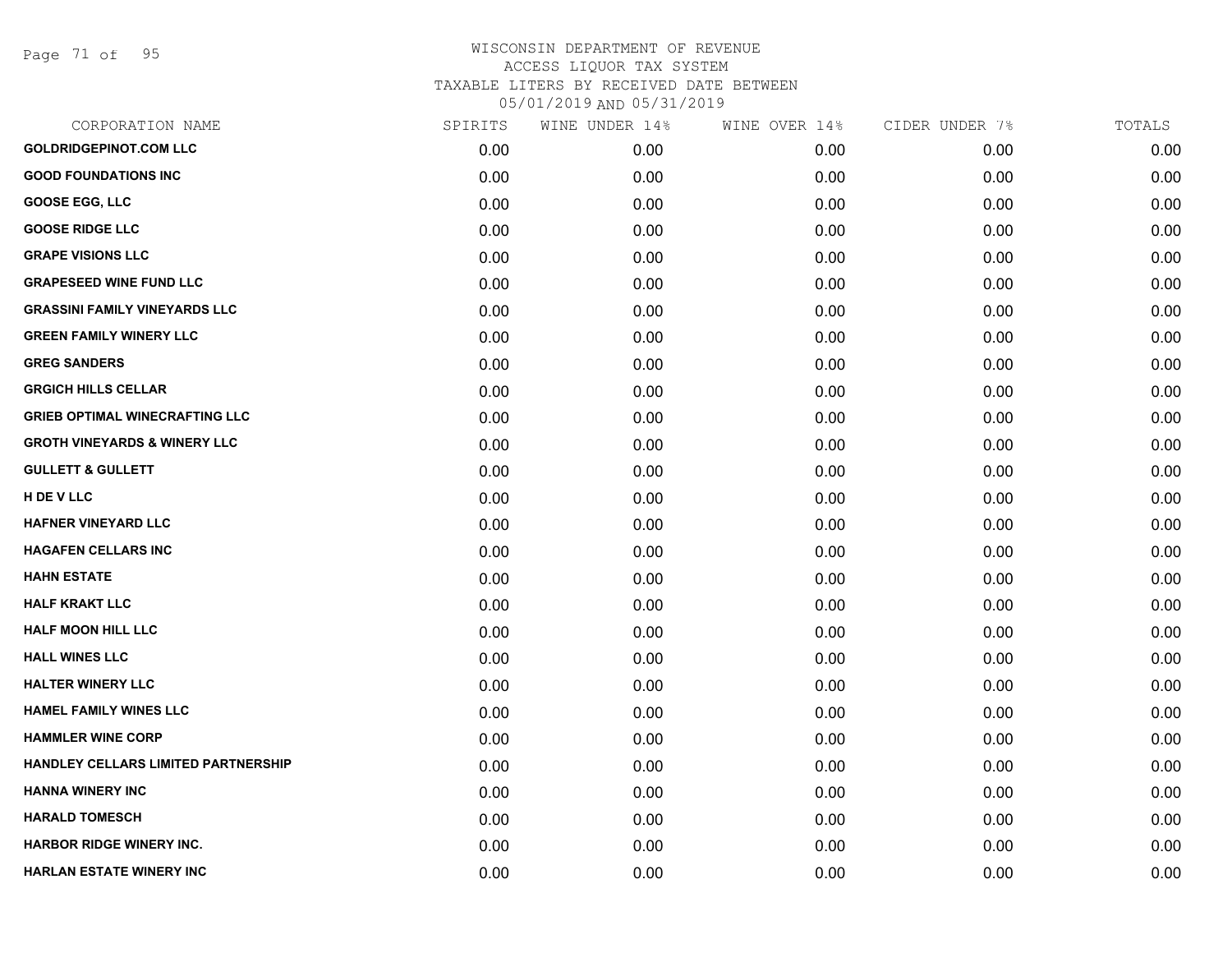Page 72 of 95

| CORPORATION NAME                      | SPIRITS | WINE UNDER 14% | WINE OVER 14% | CIDER UNDER 7% | TOTALS |
|---------------------------------------|---------|----------------|---------------|----------------|--------|
| <b>HARMELL CELLARS LLC</b>            | 0.00    | 0.00           | 0.00          | 0.00           | 0.00   |
| <b>HARRIS &amp; HARRIS</b>            | 0.00    | 0.00           | 0.00          | 0.00           | 0.00   |
| <b>HARRY &amp; DAVID HOLDINGS INC</b> | 0.00    | 0.00           | 0.00          | 0.00           | 0.00   |
| <b>HAWK AND HORSE VINEYARDS LLC</b>   | 0.00    | 0.00           | 0.00          | 0.00           | 0.00   |
| <b>HAWKES LLC</b>                     | 0.00    | 0.00           | 0.00          | 0.00           | 0.00   |
| <b>HAZLITT 1852 VINEYARDS INC</b>     | 0.00    | 0.00           | 0.00          | 0.00           | 0.00   |
| <b>HDD LLC</b>                        | 0.00    | 0.00           | 0.00          | 0.00           | 0.00   |
| <b>HEITZ WINE CELLARS</b>             | 0.00    | 0.00           | 0.00          | 0.00           | 0.00   |
| <b>HEMISPHERE WINE COMPANY INC</b>    | 0.00    | 0.00           | 0.00          | 0.00           | 0.00   |
| <b>HEMISPHERES LLC</b>                | 0.00    | 0.00           | 0.00          | 0.00           | 0.00   |
| <b>HERB LAMB VINEYARDS, LLC</b>       | 0.00    | 0.00           | 0.00          | 0.00           | 0.00   |
| <b>HERDIE BAISDEN</b>                 | 0.00    | 0.00           | 0.00          | 0.00           | 0.00   |
| <b>HERON HILL VINEYARDS INC</b>       | 0.00    | 0.00           | 0.00          | 0.00           | 0.00   |
| <b>HERRERA &amp; HERRERA</b>          | 0.00    | 0.00           | 16.50         | 0.00           | 16.50  |
| <b>HESTAN VINEYARDS LLC</b>           | 0.00    | 0.00           | 0.00          | 0.00           | 0.00   |
| <b>HIDDEN RIDGE VINEYARD LLC</b>      | 0.00    | 0.00           | 0.00          | 0.00           | 0.00   |
| <b>HILL ESTATES INC</b>               | 0.00    | 0.00           | 0.00          | 0.00           | 0.00   |
| <b>HIRSCH WINERY LLC</b>              | 0.00    | 0.00           | 0.00          | 0.00           | 0.00   |
| HOLLYS HILL VINEYARDS LLC             | 0.00    | 0.00           | 0.00          | 0.00           | 0.00   |
| HONIG VINEYARD AND WINERY LLC         | 0.00    | 0.00           | 0.00          | 0.00           | 0.00   |
| <b>HOPE WINE LLC</b>                  | 0.00    | 0.00           | 0.00          | 0.00           | 0.00   |
| <b>HOUDINI INC</b>                    | 0.00    | 0.00           | 0.00          | 0.00           | 0.00   |
| <b>HOURGLASS WINE COMPANY INC</b>     | 0.00    | 0.00           | 0.00          | 0.00           | 0.00   |
| <b>HUA YUAN</b>                       | 0.00    | 0.00           | 0.00          | 0.00           | 0.00   |
| <b>HUNEEUS VINTNERS LLC</b>           | 0.00    | 0.00           | 0.00          | 0.00           | 0.00   |
| HUNT COUNTRY VINEYARDS LLC            | 0.00    | 0.00           | 0.00          | 0.00           | 0.00   |
| <b>HUSCH VINEYARDS INC</b>            | 0.00    | 0.00           | 0.00          | 0.00           | 0.00   |
| <b>INCEPTION WINES LLC</b>            | 0.00    | 0.00           | 0.00          | 0.00           | 0.00   |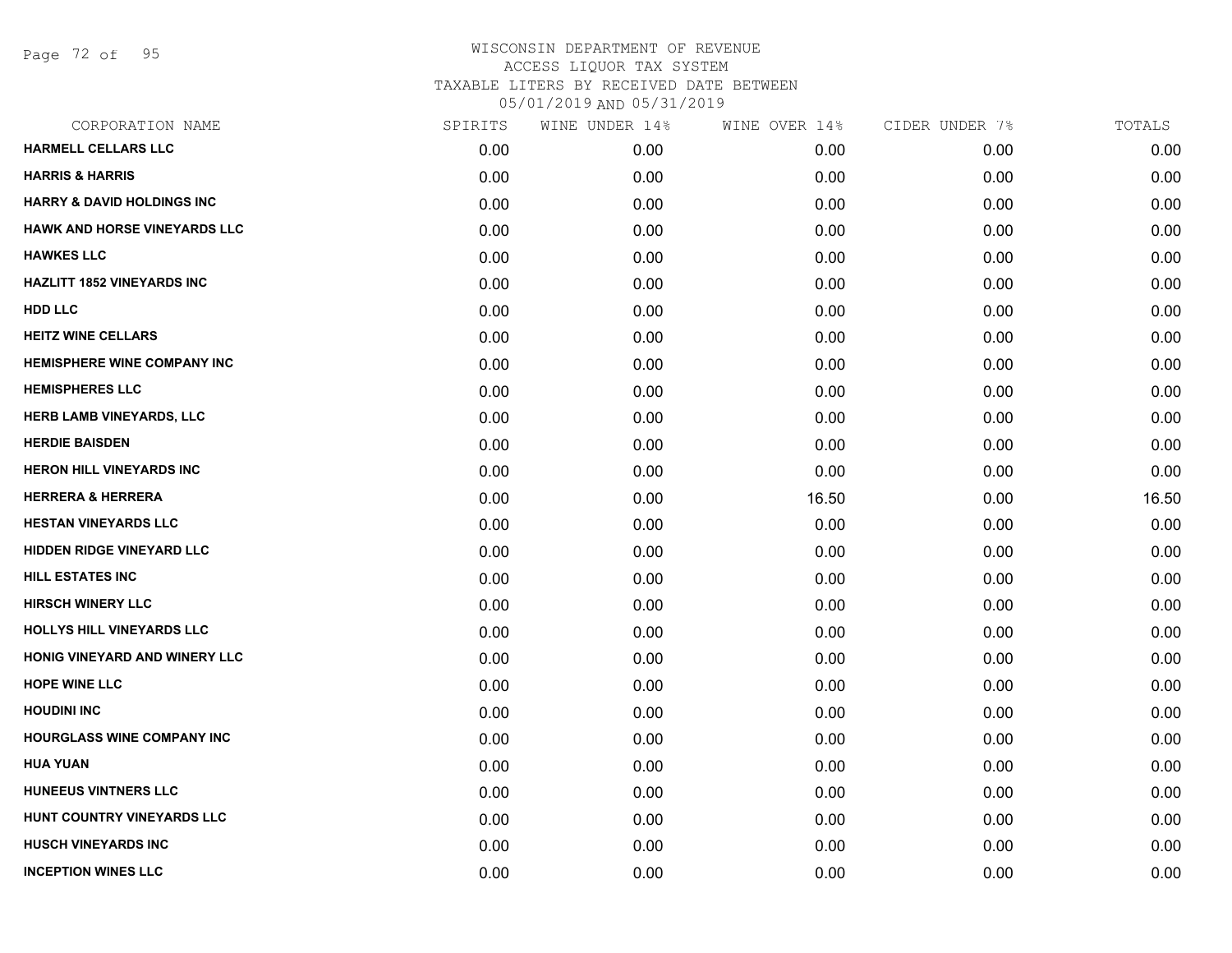Page 73 of 95

| CORPORATION NAME                                    | SPIRITS | WINE UNDER 14% | WINE OVER 14% | CIDER UNDER 7% | TOTALS |
|-----------------------------------------------------|---------|----------------|---------------|----------------|--------|
| <b>INMAN FAMILY WINES LLC</b>                       | 0.00    | 0.00           | 0.00          | 0.00           | 0.00   |
| <b>INVESTOR'S OF AMERICA LP</b>                     | 0.00    | 0.00           | 0.00          | 0.00           | 0.00   |
| <b>IRON HORSE VINEYARDS LP</b>                      | 0.00    | 0.00           | 0.00          | 0.00           | 0.00   |
| <b>ISENHOWER CELLARS LLC</b>                        | 0.00    | 0.00           | 0.00          | 0.00           | 0.00   |
| <b>ISLAND ORCHARD CIDER LLC</b>                     | 0.00    | 0.00           | 0.00          | 0.00           | 0.00   |
| <b>ISR VINEYARDS ASSOCIATION</b>                    | 0.00    | 0.00           | 0.00          | 0.00           | 0.00   |
| <b>J BLAIR PENCE, TRUSTEE OF PENCE FAMILY TRUST</b> | 0.00    | 0.00           | 0.00          | 0.00           | 0.00   |
| <b>J CELLARS INVESTMENTS LLC</b>                    | 0.00    | 0.00           | 0.00          | 0.00           | 0.00   |
| <b>J LOHR WINERY CORP</b>                           | 0.00    | 0.00           | 0.00          | 0.00           | 0.00   |
| <b>J PEDRONCELLI WINERY</b>                         | 0.00    | 0.75           | 53.75         | 0.00           | 54.50  |
| <b>J RICKARDS WINERY LLC</b>                        | 0.00    | 0.00           | 0.00          | 0.00           | 0.00   |
| <b>J WILLETT COMPANIES</b>                          | 0.00    | 0.00           | 0.00          | 0.00           | 0.00   |
| <b>J.W. THOMAS LLC</b>                              | 0.00    | 0.00           | 0.00          | 0.00           | 0.00   |
| <b>J3 WINE PARTNERS LLC</b>                         | 0.00    | 0.00           | 0.00          | 0.00           | 0.00   |
| JACK JOHN INVESTMENTS INC                           | 0.00    | 0.00           | 0.00          | 0.00           | 0.00   |
| <b>JACKSON FAMILY WINES INC</b>                     | 0.00    | 0.00           | 0.00          | 0.00           | 0.00   |
| <b>JACKSON WINE LLC</b>                             | 0.00    | 0.00           | 0.00          | 0.00           | 0.00   |
| <b>JACKSON WINERY &amp; VINEYARDS</b>               | 0.00    | 0.00           | 0.00          | 0.00           | 0.00   |
| <b>JACUZZI FAMILY VINEYARDS LLC</b>                 | 0.00    | 108.75         | 106.50        | 0.00           | 215.25 |
| <b>JAM CELLARS INC</b>                              | 0.00    | 0.00           | 0.00          | 0.00           | 0.00   |
| <b>JAMES L LAMBERT</b>                              | 0.00    | 0.00           | 0.00          | 0.00           | 0.00   |
| <b>JAMES P PROSSER</b>                              | 0.00    | 0.00           | 0.00          | 0.00           | 0.00   |
| <b>JB GEORGE LLC</b>                                | 0.00    | 0.00           | 0.00          | 0.00           | 0.00   |
| <b>JC CELLARS INC</b>                               | 0.00    | 0.00           | 0.00          | 0.00           | 0.00   |
| <b>JEFFERY BEMIS</b>                                | 0.00    | 0.00           | 0.00          | 0.00           | 0.00   |
| <b>JEFFERY M GORDON</b>                             | 0.00    | 0.00           | 0.00          | 0.00           | 0.00   |
| <b>JEFFREY L STOEGER</b>                            | 0.00    | 0.00           | 0.00          | 0.00           | 0.00   |
| <b>JENNIFER L JACKSON-HARTFORD</b>                  | 0.00    | 0.00           | 0.00          | 0.00           | 0.00   |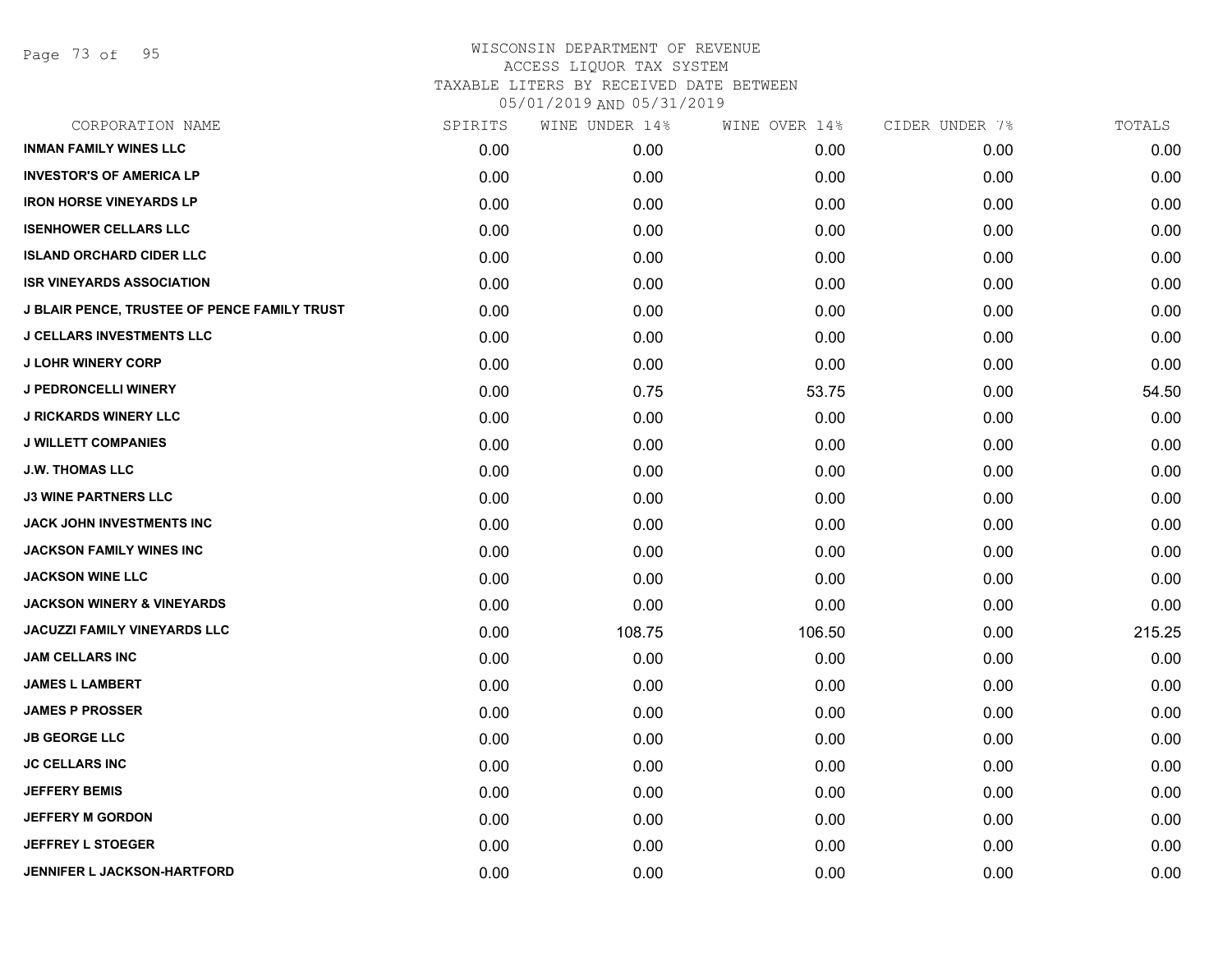Page 74 of 95

| CORPORATION NAME                         | SPIRITS | WINE UNDER 14% | WINE OVER 14% | CIDER UNDER 7% | TOTALS |
|------------------------------------------|---------|----------------|---------------|----------------|--------|
| <b>JESSUP CELLARS HOLDING CO LLC</b>     | 0.00    | 0.00           | 0.00          | 0.00           | 0.00   |
| <b>JM CELLARS COMPANY</b>                | 0.00    | 0.00           | 0.00          | 0.00           | 0.00   |
| <b>J-NH WINE GROUP LLC</b>               | 0.00    | 0.00           | 0.00          | 0.00           | 0.00   |
| JOHN ANTHONY VINEYARDS LLC               | 0.00    | 0.00           | 0.00          | 0.00           | 0.00   |
| <b>JOHN E NICOLOZAKES</b>                | 0.00    | 0.00           | 0.00          | 0.00           | 0.00   |
| <b>JONATHAN DALE</b>                     | 0.00    | 0.00           | 0.00          | 0.00           | 0.00   |
| JONES FAMILY WINERY LLC                  | 0.00    | 0.00           | 0.00          | 0.00           | 0.00   |
| <b>JORNY'S END LLC</b>                   | 0.00    | 0.00           | 0.00          | 0.00           | 0.00   |
| <b>JOSEPH ALEXANDER VILLICANA II</b>     | 0.00    | 0.00           | 0.00          | 0.00           | 0.00   |
| <b>JOSEPH CALLOW</b>                     | 0.00    | 0.00           | 0.00          | 0.00           | 0.00   |
| <b>JOSEPH PHELPS VINEYARDS LLC</b>       | 0.00    | 0.00           | 0.00          | 0.00           | 0.00   |
| <b>JOSEPH STALLER</b>                    | 0.00    | 0.00           | 0.00          | 0.00           | 0.00   |
| <b>JOSEPH WYNIMKO</b>                    | 0.00    | 0.00           | 0.00          | 0.00           | 0.00   |
| <b>JOYCE VINEYARDS LLC</b>               | 0.00    | 0.00           | 0.00          | 0.00           | 0.00   |
| <b>JULIE A ANDRZEJCZAK</b>               | 0.00    | 0.00           | 0.00          | 0.00           | 0.00   |
| <b>JUSTIN VINEYARDS &amp; WINERY LLC</b> | 0.00    | 0.00           | 0.00          | 0.00           | 0.00   |
| <b>JVW CORPORATION</b>                   | 0.00    | 0.00           | 0.00          | 0.00           | 0.00   |
| <b>K VINTNERS LLC</b>                    | 0.00    | 0.00           | 0.00          | 0.00           | 0.00   |
| <b>KACHINA CELLARS LLC</b>               | 0.00    | 0.00           | 0.00          | 0.00           | 0.00   |
| <b>KAMEN WINES LLC</b>                   | 0.00    | 0.00           | 0.00          | 0.00           | 0.00   |
| <b>KANGARU ENTERPRISES LLC</b>           | 0.00    | 0.00           | 0.00          | 0.00           | 0.00   |
| <b>KEEVER VINEYARDS LLC</b>              | 0.00    | 0.00           | 0.00          | 0.00           | 0.00   |
| <b>KEN BROWN WINES LLC</b>               | 0.00    | 0.00           | 0.00          | 0.00           | 0.00   |
| <b>KENEFICK RANCHES WINERY LLC</b>       | 0.00    | 0.00           | 0.00          | 0.00           | 0.00   |
| <b>KENT HUMPHREY</b>                     | 0.00    | 0.00           | 0.00          | 0.00           | 0.00   |
| <b>KENWARD FAMILY VINEYARDS, LLC</b>     | 0.00    | 0.00           | 0.00          | 0.00           | 0.00   |
| <b>KENZO ESTATE INC</b>                  | 0.00    | 0.00           | 0.00          | 0.00           | 0.00   |
| <b>KERWIN ESTATE LLC</b>                 | 0.00    | 0.00           | 0.00          | 0.00           | 0.00   |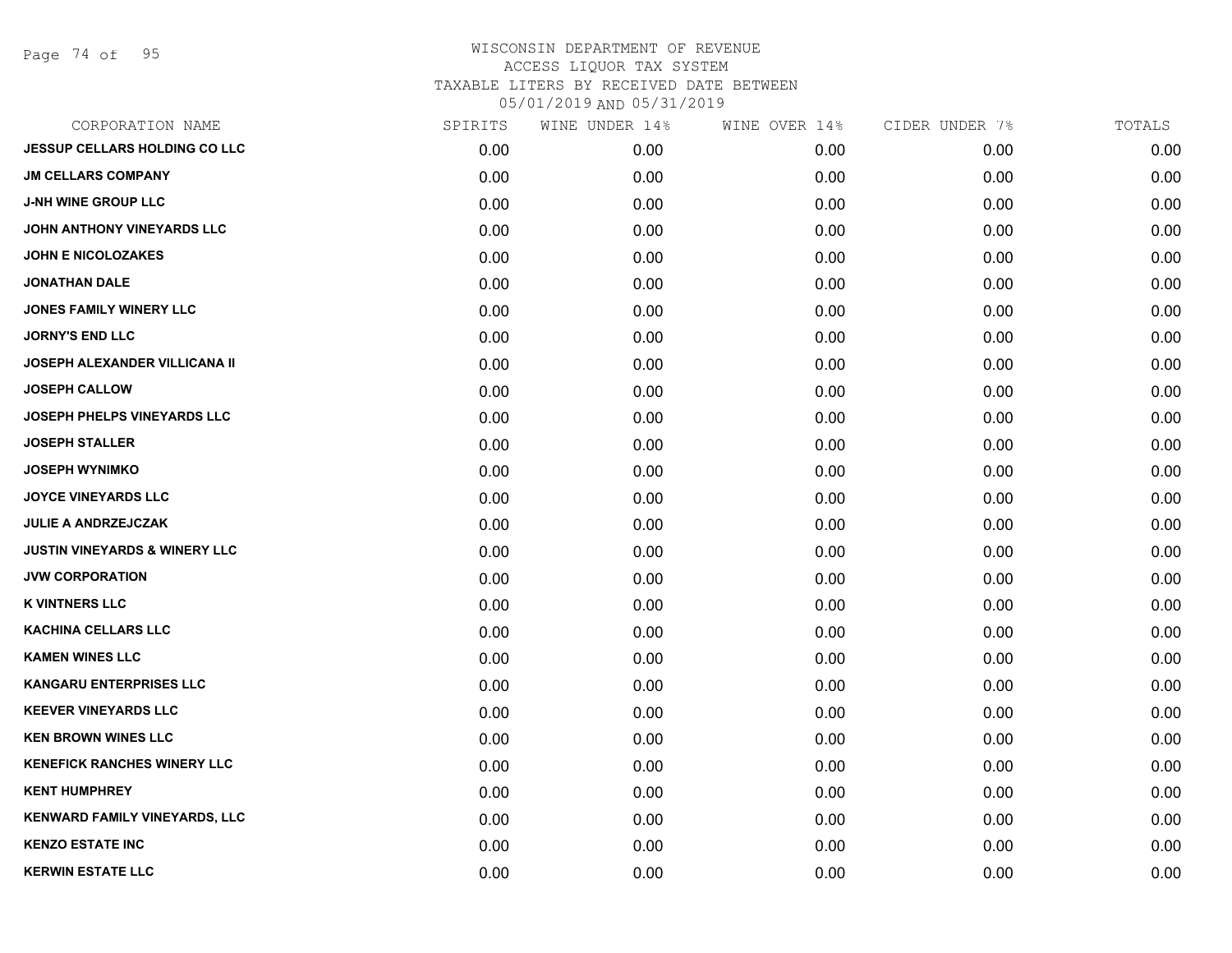Page 75 of 95

| CORPORATION NAME                                  | SPIRITS | WINE UNDER 14% | WINE OVER 14% | CIDER UNDER 7% | TOTALS |
|---------------------------------------------------|---------|----------------|---------------|----------------|--------|
| <b>KESTREL PROPERTIES LLC</b>                     | 0.00    | 0.00           | 0.00          | 0.00           | 0.00   |
| <b>KEVIN BEHNKE</b>                               | 0.00    | 0.00           | 0.00          | 0.00           | 0.00   |
| <b>KEVIN C MILLER</b>                             | 0.00    | 0.00           | 0.00          | 0.00           | 0.00   |
| <b>KING ESTATE WINERY LP</b>                      | 0.00    | 0.00           | 0.00          | 0.00           | 0.00   |
| KISMET WINE, INC.                                 | 0.00    | 0.00           | 0.00          | 0.00           | 0.00   |
| KISTLER VINEYARDS, LLC                            | 0.00    | 0.00           | 0.00          | 0.00           | 0.00   |
| <b>KLEIN FOODS INC</b>                            | 0.00    | 0.00           | 0.00          | 0.00           | 0.00   |
| <b>KNIGHTS BRIDGE WINERY LLC</b>                  | 0.00    | 0.00           | 0.00          | 0.00           | 0.00   |
| KOEHLER WINERY LLC                                | 0.00    | 0.00           | 0.00          | 0.00           | 0.00   |
| <b>KONSTANTIN D FRANK &amp; SONS</b>              | 0.00    | 0.00           | 0.00          | 0.00           | 0.00   |
| <b>KOPRI INC</b>                                  | 0.00    | 0.00           | 0.00          | 0.00           | 0.00   |
| <b>KRUPP BROTHERS LLC</b>                         | 0.00    | 0.00           | 0.00          | 0.00           | 0.00   |
| <b>KSSM LLC</b>                                   | 0.00    | 0.00           | 0.00          | 0.00           | 0.00   |
| <b>KT WINECO LLC</b>                              | 0.00    | 0.00           | 0.00          | 0.00           | 0.00   |
| <b>KULETO VILLA LLC</b>                           | 0.00    | 0.00           | 0.00          | 0.00           | 0.00   |
| <b>KUNDE ENTERPRISES INC</b>                      | 0.00    | 0.00           | 0.00          | 0.00           | 0.00   |
| <b>LCWINE</b>                                     | 0.00    | 0.00           | 0.00          | 0.00           | 0.00   |
| L FOPPIANO WINE CO INC                            | 0.00    | 0.00           | 0.00          | 0.00           | 0.00   |
| <b>L18 HOLDINGS, INC.</b>                         | 0.00    | 0.00           | 0.00          | 0.00           | 0.00   |
| <b>LADERA WINERY LLC</b>                          | 0.00    | 0.00           | 0.00          | 0.00           | 0.00   |
| <b>LAETITIA VINEYARD &amp; WINERY INC</b>         | 0.00    | 0.00           | 0.00          | 0.00           | 0.00   |
| <b>LAGUNA OAKS VINEYARD &amp; WINERY INC</b>      | 0.00    | 0.00           | 0.00          | 0.00           | 0.00   |
| <b>LAIL VINEYARDS LLC</b>                         | 0.00    | 0.00           | 0.00          | 0.00           | 0.00   |
| <b>LAIRD FAMILY ESTATE LLC</b>                    | 0.00    | 0.00           | 0.00          | 0.00           | 0.00   |
| <b>LAKE NOKOMIS CRANBERRIES INC</b>               | 0.00    | 0.00           | 0.00          | 0.00           | 0.00   |
| <b>LAMBERT BRIDGE WINERY INC</b>                  | 0.00    | 0.00           | 0.00          | 0.00           | 0.00   |
| <b>LAMBORN FAMILY WINE COMPANY LP</b>             | 0.00    | 0.00           | 0.00          | 0.00           | 0.00   |
| <b>LANCASTER ESTATE VINEYARD &amp; WINERY LLC</b> | 0.00    | 0.00           | 0.00          | 0.00           | 0.00   |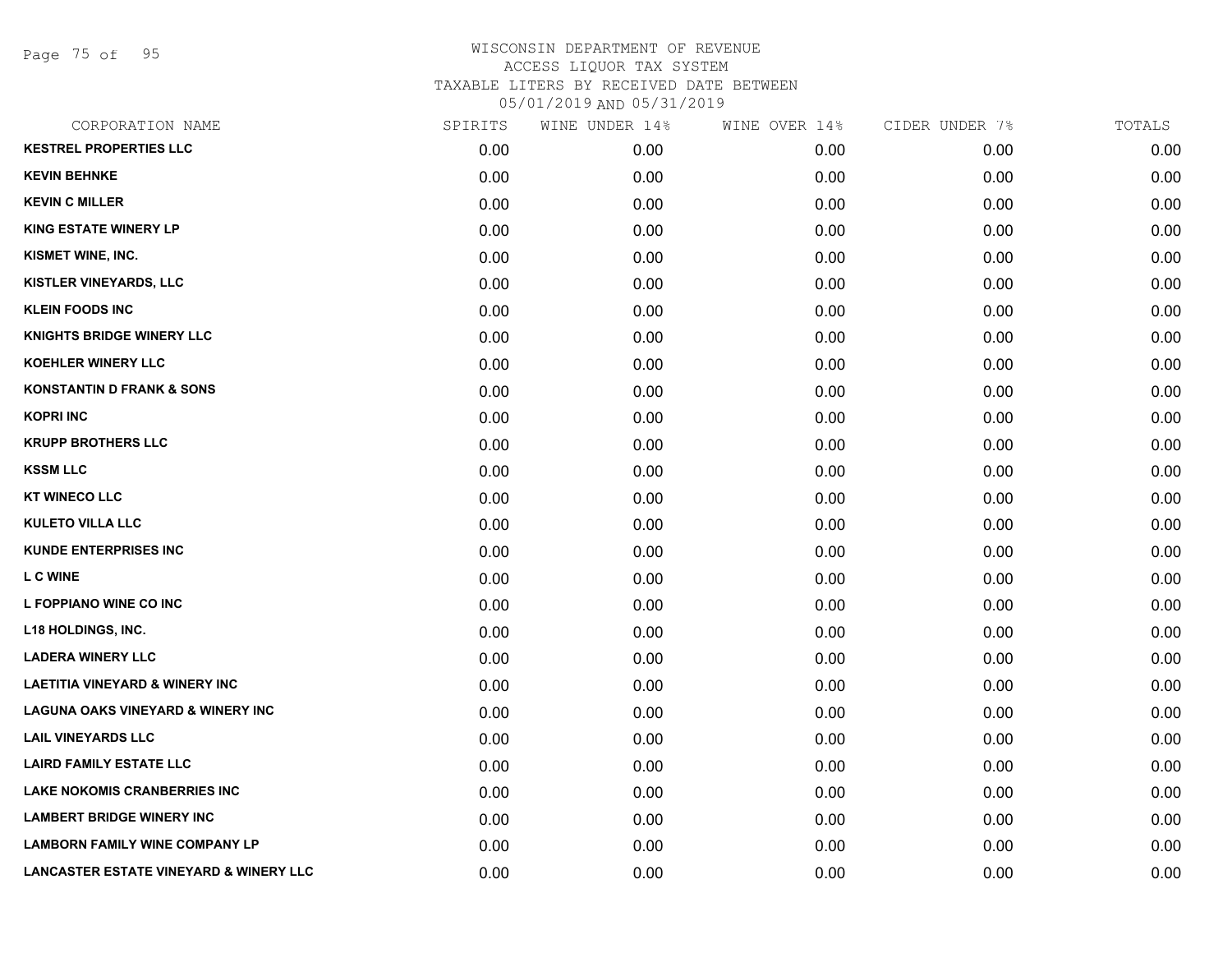Page 76 of 95

| CORPORATION NAME                          | SPIRITS | WINE UNDER 14% | WINE OVER 14% | CIDER UNDER 7% | TOTALS |
|-------------------------------------------|---------|----------------|---------------|----------------|--------|
| <b>LANGE WINERY LLC</b>                   | 0.00    | 0.00           | 0.00          | 0.00           | 0.00   |
| <b>LANGETWINS WINE CO INC</b>             | 0.00    | 0.00           | 0.00          | 0.00           | 0.00   |
| <b>LANGTRY VINEYARD &amp; WINERY, LLC</b> | 0.00    | 0.00           | 0.00          | 0.00           | 0.00   |
| <b>LARKMEAD VINEYARDS INC</b>             | 0.00    | 0.00           | 0.00          | 0.00           | 0.00   |
| <b>LARSON FAMILY WINERY INC</b>           | 0.00    | 0.00           | 0.00          | 0.00           | 0.00   |
| <b>LASSETER FAMILY WINERY LLC</b>         | 0.00    | 0.00           | 0.00          | 0.00           | 0.00   |
| <b>LATAH CREEK WINE CELLARS LTD</b>       | 0.00    | 0.00           | 0.00          | 0.00           | 0.00   |
| <b>LATITUDE BEVERAGE COMPANY</b>          | 0.00    | 0.00           | 0.00          | 0.00           | 0.00   |
| <b>LAURO GUERRA</b>                       | 0.00    | 0.00           | 0.00          | 0.00           | 0.00   |
| LAUTENBACH'S ORCHARD COUNTRY INC          | 0.00    | 0.00           | 0.00          | 0.00           | 0.00   |
| <b>LAVA SPRINGS INC</b>                   | 0.00    | 0.00           | 0.00          | 0.00           | 0.00   |
| <b>LAW ESTATE WINES</b>                   | 0.00    | 0.00           | 0.00          | 0.00           | 0.00   |
| <b>LAWER FAMILY WINERY INC</b>            | 0.00    | 0.00           | 0.00          | 0.00           | 0.00   |
| LE CEP II INC                             | 0.00    | 0.00           | 0.00          | 0.00           | 0.00   |
| <b>LEAL VINEYARDS INC</b>                 | 0.00    | 0.00           | 0.00          | 0.00           | 0.00   |
| LEDGESTONE ESTATE LLC                     | 0.00    | 0.00           | 0.00          | 0.00           | 0.00   |
| LEELANAU WINE CELLARS, LTD.               | 0.00    | 0.00           | 0.00          | 0.00           | 0.00   |
| LEFT COAST CELLARS LLC                    | 0.00    | 0.00           | 0.00          | 0.00           | 0.00   |
| <b>LEMELSON WINERY LLC</b>                | 0.00    | 0.00           | 0.00          | 0.00           | 0.00   |
| <b>LEONARDINI FAMILY WINERY LLC</b>       | 0.00    | 0.00           | 0.00          | 0.00           | 0.00   |
| <b>LEONESSE CELLARS LLC</b>               | 0.00    | 0.00           | 0.00          | 0.00           | 0.00   |
| <b>LEONETTI CELLAR LLC</b>                | 0.00    | 0.00           | 0.00          | 0.00           | 0.00   |
| LIFE IS SHORT! LLC                        | 0.00    | 0.00           | 0.00          | 0.00           | 0.00   |
| LIL' OLE WINEMAKER SHOPPE LLC             | 0.00    | 0.00           | 0.00          | 0.00           | 0.00   |
| <b>LIMERICK LANE CELLARS INC</b>          | 0.00    | 0.00           | 0.00          | 0.00           | 0.00   |
| LINGUA FRANCA-LS VINEYARDS HOLDINGS, LLC  | 0.00    | 0.00           | 0.00          | 0.00           | 0.00   |
| <b>LION NATHAN USA INC</b>                | 0.00    | 0.00           | 0.00          | 0.00           | 0.00   |
| <b>LIONS PEAK</b>                         | 0.00    | 0.00           | 0.00          | 0.00           | 0.00   |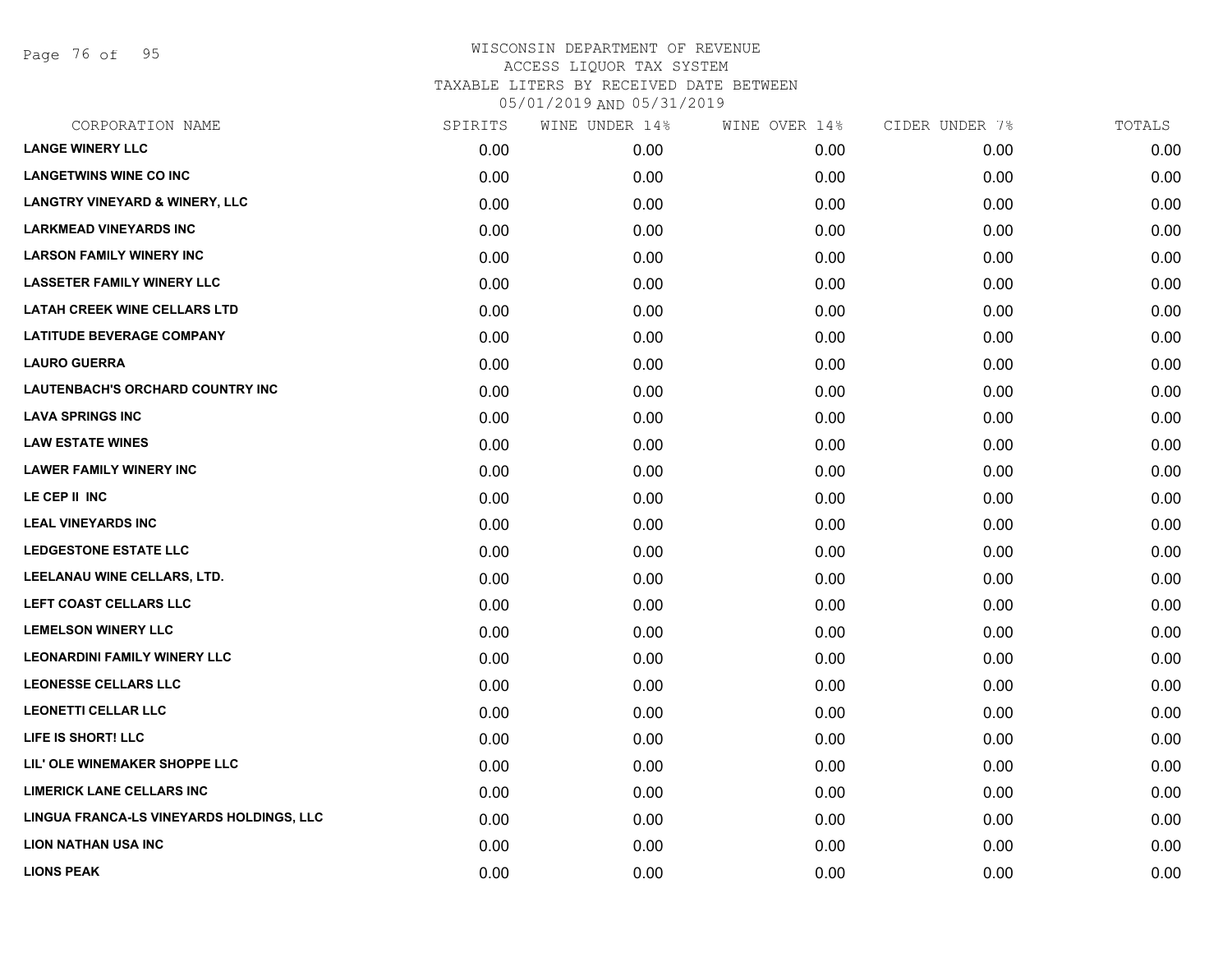Page 77 of 95

| CORPORATION NAME                               | SPIRITS | WINE UNDER 14% | WINE OVER 14% | CIDER UNDER 7% | TOTALS |
|------------------------------------------------|---------|----------------|---------------|----------------|--------|
| <b>LLOYD CELLARS INC</b>                       | 0.00    | 0.00           | 0.00          | 0.00           | 0.00   |
| <b>LLOYD W DAVIS</b>                           | 0.00    | 0.00           | 0.00          | 0.00           | 0.00   |
| <b>LOBO WINES LLC</b>                          | 0.00    | 0.00           | 0.00          | 0.00           | 0.00   |
| <b>LONG MEADOW RANCH WINERY INC</b>            | 0.00    | 0.00           | 0.00          | 0.00           | 0.00   |
| <b>LONG SHADOWS VINTNERS LLC</b>               | 0.00    | 0.00           | 0.00          | 0.00           | 0.00   |
| <b>LONGBOARD VINEYARDS LLC</b>                 | 0.00    | 0.00           | 0.00          | 0.00           | 0.00   |
| <b>LONGORIA &amp; LONGORIA</b>                 | 0.00    | 0.00           | 0.00          | 0.00           | 0.00   |
| <b>LORIMAR WINERY INC</b>                      | 0.00    | 0.00           | 0.00          | 0.00           | 0.00   |
| <b>LOST ISLAND WINE LLC</b>                    | 0.00    | 0.00           | 0.00          | 0.00           | 0.00   |
| <b>LOUIDAR LLC</b>                             | 0.00    | 0.00           | 0.00          | 0.00           | 0.00   |
| <b>LOWDEN SCHOOLHOUSE CORPORATION</b>          | 0.00    | 0.00           | 0.00          | 0.00           | 0.00   |
| <b>LUCAS &amp; LEWELLEN VINEYARDS INC</b>      | 0.00    | 0.00           | 0.00          | 0.00           | 0.00   |
| <b>LUNA VINEYARDS INC</b>                      | 0.00    | 0.00           | 0.00          | 0.00           | 0.00   |
| <b>LYNFRED WINERY INC</b>                      | 0.00    | 0.00           | 0.00          | 0.00           | 0.00   |
| <b>LYNMAR WINERY LLC</b>                       | 0.00    | 0.00           | 0.00          | 0.00           | 0.00   |
| <b>M &amp; J MONDAVI FAMILY LLC</b>            | 0.00    | 0.00           | 0.00          | 0.00           | 0.00   |
| <b>M.A.C. WINES, LLC</b>                       | 0.00    | 0.00           | 0.00          | 0.00           | 0.00   |
| <b>MADRIGAL FAMILY WINERY LLC</b>              | 0.00    | 0.00           | 0.00          | 0.00           | 0.00   |
| <b>MADRONA VINEYARDS LP</b>                    | 0.00    | 0.00           | 0.00          | 0.00           | 0.00   |
| <b>MAKK WINE LLC</b>                           | 0.00    | 0.00           | 0.00          | 0.00           | 0.00   |
| <b>MANO'S INC</b>                              | 0.00    | 0.00           | 0.00          | 0.00           | 0.00   |
| <b>MARGERUM WINE COMPANY INC</b>               | 0.00    | 0.00           | 0.00          | 0.00           | 0.00   |
| <b>MARIETTA CELLARS INC</b>                    | 0.00    | 0.00           | 0.00          | 0.00           | 0.00   |
| <b>MARION J WEGLARZ AND MARLYS A BOCK PTRS</b> | 0.00    | 0.00           | 0.00          | 0.00           | 0.00   |
| <b>MARK HEROLD</b>                             | 0.00    | 0.00           | 0.00          | 0.00           | 0.00   |
| <b>MARKHAM VINEYARDS</b>                       | 0.00    | 0.00           | 0.00          | 0.00           | 0.00   |
| <b>MARTIN E SELL</b>                           | 0.00    | 0.00           | 0.00          | 0.00           | 0.00   |
| <b>MARTIN RAY WINERY INC</b>                   | 0.00    | 0.00           | 0.00          | 0.00           | 0.00   |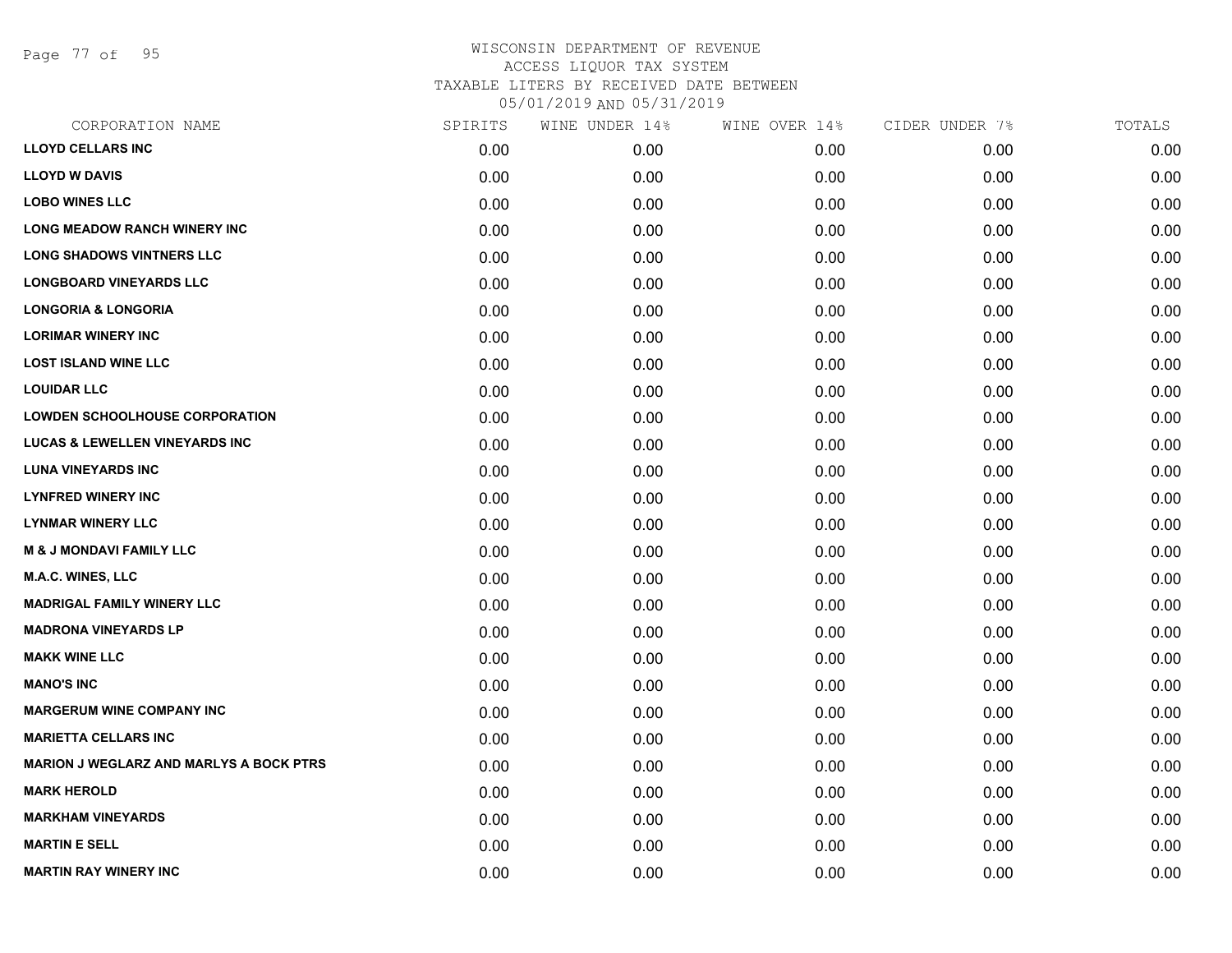Page 78 of 95

| CORPORATION NAME                              | SPIRITS | WINE UNDER 14% | WINE OVER 14% | CIDER UNDER 7% | TOTALS |
|-----------------------------------------------|---------|----------------|---------------|----------------|--------|
| <b>MARTINELLI WINERY INC</b>                  | 0.00    | 0.00           | 0.00          | 0.00           | 0.00   |
| <b>MARYANN MCNALLY</b>                        | 0.00    | 0.00           | 0.00          | 0.00           | 0.00   |
| <b>MATHY WINERY LLC</b>                       | 0.00    | 0.00           | 0.00          | 0.00           | 0.00   |
| <b>MATRICK HOLDINGS CORPORATION</b>           | 0.00    | 0.00           | 0.00          | 0.00           | 0.00   |
| <b>MATT PREIS</b>                             | 0.00    | 0.00           | 0.00          | 0.00           | 0.00   |
| <b>MATTHEW RICK</b>                           | 0.00    | 0.00           | 0.00          | 0.00           | 0.00   |
| <b>MATTHIAS A PIPPIG &amp; JAMIE M KINSER</b> | 0.00    | 0.00           | 0.00          | 0.00           | 0.00   |
| <b>MAUI WINE LTD</b>                          | 0.00    | 0.00           | 0.00          | 0.00           | 0.00   |
| <b>MAURITSON FAMILY WINERY</b>                | 0.00    | 0.00           | 0.00          | 0.00           | 0.00   |
| <b>MAYACAMAS VINEYARDS INC</b>                | 0.00    | 0.00           | 0.00          | 0.00           | 0.00   |
| <b>MAYNARD J KEENAN</b>                       | 0.00    | 0.00           | 0.00          | 0.00           | 0.00   |
| <b>MCILQUHAM LLC</b>                          | 0.00    | 0.00           | 0.00          | 0.00           | 0.00   |
| <b>MCKAHN FAMILY CELLARS, LLC</b>             | 0.00    | 0.00           | 0.00          | 0.00           | 0.00   |
| <b>MCMENAMINS INC</b>                         | 0.00    | 0.00           | 0.00          | 0.00           | 0.00   |
| <b>MCNAB RIDGE WINERY LLC</b>                 | 0.00    | 0.00           | 0.00          | 0.00           | 0.00   |
| <b>MELROSE CELLARS LLC</b>                    | 0.00    | 0.00           | 0.00          | 0.00           | 0.00   |
| <b>MELVILLE VINEYARDS SOUTH LLC</b>           | 0.00    | 0.00           | 0.00          | 0.00           | 0.00   |
| <b>MENDOCINO WINE GROUP LLC</b>               | 0.00    | 0.00           | 0.00          | 0.00           | 0.00   |
| <b>MER ET SOLEIL LLC</b>                      | 0.00    | 0.00           | 0.00          | 0.00           | 0.00   |
| <b>MERCER WINE ESTATES LLC</b>                | 0.00    | 0.00           | 0.00          | 0.00           | 0.00   |
| <b>MEREDITH VINEYARD ESTATE INC</b>           | 0.00    | 0.00           | 0.00          | 0.00           | 0.00   |
| <b>MERRYVALE VINEYARDS LLC</b>                | 0.00    | 0.00           | 0.00          | 0.00           | 0.00   |
| <b>MERSHONIAN CIDERY LLC</b>                  | 0.00    | 0.00           | 0.00          | 0.00           | 0.00   |
| <b>MESSINA HOF WINE CELLARS INC</b>           | 0.00    | 0.00           | 0.00          | 0.00           | 0.00   |
| <b>METAMORPHOSIS WINES LLC</b>                | 0.00    | 0.00           | 0.00          | 0.00           | 0.00   |
| <b>METEOR VINEYARD LLC</b>                    | 0.00    | 0.00           | 0.00          | 0.00           | 0.00   |
| <b>METROPOLITAN WINES LLC</b>                 | 0.00    | 0.00           | 0.00          | 0.00           | 0.00   |
| <b>METTLER WINES LLC</b>                      | 0.00    | 0.00           | 0.00          | 0.00           | 0.00   |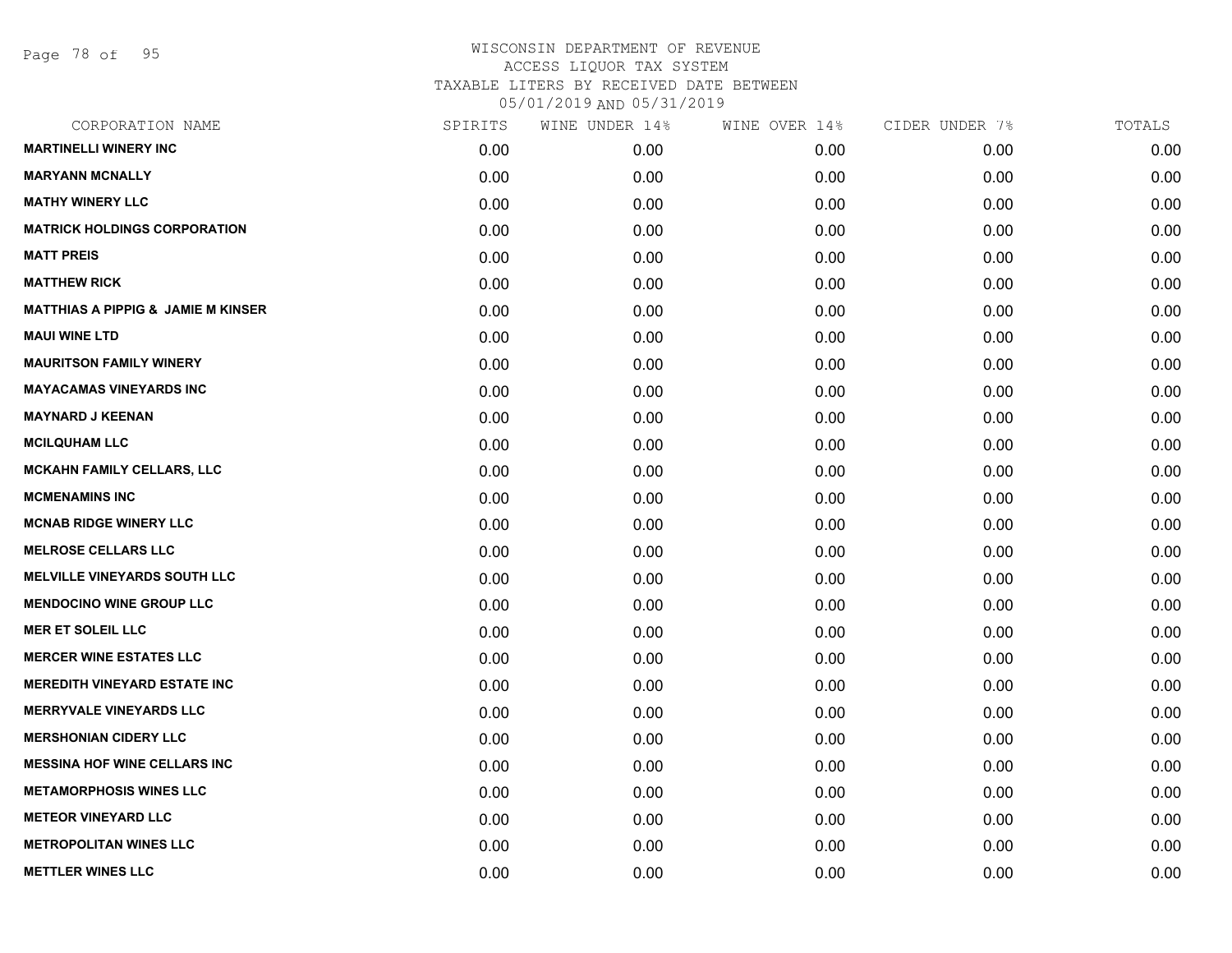Page 79 of 95

| CORPORATION NAME                                  | SPIRITS | WINE UNDER 14% | WINE OVER 14% | CIDER UNDER 7% | TOTALS |
|---------------------------------------------------|---------|----------------|---------------|----------------|--------|
| <b>MEV CORPORATION</b>                            | 0.00    | 0.00           | 0.00          | 0.00           | 0.00   |
| <b>MEYER CELLARS LLC</b>                          | 0.00    | 0.00           | 0.00          | 0.00           | 0.00   |
| <b>MICHEAL DASHE</b>                              | 0.00    | 0.00           | 0.00          | 0.00           | 0.00   |
| <b>MIDDLETON FAMILY WINES LLC</b>                 | 0.00    | 0.00           | 0.00          | 0.00           | 0.00   |
| <b>MIDNIGHT CELLARS INC</b>                       | 0.00    | 0.00           | 0.00          | 0.00           | 0.00   |
| <b>MILBRANDT FAMILY WINES LLC</b>                 | 0.00    | 0.00           | 0.00          | 0.00           | 0.00   |
| <b>MILDARA BLASS INC</b>                          | 0.00    | 0.00           | 0.00          | 0.00           | 0.00   |
| <b>MILL CREEK VINEYARDS</b>                       | 0.00    | 0.00           | 0.00          | 0.00           | 0.00   |
| <b>MILLBROOK WINERY INC</b>                       | 0.00    | 0.00           | 0.00          | 0.00           | 0.00   |
| <b>MINER FAMILY WINERY LLC</b>                    | 0.00    | 0.00           | 0.00          | 0.00           | 0.00   |
| <b>MINNESOTAS FINEST FERMENTED PRODUCTS</b>       | 0.00    | 0.00           | 0.00          | 0.00           | 0.00   |
| <b>MIRA WINERY LLC</b>                            | 0.00    | 0.00           | 0.00          | 0.00           | 0.00   |
| <b>MIRAMONT ESTATE VINEYARDS &amp; WINERY INC</b> | 0.00    | 0.00           | 0.00          | 0.00           | 0.00   |
| <b>MIRASOL WINE LLC</b>                           | 0.00    | 0.00           | 0.00          | 0.00           | 0.00   |
| <b>MODERN DEVELOPMENT COMPANY</b>                 | 0.00    | 0.00           | 0.00          | 0.00           | 0.00   |
| <b>MOLLY AIDA INC</b>                             | 0.00    | 0.00           | 0.00          | 0.00           | 0.00   |
| <b>MOLLYDOOKER INTERNATIONAL LLC</b>              | 0.00    | 0.00           | 0.00          | 0.00           | 0.00   |
| <b>MONTICELLO CELLARS INC</b>                     | 0.00    | 0.00           | 0.00          | 0.00           | 0.00   |
| <b>MONTINORE VINEYARDS LIMITED</b>                | 0.00    | 0.00           | 0.00          | 0.00           | 0.00   |
| <b>MORCHELLA WINE CELLARS LLC</b>                 | 0.00    | 0.00           | 0.00          | 0.00           | 0.00   |
| <b>MOSHIN VINEYARDS INC</b>                       | 0.00    | 0.00           | 0.00          | 0.00           | 0.00   |
| <b>MULLIGAN &amp; MULLIGAN</b>                    | 0.00    | 0.00           | 0.00          | 0.00           | 0.00   |
| <b>MUNCH &amp; FOX</b>                            | 0.00    | 0.00           | 0.00          | 0.00           | 0.00   |
| <b>MUNSON BRIDGE WINERY INC</b>                   | 0.00    | 0.00           | 0.00          | 0.00           | 0.00   |
| <b>MUSETTA WINERY, LLC</b>                        | 0.00    | 0.00           | 0.00          | 0.00           | 0.00   |
| <b>NCWGINC</b>                                    | 0.00    | 0.00           | 0.00          | 0.00           | 0.00   |
| <b>NABOR WINES LLC</b>                            | 0.00    | 0.00           | 0.00          | 0.00           | 0.00   |
| <b>NAKED WINES LLC</b>                            | 0.00    | 0.00           | 0.00          | 0.00           | 0.00   |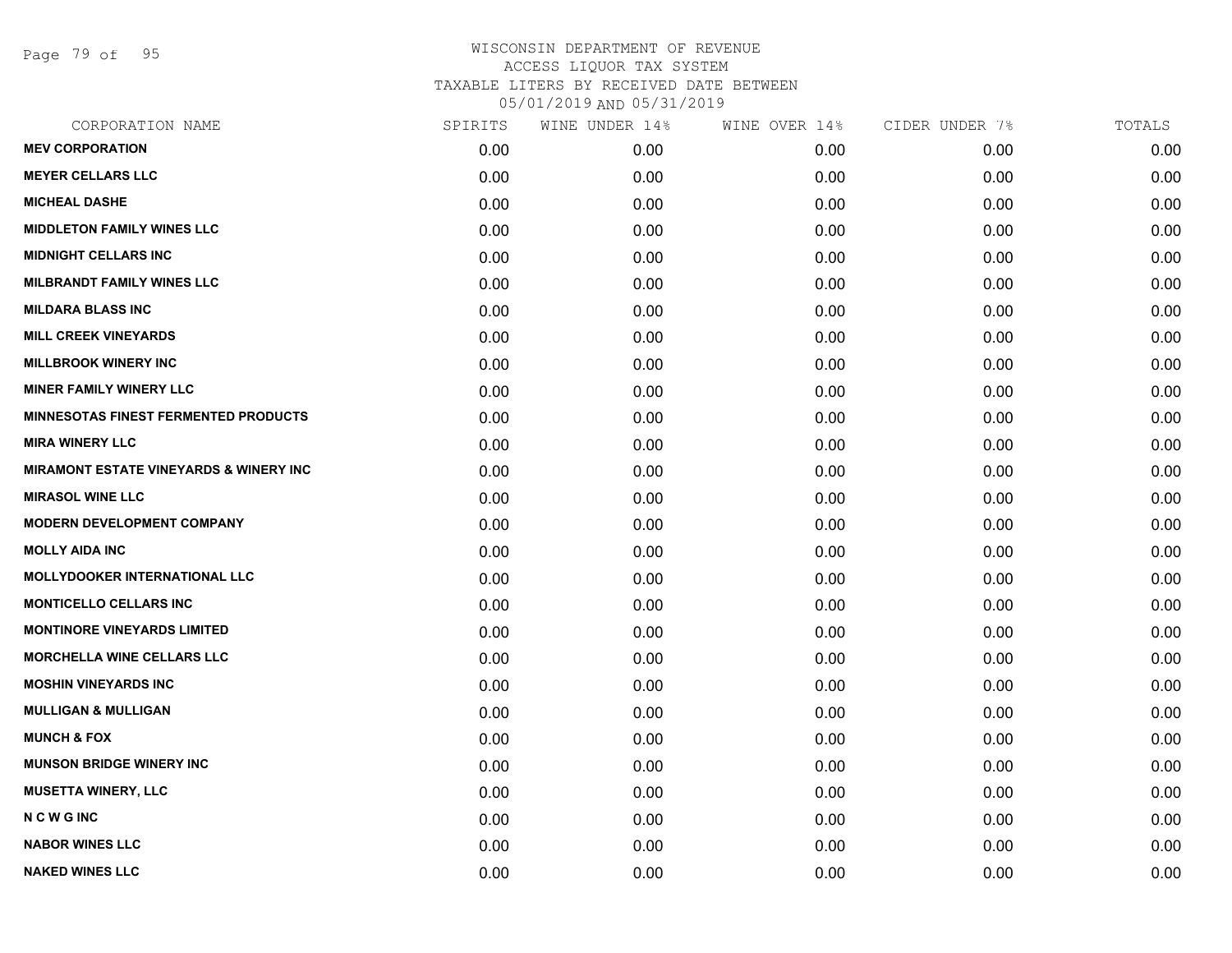Page 80 of 95

| CORPORATION NAME                  | SPIRITS | WINE UNDER 14% | WINE OVER 14% | CIDER UNDER 7% | TOTALS |
|-----------------------------------|---------|----------------|---------------|----------------|--------|
| <b>NAKEDWINES.COM INC</b>         | 0.00    | 0.00           | 0.00          | 0.00           | 0.00   |
| <b>NAPA WINE CELLAR, INC.</b>     | 0.00    | 0.00           | 0.00          | 0.00           | 0.00   |
| <b>NAPA WINERY GROUP, LLC</b>     | 0.00    | 0.00           | 0.00          | 0.00           | 0.00   |
| <b>NAVARRE CELLARS LTD</b>        | 0.00    | 0.00           | 0.00          | 0.00           | 0.00   |
| <b>NAVARRO VINEYARDS, LLC</b>     | 0.00    | 0.00           | 0.00          | 0.00           | 0.00   |
| <b>NEFF CELLARS LLC</b>           | 0.00    | 0.00           | 0.00          | 0.00           | 0.00   |
| <b>NEVADA WINE CELLARS INC</b>    | 0.00    | 0.00           | 0.00          | 0.00           | 0.00   |
| <b>NEW VAVIN INC</b>              | 0.00    | 0.00           | 0.00          | 0.00           | 0.00   |
| <b>NEWBERG MAIL ROOM INC</b>      | 0.00    | 0.00           | 0.00          | 0.00           | 0.00   |
| <b>NEWTON VINEYARD LLC</b>        | 0.00    | 0.00           | 0.00          | 0.00           | 0.00   |
| <b>NICALI, LLC</b>                | 0.00    | 0.00           | 0.00          | 0.00           | 0.00   |
| <b>NICHOLSON RANCH LLC</b>        | 0.00    | 0.00           | 0.00          | 0.00           | 0.00   |
| NIEBAUM-COPPOLA ESTATE WINERY LP  | 0.00    | 0.00           | 0.00          | 0.00           | 0.00   |
| <b>NINER WINE ESTATES LLC</b>     | 0.00    | 0.00           | 0.00          | 0.00           | 0.00   |
| <b>NO. 12 CIDER HOUSE LLC</b>     | 0.00    | 0.00           | 0.00          | 0.00           | 0.00   |
| <b>NORMAN LEE WILLIAMS</b>        | 0.00    | 0.00           | 0.00          | 0.00           | 0.00   |
| NORTHLEAF WINERY, LLC             | 0.00    | 0.00           | 0.00          | 0.00           | 0.00   |
| NOTRE VUE ESTATE WINE GROUP, INC. | 0.00    | 0.00           | 0.00          | 0.00           | 0.00   |
| <b>NOVA WINES, INC.</b>           | 0.00    | 0.00           | 0.00          | 0.00           | 0.00   |
| <b>NV AWG LTD</b>                 | 0.00    | 0.00           | 0.00          | 0.00           | 0.00   |
| <b>NW WINE COMPANY LLC</b>        | 0.00    | 0.00           | 0.00          | 0.00           | 0.00   |
| OAK RIDGE WINERY LLC              | 0.00    | 0.00           | 0.00          | 0.00           | 0.00   |
| <b>OAKVILLE HILLS CELLARS INC</b> | 0.00    | 0.00           | 0.00          | 0.00           | 0.00   |
| <b>OAKVILLE RANCH WINERY INC</b>  | 0.00    | 0.00           | 0.00          | 0.00           | 0.00   |
| OAT HILL CORPORATION              | 0.00    | 0.00           | 0.00          | 0.00           | 0.00   |
| OBLOQUY, INC.                     | 0.00    | 0.00           | 0.00          | 0.00           | 0.00   |
| <b>OBRIEN FAMILY VINEYARD LLC</b> | 0.00    | 0.00           | 0.00          | 0.00           | 0.00   |
| <b>ODILON FORD WINERY INC</b>     | 0.00    | 0.00           | 0.00          | 0.00           | 0.00   |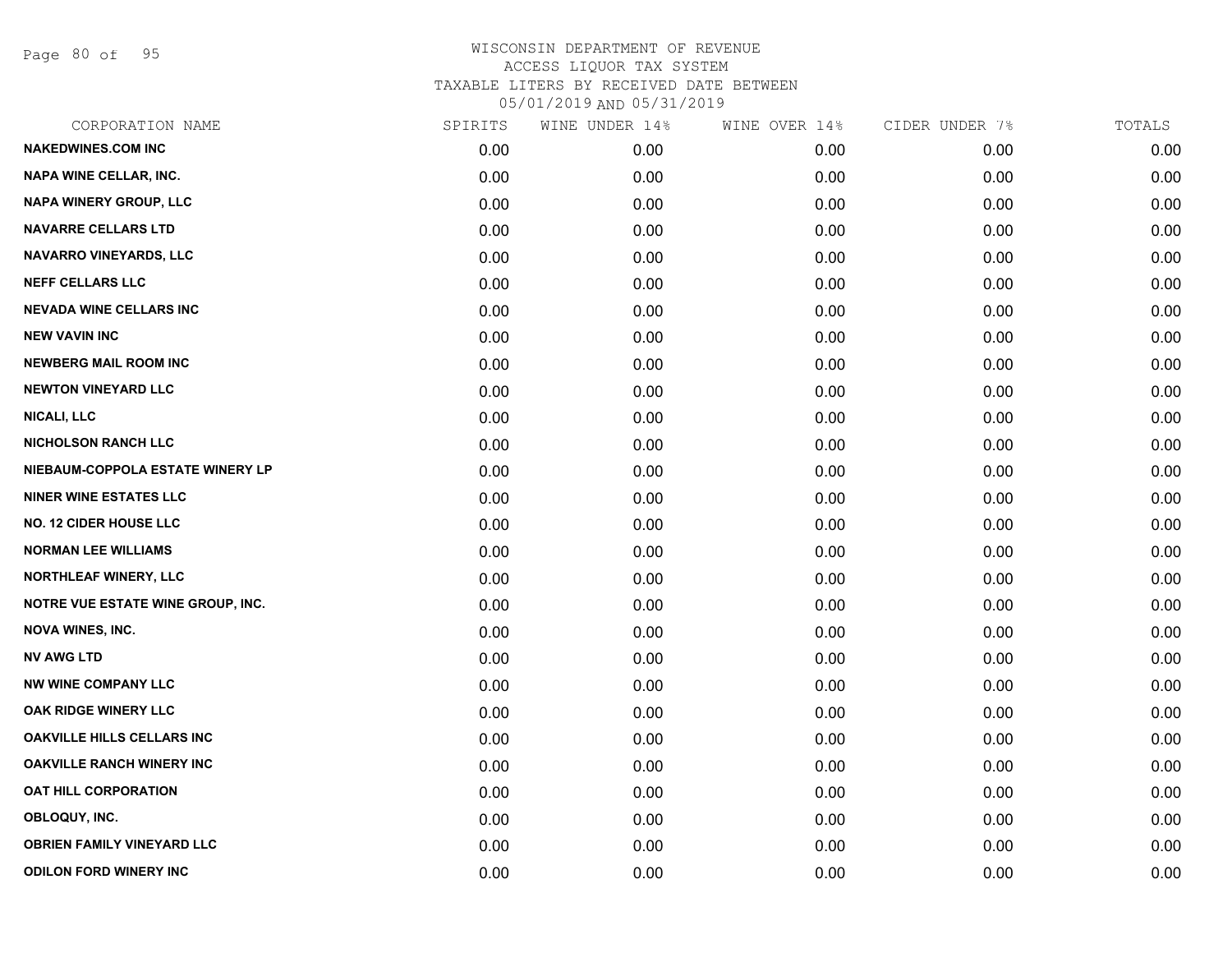Page 81 of 95

| CORPORATION NAME                    | SPIRITS | WINE UNDER 14% | WINE OVER 14% | CIDER UNDER 7% | TOTALS |
|-------------------------------------|---------|----------------|---------------|----------------|--------|
| <b>OGB PARTNERS LLC</b>             | 0.00    | 0.00           | 0.00          | 0.00           | 0.00   |
| <b>OGILVIE MERWIN VENTURES, LLC</b> | 0.00    | 0.00           | 0.00          | 0.00           | 0.00   |
| OLD VINE WINE PARTNERS LLC          | 0.00    | 0.00           | 0.00          | 0.00           | 0.00   |
| <b>OLIVER WINE COMPANY INC</b>      | 0.00    | 0.00           | 0.00          | 0.00           | 0.00   |
| ON Q WINES, LLC                     | 0.00    | 0.00           | 0.00          | 0.00           | 0.00   |
| O'NEILL BEVERAGES CO LLC            | 0.00    | 0.00           | 0.00          | 0.00           | 0.00   |
| OPAL WEST WINES, LLC                | 0.00    | 0.00           | 0.00          | 0.00           | 0.00   |
| <b>OPOLO WINES LP</b>               | 0.00    | 0.00           | 0.00          | 0.00           | 0.00   |
| OPUS ONE WINERY LLC                 | 0.00    | 0.00           | 0.00          | 0.00           | 0.00   |
| <b>ORCA PROPERTIES LLC</b>          | 0.00    | 0.00           | 0.00          | 0.00           | 0.00   |
| <b>ORFILA VINEYARDS INC</b>         | 0.00    | 0.00           | 0.00          | 0.00           | 0.00   |
| ORGANIC ELIXIR WINERY INC           | 0.00    | 0.00           | 0.00          | 0.00           | 0.00   |
| O'SHAUGHNESSY DEL OSO LLC           | 0.00    | 0.00           | 0.00          | 0.00           | 0.00   |
| <b>OWEN ROE LLC</b>                 | 0.00    | 0.00           | 0.00          | 0.00           | 0.00   |
| <b>PAHLMEYER LLC</b>                | 0.00    | 0.00           | 0.00          | 0.00           | 0.00   |
| PALI WINE COMPANY LP                | 0.00    | 0.00           | 0.00          | 0.00           | 0.00   |
| <b>PALM BAY HOLDINGS LLC</b>        | 0.00    | 0.00           | 0.00          | 0.00           | 0.00   |
| PALOMA VINEYARD LLC                 | 0.00    | 0.00           | 0.00          | 0.00           | 0.00   |
| <b>PAOLETTI ESTATES WINERY, INC</b> | 0.00    | 0.00           | 0.00          | 0.00           | 0.00   |
| PARAGON VINEYARD CO INC             | 0.00    | 0.00           | 0.00          | 0.00           | 0.00   |
| PARALLEL 44 VINEYARD & WINERY, INC. | 0.00    | 0.00           | 0.00          | 0.00           | 0.00   |
| <b>PARKER STATION INC</b>           | 0.00    | 0.00           | 0.00          | 0.00           | 0.00   |
| <b>PARMESON FAMILY LLC</b>          | 0.00    | 0.00           | 0.00          | 0.00           | 0.00   |
| PARSONAGE CELLARS INC               | 0.00    | 0.00           | 0.00          | 0.00           | 0.00   |
| <b>PASSAGGIO WINES LLC</b>          | 0.00    | 0.00           | 0.00          | 0.00           | 0.00   |
| PATEL WINERY LLC                    | 0.00    | 0.00           | 0.00          | 0.00           | 0.00   |
| <b>PATRICIA A HOOVER</b>            | 0.00    | 0.00           | 0.00          | 0.00           | 0.00   |
| <b>PATRICK ARNDT</b>                | 0.00    | 0.00           | 0.00          | 0.00           | 0.00   |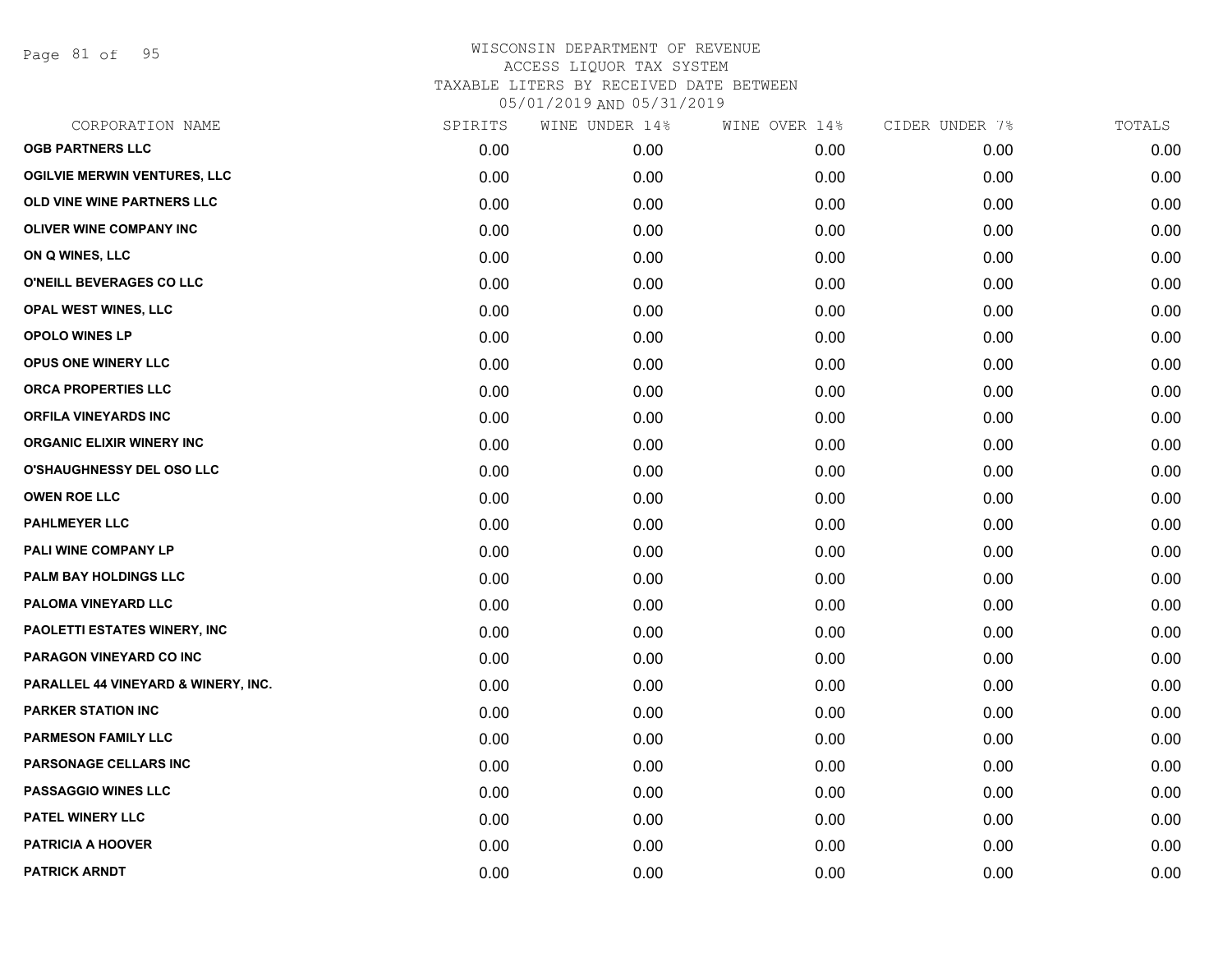Page 82 of 95

| CORPORATION NAME                     | SPIRITS | WINE UNDER 14% | WINE OVER 14% | CIDER UNDER 7% | TOTALS |
|--------------------------------------|---------|----------------|---------------|----------------|--------|
| <b>PAUL D ASPER</b>                  | 0.00    | 0.00           | 0.00          | 0.00           | 0.00   |
| <b>PAUL G BLOMMEL</b>                | 0.00    | 0.00           | 0.00          | 0.00           | 0.00   |
| PAUL HOBBS WINERY LP                 | 0.00    | 0.00           | 0.00          | 0.00           | 0.00   |
| <b>PAUL J FRANZEN</b>                | 0.00    | 0.00           | 0.00          | 0.00           | 0.00   |
| <b>PAVI WINES LLC</b>                | 0.00    | 0.00           | 0.00          | 0.00           | 0.00   |
| PCJ, INC.                            | 0.00    | 0.00           | 0.00          | 0.00           | 0.00   |
| PEACHY CANYON WINERY                 | 0.00    | 0.00           | 0.00          | 0.00           | 0.00   |
| PEAR VALLEY VINEYARD, INC.           | 0.00    | 0.00           | 0.00          | 0.00           | 0.00   |
| PEAY VINEYARDS LLC                   | 0.00    | 0.00           | 0.00          | 0.00           | 0.00   |
| PEJU FAMILY OPERATING PARTNERSHIP LP | 0.00    | 0.00           | 0.00          | 0.00           | 0.00   |
| PELLEGRINI RANCHES INC               | 0.00    | 0.00           | 0.00          | 0.00           | 0.00   |
| PENROSE HILL, LIMITED                | 0.00    | 0.00           | 0.00          | 0.00           | 0.00   |
| PEPPER BRIDGE WINERY LLC             | 0.00    | 0.00           | 0.00          | 0.00           | 0.00   |
| PERNOD RICARD KENWOOD HOLDING LLC    | 0.00    | 0.00           | 0.00          | 0.00           | 0.00   |
| <b>PERVINO INC</b>                   | 0.00    | 0.00           | 0.00          | 0.00           | 0.00   |
| PETER FRANUS WINE COMPANY INC        | 0.00    | 0.00           | 0.00          | 0.00           | 0.00   |
| PETER MICHAEL WINERY                 | 0.00    | 0.00           | 0.00          | 0.00           | 0.00   |
| PETRONI VINEYARDS LLC                | 0.00    | 0.00           | 0.00          | 0.00           | 0.00   |
| PHILIP TOGNI VINEYARD LP             | 0.00    | 0.00           | 0.00          | 0.00           | 0.00   |
| PHILLIPS FARMS LLC                   | 0.00    | 0.00           | 0.00          | 0.00           | 0.00   |
| <b>PIEPERTK LLC</b>                  | 0.00    | 0.00           | 0.00          | 0.00           | 0.00   |
| PINA CELLARS LP                      | 0.00    | 0.00           | 0.00          | 0.00           | 0.00   |
| PINE RIDGE WINERY LLC                | 0.00    | 0.00           | 0.00          | 0.00           | 0.00   |
| <b>PJK WINERY LLC</b>                | 0.00    | 0.00           | 0.00          | 0.00           | 0.00   |
| PONZI VINEYARDS, LLC                 | 0.00    | 0.00           | 0.00          | 0.00           | 0.00   |
| POPE VALLEY WINERY LLC               | 0.00    | 0.00           | 0.00          | 0.00           | 0.00   |
| PORTER FAMILY VINEYARDS LLC          | 0.00    | 0.00           | 0.00          | 0.00           | 0.00   |
| <b>POTT WINE</b>                     | 0.00    | 0.00           | 0.00          | 0.00           | 0.00   |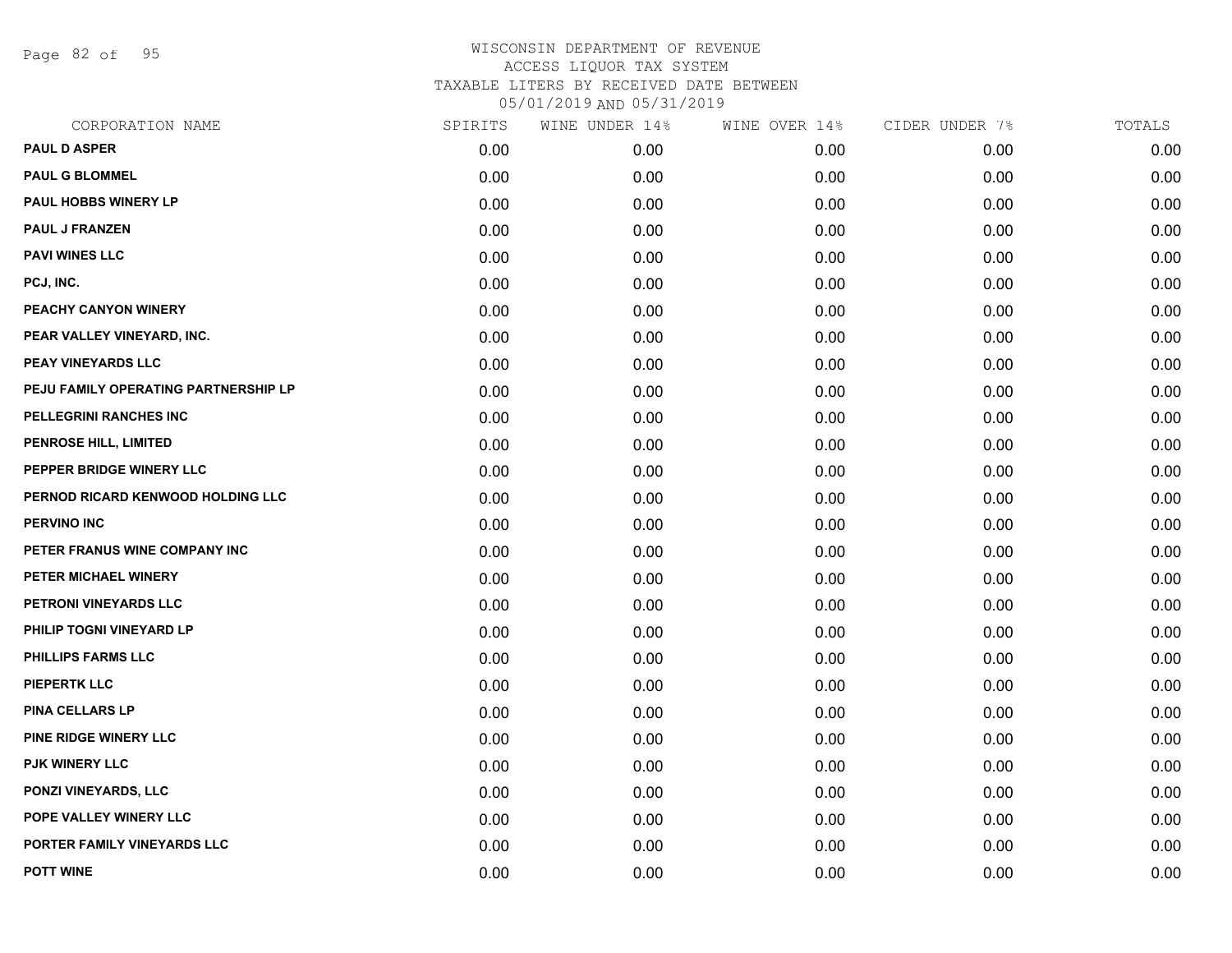Page 83 of 95

| CORPORATION NAME                     | SPIRITS | WINE UNDER 14% | WINE OVER 14% | CIDER UNDER 7% | TOTALS |
|--------------------------------------|---------|----------------|---------------|----------------|--------|
| PRAGER WINERY & PORT WORKS, INC.     | 0.00    | 0.00           | 0.00          | 0.00           | 0.00   |
| <b>PRAIRIE BERRY LLC</b>             | 0.00    | 0.00           | 0.00          | 0.00           | 0.00   |
| PRAIRIE HAWK WINERY INC              | 0.00    | 0.00           | 0.00          | 0.00           | 0.00   |
| PRECEPT BRANDS LLC                   | 0.00    | 0.00           | 0.00          | 0.00           | 0.00   |
| <b>PREMIUM VINTNERS LLC</b>          | 0.00    | 0.00           | 0.00          | 0.00           | 0.00   |
| PRESQU'ILE WINERY                    | 0.00    | 0.00           | 0.00          | 0.00           | 0.00   |
| PRIDE MOUNTAIN VINEYARDS LLC         | 0.00    | 0.00           | 0.00          | 0.00           | 0.00   |
| <b>PRINCE MICHEL LLC</b>             | 0.00    | 0.00           | 0.00          | 0.00           | 0.00   |
| <b>PROMONTORY LLC</b>                | 0.00    | 0.00           | 0.00          | 0.00           | 0.00   |
| <b>PWG LLC</b>                       | 0.00    | 0.00           | 0.00          | 0.00           | 0.00   |
| <b>QUADY SOUTH WINERY LLC</b>        | 0.00    | 0.00           | 0.00          | 0.00           | 0.00   |
| QUILCEDA CREEK VINTNERS INC          | 0.00    | 0.00           | 0.00          | 0.00           | 0.00   |
| <b>QUIXOTE WINERY, LLC</b>           | 0.00    | 0.00           | 0.00          | 0.00           | 0.00   |
| <b>RADIO-COTEAU WINE CELLARS LLC</b> | 0.00    | 0.00           | 0.00          | 0.00           | 0.00   |
| <b>RAMAZZOTTI WINES LLC</b>          | 0.00    | 0.00           | 0.00          | 0.00           | 0.00   |
| <b>RAMEY WINE CELLARS INC</b>        | 0.00    | 0.00           | 0.00          | 0.00           | 0.00   |
| <b>RAPTOR RIDGE WINERY LLC</b>       | 0.00    | 0.00           | 0.00          | 0.00           | 0.00   |
| <b>RASA VINEYARDS, LLC</b>           | 0.00    | 0.00           | 0.00          | 0.00           | 0.00   |
| <b>RAYMOND SIGNORELLO</b>            | 0.00    | 0.00           | 0.00          | 0.00           | 0.00   |
| RAYMOND VINEYARD & CELLAR INC        | 0.00    | 0.00           | 0.00          | 0.00           | 0.00   |
| <b>RB WINE ASSOCIATES LLC</b>        | 0.00    | 0.00           | 0.00          | 0.00           | 0.00   |
| <b>RBZ VINEYARDS LLC</b>             | 0.00    | 0.00           | 0.00          | 0.00           | 0.00   |
| <b>RED CAR WINE COMPANY LLC</b>      | 0.00    | 0.00           | 0.00          | 0.00           | 0.00   |
| <b>RED MARE WINES LLC</b>            | 0.00    | 0.00           | 0.00          | 0.00           | 0.00   |
| <b>RED OAK VINEYARD INC</b>          | 0.00    | 0.00           | 0.00          | 0.00           | 0.00   |
| <b>REGUSCI WINERY INC</b>            | 0.00    | 0.00           | 0.00          | 0.00           | 0.00   |
| <b>REVANA FAMILY PARTNERS LP</b>     | 0.00    | 0.00           | 0.00          | 0.00           | 0.00   |
| <b>REVANA FAMILY PARTNERS LP</b>     | 0.00    | 0.00           | 0.00          | 0.00           | 0.00   |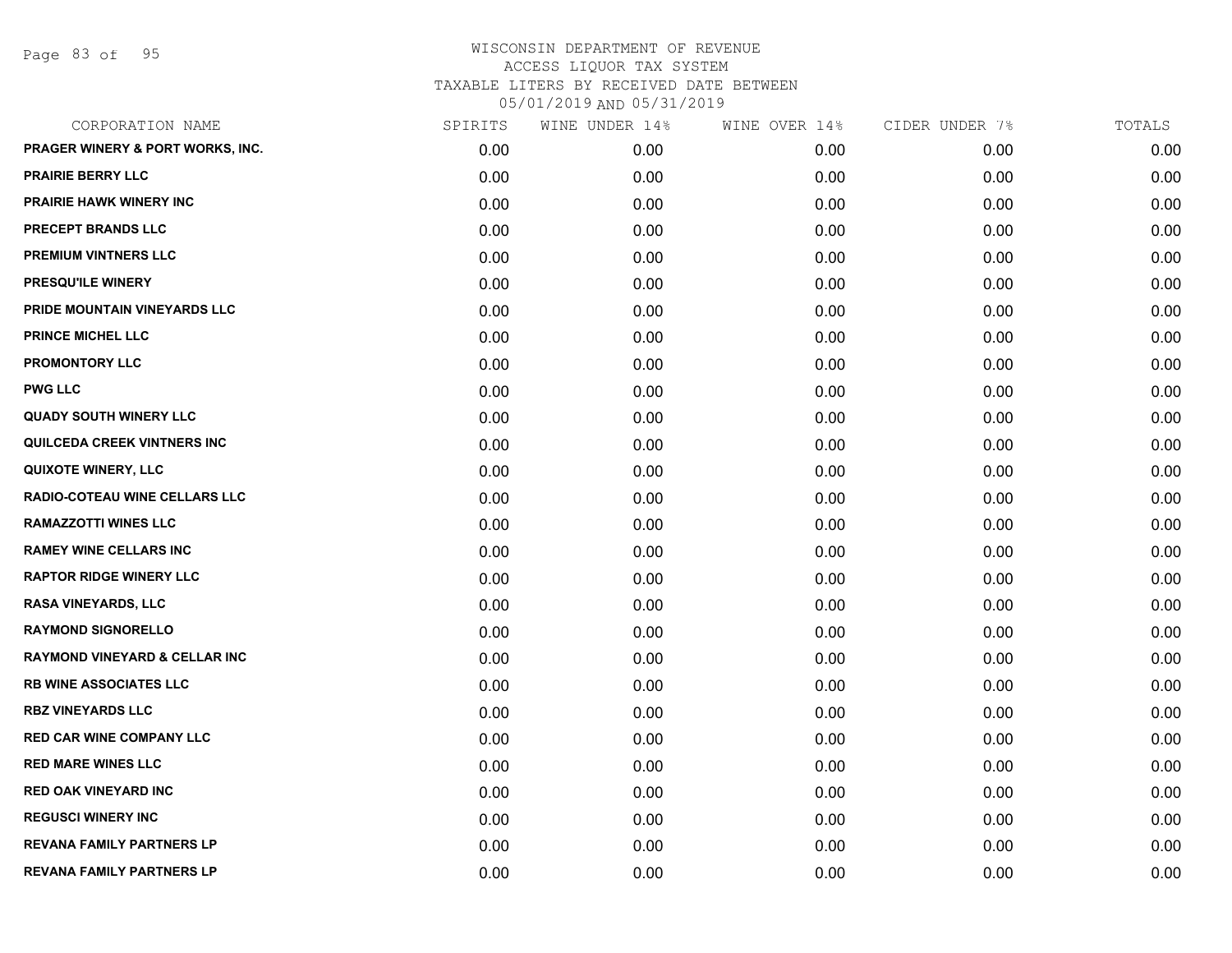Page 84 of 95

# WISCONSIN DEPARTMENT OF REVENUE ACCESS LIQUOR TAX SYSTEM TAXABLE LITERS BY RECEIVED DATE BETWEEN

05/01/2019 AND 05/31/2019

| CORPORATION NAME                            | SPIRITS | WINE UNDER 14% | WINE OVER 14% | CIDER UNDER 7% | TOTALS   |
|---------------------------------------------|---------|----------------|---------------|----------------|----------|
| <b>REVELRY VINTNERS LLC</b>                 | 0.00    | 0.00           | 0.00          | 0.00           | 0.00     |
| <b>REYNOLDS CREATIVE PRODUCTS INC</b>       | 0.00    | 0.00           | 0.00          | 0.00           | 0.00     |
| <b>RHYS VINEYARDS LLC</b>                   | 0.00    | 0.00           | 0.00          | 0.00           | 0.00     |
| <b>RICHARD A LUMPKIN</b>                    | 0.00    | 0.00           | 0.00          | 0.00           | 0.00     |
| <b>RICHARD E LIBBY</b>                      | 0.00    | 4,620.00       | 963.75        | 0.00           | 5,583.75 |
| <b>RICHARD FORTUNE</b>                      | 0.00    | 0.00           | 0.00          | 0.00           | 0.00     |
| <b>RIDGE VINEYARDS INC</b>                  | 0.00    | 0.00           | 0.00          | 0.00           | 0.00     |
| <b>RIGHT SIDE LLC</b>                       | 0.00    | 0.00           | 0.00          | 0.00           | 0.00     |
| <b>RIVER BEND VINEYARD &amp; WINERY LLC</b> | 0.00    | 0.00           | 0.00          | 0.00           | 0.00     |
| RIVER VALLEY VINEYARD INC                   | 0.00    | 0.00           | 0.00          | 0.00           | 0.00     |
| <b>RIVERBENCH LLC</b>                       | 0.00    | 0.00           | 0.00          | 0.00           | 0.00     |
| <b>ROBERT CRAIG WINERY LP</b>               | 0.00    | 0.00           | 0.00          | 0.00           | 0.00     |
| <b>ROBERT FOLEY LLC</b>                     | 0.00    | 0.00           | 0.00          | 0.00           | 0.00     |
| <b>ROBERT J BRAKESMAN</b>                   | 0.00    | 0.00           | 0.00          | 0.00           | 0.00     |
| <b>ROBERT MUELLER CELLARS</b>               | 0.00    | 0.00           | 0.00          | 0.00           | 0.00     |
| ROBERT YOUNG ESTATE WINERY LLC              | 0.00    | 0.00           | 0.00          | 0.00           | 0.00     |
| <b>ROBIN PFEIFFER</b>                       | 0.00    | 0.00           | 0.00          | 0.00           | 0.00     |
| <b>ROBLAR LLC</b>                           | 0.00    | 0.00           | 0.00          | 0.00           | 0.00     |
| ROCCA FAMILY VINEYARDS INC                  | 0.00    | 0.00           | 0.00          | 0.00           | 0.00     |
| <b>ROCHE WINERY LLC</b>                     | 0.00    | 0.00           | 0.00          | 0.00           | 0.00     |
| <b>ROCK N WOOL WINERY LLC</b>               | 0.00    | 0.00           | 0.00          | 0.00           | 0.00     |
| ROCK WALL WINE COMPANY INC                  | 0.00    | 0.00           | 0.00          | 0.00           | 0.00     |
| <b>ROEDERER ESTATE INC</b>                  | 0.00    | 0.00           | 0.00          | 0.00           | 0.00     |
| <b>ROMBAUER VINEYARDS INC</b>               | 0.00    | 0.00           | 0.00          | 0.00           | 0.00     |
| <b>RONALD L FENOLIO</b>                     | 0.00    | 0.00           | 0.00          | 0.00           | 0.00     |
| <b>RONALD T RUBIN</b>                       | 0.00    | 0.00           | 0.00          | 0.00           | 0.00     |
| <b>ROUND HILL CELLARS</b>                   | 0.00    | 0.00           | 0.00          | 0.00           | 0.00     |
| <b>ROUND POND ESTATE LLC</b>                | 0.00    | 0.00           | 0.00          | 0.00           | 0.00     |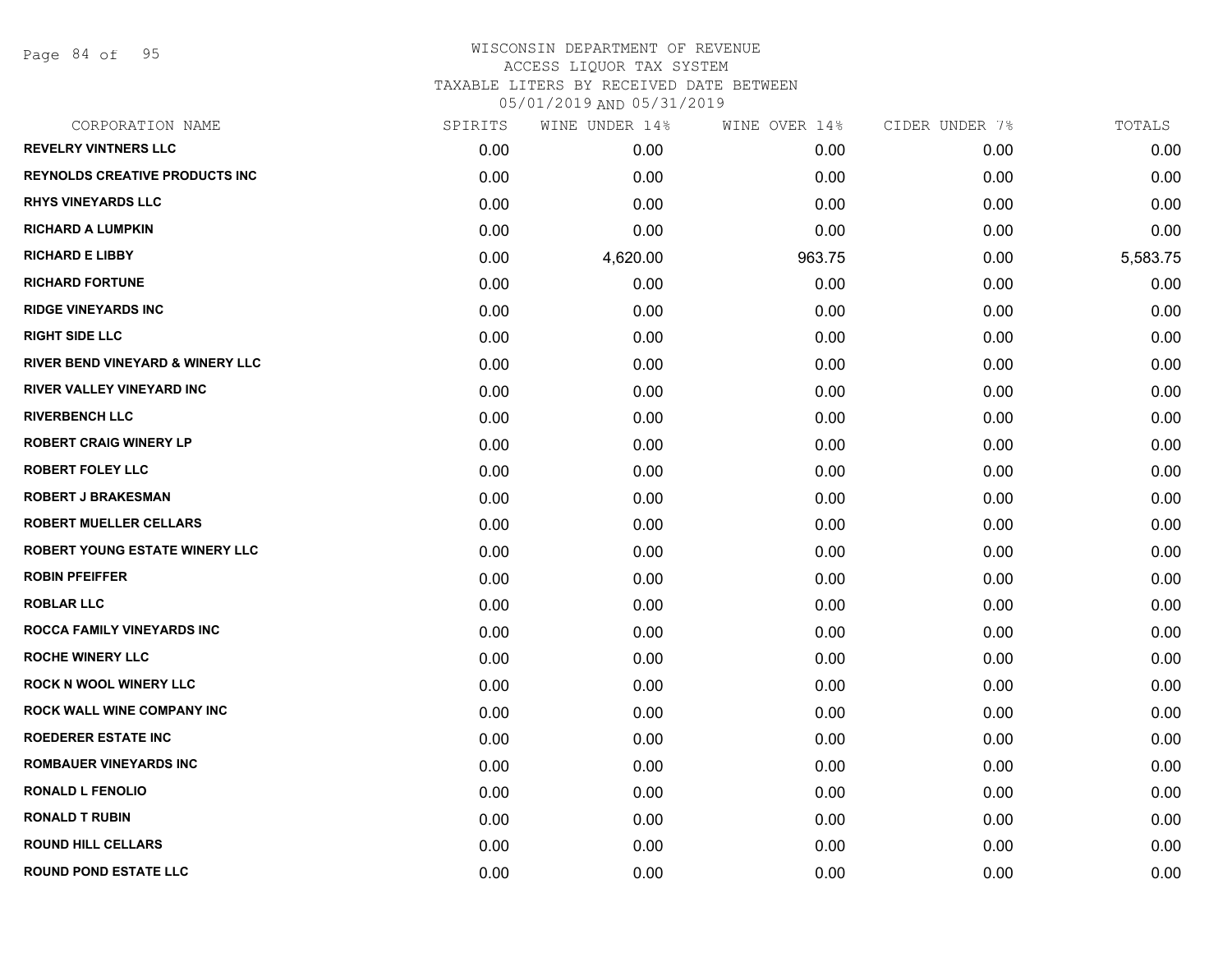Page 85 of 95

### WISCONSIN DEPARTMENT OF REVENUE ACCESS LIQUOR TAX SYSTEM TAXABLE LITERS BY RECEIVED DATE BETWEEN

05/01/2019 AND 05/31/2019

| CORPORATION NAME                       | SPIRITS | WINE UNDER 14% | WINE OVER 14% | CIDER UNDER 7% | TOTALS |
|----------------------------------------|---------|----------------|---------------|----------------|--------|
| <b>ROWLEY ESTATES LLC</b>              | 0.00    | 0.00           | 0.00          | 0.00           | 0.00   |
| <b>RRJ REAL PROPERTIES LLC</b>         | 0.00    | 0.00           | 0.00          | 0.00           | 0.00   |
| <b>RUDD WINES INC</b>                  | 0.00    | 0.00           | 0.00          | 0.00           | 0.00   |
| <b>RUDIUS WINES, LLC</b>               | 0.00    | 0.00           | 0.00          | 0.00           | 0.00   |
| <b>RUSHFORD MEADERY AND WINERY LLC</b> | 0.00    | 0.00           | 0.00          | 0.00           | 0.00   |
| <b>RUTHERFORD HILL WINERY LLC</b>      | 0.00    | 0.00           | 0.00          | 0.00           | 0.00   |
| <b>RYAN PRELLWITZ</b>                  | 0.00    | 0.00           | 0.00          | 0.00           | 0.00   |
| <b>SLJ GROUP INC</b>                   | 0.00    | 0.00           | 0.00          | 0.00           | 0.00   |
| <b>SAINTSBURY LLC</b>                  | 0.00    | 0.00           | 0.00          | 0.00           | 0.00   |
| <b>SAMUEL P BAXTER</b>                 | 0.00    | 0.00           | 0.00          | 0.00           | 0.00   |
| <b>SANDHI VINTNERS LLC</b>             | 0.00    | 0.00           | 0.00          | 0.00           | 0.00   |
| <b>SANDPOINT WINES</b>                 | 0.00    | 0.00           | 0.00          | 0.00           | 0.00   |
| <b>SANFORD WINERY COMPANY LP</b>       | 0.00    | 0.00           | 0.00          | 0.00           | 0.00   |
| <b>SARAH J SHADONIX</b>                | 0.00    | 0.00           | 0.00          | 0.00           | 0.00   |
| <b>SAUCELITO CANYON LP</b>             | 0.00    | 0.00           | 0.00          | 0.00           | 0.00   |
| SAVANNAH CHANELLE VINEYARDS INC        | 0.00    | 0.00           | 0.00          | 0.00           | 0.00   |
| <b>SAVIAH ROSE WINERY LLC</b>          | 0.00    | 0.00           | 0.00          | 0.00           | 0.00   |
| <b>SAXUM VINEYARDS INC</b>             | 0.00    | 0.00           | 0.00          | 0.00           | 0.00   |
| <b>SBRAGIA FAMILY VINEYARDS LLC</b>    | 0.00    | 0.00           | 0.00          | 0.00           | 0.00   |
| <b>SCHEID VINEYARDS CALIFORNIA INC</b> | 0.00    | 0.00           | 0.00          | 0.00           | 0.00   |
| <b>SCHLOSSADLER INC</b>                | 0.00    | 0.00           | 0.00          | 0.00           | 0.00   |
| <b>SCHRADER CELLARS LLC</b>            | 0.00    | 0.00           | 0.00          | 0.00           | 0.00   |
| <b>SCHRAMSBERG VINEYARDS CO INC</b>    | 0.00    | 0.00           | 0.00          | 0.00           | 0.00   |
| <b>SCHUG WINERY LLC</b>                | 0.00    | 0.00           | 0.00          | 0.00           | 0.00   |
| <b>SCHWEIGER VINEYARDS INC</b>         | 0.00    | 0.00           | 0.00          | 0.00           | 0.00   |
| <b>SCREAMING EAGLE LLC</b>             | 0.00    | 0.00           | 0.00          | 0.00           | 0.00   |
| <b>SEAVER VINEYARDS LLC</b>            | 0.00    | 0.00           | 0.00          | 0.00           | 0.00   |
| <b>SEAVEY VINEYARD LP</b>              | 0.00    | 0.00           | 0.00          | 0.00           | 0.00   |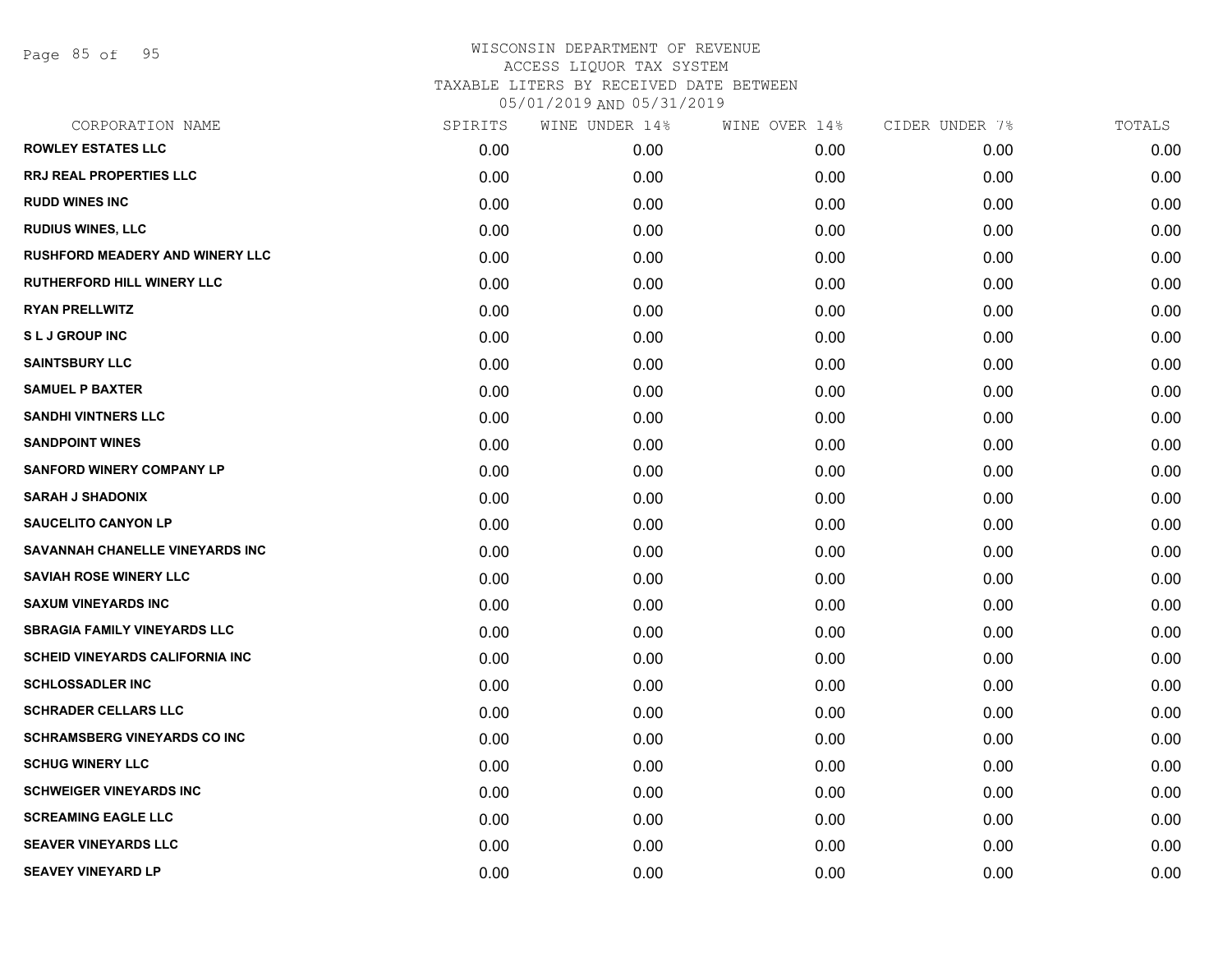Page 86 of 95

| CORPORATION NAME                              | SPIRITS | WINE UNDER 14% | WINE OVER 14% | CIDER UNDER 7% | TOTALS |
|-----------------------------------------------|---------|----------------|---------------|----------------|--------|
| <b>SEBASTOPOL VINEYARDS &amp; WINERY CORP</b> | 0.00    | 0.00           | 0.00          | 0.00           | 0.00   |
| <b>SELBY ENTERPRISES INC</b>                  | 0.00    | 0.00           | 0.00          | 0.00           | 0.00   |
| <b>SEQUOIA GROVE VINEYARDS LP</b>             | 0.00    | 0.00           | 0.00          | 0.00           | 0.00   |
| <b>SEVEN STONES WINERY LLC</b>                | 0.00    | 0.00           | 0.00          | 0.00           | 0.00   |
| <b>SHADY LADIES LLC</b>                       | 0.00    | 0.00           | 0.00          | 0.00           | 0.00   |
| <b>SHADYBROOK ESTATE LLC</b>                  | 0.00    | 0.00           | 0.00          | 0.00           | 0.00   |
| <b>SHAFER VINEYARDS INC</b>                   | 0.00    | 0.00           | 0.00          | 0.00           | 0.00   |
| <b>SHANNON RIDGE INC</b>                      | 0.00    | 0.00           | 0.00          | 0.00           | 0.00   |
| <b>SHARON L PINGEL</b>                        | 0.00    | 0.00           | 0.00          | 0.00           | 0.00   |
| SHELDRAKE POINT VINEYARD LLC                  | 0.00    | 0.00           | 0.00          | 0.00           | 0.00   |
| SHELTON-MACKENZIE WINE COMPANY                | 0.00    | 0.00           | 0.00          | 0.00           | 0.00   |
| <b>SHERRY HARDIE</b>                          | 0.00    | 0.00           | 0.00          | 0.00           | 0.00   |
| SHERWIN FAMILY VINEYARDS LLC                  | 0.00    | 0.00           | 0.00          | 0.00           | 0.00   |
| <b>SIERRA SUNRISE VINEYARDS</b>               | 0.00    | 0.00           | 0.00          | 0.00           | 0.00   |
| <b>SILVER OAK WINE CELLARS LLC</b>            | 0.00    | 0.00           | 0.00          | 0.00           | 0.00   |
| SILVER TRIDENT WINERY LLC                     | 0.00    | 0.00           | 0.00          | 0.00           | 0.00   |
| <b>SINE QUA NON INC</b>                       | 0.00    | 0.00           | 0.00          | 0.00           | 0.00   |
| SINNIPEE VALLEY VINEYARD LLC                  | 0.00    | 0.00           | 0.00          | 0.00           | 0.00   |
| <b>SINSKEY VINEYARDS INC</b>                  | 0.00    | 0.00           | 0.00          | 0.00           | 0.00   |
| <b>SIX SIGMA WINERY LLC</b>                   | 0.00    | 0.00           | 0.00          | 0.00           | 0.00   |
| <b>SKYWALKER VINEYARDS, LLC</b>               | 0.00    | 0.00           | 0.00          | 0.00           | 0.00   |
| <b>SMALL VINES WINES INC</b>                  | 0.00    | 0.00           | 0.00          | 0.00           | 0.00   |
| SMITH ANDERSON ENTERPRISES INC                | 0.00    | 0.00           | 0.00          | 0.00           | 0.00   |
| <b>SOCIAL ENJOYMENTS LLC</b>                  | 0.00    | 0.00           | 0.00          | 0.00           | 0.00   |
| <b>SOKOL BLOSSER LTD</b>                      | 0.00    | 0.00           | 0.00          | 0.00           | 0.00   |
| <b>SOMERSTON WINE COMPANY, LLC</b>            | 0.00    | 0.00           | 0.00          | 0.00           | 0.00   |
| <b>SONJA MAGDEVSKI</b>                        | 0.00    | 0.00           | 0.00          | 0.00           | 0.00   |
| SONOMA-CUTRER VINEYARDS INC                   | 0.00    | 0.00           | 0.00          | 0.00           | 0.00   |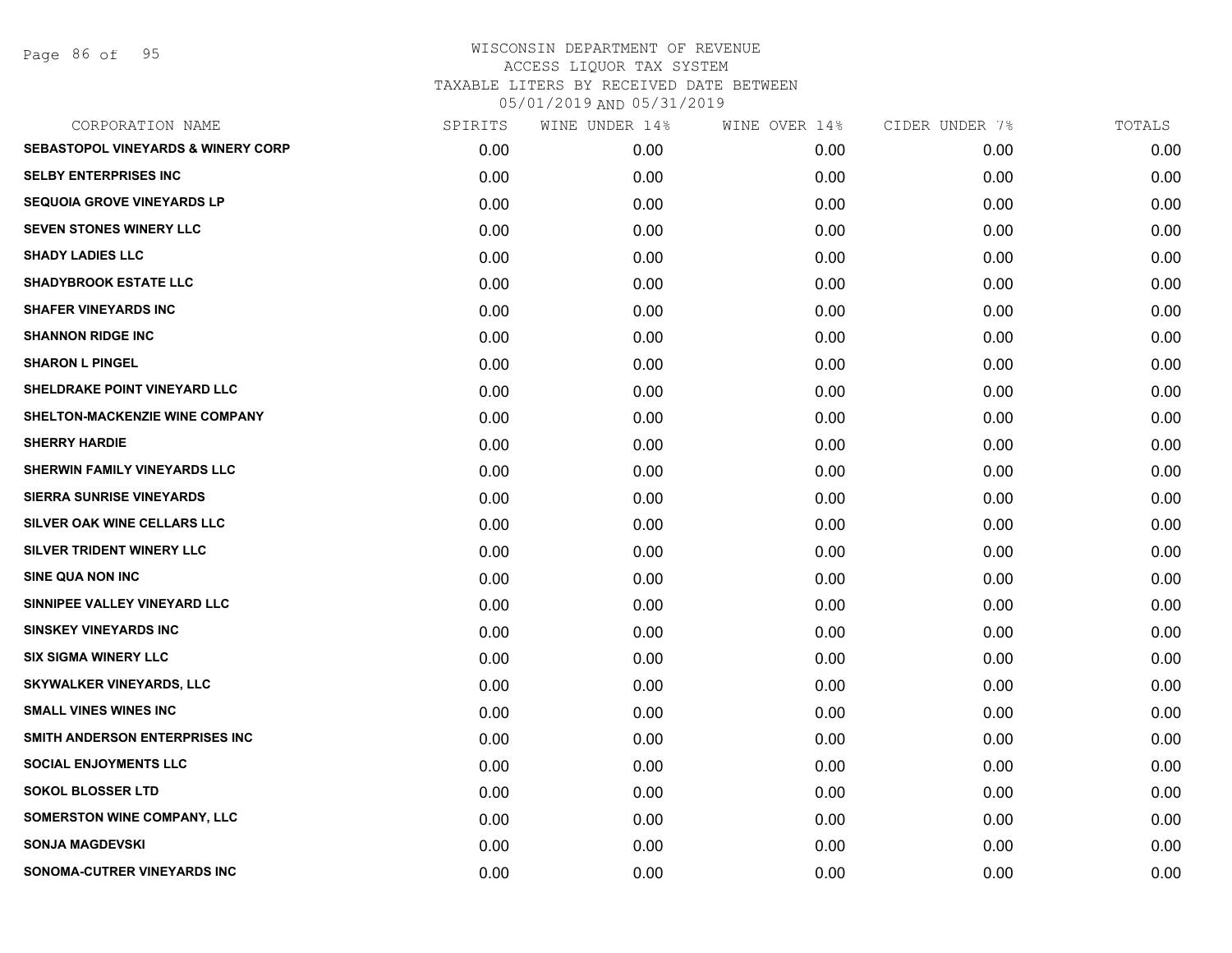Page 87 of 95

| CORPORATION NAME                           | SPIRITS | WINE UNDER 14% | WINE OVER 14% | CIDER UNDER 7% | TOTALS |
|--------------------------------------------|---------|----------------|---------------|----------------|--------|
| SOUTH COAST WINERY INC                     | 0.00    | 0.00           | 0.00          | 0.00           | 0.00   |
| SP GROSSNICKLE LLC                         | 0.00    | 0.00           | 0.00          | 0.00           | 0.00   |
| <b>SPANOS BERBERIAN WINERY LLC</b>         | 0.00    | 0.00           | 0.00          | 0.00           | 0.00   |
| <b>SPARKLING OREGON LLC</b>                | 0.00    | 0.00           | 0.00          | 0.00           | 0.00   |
| SPIRITS OF NORWAY VINEYARD LLC             | 0.00    | 0.00           | 0.00          | 0.00           | 0.00   |
| <b>SPOTTSWOODE WINERY INC</b>              | 0.00    | 0.00           | 0.00          | 0.00           | 0.00   |
| SPRECHER BREWING COMPANY, INC.             | 0.00    | 0.00           | 0.00          | 0.00           | 0.00   |
| <b>SPRING MOUNTAIN VINEYARD INC</b>        | 0.00    | 0.00           | 0.00          | 0.00           | 0.00   |
| <b>SPURGEON VINEYARDS &amp; WINERY LLC</b> | 0.00    | 0.00           | 0.00          | 0.00           | 0.00   |
| <b>SQUIX LLC</b>                           | 0.00    | 0.00           | 0.00          | 0.00           | 0.00   |
| <b>ST HELENA ESTATE LLC</b>                | 0.00    | 0.00           | 0.00          | 0.00           | 0.00   |
| <b>ST JAMES WINERY INC</b>                 | 0.00    | 0.00           | 0.00          | 0.00           | 0.00   |
| ST JULIAN WINE COMPANY INC                 | 0.00    | 0.00           | 0.00          | 0.00           | 0.00   |
| <b>ST SUPERY INC</b>                       | 0.00    | 0.00           | 0.00          | 0.00           | 0.00   |
| ST. FRANCIS WINERY & VINEYARD L.P.         | 0.00    | 0.00           | 0.00          | 0.00           | 0.00   |
| <b>STAGLIN FAMILY VINEYARD LLC</b>         | 0.00    | 0.00           | 0.00          | 0.00           | 0.00   |
| <b>STAG'S LEAP WINE CELLARS LLC</b>        | 0.00    | 0.00           | 0.00          | 0.00           | 0.00   |
| <b>STANDING JOURNEY LLC</b>                | 0.00    | 0.00           | 0.00          | 0.00           | 0.00   |
| STE MICHELLE WINE ESTATES LTD              | 0.00    | 0.00           | 0.00          | 0.00           | 0.00   |
| <b>STEPHAN VINEYARD INC</b>                | 0.00    | 0.00           | 0.00          | 0.00           | 0.00   |
| <b>STEPHEN M KENNEDY</b>                   | 0.00    | 0.00           | 0.00          | 0.00           | 0.00   |
| <b>STEPHEN M REUSTLE</b>                   | 0.00    | 0.00           | 0.00          | 0.00           | 0.00   |
| <b>STEVEN DEBAKER</b>                      | 0.00    | 0.00           | 0.00          | 0.00           | 0.00   |
| <b>STEVEN KENT LLC</b>                     | 0.00    | 0.00           | 0.00          | 0.00           | 0.00   |
| STEVEN M & JUDITH A JACOBSON LLC           | 0.00    | 0.00           | 0.00          | 0.00           | 0.00   |
| <b>STEVEN N LEDSON</b>                     | 0.00    | 0.00           | 0.00          | 0.00           | 0.00   |
| <b>STEWART CELLARS, LLC</b>                | 0.00    | 0.00           | 0.00          | 0.00           | 0.00   |
| <b>STOLLER VINEYARDS INC</b>               | 0.00    | 0.00           | 0.00          | 0.00           | 0.00   |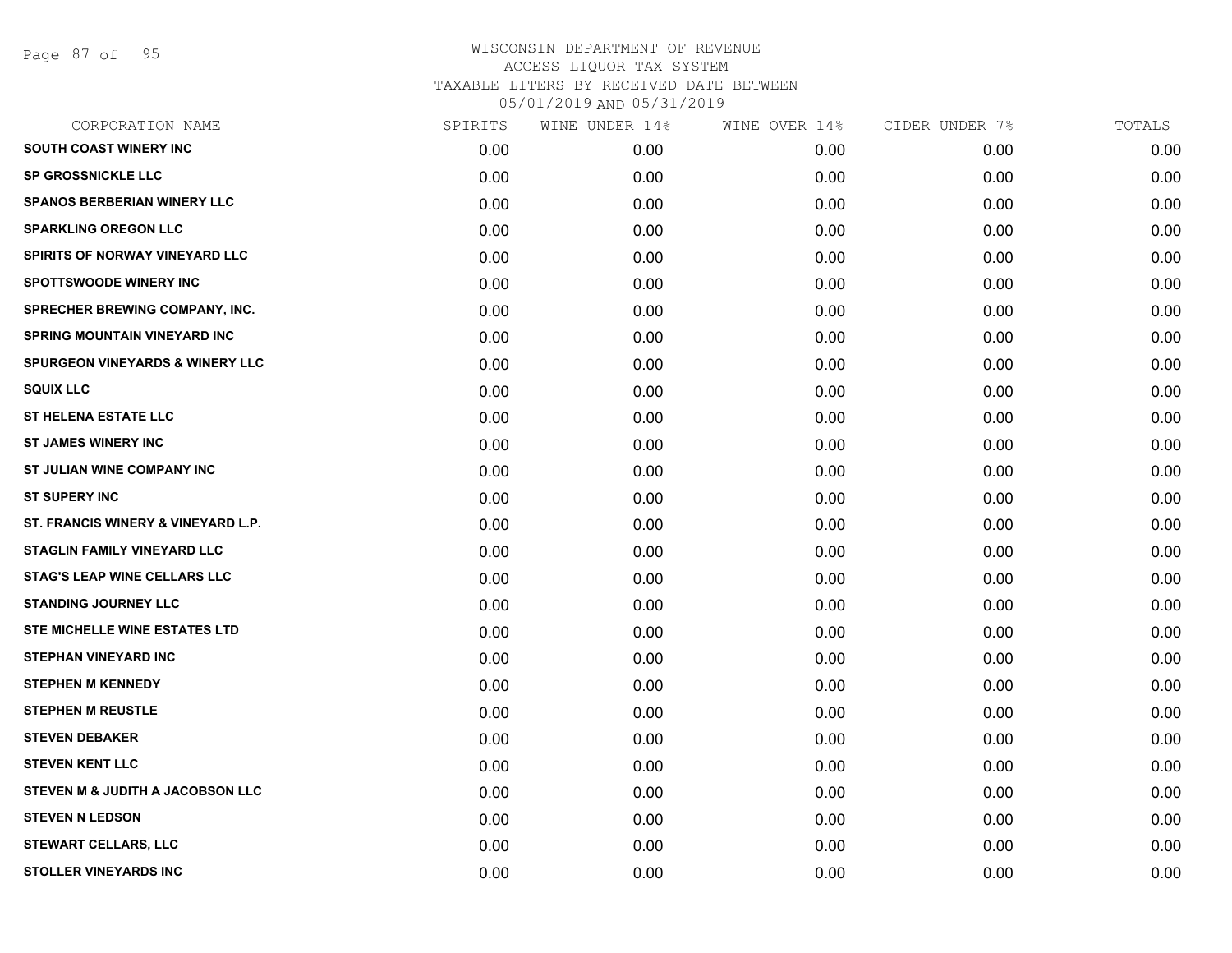Page 88 of 95

| CORPORATION NAME                           | SPIRITS | WINE UNDER 14% | WINE OVER 14% | CIDER UNDER 7% | TOTALS |
|--------------------------------------------|---------|----------------|---------------|----------------|--------|
| <b>STOLPMAN VINEYARDS LLC</b>              | 0.00    | 0.00           | 0.00          | 0.00           | 0.00   |
| <b>STONE EDGE WINERY LLC</b>               | 0.00    | 0.00           | 0.00          | 0.00           | 0.00   |
| <b>STONE HILL WINE CO INC</b>              | 0.00    | 0.00           | 0.00          | 0.00           | 0.00   |
| STONE WOLF VINEYARDS, LLC                  | 0.00    | 0.00           | 0.00          | 0.00           | 0.00   |
| <b>STONECUSHION INC</b>                    | 0.00    | 0.00           | 0.00          | 0.00           | 0.00   |
| <b>STONEHAUS WINERY, INC.</b>              | 0.00    | 0.00           | 0.00          | 0.00           | 0.00   |
| <b>STONES THROW WINERY INC</b>             | 0.00    | 0.00           | 0.00          | 0.00           | 0.00   |
| <b>STONY HILL VINEYARD INC</b>             | 0.00    | 0.00           | 0.00          | 0.00           | 0.00   |
| STORYBOOK MOUNTAIN WINERY INC              | 0.00    | 0.00           | 0.00          | 0.00           | 0.00   |
| <b>SULPHUR SPRINGS WINERY LLC</b>          | 0.00    | 0.00           | 0.00          | 0.00           | 0.00   |
| <b>SUMMERS WINERY LLC</b>                  | 0.00    | 0.00           | 0.00          | 0.00           | 0.00   |
| <b>SUMMERWOOD WINERY &amp; INN INC</b>     | 0.00    | 0.00           | 0.00          | 0.00           | 0.00   |
| <b>SUNSET HOLLOW RANCH</b>                 | 0.00    | 0.00           | 0.00          | 0.00           | 0.00   |
| <b>SUNSET POINT WINERY LLC</b>             | 0.00    | 0.00           | 0.00          | 0.00           | 0.00   |
| <b>SUNSTONE VINEYARDS &amp; WINERY INC</b> | 0.00    | 0.00           | 0.00          | 0.00           | 0.00   |
| <b>SUSAN M BOSWELL</b>                     | 0.00    | 0.00           | 0.00          | 0.00           | 0.00   |
| <b>SUTTER HOME WINERY INC</b>              | 0.00    | 0.00           | 0.00          | 0.00           | 0.00   |
| SWEAZEY WINERY INVESTMENT LLC              | 0.00    | 0.00           | 0.00          | 0.00           | 0.00   |
| <b>SWEET CHEEKS VINEYARDS INC</b>          | 0.00    | 0.00           | 0.00          | 0.00           | 0.00   |
| <b>TABLAS CREEK VINEYARD LP</b>            | 0.00    | 0.00           | 0.00          | 0.00           | 0.00   |
| <b>TAFT STREET INC</b>                     | 0.00    | 0.00           | 0.00          | 0.00           | 0.00   |
| <b>TAKARA SAKE USA INC</b>                 | 0.00    | 0.00           | 0.00          | 0.00           | 0.00   |
| <b>TALLEY VINEYARDS INC</b>                | 0.00    | 0.00           | 0.00          | 0.00           | 0.00   |
| <b>TAMBER BEY VINEYARDS LLC</b>            | 0.00    | 0.00           | 0.00          | 0.00           | 0.00   |
| <b>TANDEM WINES LLC</b>                    | 0.00    | 0.00           | 0.00          | 0.00           | 0.00   |
| <b>TARA BELLA WINERY LLC</b>               | 0.00    | 0.00           | 0.00          | 0.00           | 0.00   |
| <b>TEALE CREEK ASSOCIATES</b>              | 0.00    | 0.00           | 0.00          | 0.00           | 0.00   |
| <b>TENBA RIDGE WINERY LLC</b>              | 0.00    | 0.00           | 0.00          | 0.00           | 0.00   |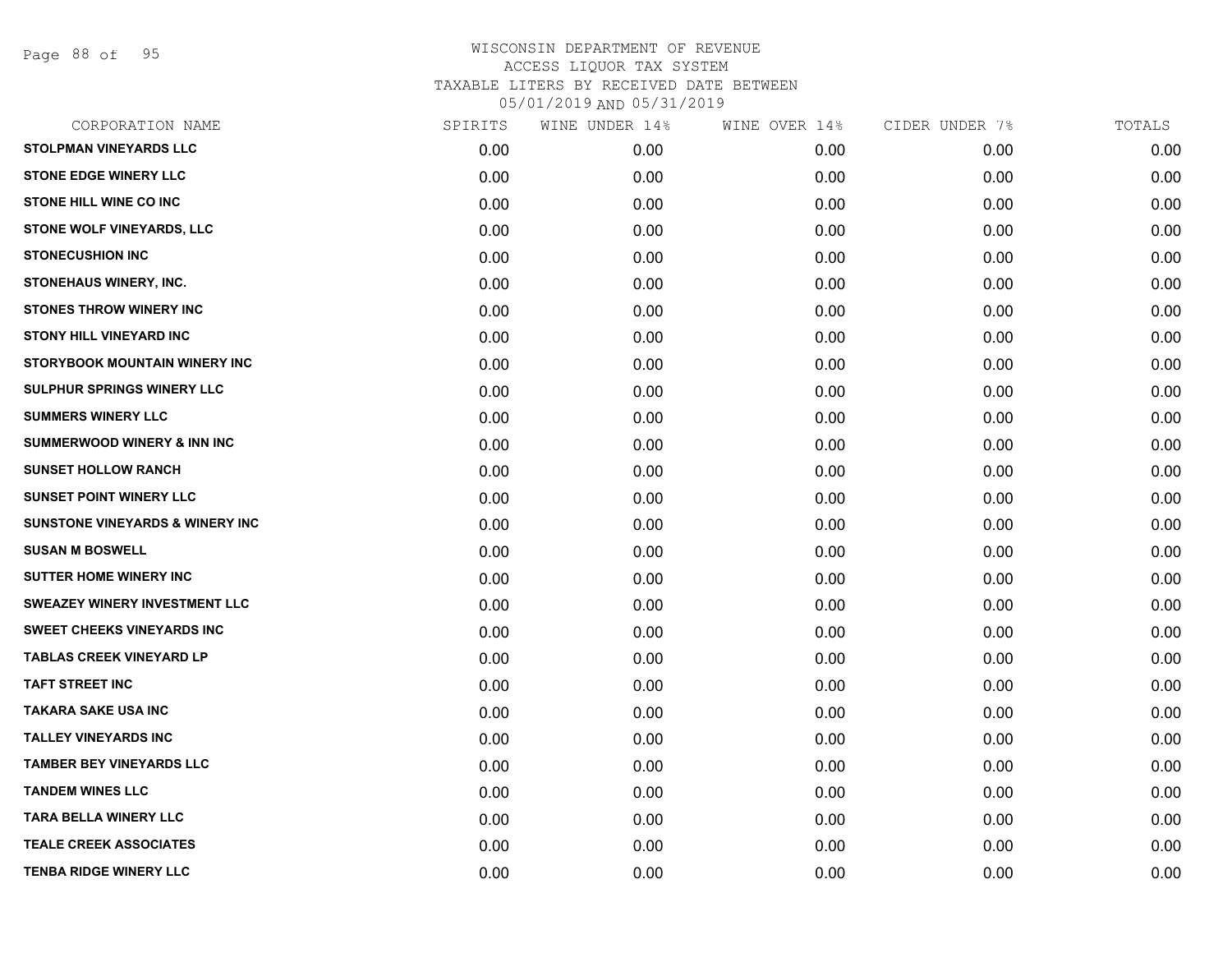Page 89 of 95

| CORPORATION NAME                          | SPIRITS | WINE UNDER 14% | WINE OVER 14% | CIDER UNDER 7% | TOTALS |
|-------------------------------------------|---------|----------------|---------------|----------------|--------|
| <b>TERRA VINUM LLC</b>                    | 0.00    | 0.00           | 0.00          | 0.00           | 0.00   |
| <b>TERRAVANT WINE COMPANY LLC</b>         | 0.00    | 0.00           | 0.00          | 0.00           | 0.00   |
| <b>TESTAROSSA VINEYARDS LLC</b>           | 0.00    | 0.00           | 9.00          | 0.00           | 9.00   |
| <b>TEXAS FULFILLMENT SERVICES</b>         | 0.00    | 0.00           | 0.00          | 0.00           | 0.00   |
| THE BIALE ESTATE                          | 0.00    | 0.00           | 0.00          | 0.00           | 0.00   |
| THE BRANDER VINEYARD                      | 0.00    | 0.00           | 0.00          | 0.00           | 0.00   |
| THE CELLAR LLC                            | 0.00    | 0.00           | 0.00          | 0.00           | 0.00   |
| THE GAINEY VINEYARD                       | 0.00    | 0.00           | 0.00          | 0.00           | 0.00   |
| THE HARDER GROUP INC                      | 0.00    | 0.00           | 0.00          | 0.00           | 0.00   |
| THE HESS COLLECTION WINERY                | 0.00    | 0.00           | 0.00          | 0.00           | 0.00   |
| THE HOGUE CELLARS LTD                     | 0.00    | 0.00           | 0.00          | 0.00           | 0.00   |
| THE INFINITE MONKEY THEOREM INC           | 0.00    | 0.00           | 0.00          | 0.00           | 0.00   |
| THE LITTORAI WINES                        | 0.00    | 0.00           | 0.00          | 0.00           | 0.00   |
| THE LOCK AGRICULTURAL VENTURES LLC        | 0.00    | 0.00           | 0.00          | 0.00           | 0.00   |
| THE MASCOT WINE, LLC                      | 0.00    | 0.00           | 0.00          | 0.00           | 0.00   |
| THE MEEKER VINEYARD                       | 0.00    | 0.00           | 0.00          | 0.00           | 0.00   |
| THE MORLET SELECTION INC                  | 0.00    | 0.00           | 0.00          | 0.00           | 0.00   |
| THE MORNE WINE COMPANY                    | 0.00    | 0.00           | 0.00          | 0.00           | 0.00   |
| THE RED STITCH WINE GROUP, LLC            | 0.00    | 0.00           | 0.00          | 0.00           | 0.00   |
| THE RUM TREE, INC.                        | 0.00    | 0.00           | 0.00          | 0.00           | 0.00   |
| THE SHORES OF FAIRHAVEN INC               | 0.00    | 0.00           | 0.00          | 0.00           | 0.00   |
| THE SILVERADO VINEYARDS                   | 0.00    | 0.00           | 0.00          | 0.00           | 0.00   |
| THE VINEYARD LLC                          | 0.00    | 0.00           | 0.00          | 0.00           | 0.00   |
| THE WILLIAMSBURG WINERY LTD               | 0.00    | 0.00           | 0.00          | 0.00           | 0.00   |
| THE WINE GROUP INC                        | 0.00    | 0.00           | 0.00          | 0.00           | 0.00   |
| THE WINE VINEYARD LLC                     | 0.00    | 0.00           | 0.00          | 0.00           | 0.00   |
| THE WOODLAND TRAIL BEVERAGE COMPANY, INC. | 0.00    | 0.00           | 0.00          | 0.00           | 0.00   |
| THIRTY-ONE PRODUCTION LLC                 | 0.00    | 0.00           | 0.00          | 0.00           | 0.00   |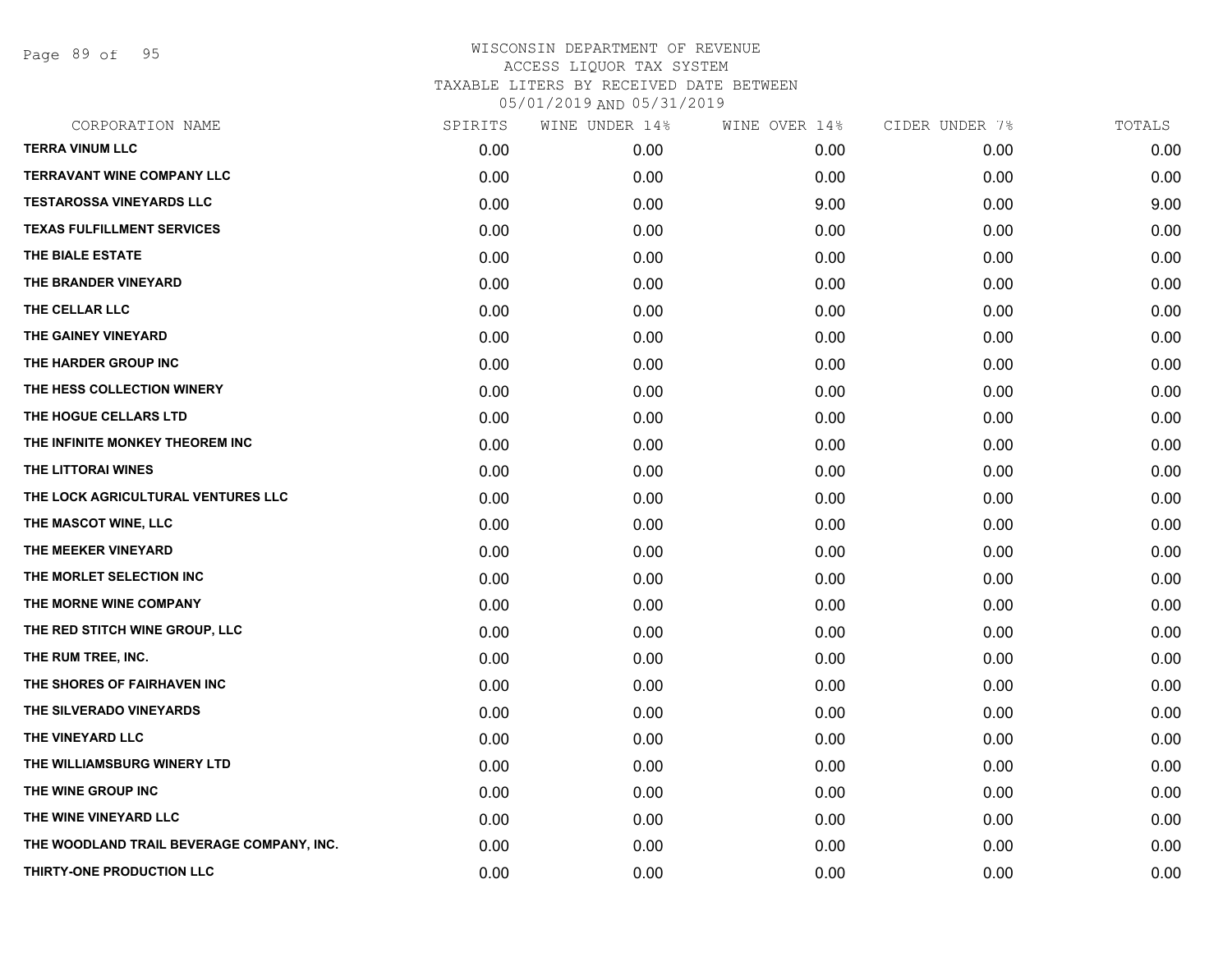Page 90 of 95

| CORPORATION NAME                               | SPIRITS | WINE UNDER 14% | WINE OVER 14% | CIDER UNDER 7% | TOTALS |
|------------------------------------------------|---------|----------------|---------------|----------------|--------|
| THIS REALM LLC                                 | 0.00    | 0.00           | 0.00          | 0.00           | 0.00   |
| <b>THOMAS C HOFFMAN</b>                        | 0.00    | 0.00           | 0.00          | 0.00           | 0.00   |
| THOMAS FOGARTY WINERY LLC                      | 0.00    | 0.00           | 0.00          | 0.00           | 0.00   |
| <b>THOMAS L BECKMEN &amp; JUDITH F BECKMEN</b> | 0.00    | 0.00           | 0.00          | 0.00           | 0.00   |
| <b>THURMAN J RODGERS</b>                       | 0.00    | 0.00           | 0.00          | 0.00           | 0.00   |
| <b>THVS CORP</b>                               | 0.00    | 0.00           | 0.00          | 0.00           | 0.00   |
| TI BEVERAGE GROUP LTD                          | 0.00    | 0.00           | 0.00          | 0.00           | 0.00   |
| TIM BLUE WINES LLC                             | 0.00    | 0.00           | 0.00          | 0.00           | 0.00   |
| <b>TIMOTHY D GUILD</b>                         | 0.00    | 0.00           | 0.00          | 0.00           | 0.00   |
| <b>TIMOTHY P MCDONALD</b>                      | 0.00    | 0.00           | 0.00          | 0.00           | 0.00   |
| TMR WINE COMPANY LLC                           | 0.00    | 0.00           | 0.00          | 0.00           | 0.00   |
| <b>TOAD HOLLOW VINEYARDS INC</b>               | 0.00    | 0.00           | 0.00          | 0.00           | 0.00   |
| <b>TOBIN JAMES CELLARS</b>                     | 0.00    | 0.00           | 0.00          | 0.00           | 0.00   |
| <b>TODD KUEHL</b>                              | 0.00    | 0.00           | 0.00          | 0.00           | 0.00   |
| <b>TOLLIVER RANCH BRANDS LLC</b>               | 0.00    | 0.00           | 0.00          | 0.00           | 0.00   |
| <b>TOM MEADOWCROFT</b>                         | 0.00    | 0.00           | 0.00          | 0.00           | 0.00   |
| <b>TOMMYS TOO HIGH WINES LLC</b>               | 0.00    | 0.00           | 0.00          | 0.00           | 0.00   |
| TOUR DE FORCE WINE COMPANY LLC                 | 0.00    | 0.00           | 0.00          | 0.00           | 0.00   |
| <b>TREANA WINERY LLC</b>                       | 0.00    | 0.00           | 0.00          | 0.00           | 0.00   |
| <b>TREASURY WINE ESTATES AMERICAS COMPANY</b>  | 0.00    | 0.00           | 0.00          | 0.00           | 0.00   |
| TREFETHEN VINEYARDS WINERY INC                 | 0.00    | 0.00           | 0.00          | 0.00           | 0.00   |
| <b>TRENTADUE WINERY LLC</b>                    | 0.00    | 0.00           | 0.00          | 0.00           | 0.00   |
| TRESPASS VINEYARDS INC.                        | 0.00    | 0.00           | 0.00          | 0.00           | 0.00   |
| <b>TRINITAS CELLARS LLC</b>                    | 0.00    | 0.00           | 0.00          | 0.00           | 0.00   |
| TRINITY VALLEY VINEYARDS LLC                   | 0.00    | 0.00           | 0.00          | 0.00           | 0.00   |
| TRIONE VINEYARDS LLC                           | 0.00    | 0.00           | 0.00          | 0.00           | 0.00   |
| <b>TROY LANDWEHR</b>                           | 0.00    | 0.00           | 0.00          | 0.00           | 0.00   |
| <b>TSG LLC</b>                                 | 0.00    | 0.00           | 0.00          | 0.00           | 0.00   |
|                                                |         |                |               |                |        |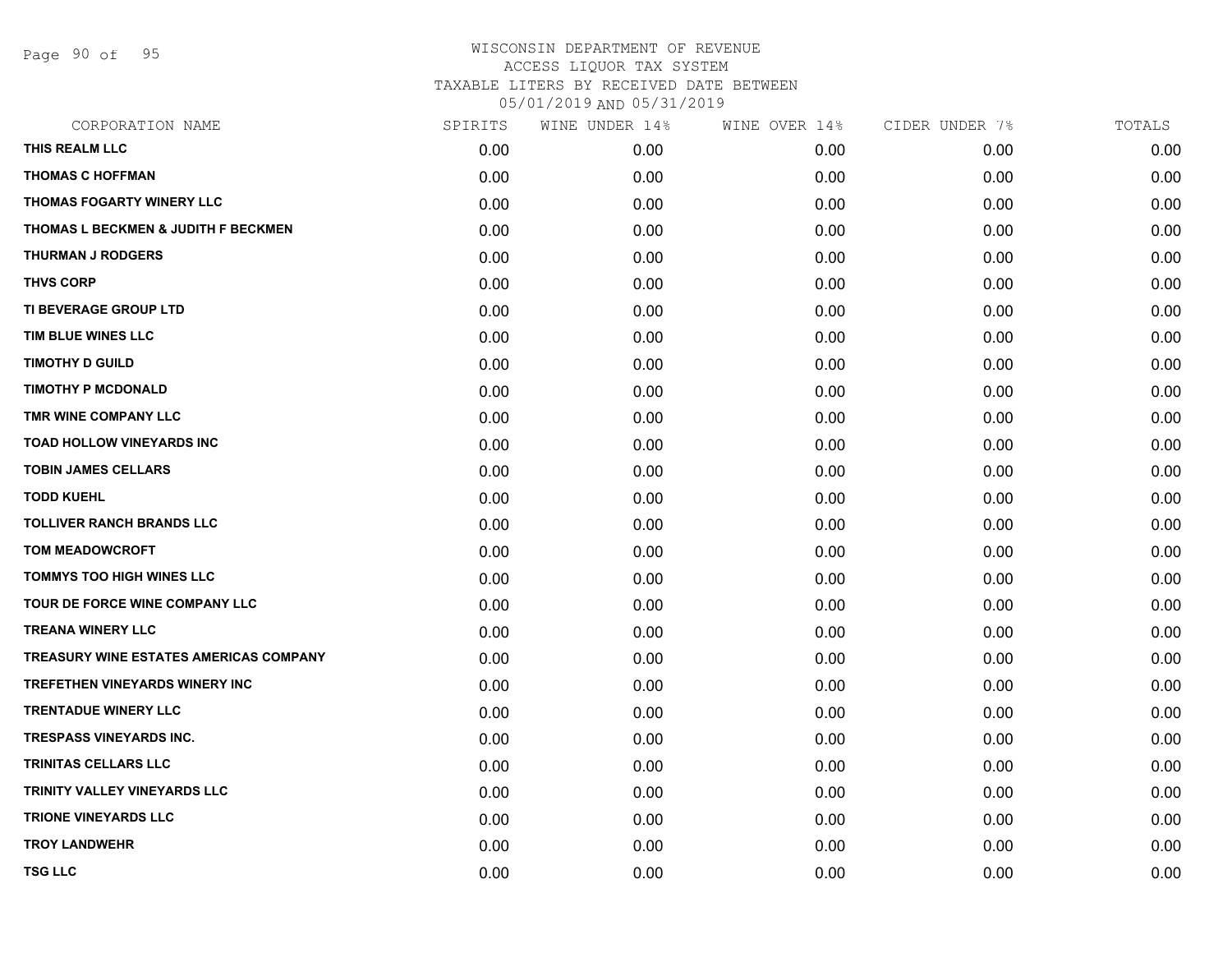Page 91 of 95

| CORPORATION NAME                  | SPIRITS | WINE UNDER 14% | WINE OVER 14% | CIDER UNDER 7% | TOTALS |
|-----------------------------------|---------|----------------|---------------|----------------|--------|
| <b>TURKOVICH FAMILY WINES LLC</b> | 0.00    | 0.00           | 0.00          | 0.00           | 0.00   |
| <b>TURLEY WINE CELLARS INC</b>    | 0.00    | 0.00           | 0.00          | 0.00           | 0.00   |
| <b>TURNBULL WINE CELLARS</b>      | 0.00    | 0.00           | 0.00          | 0.00           | 0.00   |
| <b>TUSK ESTATES LLC</b>           | 0.00    | 0.00           | 0.00          | 0.00           | 0.00   |
| <b>TWIN PEAKS WINERY INC</b>      | 0.00    | 0.00           | 0.00          | 0.00           | 0.00   |
| <b>TWIN RIDGE ESTATES LLC</b>     | 0.00    | 0.00           | 0.00          | 0.00           | 0.00   |
| <b>TWISTED OAK WINERY LLC</b>     | 0.00    | 0.00           | 0.00          | 0.00           | 0.00   |
| <b>TWO LADS LLC</b>               | 0.00    | 0.00           | 0.00          | 0.00           | 0.00   |
| <b>TY R CATON</b>                 | 0.00    | 0.00           | 0.00          | 0.00           | 0.00   |
| UNTI WINE CO LLC                  | 0.00    | 0.00           | 0.00          | 0.00           | 0.00   |
| <b>UPSTREAM CIDER LLC</b>         | 0.00    | 0.00           | 0.00          | 0.00           | 0.00   |
| <b>URBAN CELLARS LLC</b>          | 0.00    | 0.00           | 0.00          | 0.00           | 0.00   |
| V & C LLC                         | 0.00    | 0.00           | 0.00          | 0.00           | 0.00   |
| <b>V SATTUI WINERY INC</b>        | 0.00    | 0.00           | 0.00          | 0.00           | 0.00   |
| <b>V2 WINE GROUP LLC</b>          | 0.00    | 0.00           | 0.00          | 0.00           | 0.00   |
| VAN RUITEN FAMILY WINERY LLC      | 0.00    | 0.00           | 0.00          | 0.00           | 0.00   |
| VAN WYCHEN WINES INC.             | 0.00    | 0.00           | 0.00          | 0.00           | 0.00   |
| <b>VERMEIL WINE GROUP LLC</b>     | 0.00    | 0.00           | 0.00          | 0.00           | 0.00   |
| <b>VERNON VINEYARDS LTD</b>       | 0.00    | 0.00           | 0.00          | 0.00           | 0.00   |
| <b>VICINI ENTERPRISES LLC</b>     | 0.00    | 0.00           | 0.00          | 0.00           | 0.00   |
| <b>VIGNETTE WINERY LLC</b>        | 0.00    | 0.00           | 0.00          | 0.00           | 0.00   |
| <b>VILLA AMOROSA INC</b>          | 0.00    | 0.00           | 0.00          | 0.00           | 0.00   |
| <b>VILLA ENCINAL PARTNERS LP</b>  | 0.00    | 0.00           | 0.00          | 0.00           | 0.00   |
| <b>VILLA SAN JULIETTE INC</b>     | 0.00    | 0.00           | 0.00          | 0.00           | 0.00   |
| <b>VILLA TOSCANO INC</b>          | 0.00    | 0.00           | 0.00          | 0.00           | 0.00   |
| VIN DE ZO LLC                     | 0.00    | 0.00           | 0.00          | 0.00           | 0.00   |
| <b>VINA ROBLES INC</b>            | 0.00    | 0.00           | 0.00          | 0.00           | 0.00   |
| <b>VINCENT ARROYO WINERY INC</b>  | 0.00    | 0.00           | 0.00          | 0.00           | 0.00   |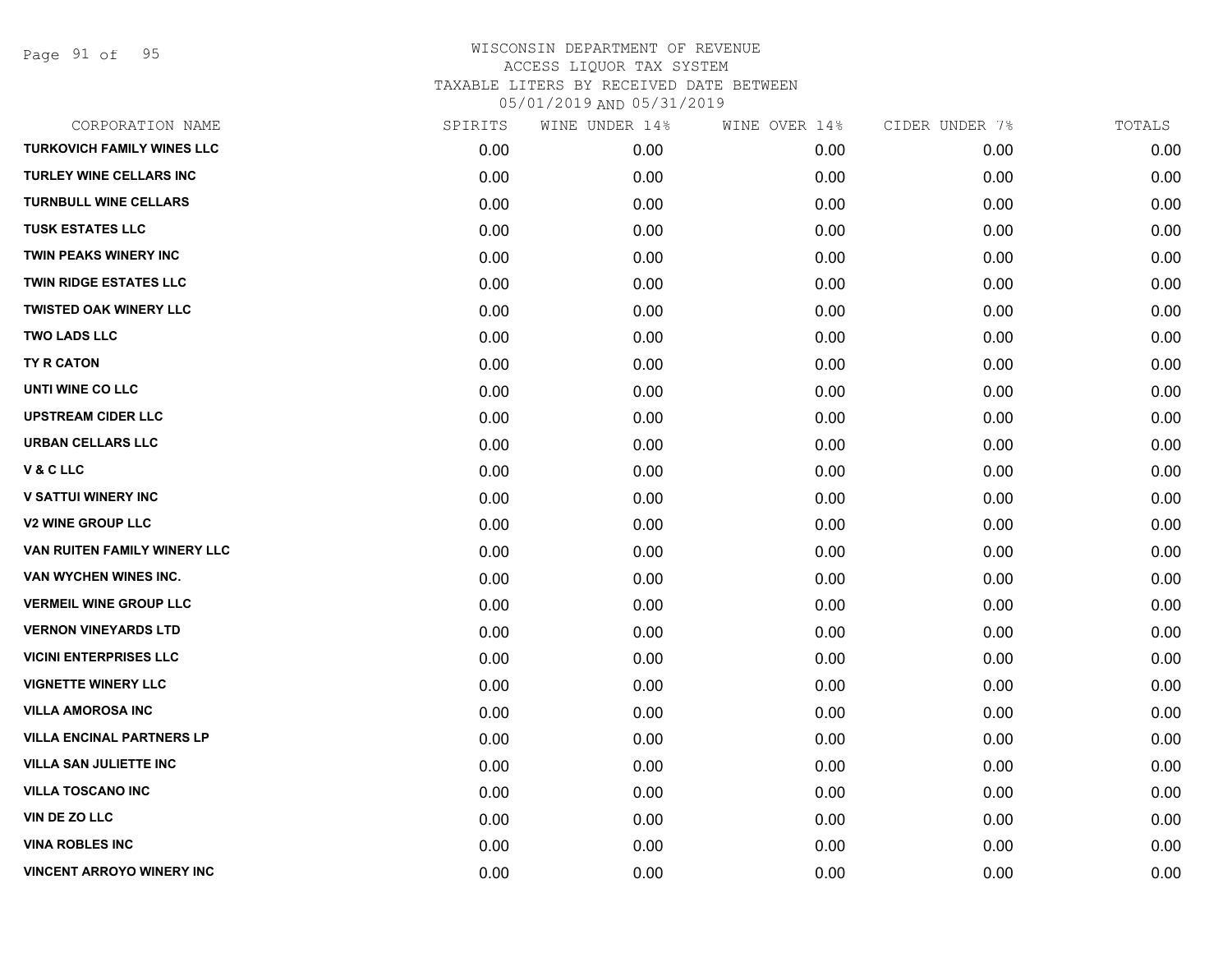Page 92 of 95

| CORPORATION NAME                     | SPIRITS | WINE UNDER 14% | WINE OVER 14% | CIDER UNDER 7% | TOTALS |
|--------------------------------------|---------|----------------|---------------|----------------|--------|
| <b>VINE &amp; SUN LLC</b>            | 0.00    | 0.00           | 0.00          | 0.00           | 0.00   |
| <b>VINE CLIFF WINERY INC</b>         | 0.00    | 0.00           | 0.00          | 0.00           | 0.00   |
| <b>VINEBURG LLC</b>                  | 0.00    | 0.00           | 0.00          | 0.00           | 0.00   |
| VINES TO CELLAR, INC.                | 0.00    | 0.00           | 0.00          | 0.00           | 0.00   |
| <b>VINESSE LLC</b>                   | 0.00    | 0.00           | 0.00          | 0.00           | 0.00   |
| <b>VINEYARD 29 LLC</b>               | 0.00    | 0.00           | 0.00          | 0.00           | 0.00   |
| <b>VIN-GO, LLC</b>                   | 0.00    | 0.00           | 0.00          | 0.00           | 0.00   |
| <b>VINTAGE WINE ESTATES, INC.</b>    | 0.00    | 0.00           | 0.00          | 0.00           | 0.00   |
| <b>VINTAGE WINE ESTATES, INC.</b>    | 0.00    | 0.00           | 0.00          | 0.00           | 0.00   |
| <b>VINTAGE WINE ESTATES, INC.</b>    | 0.00    | 0.00           | 0.00          | 0.00           | 0.00   |
| <b>VINTAGE WINE ESTATES, INC.</b>    | 0.00    | 0.00           | 0.00          | 0.00           | 0.00   |
| <b>VINTAGE WINE ESTATES, INC.</b>    | 0.00    | 0.00           | 0.00          | 0.00           | 0.00   |
| <b>VINTAGE WINE ESTATES, INC.</b>    | 0.00    | 0.00           | 0.00          | 0.00           | 0.00   |
| <b>VINTAGE WINE ESTATES, INC.</b>    | 0.00    | 0.00           | 0.00          | 0.00           | 0.00   |
| <b>VINTAGE WINE ESTATES, INC.</b>    | 0.00    | 0.00           | 0.00          | 0.00           | 0.00   |
| <b>VINUM CELLARS INC</b>             | 0.00    | 0.00           | 0.00          | 0.00           | 0.00   |
| <b>VITE GALLERON ASSETS CORP</b>     | 0.00    | 0.00           | 0.00          | 0.00           | 0.00   |
| <b>VON KLAUS WINERY LLC</b>          | 0.00    | 0.00           | 0.00          | 0.00           | 0.00   |
| VON STIEHL WINERY LTD.               | 0.00    | 0.00           | 0.00          | 0.00           | 0.00   |
| W G BEST WEINKELLEREI INC            | 0.00    | 0.00           | 0.00          | 0.00           | 0.00   |
| <b>W J DEUTSCH &amp; SONS LTD</b>    | 0.00    | 0.00           | 0.00          | 0.00           | 0.00   |
| <b>WAGNER WINERY LLC</b>             | 0.00    | 0.00           | 0.00          | 0.00           | 0.00   |
| <b>WAITS-MAST FAMILY CELLARS LLC</b> | 0.00    | 0.00           | 0.00          | 0.00           | 0.00   |
| <b>WASHINGTON VINTNERS LLC</b>       | 0.00    | 0.00           | 0.00          | 0.00           | 0.00   |
| <b>WEIBEL INCORPORATED</b>           | 0.00    | 0.00           | 0.00          | 0.00           | 0.00   |
| <b>WENTE BROS</b>                    | 0.00    | 0.00           | 0.00          | 0.00           | 0.00   |
| <b>WEST COAST WINE PARTNERS LLC</b>  | 0.00    | 0.00           | 0.00          | 0.00           | 0.00   |
| <b>WEST PRAIRIE WINERY LLC</b>       | 0.00    | 0.00           | 0.00          | 0.00           | 0.00   |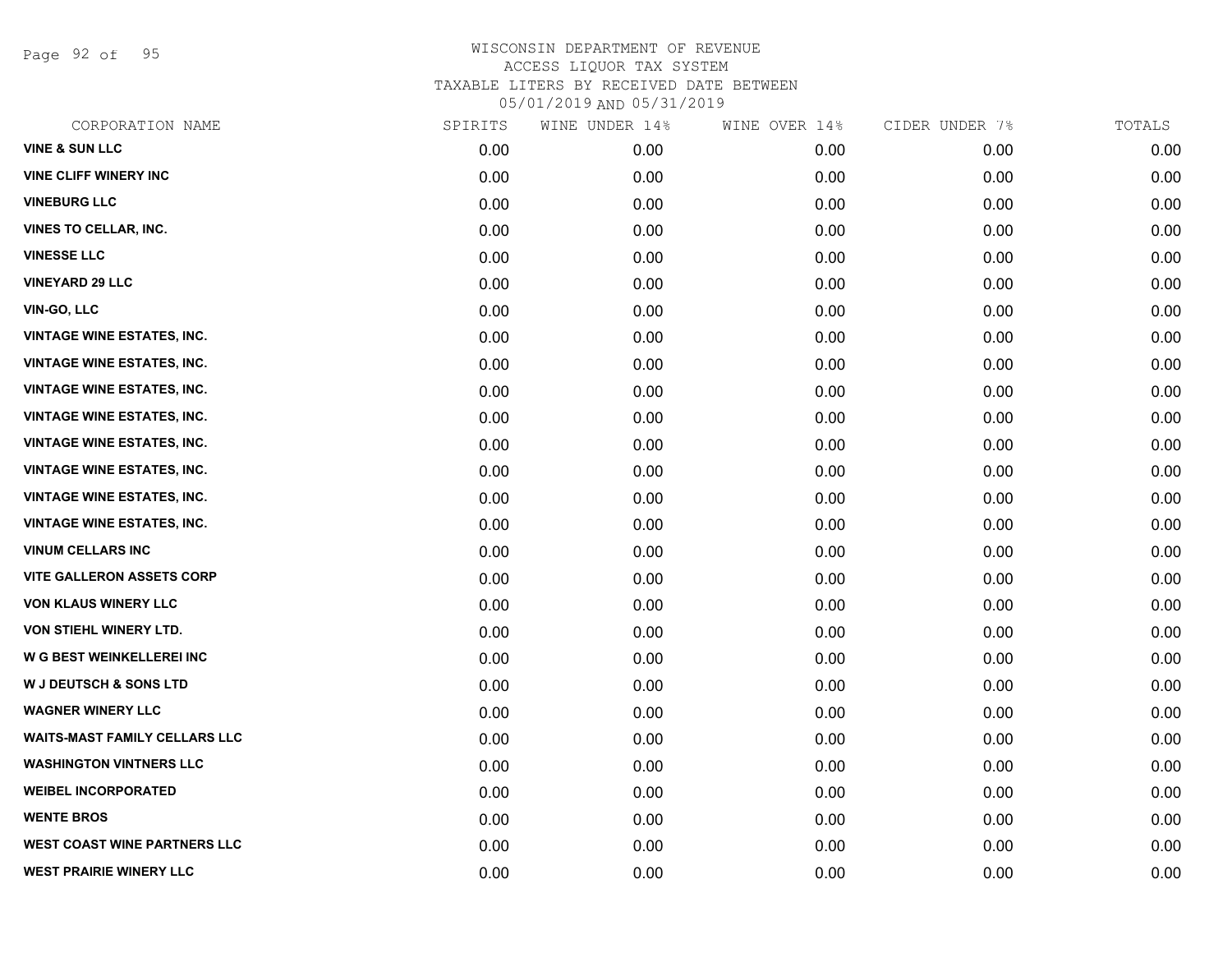#### WISCONSIN DEPARTMENT OF REVENUE ACCESS LIQUOR TAX SYSTEM TAXABLE LITERS BY RECEIVED DATE BETWEEN

05/01/2019 AND 05/31/2019

| CORPORATION NAME                                   | SPIRITS | WINE UNDER 14% | WINE OVER 14% | CIDER UNDER 7% | TOTALS |
|----------------------------------------------------|---------|----------------|---------------|----------------|--------|
| <b>WESTFALL WINERY LLC</b>                         | 0.00    | 0.00           | 0.00          | 0.00           | 0.00   |
| <b>WESTPORT WINERY LLC</b>                         | 0.00    | 0.00           | 0.00          | 0.00           | 0.00   |
| <b>WHEELER WINERY INC</b>                          | 0.00    | 0.00           | 0.00          | 0.00           | 0.00   |
| <b>WHETSTONE WINE CELLARS LLC</b>                  | 0.00    | 0.00           | 0.00          | 0.00           | 0.00   |
| <b>WHISPERING BLUFFS VINEYARD &amp; WINERY LTD</b> | 0.00    | 0.00           | 0.00          | 0.00           | 0.00   |
| <b>WHITE BEAR SPIRITS LLC</b>                      | 0.00    | 0.00           | 0.00          | 0.00           | 0.00   |
| <b>WHITE OAK VINEYARDS &amp; WINERY LLC</b>        | 0.00    | 0.00           | 0.00          | 0.00           | 0.00   |
| WHITE WINTER WINERY INC                            | 0.00    | 0.00           | 0.00          | 0.00           | 0.00   |
| <b>WIENS CELLARS LLC</b>                           | 0.00    | 0.00           | 0.00          | 0.00           | 0.00   |
| <b>WILDEROTTER WINERY LLC</b>                      | 0.00    | 0.00           | 0.00          | 0.00           | 0.00   |
| <b>WILLAMETTE VALLEY VINEYARDS INC</b>             | 0.00    | 0.00           | 0.00          | 0.00           | 0.00   |
| <b>WILLIAM F BLUHM</b>                             | 0.00    | 0.00           | 0.00          | 0.00           | 0.00   |
| <b>WILLIAM MOSBY</b>                               | 0.00    | 0.00           | 0.00          | 0.00           | 0.00   |
| <b>WILLIAM PRICE III</b>                           | 0.00    | 0.00           | 0.00          | 0.00           | 0.00   |
| <b>WILLIAMS &amp; SELYEM LLC</b>                   | 0.00    | 0.00           | 0.00          | 0.00           | 0.00   |
| <b>WILRONA LLC</b>                                 | 0.00    | 0.00           | 0.00          | 0.00           | 0.00   |
| <b>WILSON CREEK WINERY &amp; VINEYARDS INC</b>     | 0.00    | 0.00           | 0.00          | 0.00           | 0.00   |
| <b>WIND GAP WINES LLC</b>                          | 0.00    | 0.00           | 0.00          | 0.00           | 0.00   |
| <b>WINDERLEA WINE COMPANY LLC</b>                  | 0.00    | 0.00           | 0.00          | 0.00           | 0.00   |
| <b>WINDWARD VINEYARD LLC</b>                       | 0.00    | 0.00           | 0.00          | 0.00           | 0.00   |
| <b>WINE BY JOE LLC</b>                             | 0.00    | 0.00           | 0.00          | 0.00           | 0.00   |
| WINE OF THE MONTH CLUB, INC.                       | 0.00    | 0.00           | 0.00          | 0.00           | 0.00   |
| <b>WINE ROAD VINTNERS LLC</b>                      | 0.00    | 0.00           | 0.00          | 0.00           | 0.00   |
| <b>WINE SOCIETY LLC</b>                            | 0.00    | 0.00           | 0.00          | 0.00           | 0.00   |
| <b>WINE.COM OF TEXAS LLC</b>                       | 0.00    | 0.00           | 0.00          | 0.00           | 0.00   |
| <b>WINERY AT BLACK STAR FARMS LLC</b>              | 0.00    | 0.00           | 0.00          | 0.00           | 0.00   |
| <b>WINERY EXCHANGE, INC.</b>                       | 0.00    | 0.00           | 0.00          | 0.00           | 0.00   |
| <b>WINERY FULFILLMENT SERVICES LLC</b>             | 0.00    | 0.00           | 0.00          | 0.00           | 0.00   |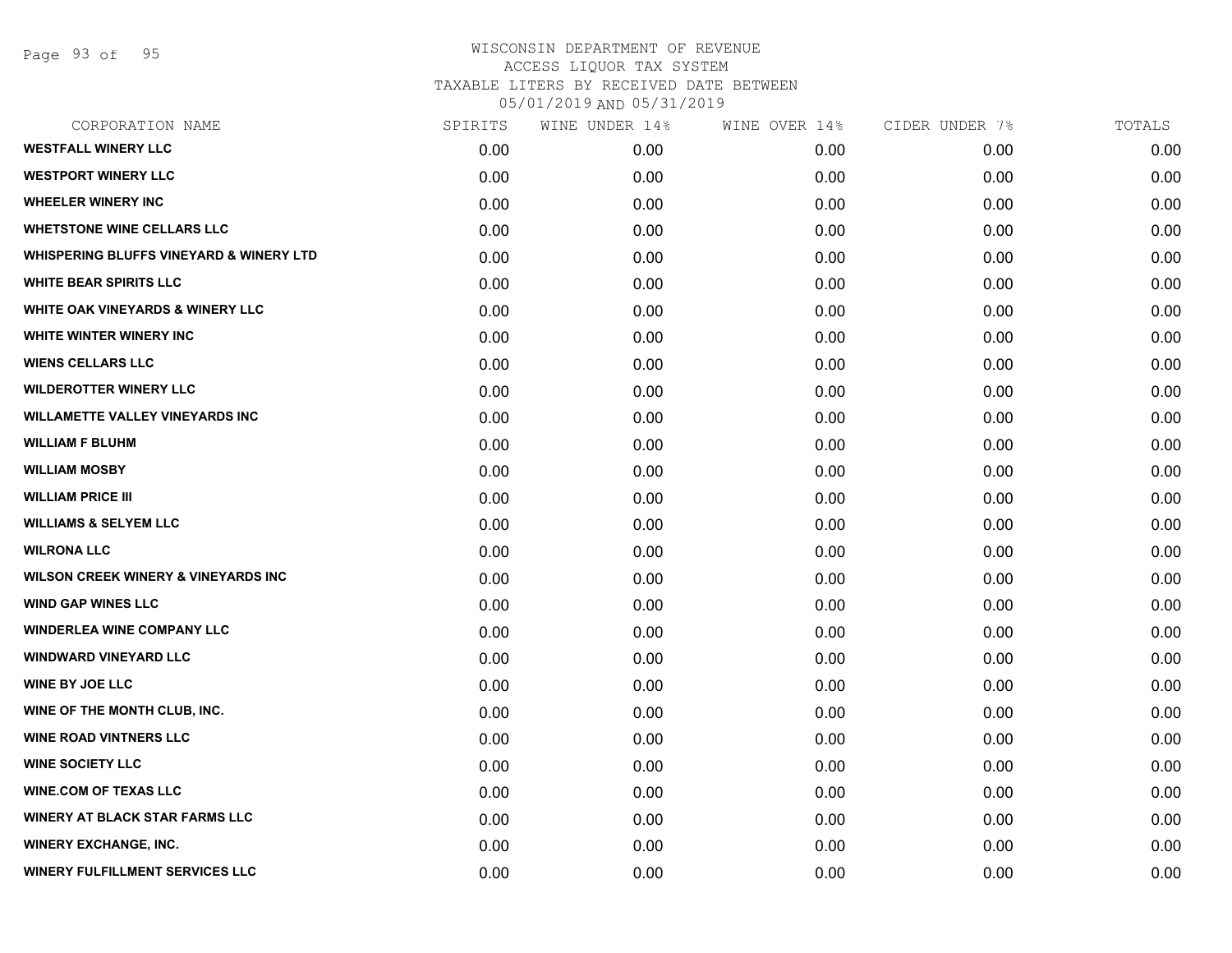Page 94 of 95

| CORPORATION NAME                       | SPIRITS | WINE UNDER 14% | WINE OVER 14% | CIDER UNDER 7% | TOTALS   |
|----------------------------------------|---------|----------------|---------------|----------------|----------|
| <b>WINESITTER BREWHOUSE LLC</b>        | 0.00    | 0.00           | 0.00          | 0.00           | 0.00     |
| <b>WINNESHIEK WILDBERRY WINERY LLC</b> | 0.00    | 0.00           | 0.00          | 0.00           | 0.00     |
| <b>WINSIDE USA INC</b>                 | 0.00    | 0.00           | 0.00          | 0.00           | 0.00     |
| <b>WOLFF VINEYARD LLC</b>              | 0.00    | 0.00           | 0.00          | 0.00           | 0.00     |
| <b>WOLLERSHEIM WINERY, INC.</b>        | 0.00    | 0.00           | 0.00          | 0.00           | 0.00     |
| <b>WOLLERSHEIM WINERY, INC.</b>        | 0.00    | 0.00           | 0.00          | 0.00           | 0.00     |
| <b>WOODSON WINES LLC</b>               | 0.00    | 0.00           | 0.00          | 0.00           | 0.00     |
| <b>WOODWARD CANYON WINERY INC</b>      | 0.00    | 0.00           | 0.00          | 0.00           | 0.00     |
| YORKVILLE CELLARS INC                  | 0.00    | 0.00           | 0.00          | 0.00           | 0.00     |
| <b>ZD WINES LLC</b>                    | 0.00    | 0.00           | 0.00          | 0.00           | 0.00     |
| <b>ZERO LINK MARKETS INC</b>           | 0.00    | 0.00           | 0.00          | 0.00           | 0.00     |
| TOTAL LITERS FOR 5/31/2019             | 0.00    | 4,860.75       | 1,175.36      | 0.00           | 6,036.11 |